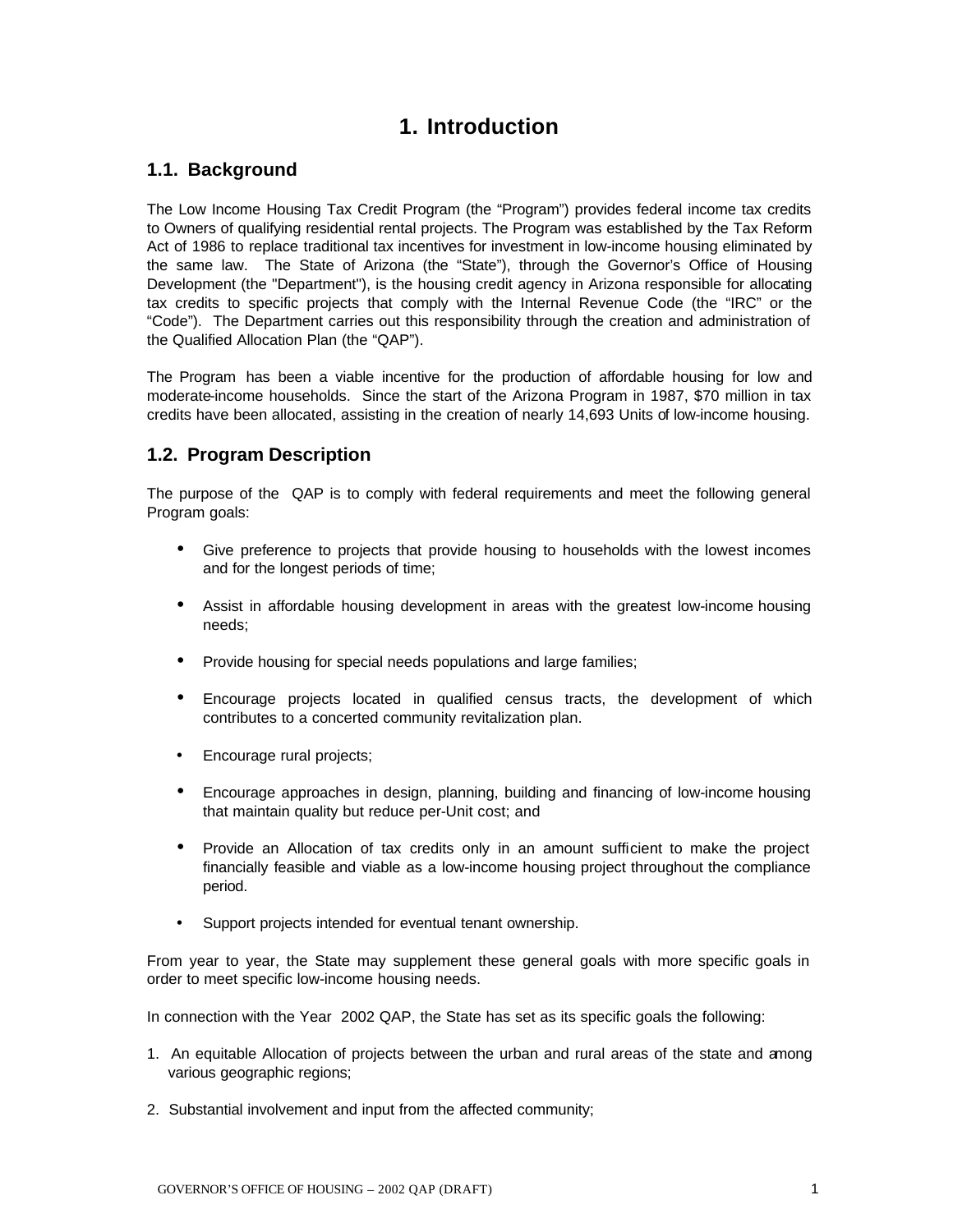- 3. Encourage projects serving very low-income families and other priority populations and projects to be built on Tribal lands;
- 4. Encourage acquisition/rehab and rehab projects.
- 5. Provide for projects: located in the border counties of Cochise, Santa Cruz, and Yuma; , serving priority populations with special housing needs; and funded by the RD 515 program.
- 6. Encourage mixed-income projects (projects containing both market and Low-Income Units) in communities that prefer them.
- 7. Encourage projects for which there is strong market demand;

Tax credits are allocated on a per-building basis. For a particular building to qualify for tax credits, it must be part of a low income housing "project." Among other requirements set forth in Section 42 of the IRC, the Owner must rent at least 20% of the Units in the project to households with incomes at or below 50% of the AMGI (as defined in IRC  $\S$  42 (g)) or rent at least 40% of the Units in the project to households with incomes at or below 60% of the AMGI (as defined in IRC  $\delta$  42  $(q)$ ).

Note: a project may contain from 20% to 100% Low-Income Units. The Owner must also restrict the rent and utilities charged for the Low-Income Units to a maximum of 30% of the qualifying income limit as defined in IRC  $\delta$  42 (g).

The Owner is required to agree that the Low-Income Units will be set aside under the terms of an Extended Use Agreement for low-income tenant occupancy for a minimum of 30 years. See IRC 42 (h). The Low-Income Units must be made available to the general public. Certain types of residential buildings such as dormitories, nursing homes, care facilities and trailer parks do not qualify.

Tax credit availability is limited to producers of residential rental projects through either new construction or substantial rehabilitation of existing buildings. See IRC  $\S$  42 (b), (d), and (e). A credit is also available for acquisition of projects for rehabilitation, under certain conditions. See IRC  $\delta$  42 (b), (d), and (e). There are two available credits, a 30% and a 70% present value credit approximately 4% or 9% credit per year for 10 years depending upon the type of project. See IRC § 42 (b). The credit is issued in an annual amount and taken by the Owner each year for a tenyear period. See IRC  $\delta$  42 (a) and (f). An Owner must obtain a tax credit Allocation for a building by the close of the calendar year in which the Reservation for tax credits is made. See IRC  $\delta$  42 (h) and IRS Final Regulations (TD 8520).

### **1.3. Year 2002 Tax Credit Program**

In the Year 2002, the Department will allocate approximately \$9 million in tax credits for the State of Arizona.

**1.3.1. Disclosure.** The contents of applications received by the Department, as well as supplementary information provided by or on behalf of the Applicant, is the property of the Governor's Office of Housing Development and is a matter of public record. The Applicant may retrieve one copy of withdrawn or rejected applications after the ranking process is completed. Names, addresses, phone numbers, project scope, location and amount of tax credits reserved or allocated, if any, are routinely published by the Department and made available to the general public. Applications submitted to the Department may be reviewed at the Department or copies are available upon request for a nominal coping fee..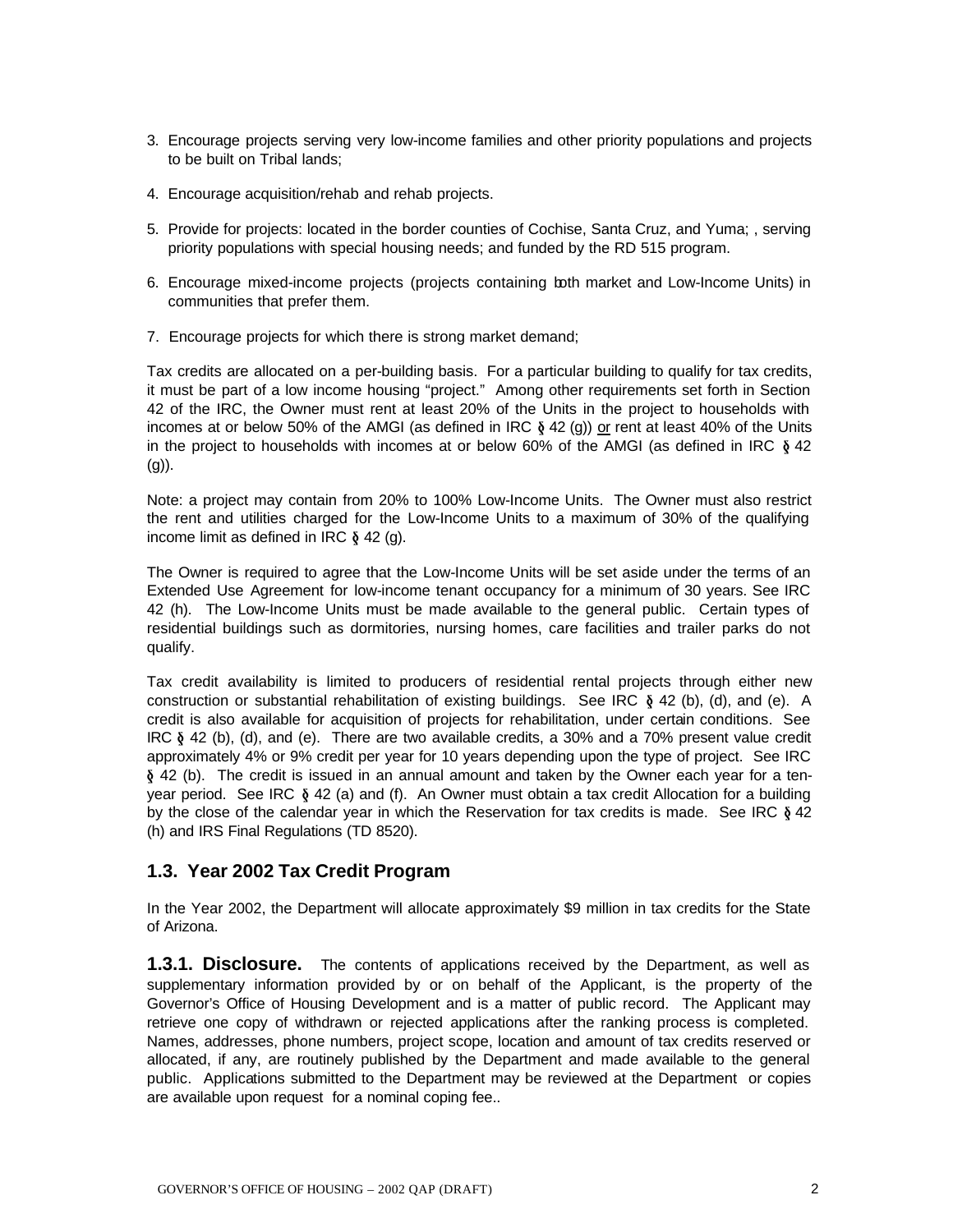**1.3.2. Timetable.** The Department will hold one tax credit application round in the Year 2002. Applications will be available on or about January 1, 2002. Two Completed applications and the non-refundable application fee of \$3,000 will be due on or before the date and the time set forth below:

### **April 1, 2002, 12:00pm**

All applications received between January 2, 2002, and 12:00 p.m., April 1, 2002, will be eligible for consideration.

One application only will be accepted for each project (no "optional" applications with different characteristics will be accepted). Applications received after 12:00 p.m. on April 1, 2002 will not be accepted.

Except that portion of the tax credit authority reserved in the governor's discretionary set-aside , all of Arizona's available Year 2002 annual tax credit authority, and any credits returned after January 1,2002 or made available from the National Pool, will be available for Reservation in the round. Of the State's total annual credit authority, \$700,000 is reserved for the governor's discretionary setaside, 10% is set aside for rural projects, and 20% for projects owned/operated and controlled by non-profit corporations. See "Set-Asides" below. In addition, tax credits will first be awarded to one project in each of the "priority project" categories set forth in 1.3.3.1 below. A waiting list will be established from eligible applications not receiving Reservations. This waiting list will remain in existence until December 31, 2002 (see below). The Department, however, reserves the right to not allocate all credits during this application period, and to accept applications subsequent to the deadline for consideration after all applications in this round have been reviewed. No project will receive a Reservation until the April 1,2002 deadline passes and all projects are reviewed and ranked.

*The Department is charged by Congress with allocating tax credits at the minimum level needed to realize the financial feasibility of a project and its viability as a qualified low-income project throughout the extended use period. Accordingly, the Department, in its sole discretion, may reserve and allocate to projects a lesser amount of tax credits than otherwise is permissible and will subject all projects to its determinations (made in its sole discretion) of financial feasibility, cost reasonableness and other cost and financing limitations. See Section 7 below, "Underwriting."* 

*Those projects passing Threshold Review (see Section 3), but not ranking high enough to receive tax credits during the Year 2002 application round, may be eligible to receive any tax credits returned during the Year 2002. Depending upon availability, returned credits and credits received during the Year 2002 from the National Pool will be allocated to the next highest scoring Year 2002 project(s) on the waiting list meeting Threshold Criteria. Tax Credits will be awarded per the ranking until December 30,2002, All remaining credit will be carried forward to the year 2003. Any Year 2002 Applicant not receiving credits from the Year 2002round must resubmit its application in order to be considered for Year 2003credits.* 

**1.3.2.1. Forward Commitments.** Forwarded commitments will only be considered in two cases. For large HOPE VI projects where one allocation of credits would greatly impact the current years allocation and in the case where the first project on the waiting list after the final reservation list is posted, is short \$100,000 or less in credits based on the requested amount in their application.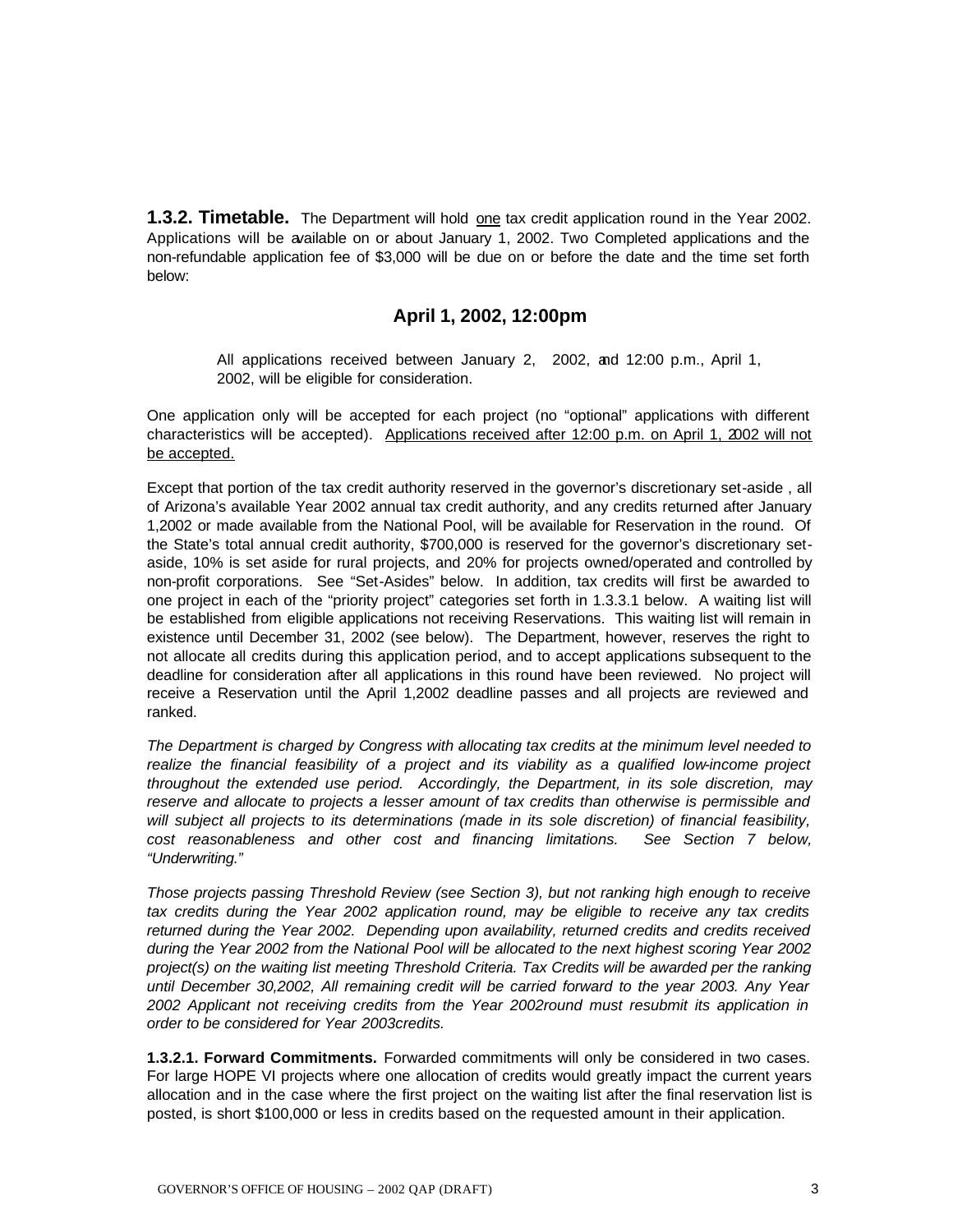### **1.3.3. Set-Asides**

**1.3.3.1. Allocations to Priority Projects.** As a priority, and at the sole discretion of the Department, tax credits will be awarded first to the highest scoring applications meeting all Threshold Criteria and underwriting criteria in each of the following categories. An award will not be made, however, if **"new demand** for new and vacant units for the project has not been demonstrated in the project's market demand study. An award of tax credits will not be made to more than one family, one elderly, and one special needs category project (one project for each special needs category) per tax credit round in market areas with a population of 50,000 or less (Section 3.2.8).

1. One project located in a Governor's Action Community.

| <b>YEAR 2002 ACTION COMMUNITIES</b> |  |  |  |
|-------------------------------------|--|--|--|
|                                     |  |  |  |
|                                     |  |  |  |
|                                     |  |  |  |
|                                     |  |  |  |
|                                     |  |  |  |
|                                     |  |  |  |

- 2. A project funded partially by HUD HOPE VI.
- 3. Two acquisition/rehab (one rural & one urban) projects in which 100% of the Units undergo rehab.
- 4. One project allocating 100% of its Units to special needs, serving any combination of the following eight categories:
	- Homeless persons or families. A homeless person is a person sleeping in a place not meant for human habitation or in an emergency shelter; a person in transitional or Supportive Housing for homeless persons who originally came from the street or an emergency shelter. Homeless persons are to be certified by a referral agency recognized by the Department.
	- Victims of Alzheimer's Disease and similar diseases which render their victims incapable of independent living, as certified by a licensed M.D. The targeted population must have a demonstrated need for Supportive Services.
	- Seriously Mentally Ill Persons, i.e., adults whose emotional or behavioral functioning is so impaired as to interfere with their capacity to remain in the community without supportive treatment. The mental impairment is severe and persistent and may result in a limitation of their functional capacities for primary activities of daily living, interpersonal relationships, homemaking, self-care, employment or recreation. The mental impairment may limit their ability to seek or receive local, state or federal assistance such as housing, medical and dental care, rehabilitation services, income assistance, or protective services. Seriously Mentally Ill Persons are to be certified by a referral agency recognized by the Department.
	- Seriously Emotionally Disturbed, i.e., persons between birth and age 18 who currently or at any time during the past year have had a diagnosable mental, behavioral, or emotional disorder that resulted in a functional impairment which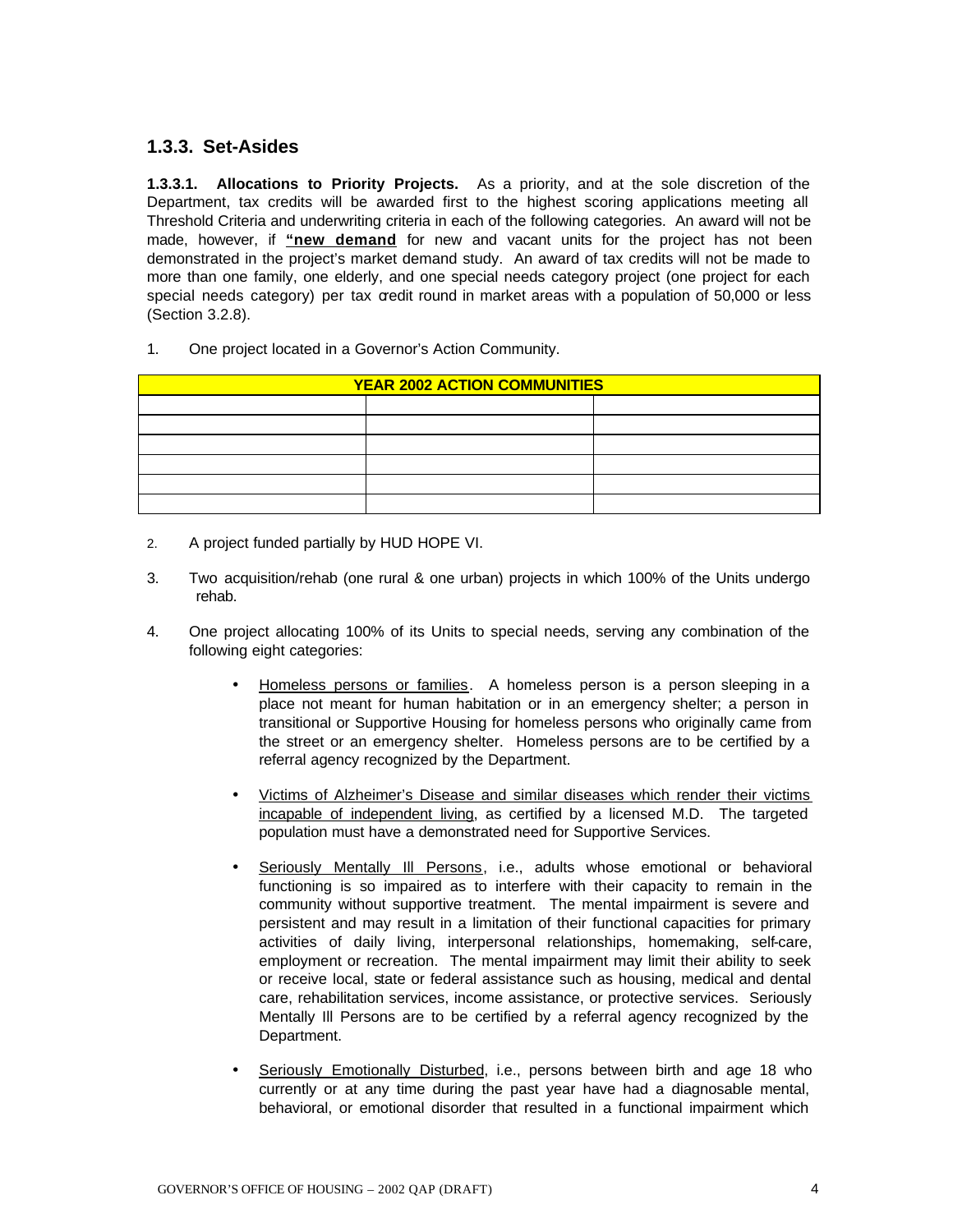substantially interferes with or limits the person's role or functioning in family, school, or community activities. Seriously emotionally disturbed persons are to be certified by a referral agency recognized by the Department.

- Developmentally Disabled Persons suffering from a severe, chronic condition attributable to a physical or mental impairment manifesting itself before the age of 22 and likely to continue indefinitely. Developmentally Disabled Persons are to be certified by a referral agency recognized by the Department.
- Victims of AIDS/HIV, as certified by a licensed M.D.
- Victims of domestic violence, as certified by referral agency recognized by the Department.
- Victims of chronic substance abuse, as certified by a referral agency recognized by the Department.

*If the project seeks an award of points for committing to a set-aside of Low-Income Units for transitional or permanent housing for groups with special needs, including enhanced services or conveniences for the above populations, attach at* **Tab M** *of the Application, "Commitment to Set Aside Units," along with Forms M and M1 as required.* 

The Department will require that the applicable set-aside be included in the Extended Use Agreement before issuing a final Allocation of tax credits and will monitor performance of these set-asides throughout the 30-year or longer compliance period.

Supportive Services shall be provided to the residents with special needs on an as-needed basis. It is the Owner's responsibility to plan and coordinate these Supportive Services so that they are provided by on-site providers or by existing off-site social service agencies. This requirement of the Owner to provide Supportive Services will be included in the project's Extended Use Agreement. Supportive Services are not to be included in the operating budget of the project. Please see **Exhibit D** for the contents of the required Supportive Services plan to be described on Form M1.

In all cases, tenants applying for a special needs Low-Income Unit must present the property manager with a letter of referral or equivalent documentation from a licensed M.D. or recognized social service agency, certifying the tenant as a member of the specific special needs group and noting any special accommodations required.

- 5. One project located on Tribal lands.
- 6. One or more projects funded in part by the RD 515 program. This priority category is limited to eight (8) percent of annual credit authority.
- 7. One project located in the border counties of Cochise, Santa Cruz, Yuma.
- 8. One project located in each of the four rural Council of Governments Regions (see 1.6, "Definitions"), if this priority has not been satisfied already by the selections in items 1-7 above.

Tax credits will be reserved next for the Governor's Discretionary Set-Aside (Section 5.4.2). Thereafter, tax credits will be awarded to satisfy the Non-Profit Set-Aside (Section 5.4.3), and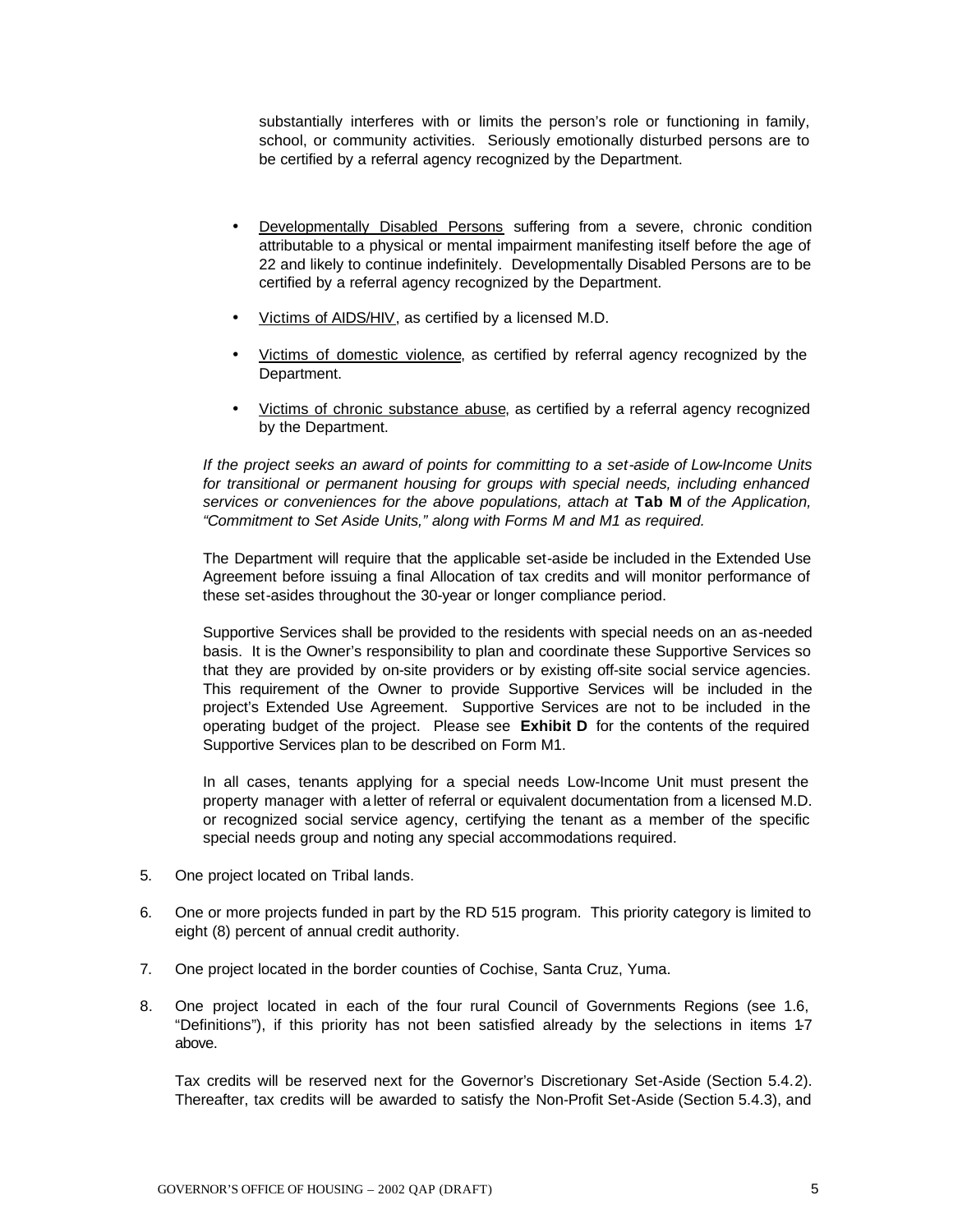the Rural Set-Aside (Section 5.4.4) if they have not already been satisfied by the priority projects awarded above.

**1.3.3.2. Governor's Discretionary Set-Aside.** \$700,000.00 of the State's annual low-income housing tax credit authority is reserved in a Governor's Discretionary Set-Aside to be awarded by the Governor in her sole discretion. Any Governor's Discretionary Set-Aside authority not reserved to specific projects by September 1, 2002, will be released to be used for projects on the Year 2002 waiting list. To be eligible for the Governor's Discretionary Set-Aside, applicants:

- 1. Must submit an application for tax credits in the competitive round by April 01,2002, at 12:00 p.m.
- 2. Must not be listed on the Year 2002 tentative Reservation list.
- 3. Will be subject to all aspects of the Year 2002 QAP, including credit ceilings, threshold review, and underwriting.

The following procedures will apply to the administration of the Governor's Discretionary Set-Aside:

- At the time of the Department's publication of the tentative Reservation list for the competitive round, the Department will announce that all applicants not on the tentative Reservation list are digible to apply for the Governor's Discretionary Set-Aside.
- No more than 10 days after the date of this notification, applicants wishing to be considered for the Governor's Discretionary Set-Aside must give written notice to the Department that:

a) they are applying for tax credits from the Governor's Discretionary Set-Aside, and

- b) they are enclosing an additional non-refundable application fee of \$5,000. If an application is chosen to receive credits from the Governor's Discretionary Set-Aside, this \$5,000 will be applied against the project's Reservation and Allocation fee.
- Applications for the Governor's Discretionary Set-Aside will be reviewed by the Department and forwarded to the Governor's Office for a final decision. Selection criteria will take into consideration 1) service to the lowest-income populations and 2) public services to be provided, 3) support of local communities and conformity to the other goals of the Program.

**1.3.3.3. Non-Profit Set-Aside.** Twenty (20) percent of the State's annual credit authority is set aside for "non-profit projects," as defined in Section 3.2.2. Only non-profit projects that meet all of the Threshold Criteria will be eligible for an Allocation of non-profit set-aside credits. The Allocation of non-profit set-aside credits will be based on the rankings of non-profit projects under the scoring system.

For threshold documentation requirements, see Section 3.2.2, "Non-Profit Projects."

**1.3.3.4. Rural Set-Aside.** Ten (10) percent of annual credit authority is set aside for projects to be located in rural areas. Rural areas shall mean counties under 400,000 in population according to the most recent United States decennial census and "Census County Divisions" [see 1.6, "Definitions"] under 50,000 in population in counties with populations of 400,000 or more according to the most recent United States decennial census. These projects may, of course, compete for overall credit authorization; or lacking sufficient demand, rural set-aside funds may be pooled with non-set-aside funds for Allocation to any project.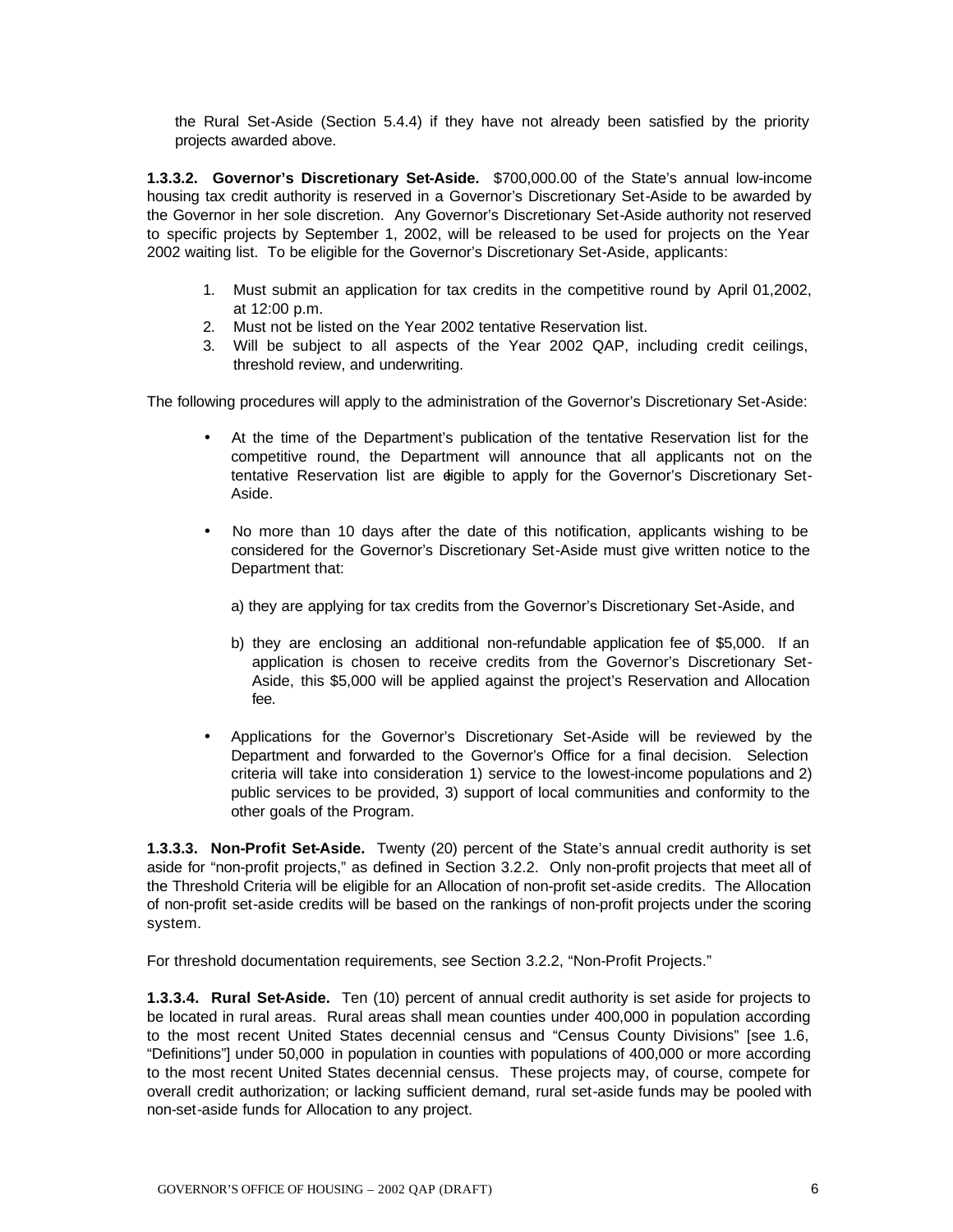The Department reserves the right, irrespective of point ranking, and in its sole discretion, to allocate tax credits in a manner which yields an equitable distribution of credits among the geographic regions of the state and which avoids the risk of over-concentration of projects within individual regions.

Thereafter, tax credits will be awarded using a competitive, point scoring system.The Applicant must provide full documentation to receive points. Priority projects may be used by the Department to fulfill its set-asides for the rural areas and for non-profit organizations.

Those projects meeting the threshold criteria, but not ranking high enough to receive tax credits during the Year 2002 application round, will remain eligible to receive any tax credits returned during the Year 2002. Depending upon availability, returned credits will be allocated to the next highest scoring Year 2002project(s) in the queue meeting threshold criteria as described above.

**1.3.4. Credit Ceiling.** The maximum Reservation for any single project will be \$700,000 of the State's annual credit authority, and no more than \$1.4 million for any Developer or *Affiliate of the Developer* (see Definitions 1.6.) with two exceptions: A developer may be awarded three projects as long as one of the projects is either a rural project or an acquisition/ rehab project. A waiver of the \$700,000 credit limit per project may be requested for 4% acquisition credits in an acquisition/rehab project. Developers of large projects may be required to phase the projects, accepting a Reservation for only one phase during the Year 2002 program year. Accepting a Reservation for only one phase during the Year 2002 program will not preclude an Applicant from receiving a Year 2003 Reservation for a subsequent phase, nor does it guarantee that the Applicant will receive Reservations for subsequent phases.

Note: Applicants will not be allowed to bypass the per-project credit ceiling by proposing adjacent projects, each of which requests tax credits at or near the per-project credit ceiling (e.g., two projects of 90 Units each, each requesting \$450,000 in credits, for a total of \$900,000). All such proposals will be treated as one project and be subject to the \$700,000 per-project credit ceiling.

### **1.4. Questions**

The Department will accept written questions concerning its scoring of items in an Applicants application. Questions must be based solely on facts provided in the Applicant's original application. Copies of the Department's scoring sheets are available at the Department and may be copied for the standard fee.

### **1.5. Non-Allocated Projects**

Those applications, which fail to receive an Allocation by December 31, 2002, are withdrawn and must reapply and compete in subsequent years to be considered for tax credits. All fees paid to the Department are non-refundable.

### **1.6. Definitions**

The following definitions shall apply to both the Allocation Plan and application for the Year 2002Program:

Affiliate —any person who directly or indirectly owns or controls another Person by having any ownership interest or a Controlling Interest in that Person.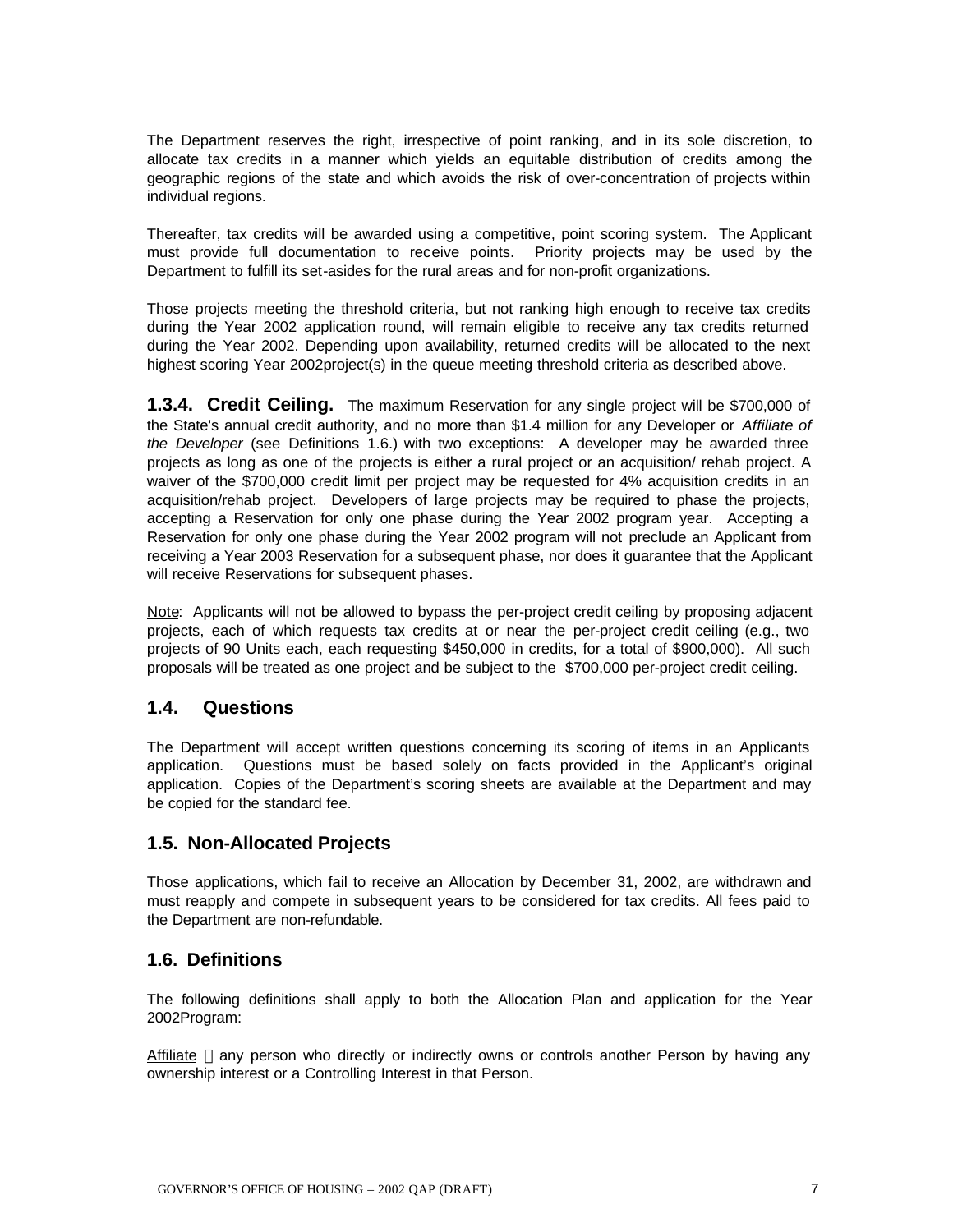Allocation — the award of tax credits by the Department to the owner of an LIHTC project either at the time of satisfaction of the 10 percent carryover requirement (as described in Section 10.1) or after completion of the project (i.e., at receipt of the Form 8609). The Allocation is set forth in a binding agreement between the Department and the project Owner.

AMGI — Area Median Gross Income. The measure of household income, adjusted for family size, used by the IRS as a reference in establishing income levels for the Program (e.g., "60 percent of AMGI," "50 percent of AMGI") and as the base in calculations, which yield maximum rents by number of bedrooms. See the "Imputed Incomes/Allowable Rents" tables appended to this Allocation Plan at Exhibit H.

Applicant  $-$  an existing legal entity submitting an application for LIHTC for a project pursuant to the Allocation Plan.

Approved Building Plans — the final construction plans/documents that have been approved by the local governing body which will be utilized for the construction of the project.

A.R.S—the Arizona Revised Statutes, as amended from time to time.

Award Letter  $-$  a letter from a governmental or quasi-governmental agency, e.g., the Federal Home Loan Bank, stating that funds in a specific amount are awarded or are to be awarded to the project in a specific time frame.

Builder — the general contractor which is a member of the project's Development Team.

Census County Divisions - divisions within counties delineated by the U.S. Census Bureau. For example, the two metropolitan counties in Arizona comprise the following "Census County Divisions." Maricopa: the divisions of Buckeye, Chandler, Deer Valley, Gila Bend, Phoenix, St. Johns, Salt River, Tonto, and Wickenburg. Pima: the divisions of Ajo, Arivaca, Marana, Papago, and Tucson. Because some of these divisions are under and some over 50,000, and because parts of incorporated communities often lie in more than one division, please call the Department for clarification.

Controlling Interest **¾** the possession, directly or indirectly, of the power to direct or cause the direction of the management and policies of a Person, whether through the means of ownership, position, contract, or otherwise.

Commitment Letter **¾** a written commitment from a lender or other provider of funds, representing a commitment to provide financing and stating the amount, interest rate, security, and repayment terms, subject only to reasonable, commercially-acceptable contingencies.

Community-Based Non-Profit  $-$  an IRC 501(c)(3) or (4) organization, the provision of affordable housing one of its approved exempt purposes, its membership drawn from and representative of the community it serves.

Consultant — an advisor to the Development Team or to any member of the Development Team.

Council of Governments Regions - Arizona comprises four rural (and two metropolitan) Councils of Governments serving regional planning districts. The four rural councils and the districts they serve are: Northern Arizona Council of Governments (**NACOG**), serving the Region 3 Counties of Apache, Coconino, Navajo and Yavapai Counties; Western Arizona Council of Governments (**WACOG**), serving the Counties of LaPaz, Mohave and Yuma in Region 4; Central Arizona Association of Governments (**CAAG**), serving Region 5: the Counties of Gila and Pinal;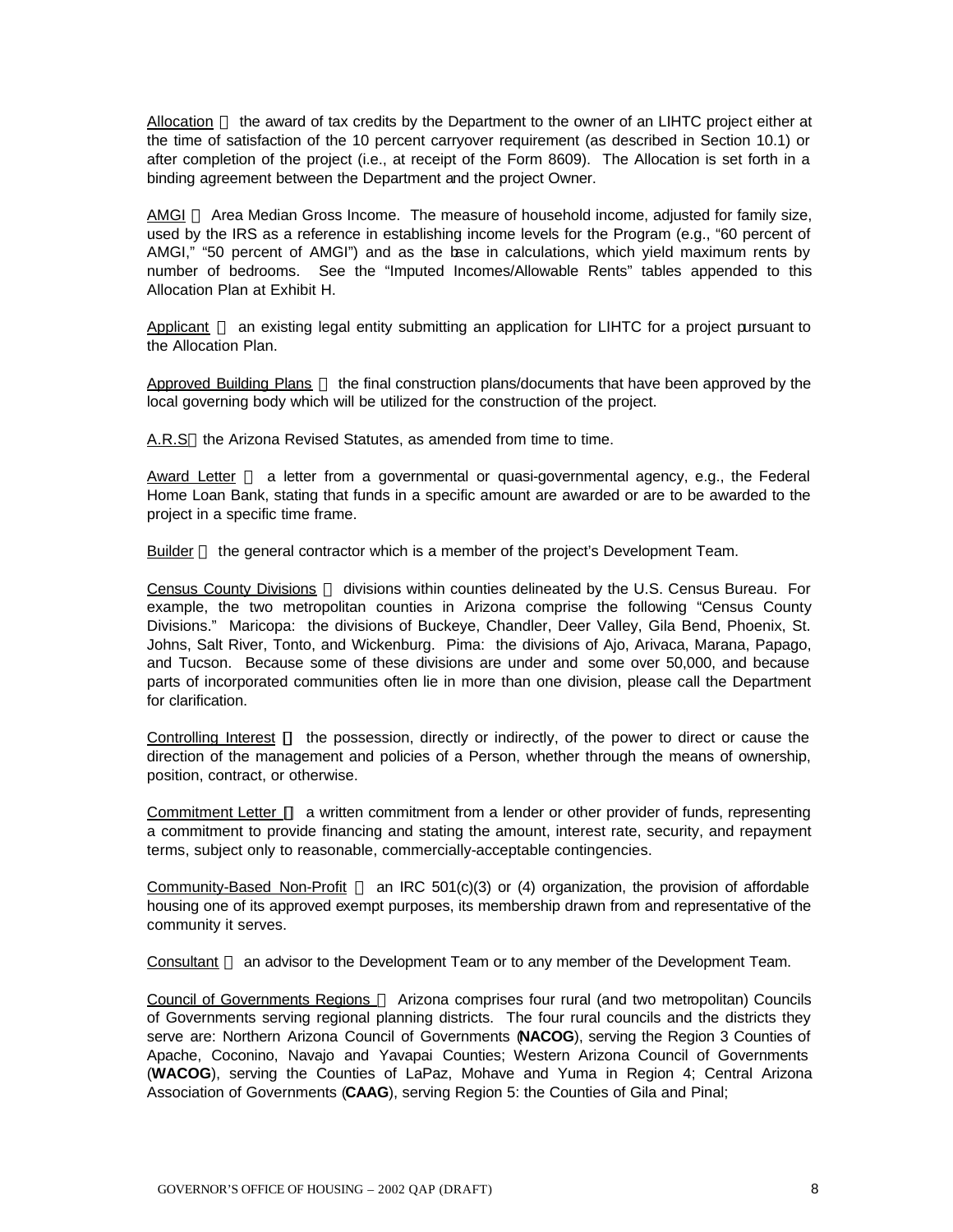and South Eastern Arizona Governments Organization (**SEAGO**), serving Region 6, which consists of Cochise, Graham, Greenlee and Santa Cruz Counties.

Deferred Developer Fee - a certain sum of money owed to the Developer and evidenced by a promissory note, partnership agreement, or other written agreement acceptable to the Department, such fee to be repaid subject to the applicable project's cash flow after payment of operating expenses of the project and after payment of debt service for all superior liens.

Department — The Arizona Department of Commerce, Office Of Housing and Community Development Division, which is the housing credit agency authorized to allocate federal low-income housing tax credits in the State of Arizona pursuant to A.R.S. Section 35-728(B).

Developer - any legal entity or person, which will provide or arrange for design, financing, or construction services in connection with a project.

Development Team — the entities and professionals assembled to develop the project, typically comprising the Developer(s), General Partner, Contractor, Management Company, Tax Attorney, Certified Public Accountant, and all other project consultants.

Employee Unit — A Unit set aside by project management as a Residential Rental Unit for a manager, or a maintenance person, and/or a security officer (see Arizona Department of Commerce LIHTC Compliance Manual, Section 3.2.1.), which Units will be regarded as Low-Income Units by the Department. Industry standards indicate that one manager's unit and one maintenance person's unit are needed per one hundred Units. One security officer's Unit per project is allowed if, management can show that the Unit is reasonably required. Project management, in its discretion, may designate such units for employees or return them to service as Low-Income Units as circumstances dictate. In accordance with IRS Revenue Ruling 92-61, while these units are employee Units they will be included in the eligible basis of the building but will be excluded from both the numerator and the denominator of the applicable fraction. In mixedincome properties, the Department will assume that any employee Units are taken from the lowincome rather than the market-rate side.

Extended Warranty  $-$  any construction warranty of at least two years.

Financial Beneficiary  $-$  one who is to receive a financial benefit of: a) 3% or more of total estimated project cost if total estimated project cost is \$5 million or less, and b) 3% of the first \$5 million and 1% of any costs over \$5 million if total estimated project cost is greater than \$5 million. This definition does not include the owner of the tax credit project unless the owner is also the Developer or the Builder and meets the above financial requirements.

Historic Preservation Project- (i) A structure individually listed in the National Register of Historic Places, or; (ii) A structure certified by the National Parks Service as contributing to a Register District. A Register District is a designated area listed in the National Register, or listed under State or Local Statute as substantially meeting the requirements for listing of districts in the National Register.

HUD Regions — the "Index Location Factors" in Section 7.2.4.5 (multipliers to adjust Cost Caps to regional differences within Arizona) utilize HUD's seven geographic regions as follows:

Phoenix: Maricopa County and the incorporated area of Apache Junction Casa Grande: Gila County and all of Pinal County except the incorporated area of Apache Junction Flagstaff: Coconino, Apache, and Navajo Counties Kingman: Mohave, Yavapai, and LaPaz Counties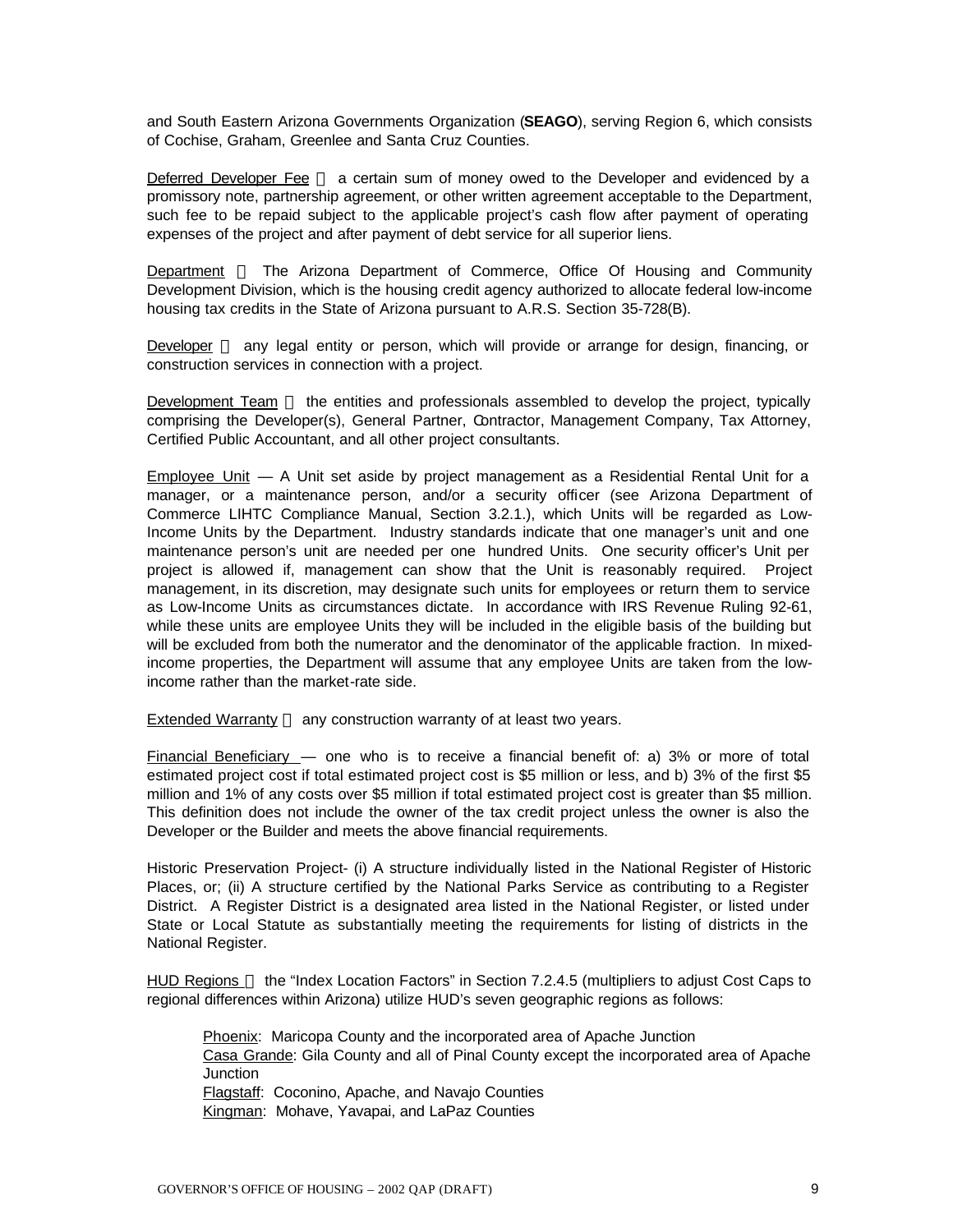Sierra Vista: Graham, Greenlee, Santa Cruz, and Cochise Counties Tucson: Pima County Yuma: Yuma County

LIHTC — the Low-Income Housing Tax Credit, a program of the Internal Revenue Service that provides federal income tax credits to Owners of qualifying residential rental projects.

Letter of Interest or Intent — documentation addressed to the Applicant/Developer of an interest or intent to provide funding, setting forth the writer's intention to negotiate the financing and stating the amount, interest rate, security, repayment terms, as applicable, and including the minimum debt service coverage ratio and loan-to-value ratio used by the lender to size the financing. If the sole Developer of the project is a non-profit organization, the letter of interest or intent from the investment syndicator must state that the non-profit holds the right of first refusal to acquire the project following the fifteen-year compliance period. Such letters or documents may be subject to reasonable, commercially acceptable contingencies, as determined by the Department in its sole discretion.

Low Income Unit –Any Unit in a project if the Unit is rent restricted (as defined in IRC 42 (g)(2)) and the individuals occupying such Unit meet the income limitation applicable under IRC 42 (g)(2) for the project.

 $Materal Changes$  — changes from information previously submitted to the Department in the substance of the Project, including but not limited to changes in the composition of the Owner, in the project itself, in the terms or sources of financing, or in construction lender, permanent lender, and syndicator.

Mixed-Finance Projects — low-income housing projects developed partly with funding from the HUD Low Rent Public Housing Program and partly from other public sources.

Operating Costs - the fixed and variable expenses of operating the project, including but not limited to taxes, insurance, utilities, management, and replacement reserves, but excluding debt service.

Owner  $-$  the legal entity, which ultimately will own the project and to which tax credits will be allocated.

Person —an individual, partnership, corporation, trust or other entity.

Physically Disabled Persons — persons who have physical impairments that substantially limit one or more major life activities, have a record of such impairment, or are regarded as having such impairment.

Placed in Service — has two definitions; one for buildings and one for rehabilitation expenditures that are treated as a separate new building (section 42 (e)(4)(A)). The placed-in-service date for a new or existing building used as residential rental property is the date on which the building is ready and available for its specifically assigned function, i.e., the date on which the first unit in the building is certified as being suitable for occupancy in accordance with state or local law. Rehabilitation expenditures that are treated as a separate new building are placed-in-service at the close of any 24-month period over which the expenditures are aggregated.

Primary Permanent Funding — the loan secured by the first lien on the project plus any additional notes secured by subordinate liens on the project, which represent additional debt service requirements intended to be paid from sale proceeds or operating income generated by the project.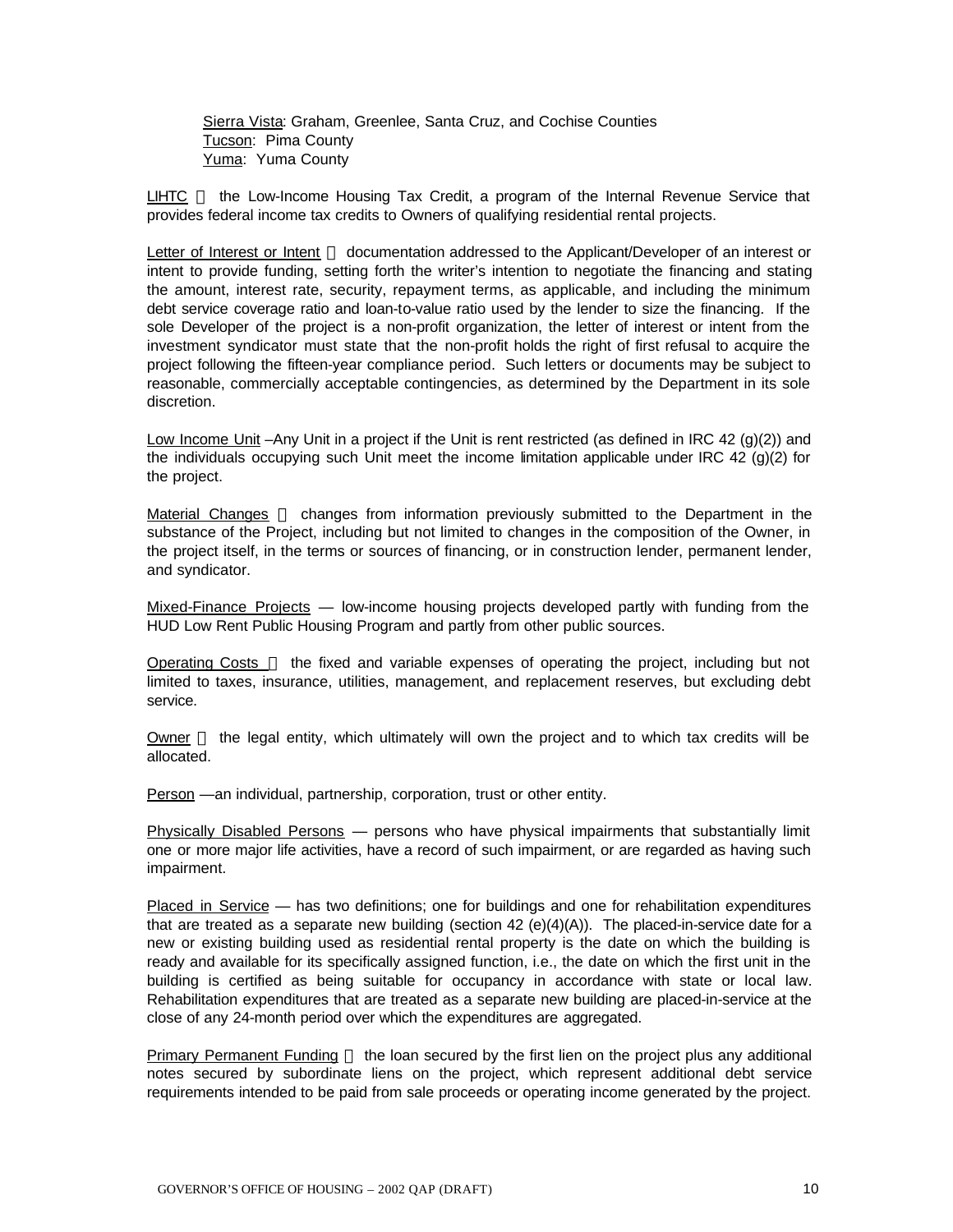Redevelopment Area **¾**- An area determined by official action of the governing body of the municipality or county to be either:

- **(a)** An area in which a majority of the structures are residential or an area in which there is a predominance of buildings or improvements, whether residential, and which, by reason of dilapidation, deterioration, age or obsolescence, inadequate provision for ventilation, light, air, sanitation, open spaces, high density of population and overcrowding or the existence of conditions which endangers life or property by fire and other causes, or any combination of these factors, is conducive to ill health, transmission of disease, infant mortality, juvenile delinquency or crime, and is detrimental to the public health, safety, morals or welfare.
- **(b)** An area that because of the predominance of defective or inadequate street layout in relation to size, adequacy, accessibility or usefulness, unsanitary or unsafe conditions, deterioration of the site or other improvements, diversity of ownership, tax or special assessment delinquency exceeding the fair value of the land, defective or unusual conditions of title, improper subdivision or obsolete platting or the existence of conditions which endanger life or property by fire and other causes, or any combination of these factors, substantially impairs or arrests the sound growth of the municipality, retards the provision of housing accommodations or constitutes an economic or social liability and is a menace to the public, health, safety, morals or welfare in its present condition and use.

 $Reservation$   $-$  a non-binding, written statement issued by the Department to the Applicant after the application round indicating that the Department has reserved for the project a specific amount of tax credits which shall receive an Allocation upon the project's satisfaction of certain conditions.

Residential Floor Area - living area per Unit measured from the interior wall surfaces of the Unit's perimeter walls.

Residential Rental Unit  $-$  An area legally licensed or permitted for use as a living space containing, a sleeping area, bathing and sanitation facilities, and cooking facilities equipped with a cooking range, refrigerator, and sink, all of which are separate and distinct from other residential rental Units. *Federal Tax Regulations (FTR) 1.103-8(a) 8(i)*

State Housing Fund – a combination of federal and state dollars administered by the Department. Available federal dollars come from the HOME Investment Partnership Program and state dollars are made available through the Arizona Housing Trust Fund.

Supportive Housing – affordable permanent independent rental housing for persons who are homeless or have disabilities. These populations are limited, however, to the following groups: homeless; victims of Alzheimer's Disease and similar diseases; seriously mentally ill; physically disabled; developmentally disabled; migrant and seasonal farm workers; victims of AIDS/HIV; victims of domestic violence; and victims of chronic substance abuse (see Section 5.4.1 for more complete definitions of these groups). Supportive Services are provided to residents of Supportive Housing on an as-needed basis for as long as they are needed, with the purpose of helping residents achieve maximum possible self-sufficiency and maintain their permanent housing. Supportive Services may be provided directly by the Owner or through coordination with existing service agencies and may be delivered through a combination of both on- and off-site service delivery mechanisms, with the provision that an on-site service coordination capacity must be maintained.

Supportive Services — services such as attendants, housekeeping, assistance with activities of daily living, transportation, and training provided by the Owner to help residents maintain their lifestyle and achieve self-sufficiency.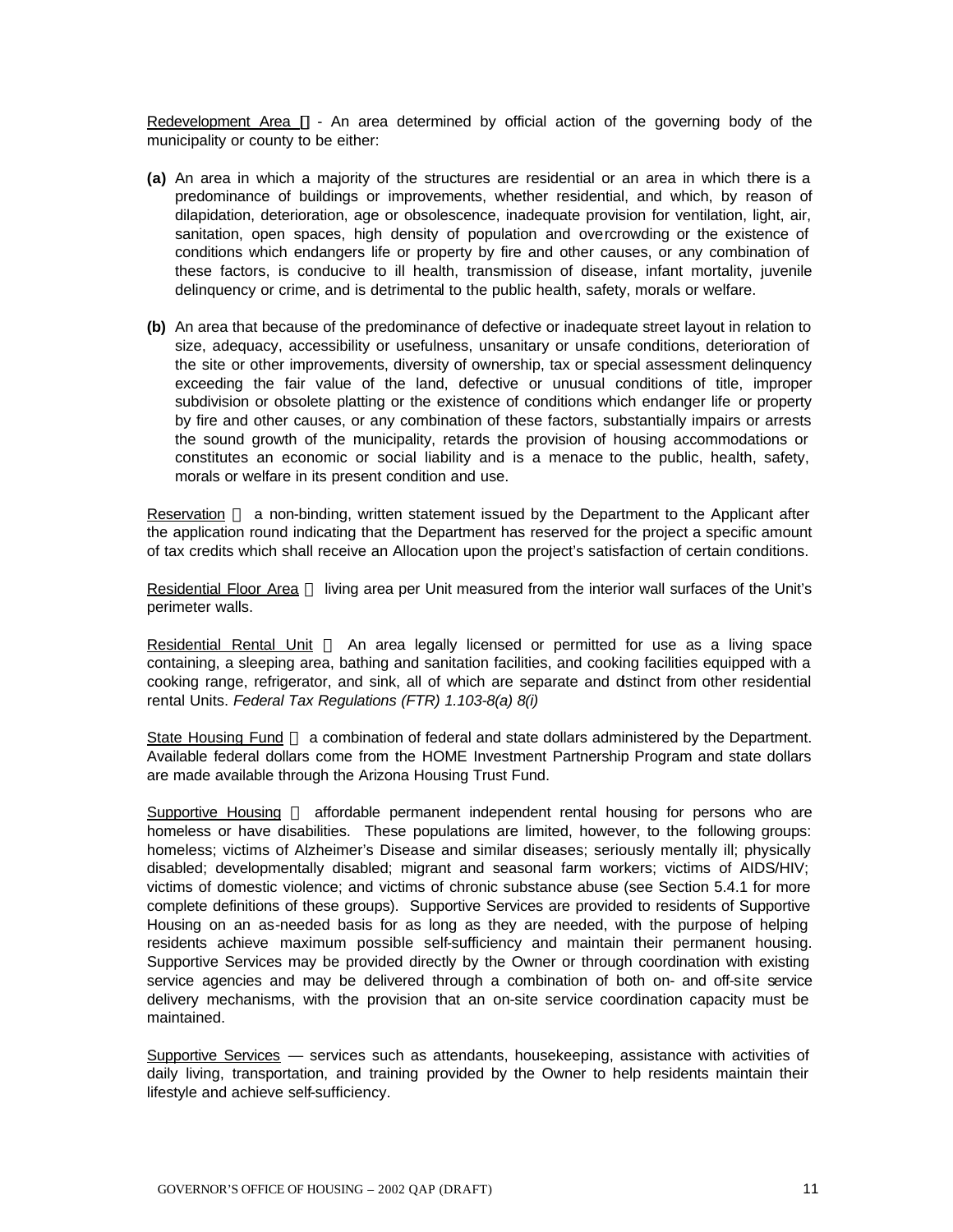Unit — any accommodation containing separate and complete facilities for living, sleeping, eating, cooking, and sanitation (e.g. a residential dwelling, consisting of one apartment, one single family home, one half of a duplex, etc.). Such accommodations may be served by centrally located equipment, such as air conditioning or heating.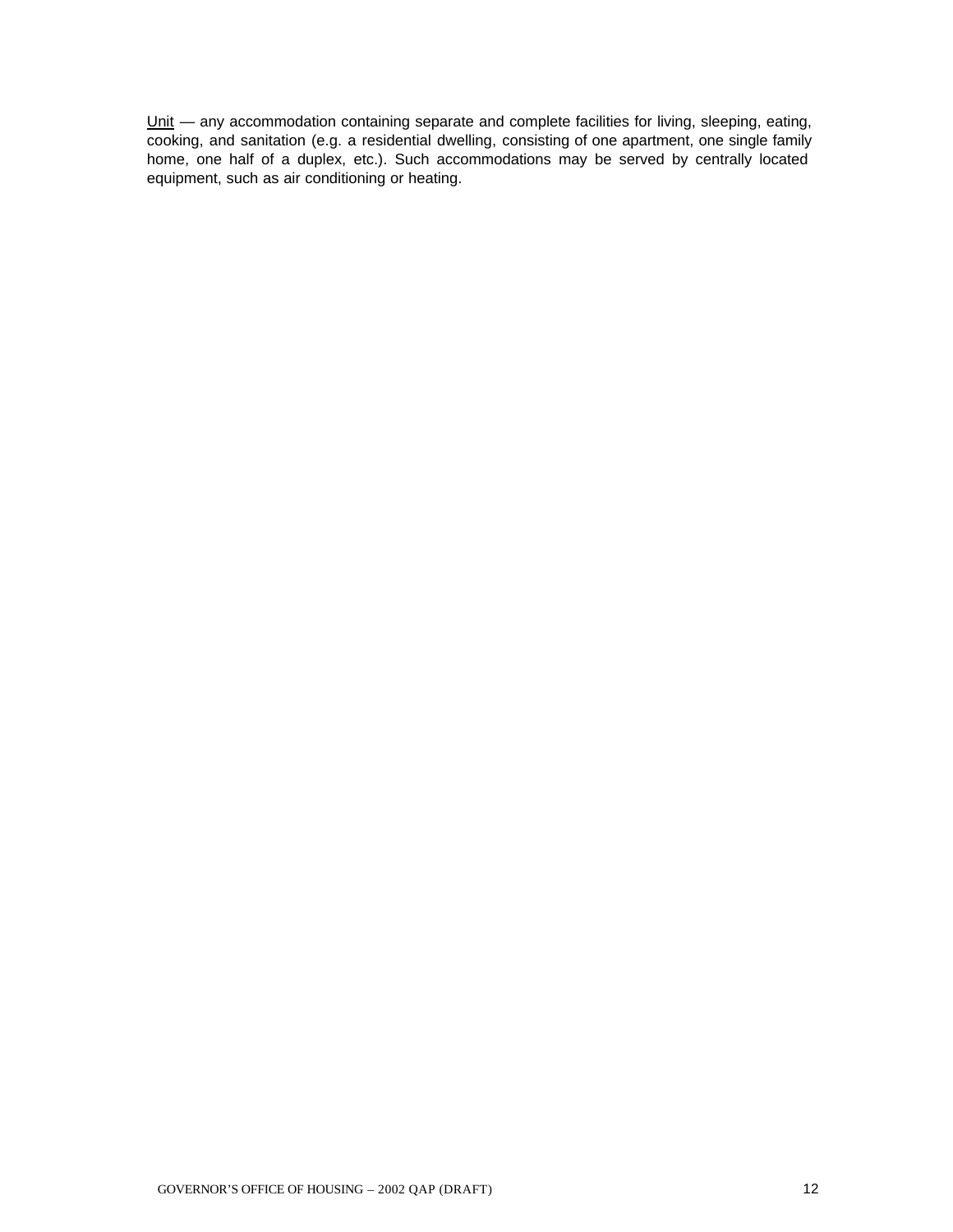# **2. The Allocation Process**

# **2.1. Conflict of Interest and False Filing**

**2.1.1. Conflict of Interest***. Applicants are advised that the Arizona Low-Income Housing Tax Credit Program is covered by the conflict of interest provisions of A.R.S. 38-511, which authorizes the State of Arizona to, within three years, cancel any contract, without penalty or further obligation, made by the State, if any person significantly involved in initiating, negotiating, securing, drafting, or creating a contract on behalf of the State, at any time while the contract is in effect, is an employee, agent or consultant for any other party to the contract. The statute also allows the State to recoup any fee or commission paid to the person. Solely for the purposes of A.R.S. Section 38-511, "Cancellation of political subdivision and state contracts," any Reservation or Allocation (Certificate of Reservation or Binding Commitment, Carryover Allocation, or Final Allocation on IRS Form 8609) between the Applicant and the Department constitutes a contract.*

**2.1.2. False Filing.** *An application, including all exhibits, appendices and attachments thereto, made to the Arizona Department of Commerce for an award of low-income housing tax credits (including any materials filed at a later time with the Department in connection with an application) is considered to be an "instrument" for the purposes of A.R.S. Section 39-161. The knowing inclusion of any false information in or with the Application is considered a class 6 felony, as prescribed by that statute. Furthermore, such an act will result in the barring of the Applicant and members of the project team from future awards of low-income housing tax credits in the State of Arizona. In addition, false filing may be subject to the provisions of A.R.S. Section 13-2311, "Fraudulent schemes and practices; willful concealment...."*

# **2.2. Application and Review Process**

Each Applicant must submit two (2) copies of a complete and accurate application for each tax credit project. Subject to Allocations made to priority projects as set forth herein, all applications will be scored in a competitive review process utilizing the criteria listed herein. The Department will take the following steps in processing applications and reserving and allocating credits:

# **2.2.1. Scoring**

- **a.** Determine score.
- **b.** Determine the projects qualifying as set-asides under 1.3.3.
- **c.** Tentatively rank projects based on priority projects, set-asides, and score, as set forth in this QAP under Section 5.4. and upon the amount of credit available for Reservation.
- **d.** Publish tentative Reservation and waiting lists.
- **e.** Open the Governor's Discretionary Set-Aside for applications (see Section 5.4.2).

**2.2.2. Threshold Review.** Determine whether projects on the tentative Reservation list and any project(s) selected for the Governor's Discretionary Set-Aside meet the threshold criteria as provided herein. If threshold criteria are not met, the Department in its sole discretion may contact the Applicant for correction of deficiencies. The Department will consider any supplemental documentation for threshold purposes only, and will not consider the supplemental information in scoring the application.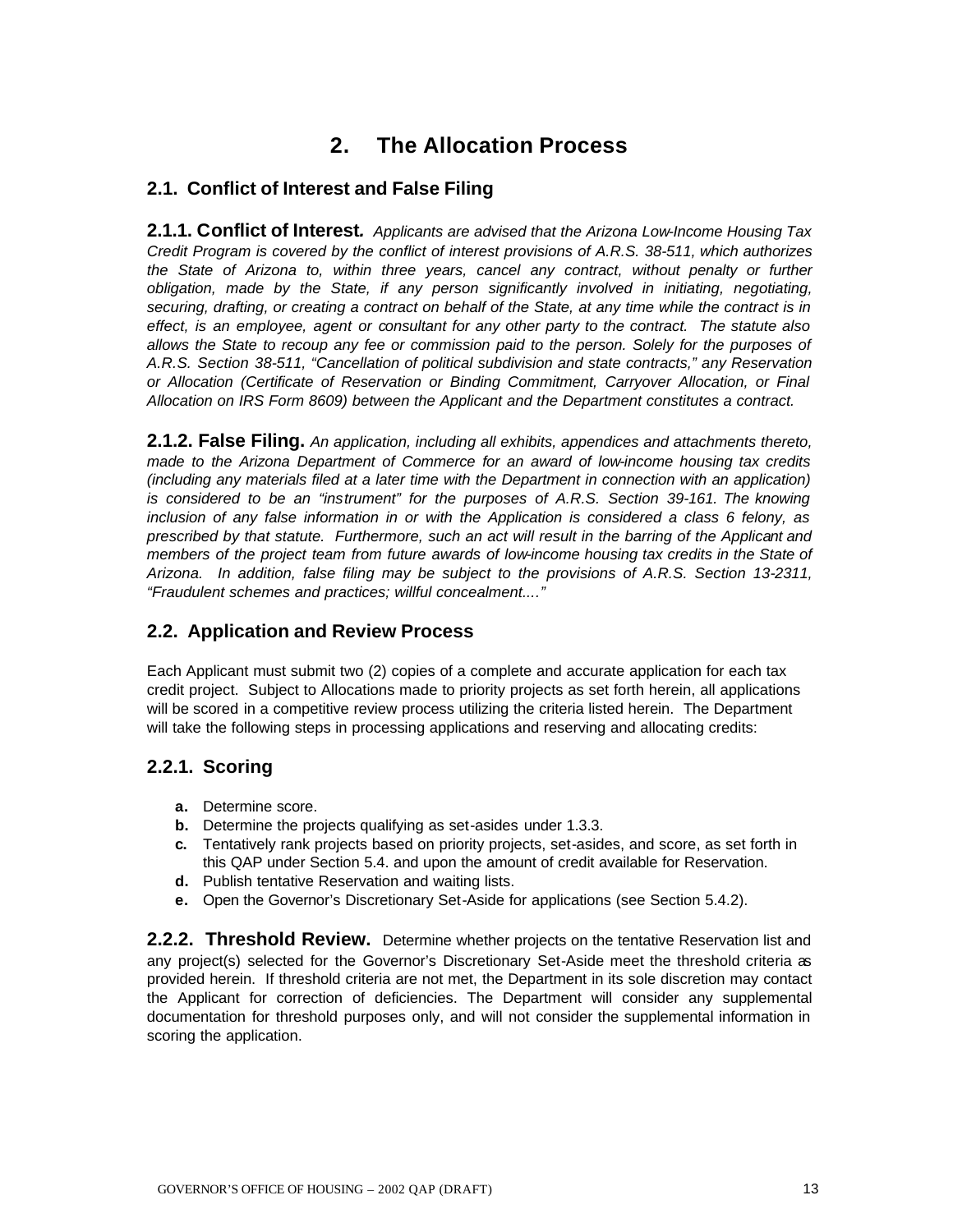During the threshold review, it is possible that incurable defects will be discovered in an application. If so, the application will be removed from the Tentative Reservation list. Similarly, during the underwriting process defects such as arithmetic errors or unfilled funding gaps may cause applications to be removed from the tentative Reservation list.

The threshold review will include a review for geographic distribution of the projects on the tentative Reservation list. See Section 1.3.3.1, "Allocations to Priority Projects."

**2.2.3. Underwriting**.Conduct the first of three underwriting reviews of projects on the tentative Reservation list. Establish the amount of the tentative tax credit reservation following the procedures at Section 1.3.4, "Credit Ceiling," and in Section 7 "Underwriting" of this Allocation Plan.

**2.2.4. Reservation**. Approve Reservation of credit for winning projects and issue a final Reservation and waiting list (approximately three months after application deadline):

- a. Issue a tentative award letter.
- b. Issue a Certificate of Reservation following satisfaction of any contingencies and payment of Reservation fees.

**2.2.5. Carryover Allocation**. The deadline by which a project must meet the 10% test will be the later of either December 31,2002 or six months after the date of the credit allocation.

- a. Conduct second of three underwriting reviews of project.
	- b. Approve and issue Year 2002 credit Allocation, or,
	- c. Approve carryover Allocation.

**2.2.6. Construction Loan Closing**. Request an updated application (Form C) and conduct a second underwriting for all projects funded in part by the State Housing Fund, prior to construction loan closing.

#### **2.2.7.** "**Placed-In-Service" or Final Allocation**.

- a. Conduct final underwriting review of project.
- b. Approve final tax credit Allocation
	- c. Reduce tax credit dollar amount if indicated by third underwriting.
	- d. Finalize Extended Use Agreement.
	- e. Issue Form 8609.

**2.2.8. Monitoring**. Monitor project to ensure compliance with program regulations and the Extended Land Use Agreement (see Section 11. "Monitoring").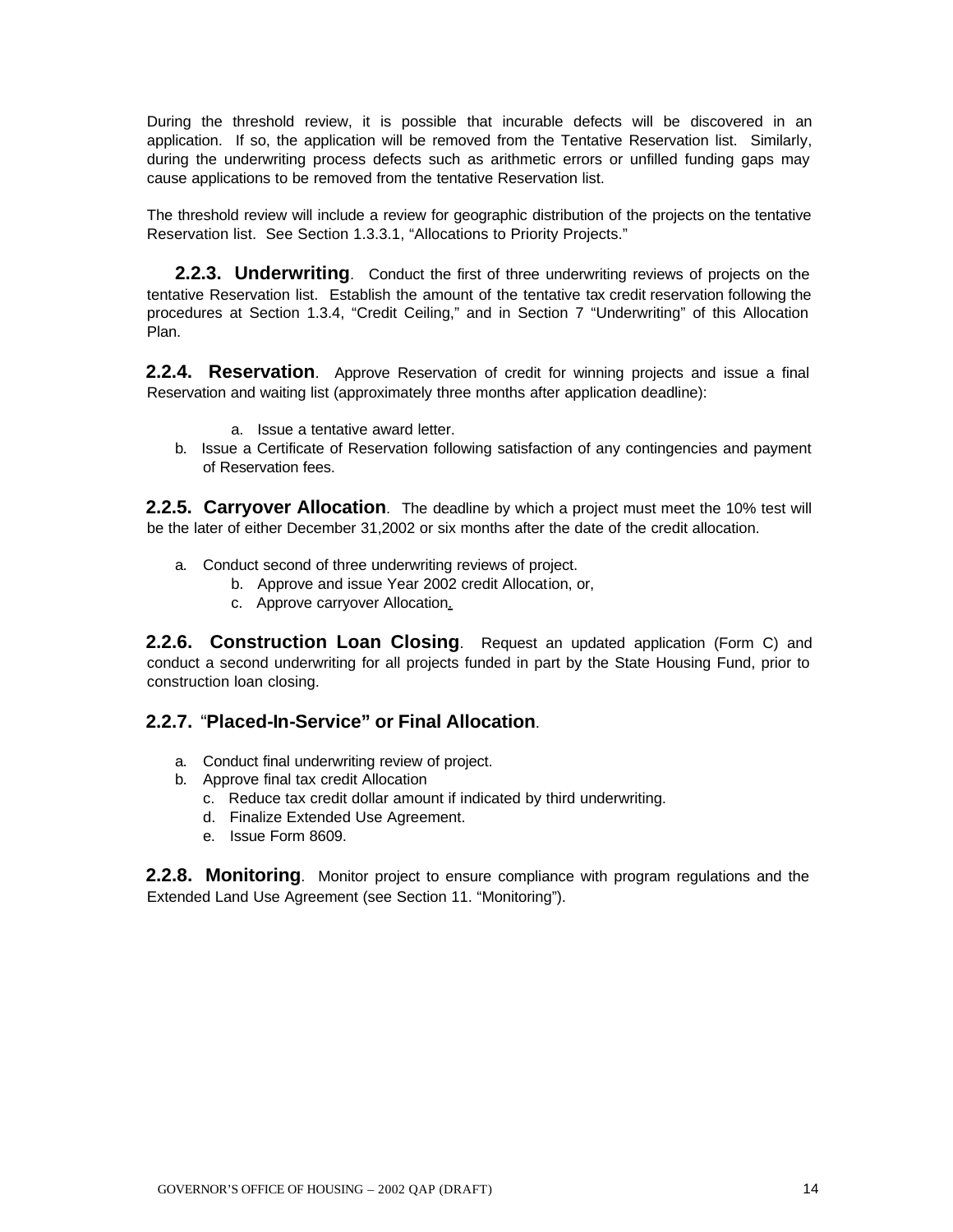# **3. Threshold Review**

To ensure that all projects have a high probability of completion, the following threshold criteria must be met. The Department may determine at any time, in its sole discretion, that credits reserved in a Reservation or awarded in a carryover Allocation be returned to the Department.

The Applicant must submit two (2) copies of a **complete and accurate application** organized in prescribed sequence and format, as required by this QAP and by the "Arizona Year 2002 Low Income Housing Tax Credit Program Application Forms and Instructions," together with the correct non-refundable application fee. After the application deadline, the Department will accept no additional information from the Applicant or from anyone acting in support of the Applicant or any member of the Development Team. Notwithstanding the foregoing, the Department may make inquiries to the Applicant, architects, engineers, financial institutions and the local jurisdictions in order to complete the threshold documentation or to verify the information submitted. The Department will consider such supplemental documentation **for threshold purposes** only, and will **not** consider the supplemental information in scoring the application.

*Note: Any documentation that requires the signature of the Applicant may be signed only by an authorized representative of an existing legal entity. Forms signed in the name of an entity that has not been formed will not be accepted.* 

# **3.1. Threshold Eligibility**

**3.1.1. Applicant's Certifications.** The Applicant is required to make certain certifications in the Applicant Affidavit, Release, and Oath (included in Form C, "Low-Income Housing Tax Credit Application,") including a certification that the Department's minimum design features will be complied with in the construction of the project and that, if they are not, all credits awarded to the project will be surrendered to the Department.

*Enclose at* **Tab C** *of the Application a fully executed Applicant Affidavit, Release, and Oath (included in Form C, "Low-Income Housing Tax Credit Application").*

**3.1.2. Qualified Project.** The project must be a qualified residential rental project, which meets the requirements of Section 42 of the Code.

*Enclose at* **Tab D** *of the Application an opinion of counsel regarding "qualified project." See "Sample Legal Opinion Letter."*

**3.1.3. Placed in Service.** The project must not have been **placed in service prior to the date the application is submitted.** For purposes of this matter, the Department has adopted the Treasury's definition of "placed in service."

*Enclose at* **Tab D** *of the Application an opinion of counsel regarding "placed in service." "Sample Legal Opinion Letter."*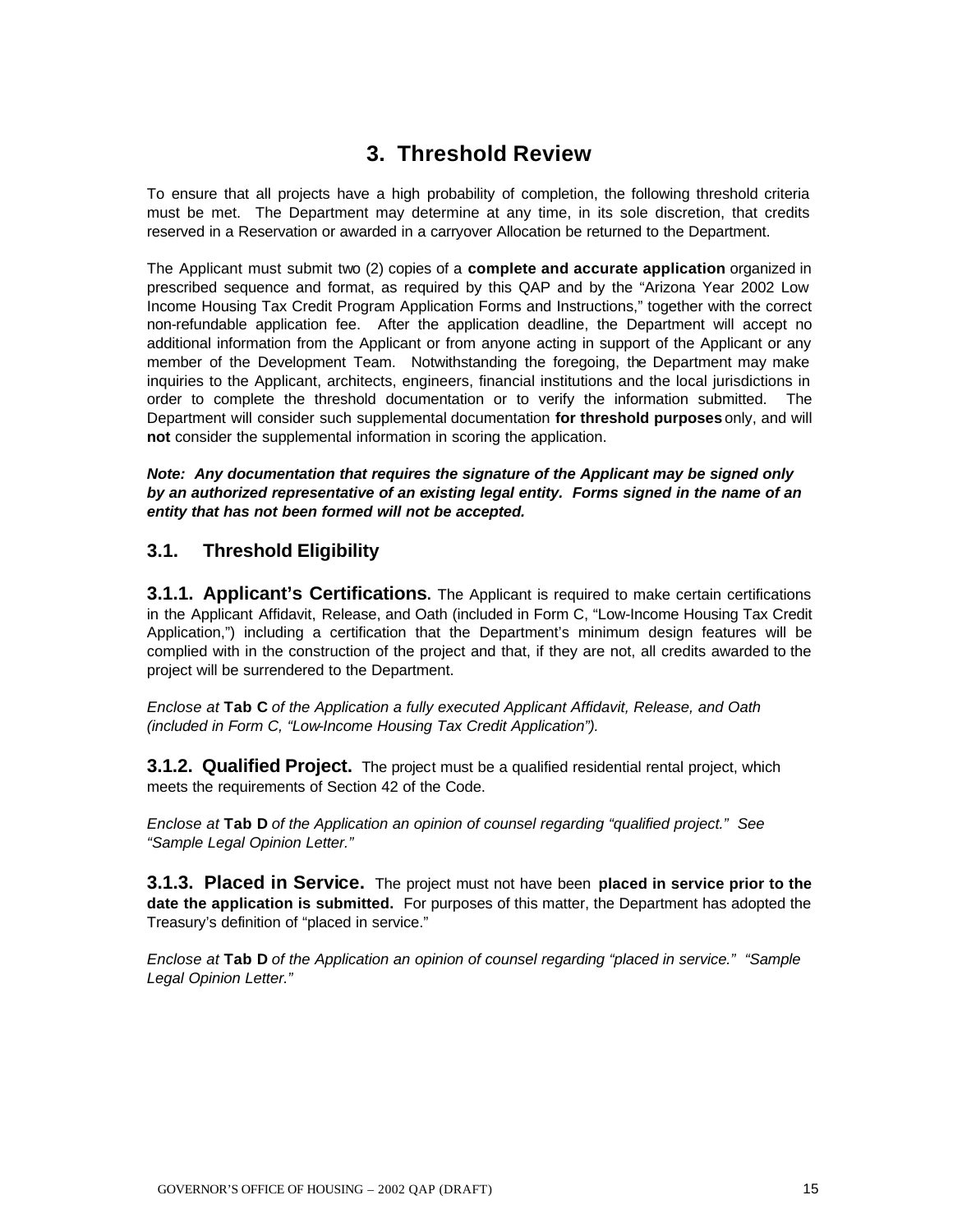**3.1.4. Disqualification.** An application will be disqualified without further review if, in the Department's discretion, the Applicant (including any Person Controlling the Applicant) or other members of the Development Team have: (i) failed to make satisfactory progress in the construction or rehabilitation of any project previously allocated credits (see Section 3.1.6 below); (ii) not corrected compliance problems in other Section 42 projects in a timely manner; (iii) not paid when due the Department's compliance monitoring fees or any other fees required by the Department; (iv) filed with the Department any materials containing false information, documents, or instruments, whether in the Year 2002 or prior program years; (v) failed to build a previouslyapproved project in conformity with the terms, provisions, and agreements contained in the application submitted to the Department, in the applicable year's Allocation plan, and in the Extended Use Agreement for the project, including but not limited to the terms, provisions and agreements to conform to the minimum design standards, install equipment, amenities, or design features; to serve a specific target population; to provide a specific mix of Unit sizes; to serve priority populations with special housing needs; or to set aside a certain number of Units for persons at or below a specific percent AMGI; or, (vi) has been convicted, are currently under indictment or complaint, has been found liable or is currently accused of fraud in The State or any other state, or misrepresentation relating to: (1) the issuance of securities, (2) the development, construction, operation, or management of any tax credit or other government subsidized housing program, (3) the conduct of the business of the applicable party, in any criminal, civil, administrative or other proceeding, or (4) any filing with the Internal Revenue Service in any state.

*Note: In addition to the disqualification from the current and future years' tax credit programs, the filing of false information, documents and instruments with the Department will carry the penalties set forth in A.R.S. Section 39-161.*

*Concerning item (vi) above, please enclose at* **Tab H** *of the Application a fully completed Form H, "Development Team Experience," including a complete response to Item 12 of Form H.* 

**3.1.5. Tax Information Authorization.** Applicants are required to complete copies of IRS Form 8821, "Tax Information Authorization," authorizing the Arizona Department of Commerce as "Appointee" to receive from the IRS available information regarding any Financial Beneficiary's (see Section 1.6, "Definitions") conduct of its business with the IRS relating to the Low-Income Housing Tax Credit Program. See Arizona Year 2002 Tax Credit Application Forms and Instructions (Form C). Such information received from the Internal Revenue Service may be used by the Department in its sole discretion to disqualify an application pursuant to Section 3.1.4 above.

*Complete and enclose at* **Tab Z** *of the Application copies of IRS Form 8821, "Tax Information Authorization," for each "Financial Beneficiary" of the project.*

**3.1.6. Satisfactory Progress.** Applicants who have previously received a Reservation or Allocation of tax credits in the State or any other state will be required to have made "satisfactory progress" and be in substantial compliance with the requirements of federal law with respect to such prior projects before any new application is considered. "Satisfactory progress" means that the Applicant including any Person Controlling the Applicant has presented sufficient evidence, as determined by the Department in its sole discretion, that the benchmarks for various phases of the development of the project, such as financing, construction or rehab, as established in the project schedule (Form X) submitted in the tax credit application, or as may otherwise be reasonable or as amended and approved by the Department, have been met. If satisfactory progress has not been demonstrated, the Department, in its sole discretion, may recapture the Reservation or Allocation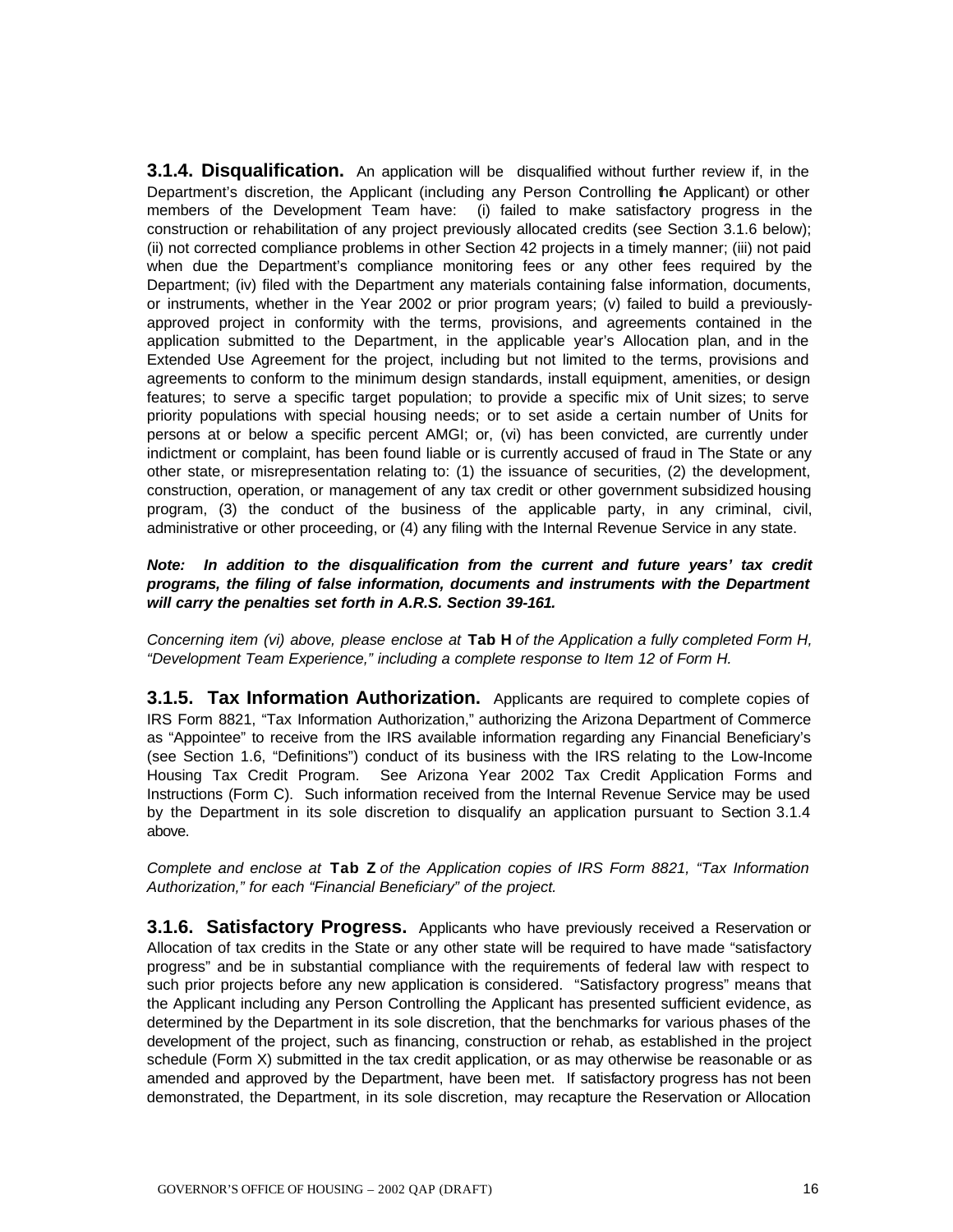of tax credits and decline to review any new application from the same Applicant or Development Team or a member or members of the Applicant or Development Team

**3.1.7. Developer Capacity.** The Developer must demonstrate in its application that it possesses the experience and capacity to successfully complete a proposed project and any other projects under construction, and that it has developed projects of comparable size and financing complexity. If such capacity and experience are not demonstrated, the Department, in its sole discretion, may reject the application. The Department reserves the right to check the references and credit of the Applicant and other Development Team members, as it deems necessary to determine Developer capacity.

*Attach at* **Tab H** *of the Application lists of residential rental housing projects developed by the Developer, any co-Developer, and any person who either owns part of the Developer or is an*  executive-level employee of, officer of, or contractor to the Developer. (Include the name of the *Developer or other person, name of the project, address of the project, city, state, number of rental Units, and the role the Developer played in development of the project.)* 

**3.1.8. Extended Use Period.** Pursuant to Section 42 of the Code, the State requires that all recipients of credits enter into the initial 15-year compliance requirement and an additional extended-use restriction for at least an additional 15 years after the initial compliance requirement, extending the total commitment to a minimum of 30 years. Prior to the issuance of Forms 8609, the Owner of the project will be required to execute and record with the county recorder where the project is located, such an extended use agreement, which shall constitute a restrictive covenant running with the property upon which the project is located. The agreement shall be in the form provided by the State and is available from the Department.

# **3.2. Threshold Documentation**

**If the correct forms or required information are not submitted at the appropriate Tabs, the application will not meet the threshold criteria. The following must be submitted:**

**3.2.1. Identity of Interest.** There exists an "identity-of-interest" between the Developer and any other Development Team member or prospective member if there is **any** financial or ownership interest, direct or indirect, between the Developer and the other Person (see 1.6. "Definitions.) Where there is such an identity-of-interest between the Developer and the Builder, total developer, consultant, and builder fees will be limited to the developer fee in the table in Section 7.2.1.1 plus builder's overhead and general requirements. The Department will review other identities of interest among members of the Development Team and may, in its sole discretion, reduce fees to be paid by the Developer to another Development Team member.

*Enclose at* **Tab H** *of the Application Form H, "disclosing any financial or ownership interest, direct or indirect, between members or prospective members of the Development Team. Specifically, the Applicant is required to list at Tab H every owner of both the Developer and the Builder.*

**3.2.2. Non-Profit Projects.** "Non-profit projects" are projects in which a qualified non-profit organization (i.e., an IRC  $\delta$  501(c)(3) or (4) organization) owns an interest (directly or through a partnership) and materially participates within the meaning of IRC  $\delta$  469(h)(i) in the development and operation of the project throughout the compliance period. **The non-profit organization may not itself be an Affiliate of or controlled by a for-profit organization.** Material participation is defined at IRC  $\S$  469(h)(i) as involvement "in the operations of the activity on a basis that is regular, continuous and substantial." The State defines "substantial" as having the authority or right to participate in the decision-making process for design, location, materials, management, etc. of the project.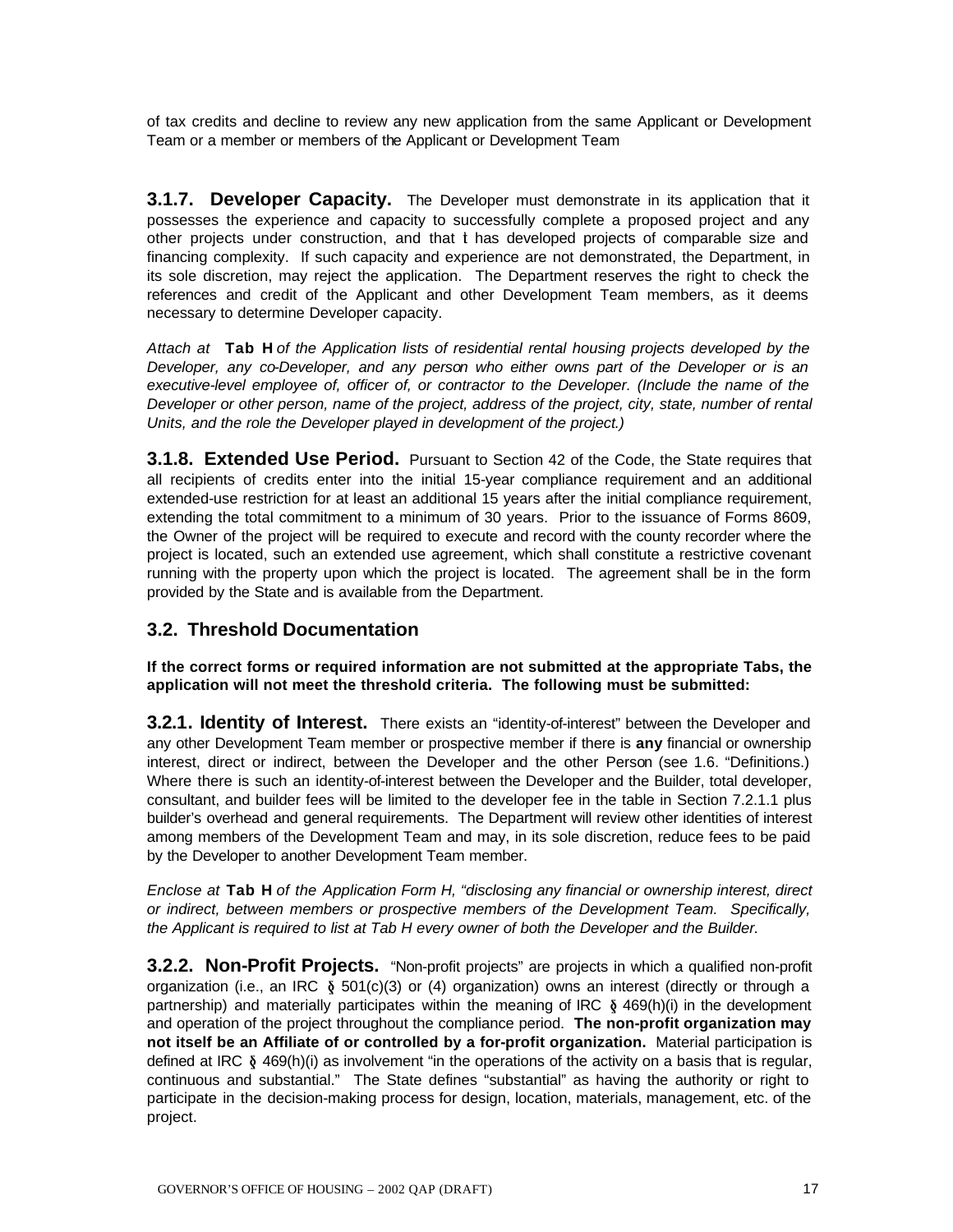In addition, the State requires that the non-profit organization provide on a best-evidence basis 1) IRS documentation of status  $501(c)(3)$  or  $501(c)(4)$  dated within a year of the application; 2) description of the nonprofit organization and its activities, to include the promotion of affordable housing in its charter; 3) evidence that it or its officers or members have experience in developing or operating low-income housing; 4) evidence (in the letter of intent received from the investment syndicator) that it holds the right of first refusal to acquire the project following the fifteen-year compliance period; 5) evidence that it has developed an operating plan for the project covering its role in developing and managing the project, including its participation in the Developer fee; its control of project reserves; its plan for maintenance, replacement, and renovation; and its oversight of marketing and of compliance with Section 42 of the Code; 6) names of board members of the nonprofit organization; 7) names and resumes of all paid full-time staff; 8) sources of funds for annual operating expenses and current programs; 9) evidence of financial capacity in the form of balance sheets and income statements for the past two years; and 10) Form G, "Certificate of Non-Profit Participation," certifying that the nonprofit organization will materially participate in the development and operations of the project on a basis which is regular, continuous, and substantial.

*To satisfy threshold requirements for Non-Profit Projects, enclose at* **Tab G** *proof of 501(c)(3) or (4) status in the form of an Internal Revenue Service determination letter dated within the year of the application or other evidence that the non-profit is a current non-profit entity, also dated within the year of the application. In addition, enclose at* Tab G *Form G, "Certificate of Non-Profit Participation," and all other evidence required in the paragraph immediately above.*

**3.2.3. Existing Legal Entities.** Evidence that the Applicant and Developer are existing legal entities authorized to transact business in the State of Arizona. Individuals and Tribal Governments, however, are exempt from submitting proof that they are existing legal entities.

Corporations. If the Applicant or Developer is incorporated in Arizona, an Arizona Certificate of Good Standing, issued by the Arizona Corporation Commission and dated not earlier than 30 days prior to the application deadline, should be submitted. Applicants and Developers incorporated in another state and doing business in Arizona should submit the following: a Certificate of Good Standing or its equivalent from the state of incorporation dated not earlier than 30 days prior to the application deadline **and** an Arizona Certificate of Authority to Transact Business in Arizona, issued by the Arizona Corporation Commission and dated not earlier than 30 days prior to the application deadline.

Limited Partnerships. If the Applicant or Developer is a limited partnership organized under the laws of Arizona, an Arizona Certificate of Limited Partnership, issued by the Arizona Secretary of State and dated in the year of the application, should be submitted. Applicants and Developers organized under the laws of another state and doing business in Arizona should submit the following: a Certificate of Limited Partnership or its equivalent from the state of organization, dated in the year of application, **and** an Arizona Certificate of Foreign Limited Partnership from the Arizona Secretary of State dated in the year of application.

Limited Liability Companies. If the Applicant or Developer is a limited liability company organized under the laws of Arizona, an Arizona Certificate of Existence, issued by the Arizona Corporation Commission and dated in the year of application, should be submitted. Applicants and Developers organized under the laws of another state and doing business in Arizona should submit the following: a Certificate of Existence or its equivalent from the state of organization dated in the year of application **and** an Arizona Certificate of Authority to Transact Business in Arizona issued by the Arizona Corporation Commission and dated in the year of application.

Similar documentation for the entity that will own the project, if not the Applicant, will be required at the time of submittal of materials for the carryover Allocation (see 10.1 below).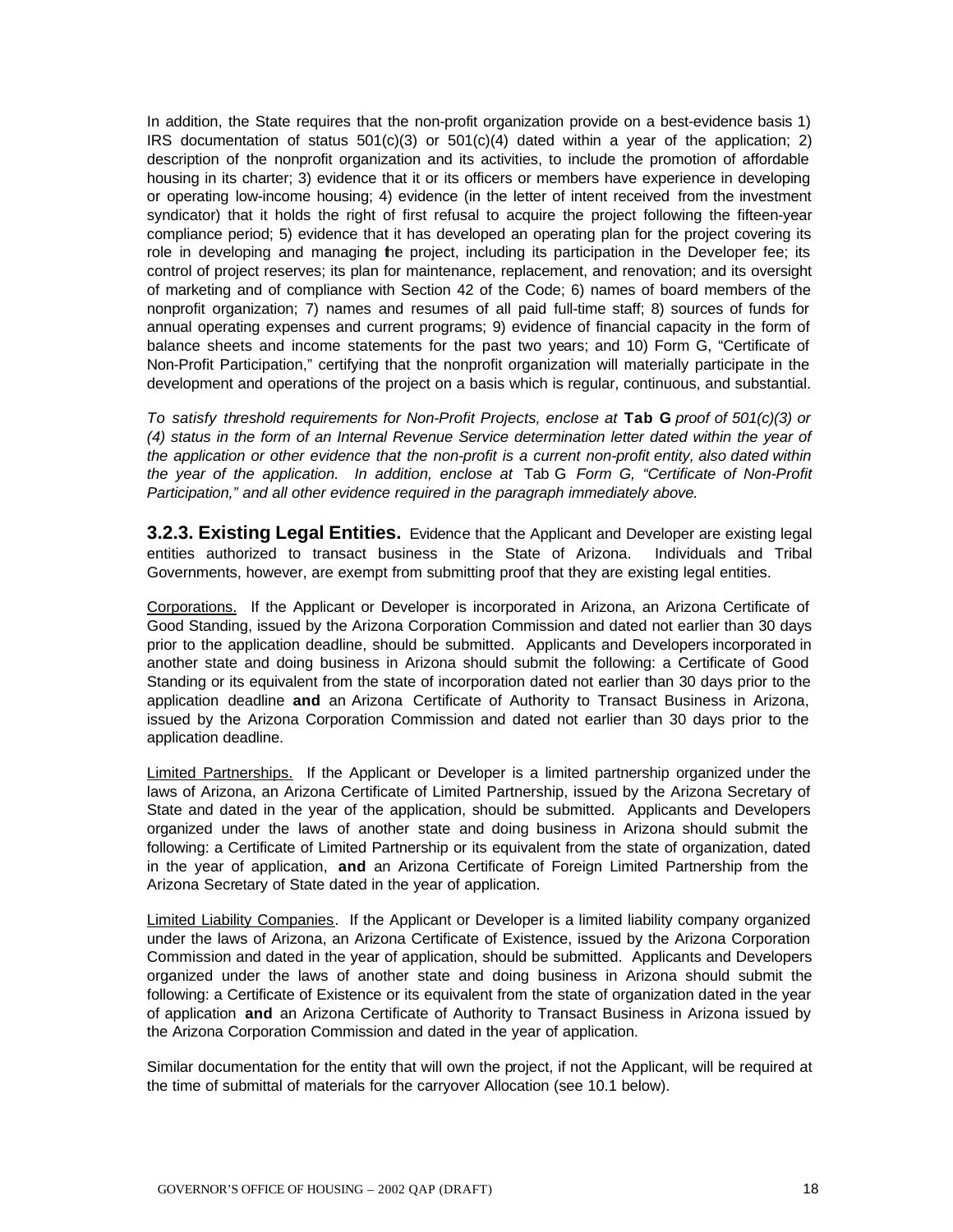*Enclose at* **Tab F** *of the Application the Certificates of Good Standing, Certifications of Limited Partnership, or Certificates of Existence required by this section.*

**3.2.4. Land Control.** Evidence of land control and, in addition, a "Status (Condition) of Title Report" for the property dated within 30 days of the date of the application.

Evidence of land control may be satisfied by a deed, purchase agreement, option, lease agreement (for a term at least equal to the duration of the Extended Use Agreement), or a resolution by a governmental agency if the agency is the seller.

The Status of Title Report must identify the owner of the land, who may be the Applicant or Co-Applicant, Developer or Co-Developer, or Owner or a person with whom the Applicant or Co-Applicant, Developer or Co-Developer, or Owner has a contract or option for purchase of the land. The owner of the land may also be an entity owning the Applicant or Co-Applicant, Developer or Co-Developer, or Owner. Any option, with available extensions, should be of sufficient duration that the Applicant can close on the land prior to year-end, subject to the issuance of the tax credit Reservation.

This threshold will be met for projects to be located on governmental or Tribal lands if the Applicant presents evidence of (1) an agreement between the Project Owner/Developer and the Tribe or other government to enter into a lease of specific real property for a term at least equal to the duration of the Extended Use Agreement, and (2) a resolution of a Tribe or other governmental agency authorizing the Tribe or governmental entity to enter into the agreement. If only a resolution is available, a waiver must be requested according to the procedures in 7.2.6, "Exceptions/Waiver Requests." For Tribal leases only, the length of the lease shall be considered to be the original term of the lease plus the term of any option to renew, provided that the option to renew is held solely by the project Owner/Developer. If only a tribal resolution is available or the tribal lease term plus option does not equal the required duration, a waiver must be requested in accordance with 6.2.5, "Exceptions/Waiver Requests."

In cases requiring use of powers of eminent domain by the local jurisdiction, the Applicant should enclose evidence that a condemnation lawsuit has been filed for specific parcels of real property together with the court's order of possession.

Any purchase agreement, option, or lease agreement must specify a specific purchase or rental amount.

*Enclose at* **Tab I** *the documentation (deed, purchase agreement, option, lease agreement, and Status (Condition) of Title Report, etc.) required by this section.*

**3.2.5. Acquisition of Land and Buildings.** Applicants are required to acquire land and buildings from unrelated third parties in arms-length transactions. Requests for a waiver of this requirement must be submitted with the application and include a full justification, including an appraisal prepared by an Arizona Certified General Real Estate Appraiser, which is less than six months old and will be granted in the sole discretion of the Department.

**3.2.6. Financial Ability to Proceed.** Demonstration of financial ability to proceed with the project, which, at a minimum, must include:

For both construction-period and permanent financing, submission of a Letter of Interest or Intent from each funding source for, in the aggregate, the full amount of the project's construction and permanent financing needs (including tax credit investors). For all government sources of funds, submission of a copy of the Award Letter is required. However, Applicants seeking funding from a governmental or quasi-governmental funding source, other than State Housing Funds, that has not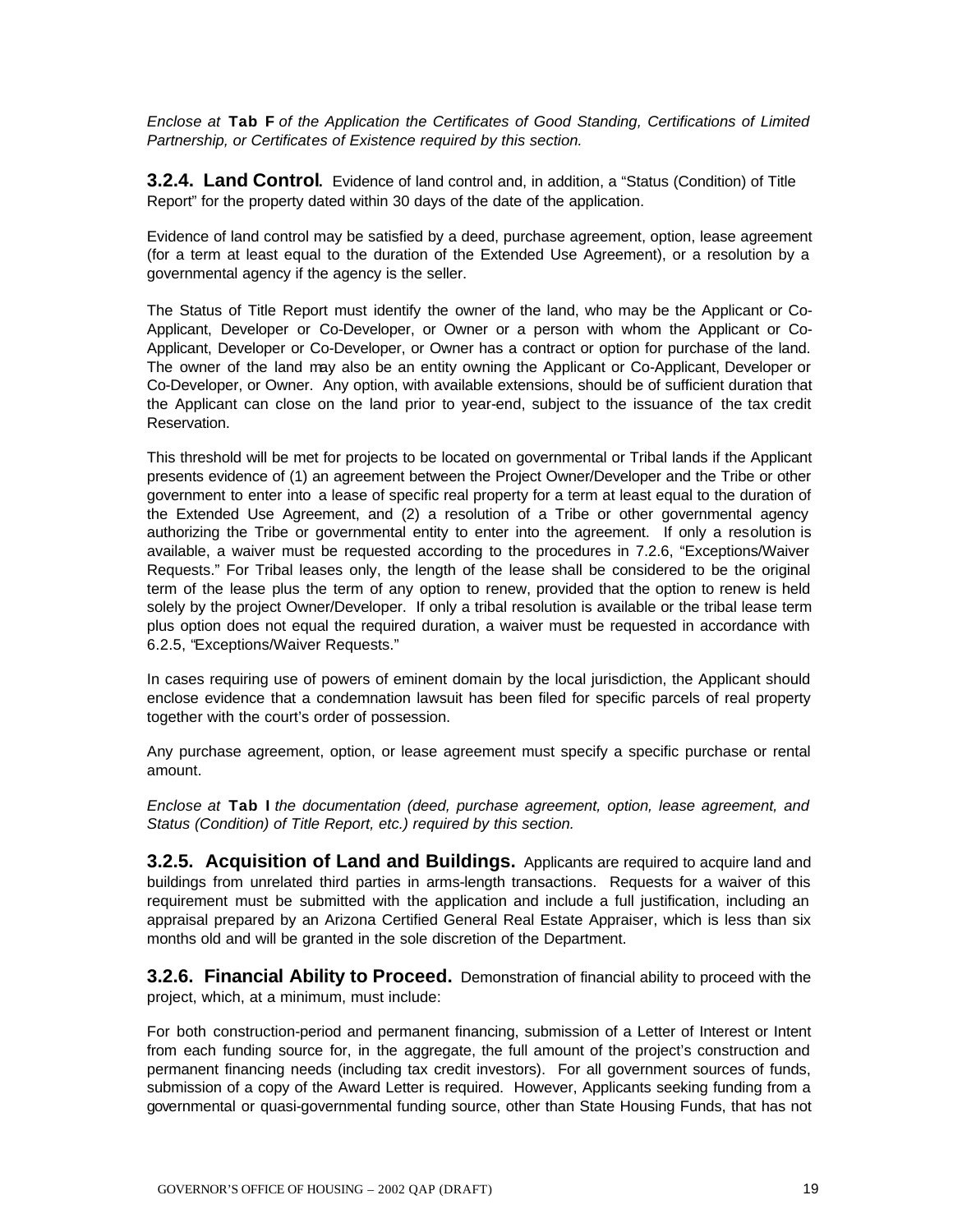issued a funding decision prior to the Department's application deadline must submit in the application a Letter of Interest or Intent from the funding source. The Letter of Interest or Intent from the permanent loan source should include the minimum debt service coverage ratio and loanto-value ratio used by the lender to determine the financing (not required if the permanent loan source is a governmental or tribal entity).

The Letter of Interest or Intent from each lending source (permanent and construction) must include (i) amount of the loan, (ii) interest rate, including all points (iii) amortization period, (iv) term of the loan, (v) loan-to-value factor and/or maximum debt service coverage allowable, (vi) all commitment and/or origination fees, (vii) a description of all other fees directly attributed to the funding of the loan. The letter of Interest from the Investor must include the first year credit period.

For a Developer's loan or Deferred Developer's Fee, insert in the Permanent Financing Table of the Application, the amount needed to balance sources of funds with Total Estimated Cost. Documentation for Deferred Developer Fee will be required with the final underwriting package.

The Department reserves the right to determine, in its sole discretion, whether the Letters of Interest or Intent, Award Letters, or Commitment Letters are satisfactory; whether a lender or investor possesses the financial capacity to make a specific loan or investment; and whether lenders are licensed to conduct business in the State. A change in the financing source or financing terms after Reservation of credits may, in the sole discretion of the Department, result in all or a part of the credits being recaptured or reduced by, or returned to, the Department.

The Application must demonstrate that the project will be financed in such a manner that maximum mortgage payments supportable by project cash flow are made by the Owner. Applications with coverage ratios above 1.30 (or 1.20, as applicable) will be rejected unless the Applicant or lender has submitted a waiver request justifying a higher debt service coverage. Coverage ratios above 1.30 (or 1.20, as applicable) must be approved by the Department. Applications submitted with coverage ratios below 1.00 will be rejected unless the Applicant provides an irrevocable source of adequate additional funds. See also Section 7.3.3, "Permanent Financing Provisions."

Applications are not to be submitted with unfilled funding gaps, the Department is authorized to contact the Applicant to resolve any funding gaps resulting during the Department's underwriting. See Section 7.3.4, "Funding Gaps."

*Enclose at* **Tab K** *of the Application the Letters of Interest or Intent, Award Letters, and Commitment Letters required by this section.*

**3.2.8. Market Demand Study.** The Department requires an independent, comprehensive, current (less than six months old), and professional market study for each project. A market analyst, unaffiliated with the Applicant or the Developer and experienced in multifamily rental housing, should prepare the study.

The Department may reject an application and remove it from consideration for tax credits if it determines, in its sole discretion, that (1) the applicant's Market Demand Study is not satisfactory in form, content, or organization, or (2) based on information submitted in the applicant's Market Demand Study or information obtained by the Department from other sources, market demand and conditions do not justify the project as proposed. The Department will consider all facts and circumstances in making this determination, including the possible disruption caused by unneeded Units entering the market at low rents. If a project utilizes more than 80% of **"new demand"** (see below), the Department may, in its sole discretion, seek additional documentation that the project will not actually weaken its market. As a protection against over-saturation of low-income markets and to ensure absorption of new projects, the Department will approve no more than one family,

*.*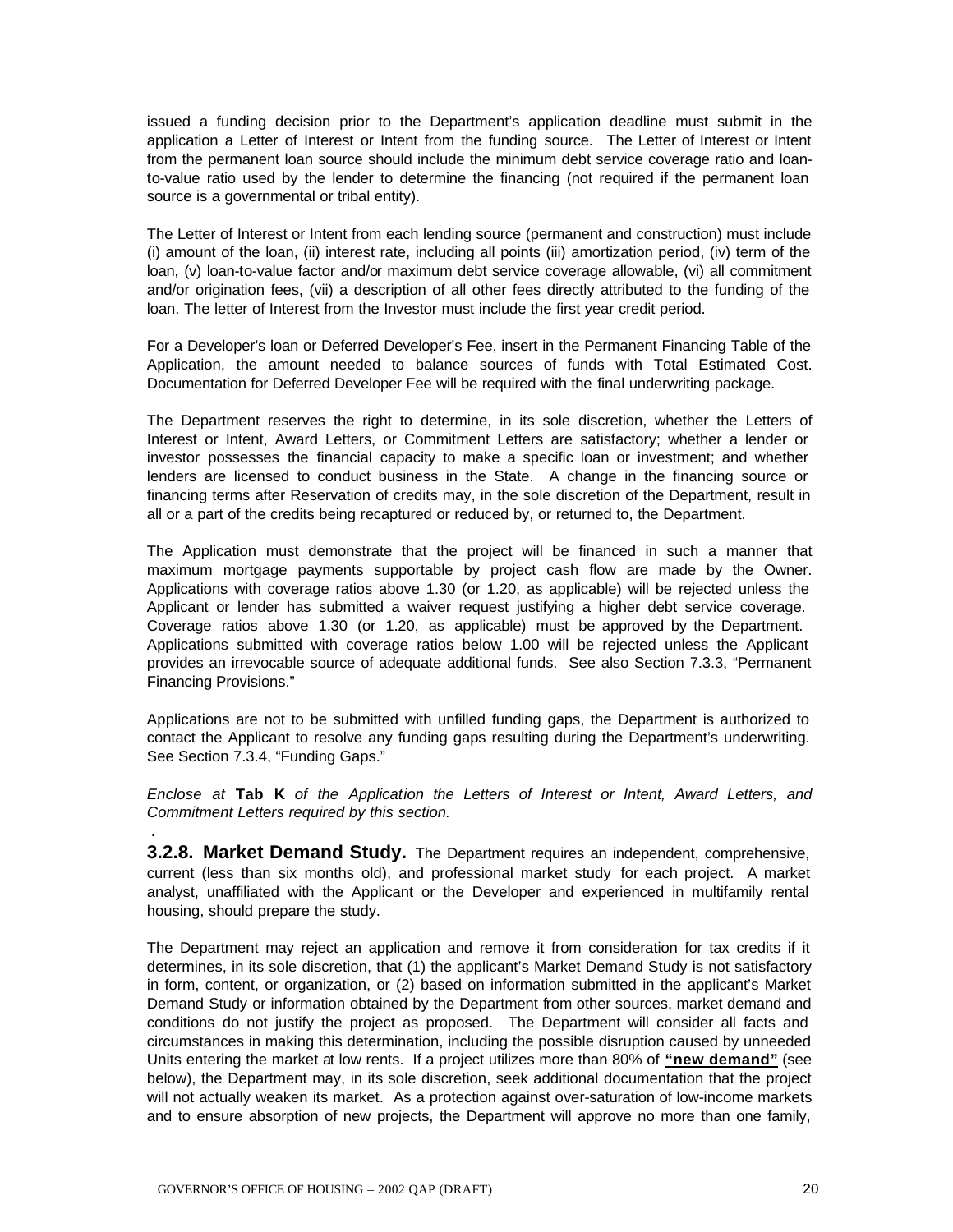one elderly, and one special needs category project (one project for each special needs category) per tax credit round in market areas with a population of 50,000 or less.

The objective of the market demand study is to demonstrate strong market demand for the specific project. The Department also wants to ensure that there is not undue economic disruption to other comparable properties in the same marketplace. Data or a study originated by the Applicant must be supported by independently produced data. The demand for the proposed Units must represent new demand, not current residents at existing, comparable properties. Acceptable indicators of **"new demand"** will include current market data reflecting growth estimates for renter populations, as modified by current data on rental housing Units planned, under construction, or recently added to the market. "New demand" may be augmented by counts of homeowners re-entering the rental market. A third acceptable component of "new demand" is residents living in substandard housing or otherwise not able to be served by available low-income housing. A letter from the local jurisdiction must fully support the number of residents in this third component. The market analyst should clearly document what percentage of new demand will come from growth in existing population of the primary and secondary market areas and what percent will be associated with inmigration from outside these market areas.

In its review of supply and demand, the market demand study must focus on the type of lowincome housing project proposed (i.e., elderly, large family, populations with special housing needs) as well as the income and rent levels proposed for the project. The study must demonstrate strong demand for the type of low-income housing project proposed, as evidenced by low vacancy rates and rapid absorption rates in comparable projects in that sub-market. The market analyst is required to solicit the views of appropriate local government officials (planning, housing, or economic development officials) concerning demand for the Project in the sub-market and to record the views of the government officials in the market study. The Applicant must provide these officials a copy of the Market Study as soon as it is available. For Arizona communities of 100,000 population or more, the appropriate officials are:

| City of Phoenix    | Liz DeMichael                 | (602) 262-4785 |
|--------------------|-------------------------------|----------------|
| City of Tucson     | <b>Emily Nottingham</b>       | (520) 791-4171 |
| City of Mesa       | Wayne Balmer                  | (480) 644-2644 |
| City of Glendale   | Lillian Hamilton              | (623) 930-2180 |
| City of Scottsdale | Paul Ludwick or Brian Swanton | (480) 312-7647 |
| City of Tempe      | Dave Fackler                  | (480) 350-8331 |
| City of Chandler   | Kurt Knutson                  | (480) 782-3200 |

The market analyst should demonstrate a clear numerical comparison of the market demand and supply for the type of proposed housing. All assumptions and sources of data must be clearly documented.

In selecting comparables for the proposed project, the market analyst should treat separately the three segments of the overall market: 1) existing tax credit projects; 2) market-rate properties; and 3) properties with heavy rental subsidy such as HUD project-based or RD 515. The analyst is required to detail market conditions for each segment, including actual or estimated income generated by the properties, current operating expenses, amenities offered, and general condition of the properties. In its review of all three segments, the Department will take into account possible negative effects of the proposed project on existing properties, including scattered-site facilities owned by private citizens.

The market demand study must also include a **summary page** highlighting the following: the project's market area; the specific target population; occupancy levels and vacancy rates of comparable projects within that target population; absorption patterns (rates over time) for comparables within that target population which have come recently (during the last 24 months)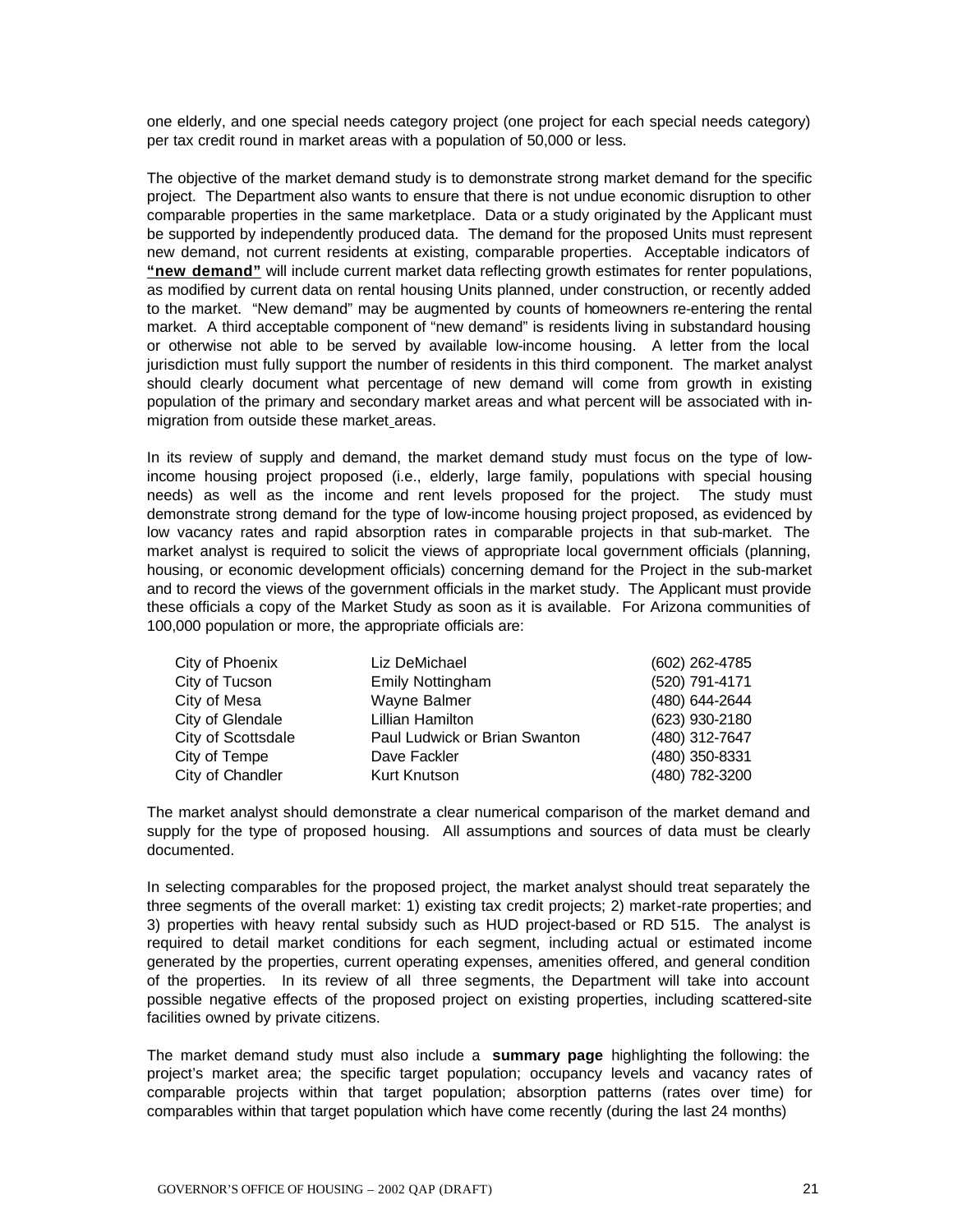into the market; rents and operating expenses per Unit per year prevailing in the market area for market-rate, tax credit, and heavily subsidized Units; current waiting lists from the Public Housing Authority in the area; and other data indicating the market demand for the specific project.

Following its review of the market study, the Department, in its sole discretion, may request additional market information from the Applicant, or a third party market analysts and possibly additional comment from the local government before reserving tax credits, and may decline to reserve credits if the proposed project is likely to disrupt the local housing market.

In addition, the local government entity must submit a letter commenting specifically on the conclusions of the market study concerning the demand for this specific project in the market area and detailing any disagreements it may have with the market study. The Department, in its sole discretion, may require a more detailed adjunct to the market study before awarding additional credits in a community already having a concentration of tax credit projects.

*Enclose at* **Tab L** *of the Application the market demand study for the project, in organization, form, and content substantially as required by this section.*

**3.2.9. Capital Needs Assessment.** Applicants are required to provide the Department a Capital Needs Assessment (CNA) for all rehab and acquisition/rehab projects. The CNA shall examine and analyze the following building components:

- 1. Site, including topography, drainage, pavement, curbing, sidewalks, parking, landscaping, amenities, water, storm drainage, gas and electric utilities and lines;
- 2. Structural systems, both substructure and superstructure, including exterior walls and balconies, exterior doors and windows, roofing system, and drainage;
- 3. Interiors, including unit and common area finishes (carpeting, vinyl tile, plaster walls, paint condition, etc.), unit kitchen finishes and appliances, unit bathroom finishes and fixtures, and common area lobbies and corridors;
- 4. Mechanical systems, including plumbing and domestic hot water, HVAC, electrical, and fire protection; and
- 5. Elevators.

The CNA shall include the following major parts:

• Critical Repair Items. All health and safety deficiencies, or violations of housing quality standards, requiring immediate remediation. If the project has tenants, these repairs are to be made a first priority

• Two-Year Physical Needs. Repairs, replacements, and significant deferred and other maintenance items that need to be addressed within 24 months of the date of the CNA. Include any necessary redesign of the project and market amenities needed to restore the property to the standard outlined in Sections 7.2.4.2 through 7.2.4.4. These repairs are to be included in the development budget and funded by construction-period sources of funds.

• Long-Term Physical Needs. Repairs and replacements beyond the first two years that are required to maintain the project's physical integrity over the next twenty (20) years, such as major structural systems that will need replacement during that period. These repairs are to be funded from the reserves for replacement account.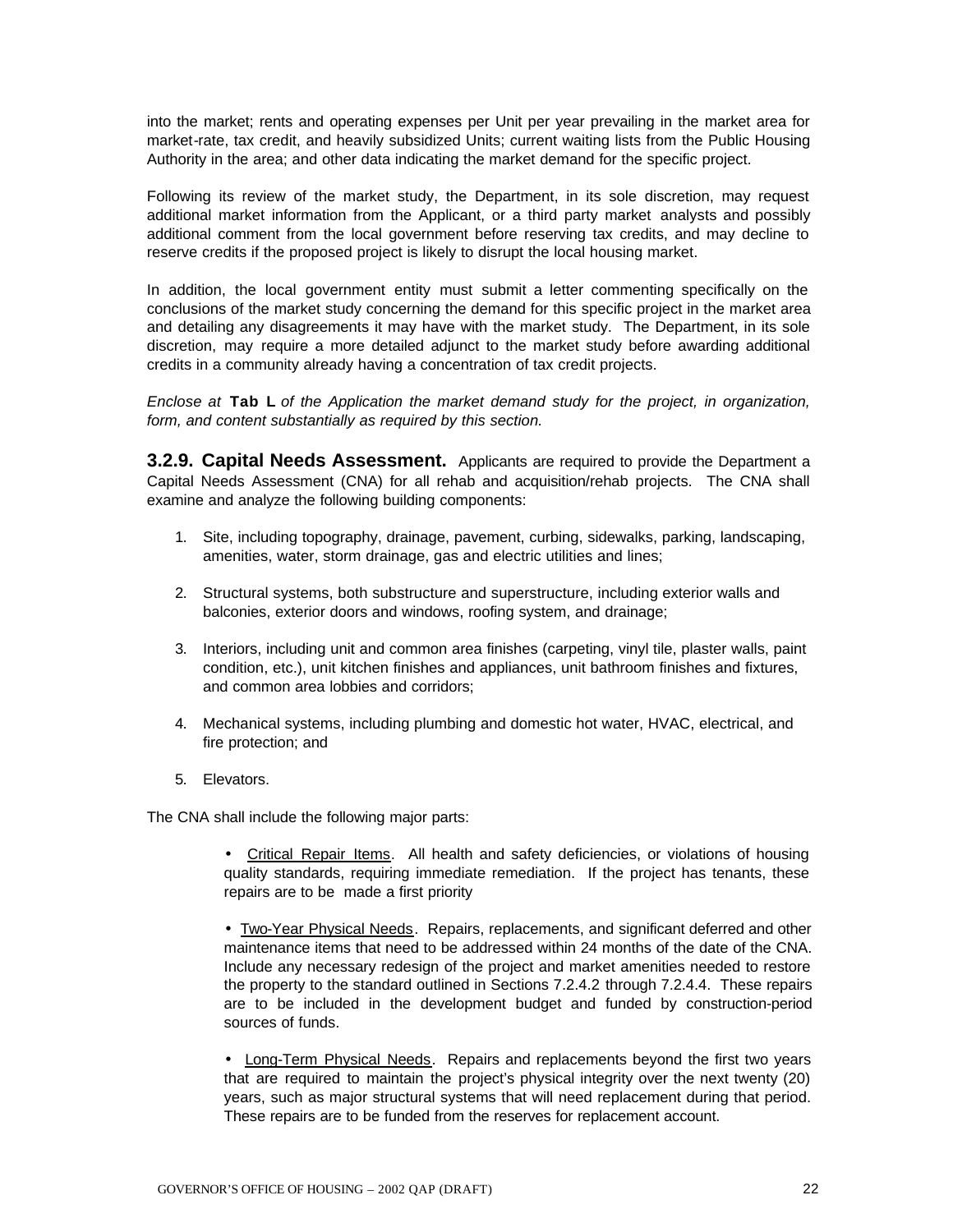• Analysis of Reserves for Replacement. An estimate of the initial and monthly deposit to the reserves for replacement account needed to fund long-term physical needs, accounting for inflation, the existing reserves for replacement balance, and the expected useful life of major building systems. This analysis should not include the cost of the critical repair items, the two-year physical needs, or any work items that would be treated as operating expense. Requests for monthly deposits above the \$300 per unit per year limit (Section 7.3.1) should be contained in a fully justified waiver request.

The professional preparing the CNA shall:

- 1. Be an architect or mechanical/structural engineer licensed in the State.
- 2. Conduct site inspections of a minimum of 35 percent of all Units. Units shall be randomly sampled while taking into consideration the unit size mix, e.g., onebedroom, two-bedroom, etc. All vacant units, however, must be inspected.
- 3. Identify any physical deficiencies as a result of a) visual survey, b) review of pertinent documentation, and c) interviews with the property owner, management staff, tenants, community groups, and government officials.
- 4. Identify physical deficiencies, including critical repair items, two-year physical needs, and long-term physical needs. These should include repair items that represent an immediate threat to health and safety and all other significant defects, deficiencies, items of deferred maintenance, and material building code violations that would limit the expected useful life of major components or systems.
- 5. Explain how the project will meet the requirements for accessibility to persons with disabilities. Identify the physical obstacles and describe methods to make the project more accessible, listing needed repair items in the rehabilitation plan.
- 6. Prepare a rehabilitation plan, addressing separately all two-year and long-term physical needs.
- 7. Prepare a replacement reserve schedule, including an estimate of the initial and annual deposits, accounting for inflation and based on a twenty-year term.
- 8. Determine the cost/benefit of each significant work item in the rehabilitation plan (items greater than \$5,000) that represents an improvement or upgrade that will result in reduced operating expenses (e.g., individual utility metering, extra insulation, thermopane windows, setback thermostats). Compare the cost of the item with the long-term impact on rent and expenses, taking into account the remaining useful life of building systems.

*Enclose at* **Tab Y** *of the Application the Capital Needs Assessment for the rehab or acquisition/rehab project.*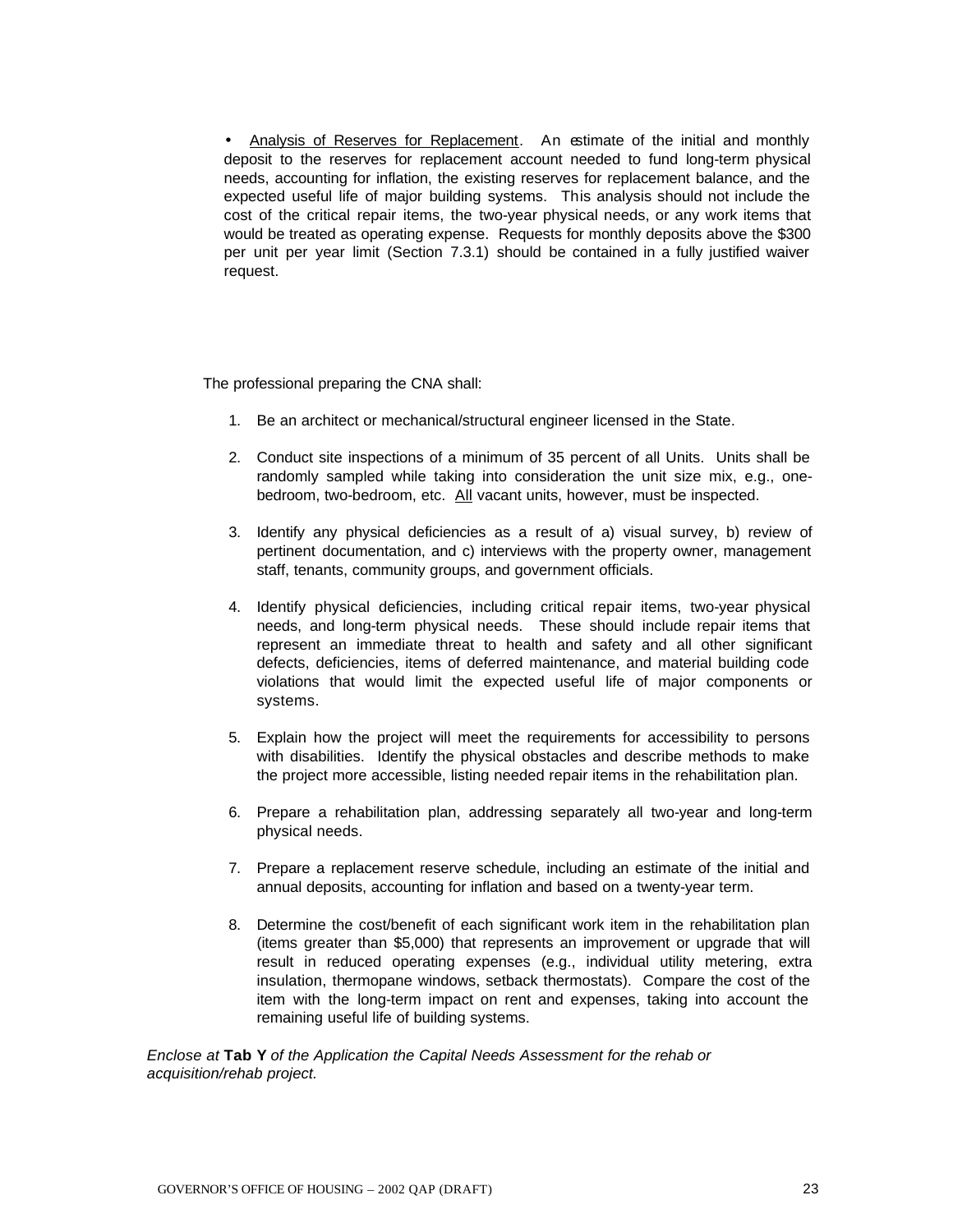**3.2.10. Utility Allowance Schedule.** The Applicant must include in the application a current utility allowance schedule, which is the basis for the utility allowances, entered on page 6 of the application. The utility allowance schedule, published by the local Public Housing Authority, utility company, or other source (see IRS Regulation 1.42-10 to determine the appropriate source of the schedule), must be accompanied by a letter from the issuing authority dated within 30 days of the date of application submission. The letter from the issuing authority must state that the utility allowance schedule submitted is the current schedule.

*Enclose at* **Tab V** *of the Application the* u*tility allowance schedule for the project, along with the letter of certification from the issuing public housing authority, utility company, or other appropriate source.*

**3.2.11. Local Government Review.** The Department will seek a letter of support from the local government entity in the form of Exhibit B. The local government's recommendations should take into account any input received from affected neighborhood groups and tenant organizations. *The letter shall be signed by the City or County Manager (or other appropriate governmental official with specific knowledge of affordable housing needs) or be adopted by resolution of the governing body.*If the local government entity declines to provide the letter, the application will receive no further review.

**3.2.12. Exceptions/Waiver Requests.** To be considered for an exception or waiver of applicable policies or criteria, set forth in the Allocation Plan, Applicants, lenders, or syndicators must request the waiver or exception in writing with full justification as detailed in Section 7.2.6. The justification should include quantities, itemized labor and materials bare costs, markups, taxes, etc. If this detail is not supplied, the waiver will not be granted.

Waivers or exceptions will be granted only at the time of application and will not be granted without a written, fully justified request from the Applicant. Waiver requests of any threshold item not submitted at the time of application will not be considered.

*Enclose at* **Tab A***, as an attachment to the Applicant's cover letter, a separate written request for each waiver of the Department's policies or criteria.* 

**3.2.13. Disclaimers.** The Department's review of documents submitted in connection with the tax credit application process is for its own purpose. The Department makes no representations to the Applicant, Developer, Owner, or syndicator or to any other person as to project eligibility or compliance with the Code, Treasury Regulations, or any other laws or regulations governing the Low Income Housing Tax Credit program. No member, officer, agent or employee of the Department shall be liable for any claim arising out of, or in relation to, any project or the tax credit program. Applicants will be required to execute a release and indemnification of the Department and related parties prior to issuance of the Form 8609.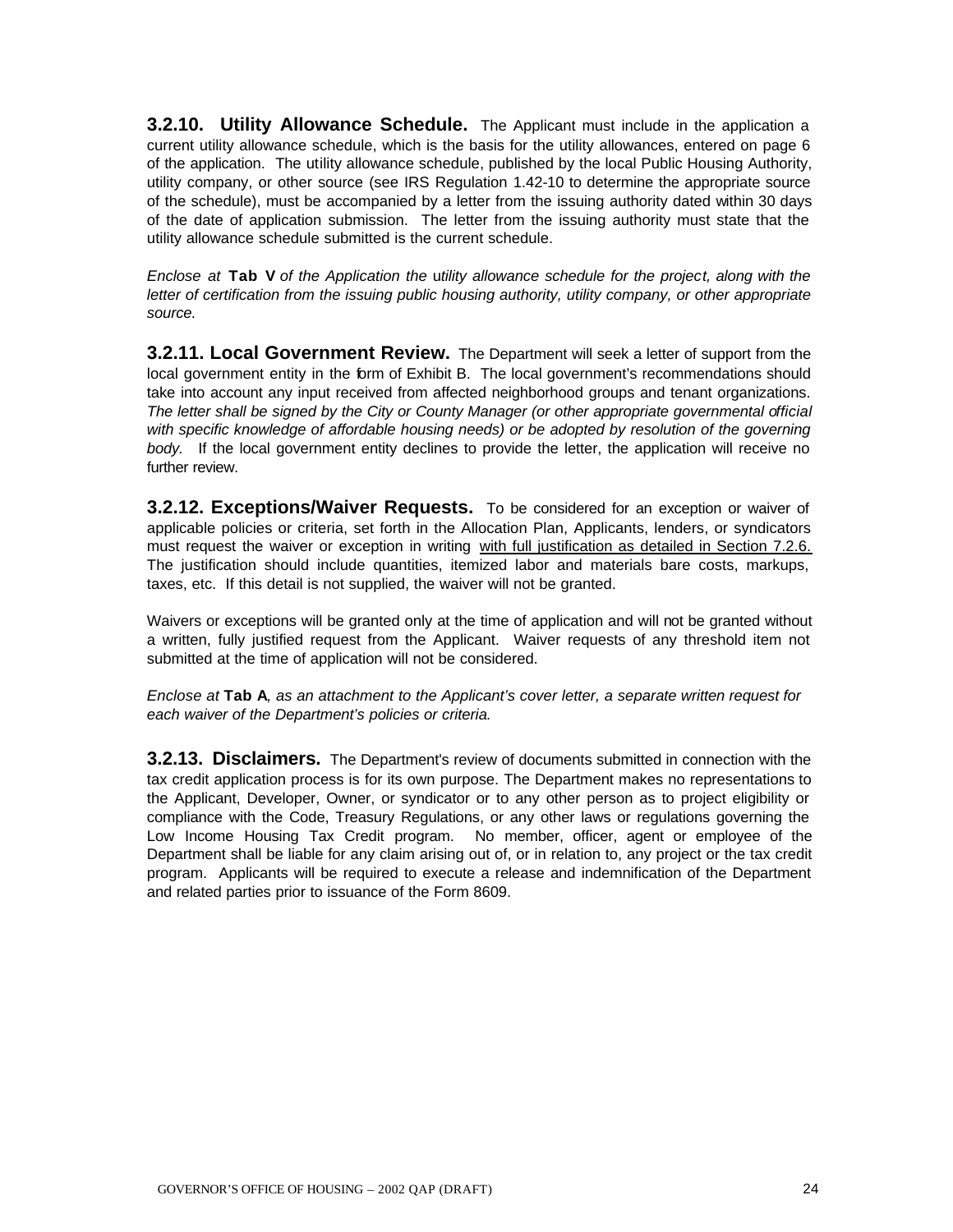# **4. Scoring**

*Projects will be scored in twelve categories:* 

| <b>Historic Preservation</b>                                                    | $40$ points |
|---------------------------------------------------------------------------------|-------------|
| Acquisition/Rehabilitation                                                      | 25 points   |
| <b>Tenant Ownership</b>                                                         | 25 points   |
| City, Town or County not receiving an allocation of Tax Credits in past 5 Years | 25 points   |
| Developer Experience                                                            | 25 points   |
| <b>Priority Market Need</b>                                                     | 20 points   |
| <b>Community Revitalization</b>                                                 | 20points    |
| <b>Family Projects</b>                                                          | 20 points   |
| Special Needs                                                                   | 20 points   |
| <b>Project Readiness</b>                                                        | 15 points   |
| <b>Elderly Project</b>                                                          | 10 points   |
| Mixed Income Developments                                                       | 5 points    |
| <b>TOTAL AVAILABLE POINTS</b>                                                   | 250         |

The Department will conduct scoring based solely on the information submitted in the application. If there are inconsistencies in information submitted in the application, and these inconsistencies affect the scoring of the application, the Department in its sole and absolute discretion will review the entire application and reach a determination concerning the inconsistencies using only the information presented within the application.

A self-scoring sheet will be provided with the application and will require the Applicant's signature to be submitted behind the cover letter at Tab A.

*Note: If the correct forms or required information are not submitted or are not submitted at the correct Tab, the application will not be awarded points.*

*Employee Units (see Section 1.6, "Definitions") will be counted by the Department as Low-Income Units in making scoring calculations.* 

The Applicant's commitment to serve specific populations as set-asides shall be binding commitments for the duration of the extended use period and shall be included in the recorded Extended Use Agreement. The Department will monitor resident files to determine that the setasides are being honored.

### **4.1. Historic Preservation** (up to 40 points)

20 points- for a Historic Preservation Project- (i) A structure individually listed in the National Register of Historic Places, or; (ii) A structure certified by the National Parks Service as contributing to a Register District. A Register District is a designated area listed in the National Register, or listed under State or Local Statute as substantially meeting the requirements for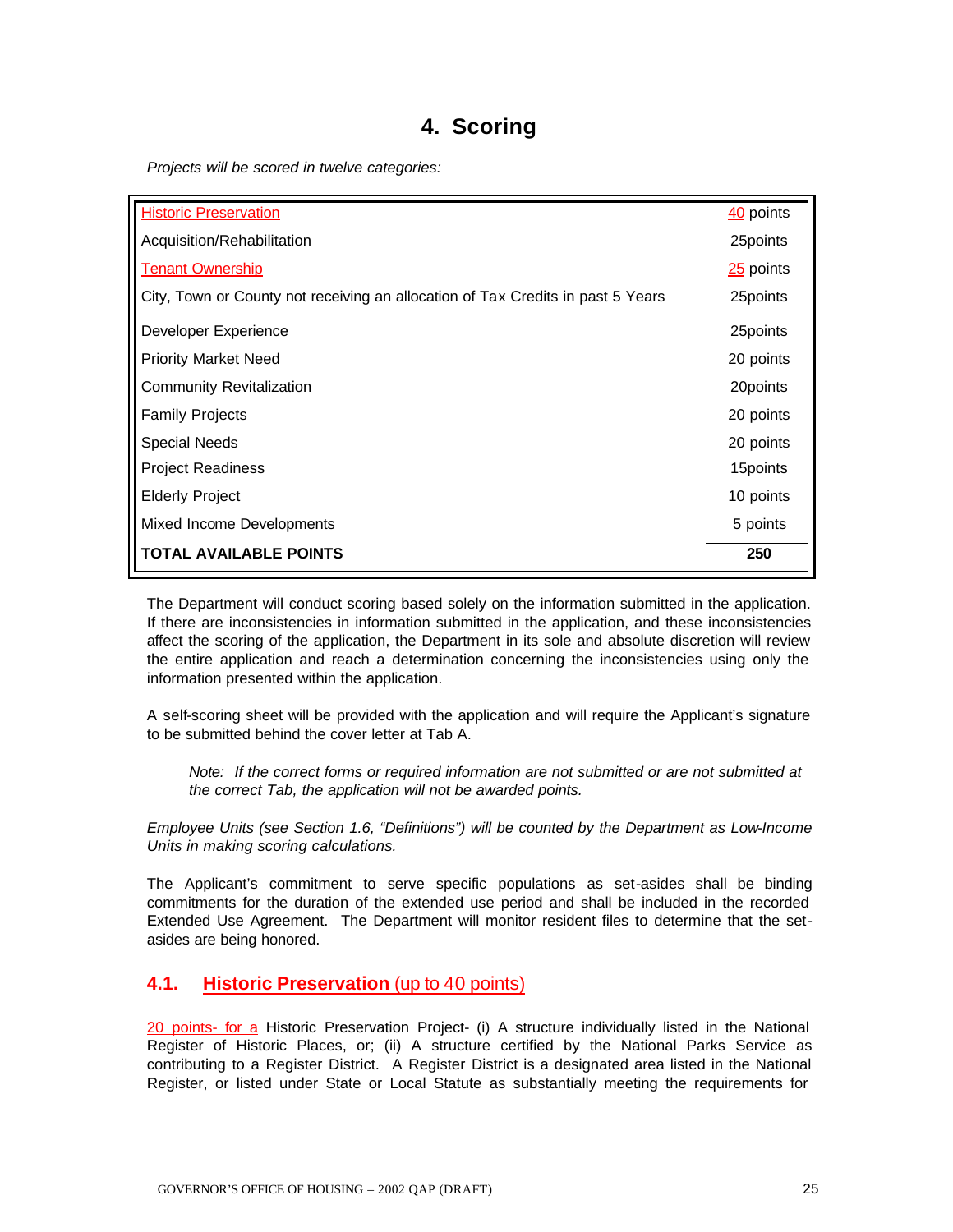listing of districts in the National Register. (At Tab P, submit a letter from the National Parks Service or local SHPO office).

20 points-for projects that have received a preliminary approval from the National Parks Service meeting the Secretary of Interior's Standards for rehabilitation. (At Tab P, submit the preliminary approval for rehabilitation work from the National Parks Service).

# **4.2. Acquisition/Rehabilitation (up to 25Points possible).**

| <b>Cost of Rehab per Unit</b> | <b>Points Awarded</b> |
|-------------------------------|-----------------------|
| $$15,000+$                    | 25                    |
| 10,000-14,999                 | 15                    |
| $5,000 - 9,999$               | 10                    |

Projects containing Acquisition/Rehab and New Construction will only be given points in this category if rehab units total 50% or more of the total project and the Acquisition/Rehab is at least 20 units. The type of rehabilitation improvements and the amount of rehabilitation costs shall be appropriate for the project and proportionate to the benefit as determined by the Department in its sole discretion. The Department may utilize the services of a cost estimator in determining whether the rehab costs are reasonable.

*Applicants should indicate that the project is a rehab or acquisition/rehab in the Cover Letter of the Application* (**Tab A**) *and on Form C, as applicable.*

# **4.3 Eventual Tenant Ownership (25 Points)**

25 points will be awarded if the project is designed for tenant ownership after the 15 years compliance period. (At Tab O, provide ownership proposal at the end of the 15 years).

# **4.4. City, Town or County not receiving an Allocation of Tax Credits in past Five Years (25 Points possible).**

25 points will be awarded to projects that are located within an Arizona City, Town or County that has not had a tax credit project within its geographical limits and which has been successfully placed in service since 1995. A list of qualified Cities, Towns or Counties is available through the Department.

Note: The market study must also support the need for affordable housing as described in Section 3.2.8.

# **4.5.** *Developer Experience* **(up to 25 points possible).**

Significant participation by Developer(s) with a demonstrated track record in the development/rehabilitation of residential rental housing. In scoring this category, the Department will count the number of Tax Credit Units developed by the Developer, any Co-Developer, and any person who either owns part of the Developer or Co-Developer. Units of single-family experience will be counted when the proposed project is single-family; Units of multifamily experience will be counted when the proposed project is multifamily. If serving a special needs population, the Developer should document previous development experience for the population to be served.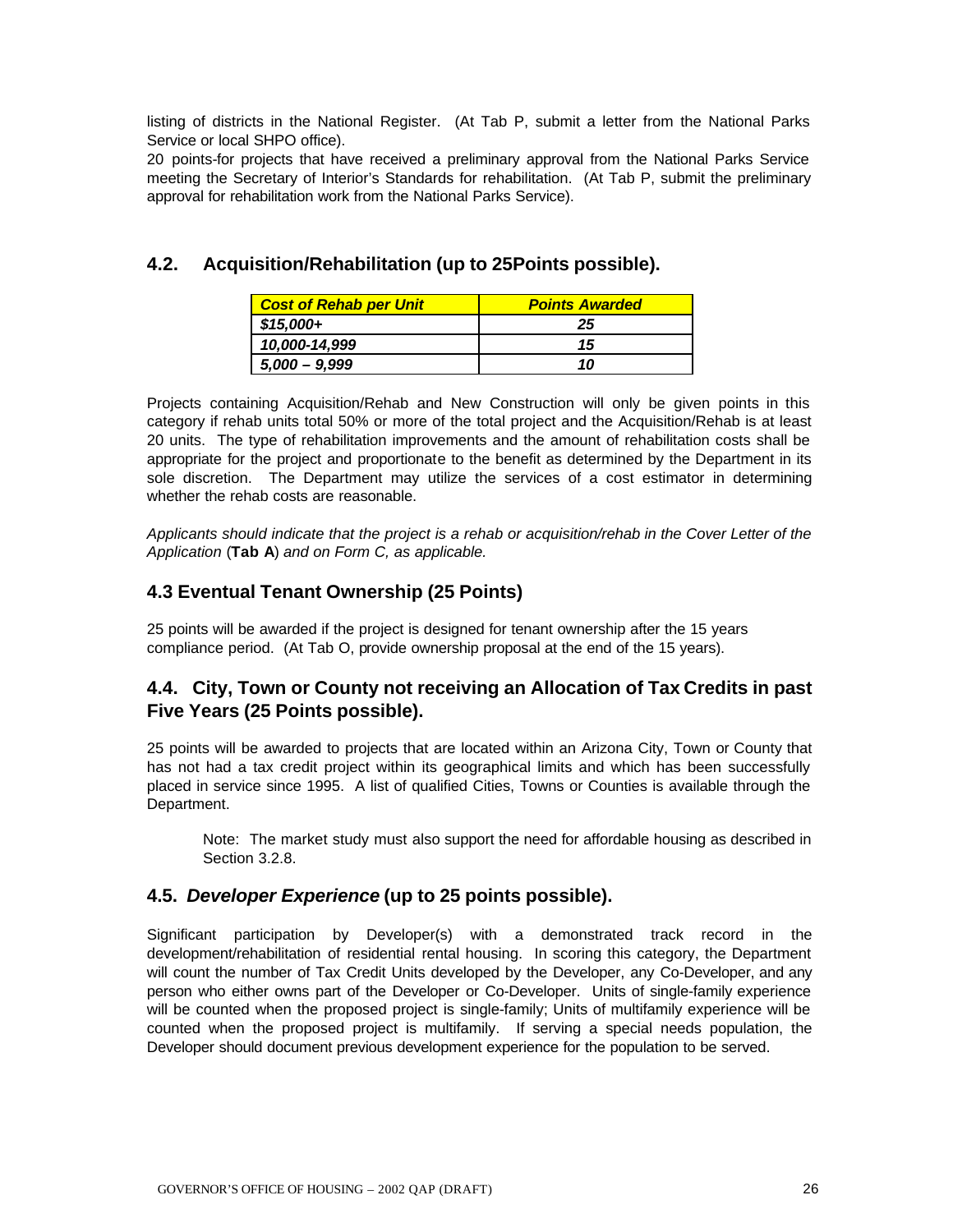*Scoring will be based on the type of project presented. Acquisition rehab projects will be awarded a score from the Acquisition/Rehab matrix etc.*

| <b>New Construction</b> |                       |                        | <b>Acquisition/Rehab</b> |  |  |
|-------------------------|-----------------------|------------------------|--------------------------|--|--|
| <b>Units Developed</b>  | <b>Points Awarded</b> | <b>Units Developed</b> | <b>Points Awarded</b>    |  |  |
| 750+                    | 25                    | $500+$                 | 25                       |  |  |
| 500-749                 | 15                    | 400-499                | 15                       |  |  |
| 300-499                 | 10                    | 300-399                | 10                       |  |  |
| 200-299                 |                       | 200-299                |                          |  |  |
| <b>Less than 200</b>    |                       | Less than 200          |                          |  |  |

| <b>Acquisition/Rehab</b> |                       |  |  |
|--------------------------|-----------------------|--|--|
| <b>Units Developed</b>   | <b>Points Awarded</b> |  |  |
| 500+                     | 25                    |  |  |
| 400-499                  | 15                    |  |  |
| 300-399                  | 10                    |  |  |
| 200-299                  | 5                     |  |  |
| Less than 200            |                       |  |  |

*Attach at* **Tab H** *of the Application lists of residential rental housing projects developed by the Developer, any Co-Developer, Consultant and any person who either owns part of the Developer or Co-Developer. (Include the name of the Developer or other person, name of the project, address of the project, city, state, number of rental Units, and the role the Developer played in development of the project.) Include separate lists for "New Construction" and "Acquisition/Rehab". Units cannot be included on both lists for double counting.* 

### **4.6. Priority Market Need (up to 20 points possible).**

Up to 20 points are awarded as follows for a combination of set-asides of Low-Income Units for populations at 50,40,30, & 20% AMGI. Rents will be further restricted for the Low-Income Units to ensure that households pay no more than 30 percent of the applicable income limit during the Extended Use Period. No more than 20 points will be awarded for these combined set-asides.

- 1. For residents with incomes at or below **50** percent AMGI (adjusted for family size):
	- 2 points for 10% to 39% of the Low-Income Units in the project
	- 5 points for 40% to 59% of the Low-Income Units in the project
	- 8 points for 60% to 79% of the Low-Income Units in the project
	- 11 points for 80% or more of the Low-Income Units in the project
- 2. For residents with incomes at or below **40** percent AMGI (adjusted for family size):
	- 2 points for 10% to 19% of the Low-Income Units in the project
	- 5 points for 20% to 39% of the Low-Income Units in the project
	- 8 points for 40% to 59% of the Low-Income Units in the project
	- 11 points for 60% to 79% of the Low-Income Units in the project
	- 14 points for 80% or more of the Low-Income Units in the project
- 3. For residents with incomes at or below **30** percent AMGI (adjusted for family size):
	- 5 points for 10% to 19% of the Low-Income Units in the project
	- 8 points for 20% to 39% of the Low-Income Units in the project
	- 11 points for 40% to 59% of the Low-Income Units in the project
	- 14 points for 60% to 79% of the Low-Income Units in the project
	- 17 points for 80% or more of the Low-Income Units in the project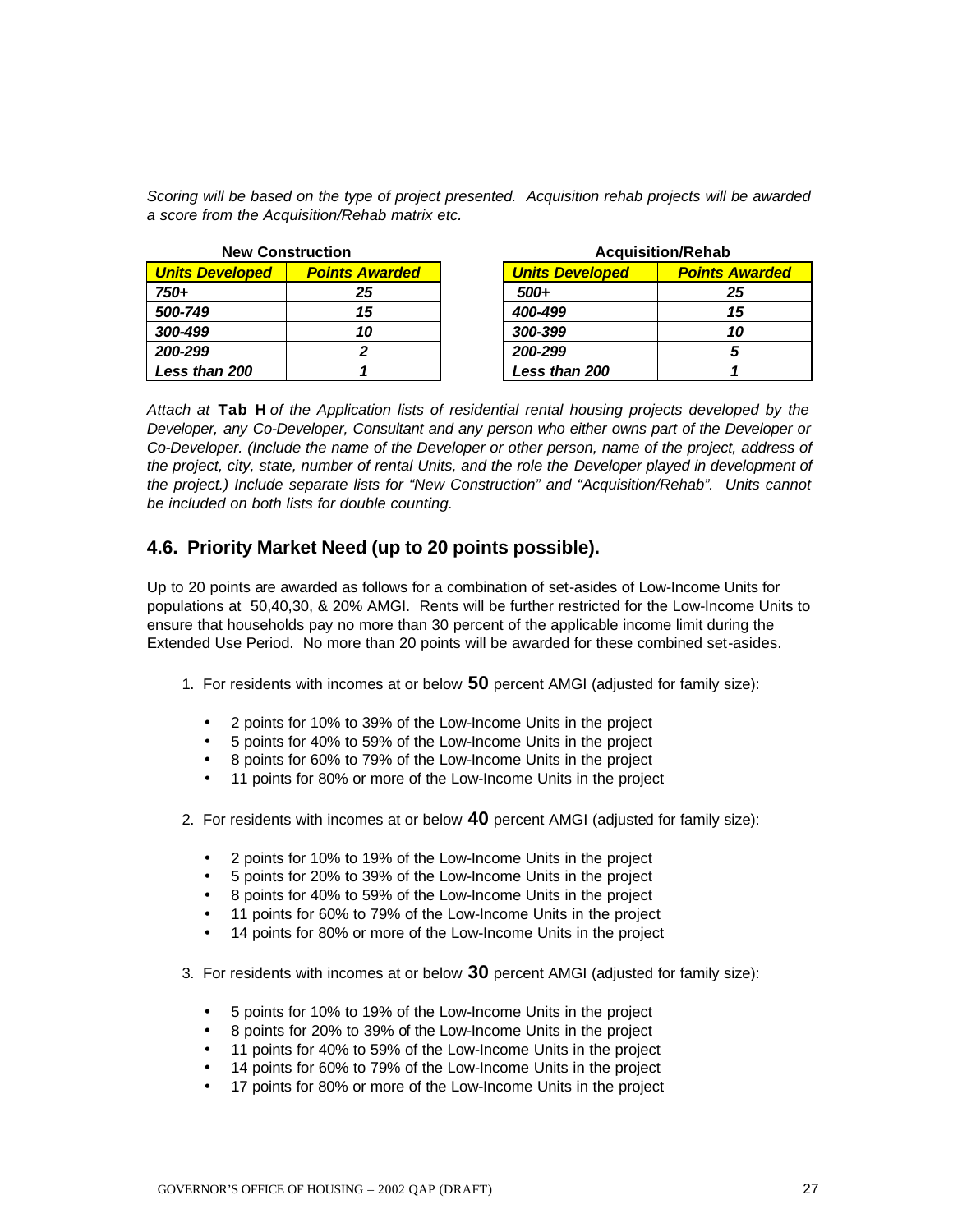- 4. For residents with incomes at or below **20** percent AMGI (adjusted for family size):
	- 8 points for 10% to 19% of the Low-Income Units in the project
	- 11 points for 20% to 39% of the Low-Income Units in the project
	- 14 points for 40% to 59% of the Low-Income Units in the project
	- 17 points for 60% to 79% of the Low-Income Units in the project
	- 20 points for 80% or more of the Low-Income Units in the project

*Attach at* **Tab N** *of the Application Form N, "Commitment to Lower-Income Set-Aside." A set-aside of Units under this category will be a binding commitment recorded against the property in the Extended Use Agreement.* 

### **4.7. Community Revitalization Projects (20 Points Possible).**

#### Redevelopment Area (10 points)

Ten points will be awarded if the project is located in an **area** that has been designated on or before December 31, 2000 as a Redevelopment Area either by the governing body of the municipality under the provisions in Title 36, Chapter 12, Article 3 (the "Redevelopment Act") or by the governing body of the county following the same requirements and definitions of the Redevelopment Act.

Include at Tab U of the Application: (I) a copy of the municipal ordinance or resolution dated on or before December 31, 2001, by which the governing body of the municipality or county designated the area as a Redevelopment Area and (ii) a map showing boundaries of the Redevelopment Area and the location of the project within the Redevelopment Area. The map must clearly show the names of the roads, streets or other boundaries of the Redevelopment Area and also clearly reflect the location of the project on such roads or streets. If the resolution or ordinance does not include the specific boundaries of the Redevelopment Area, then also include Form U, signed by an authorized representative of the municipality or county, stating that the project is within the boundaries of the designated Redevelopment Area.

#### Qualified Census Tract (10 points))

If the project is located within a Qualified Census Tract, the project will be awarded 10 points.

### **4.8 Family Projects (20 points possible)**

Twenty points will be awarded for projects in which at least 50% of the Low-Income Units are three or four bedrooms.

#### **4.9. Special Needs (20 points possible).**

Twenty points will be awarded to projects serving 100% special needs populations as described in Section 1.3.3.1 (4).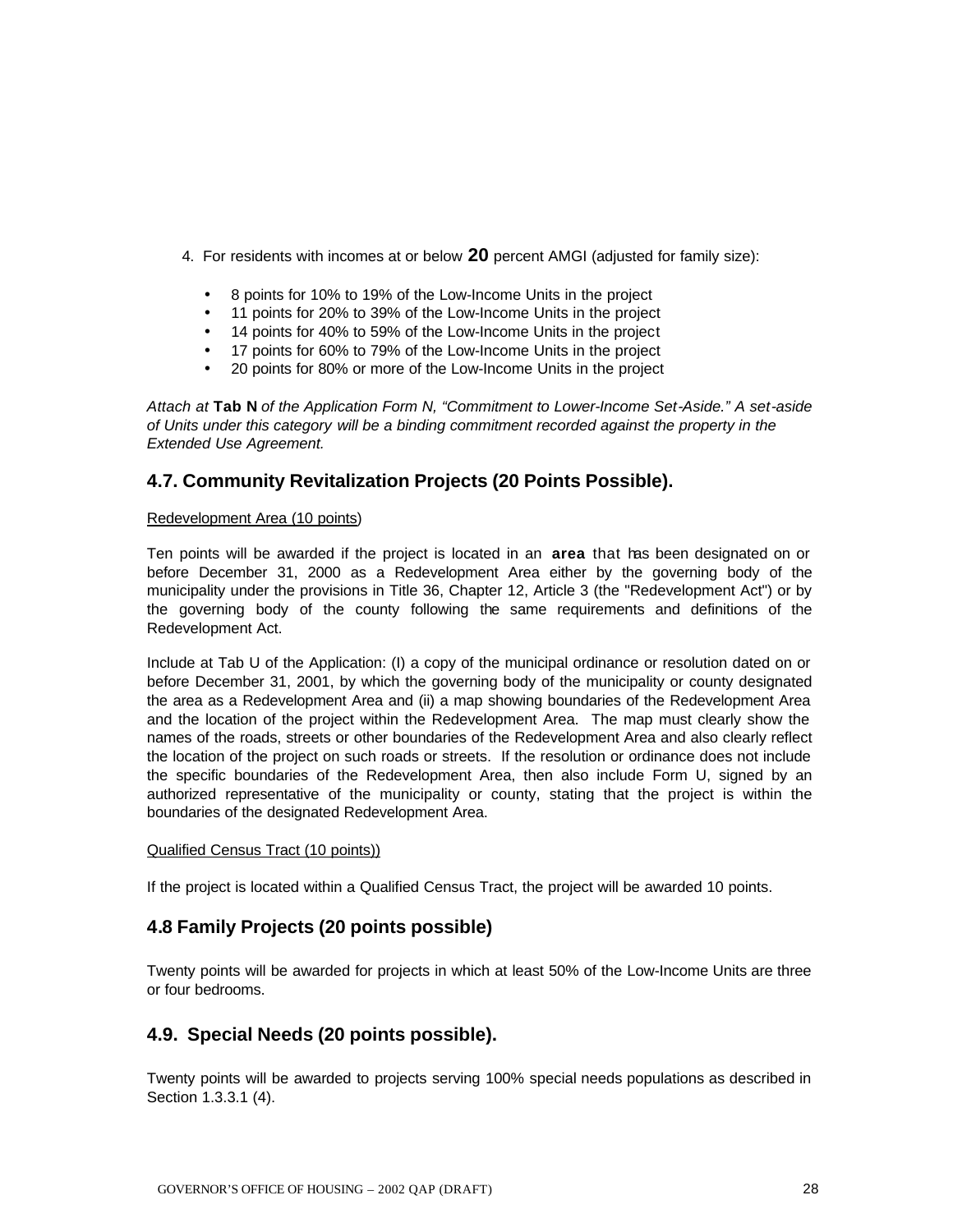*If the project seeks an award of points for committing to a set-aside of Low-Income Units for transitional or permanent housing for groups with special housing needs, including enhanced services or conveniences for the populations described in Section 1.3.3.1 (4), attach at* **Tab M** *of the Application, "Commitment to Set Aside Units," along with Forms M and M1 as required*

# **4.10. Project Readiness (up to 15 points possible).**

 Ten points are awarded for successful documentation that zoning is in place for all project land and five points if the applicant has site plan approval

*Note: Developers should allow sufficient time for the zoning official to research the question before completing Form J or the equivalent document.*

Zoning that has been conditionally approved by the local jurisdiction will receive points only if the Applicant submits documentation from the local jurisdiction stating the specific conditions to be satisfied and the Department in its sole discretion is satisfied that the conditions are minor.

For projects located on Tribal lands, a Tribal resolution may be used to substitute for zoning certification. The Tribal resolution should state that the project will be located in an area where the zoning requirements established by the Tribal government permit the project or, if there are no specific zoning requirements, in an area in which the Tribal government authorizes the project to be constructed and operated.

*Attach at* **Tab J** *of the Application Form J, "Project Zoning Certification and site plan approval" or an equivalent document, signed by the community zoning official, stating the zoning classification of the property and whether such zoning 1) allows construction of the project, 2) complies with the community's General Plan, and 3) is vested. Also attach documentation on conditions to be satisfied if zoning was conditionally approved and /or a Tribal resolution if either is applicable. Form J will incorporate both Zoning and Site Plan approval.*

### **4.11. Elderly Projects (0, 1 or 2 Bedroom Units Only - 10 points possible).**

A total of 10 points for projects serving 80% or more elderly individuals (at least one individual in the household must be 55 years of age or over) and offering all necessary supportive services. The tenant file must include proof of date of birth.

*Applicants should indicate this intention on Form C of the Application and enclose at* **Tab M** *of the Application Form M, "Commitment to Set Aside Units," along with the supporting documentation required by that form.* ,

# **4.12. Mixed Income Developments (up to 5 points possible).**

This category offers an incentive to develop projects for mixed income populations. Points will be awarded based on the percentage of market-rate Units in the project (total market rate Units divided by total Units in the project):

| % Market Rate Units | <b>Points Awarded</b> |
|---------------------|-----------------------|
| 50% or more         |                       |
| $40 - 49%$          |                       |
| 30-39%              |                       |
| $20 - 29%$          |                       |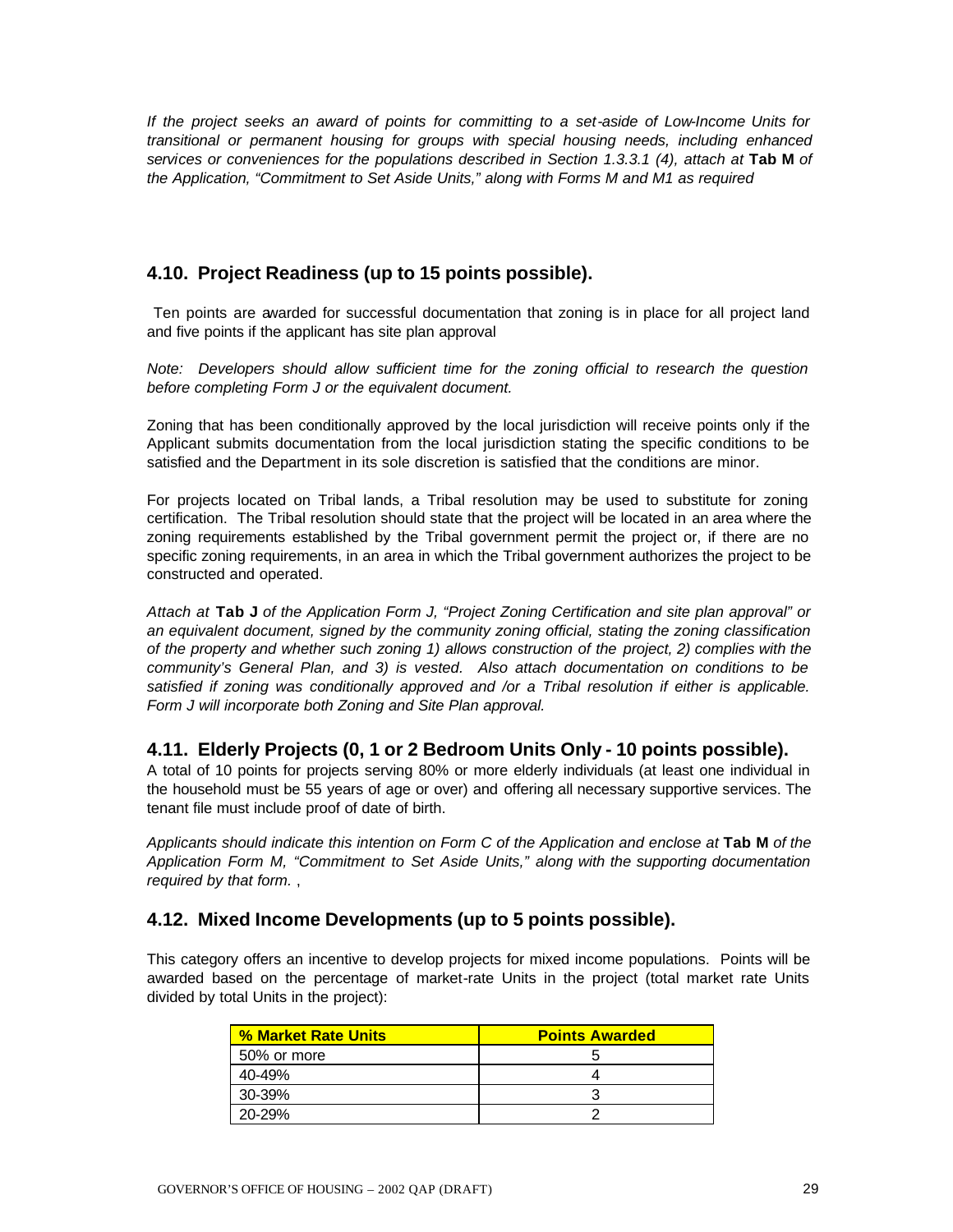| 100/<br>.<br>70 |  |
|-----------------|--|

# **5. Project Ranking**

# **5.1. State Discretion ¾ Projects Not Considered**

The State of Arizona reserves the right not to reserve or allocate tax credits for any project(s), regardless of ranking under the project scoring criteria, if it determines, in its sole discretion, that an Allocation for such project does not further the purpose and goals set forth in Section 42 of the Internal Revenue Code or in the State's Year 2002 QAP, or otherwise attempts to circumvent the goals and requirements of the QAP.

### **5.2. Tentative Reservation List – Removal**

If and when the Department removes a project from the tentative Reservation list, its place will not necessarily be taken by the next project on the tentative waiting list. This is because the removed project may have been selected to fulfill a priority projects category or a setaside (Sections 1.3.3.1. and 1.3.3.2.). If this is the case, the Department will go to the next highest scoring project within the same priority category or setaside group rather than to the next project on the tentative waiting list.

# **5.3. Due Diligence**

The State reserves the right to make any inquiries to verify and audit the information submitted with an application for tax credits, carryover Allocation, or final Allocation, or any other documentation submitted from time to time in connection with the project.

# **5.4. Ranking**

Each project will be reviewed and assigned points based on the scoring criteria set out in this QAP. Each project must compete for available credits and will be ranked based on the points received. The Applicant must provide full documentation to receive points. An award will not be made, however, if "new demand" for the project has not been demonstrated in the project's market demand study or if an award would violate the Department's guideline of no more than one family, one elderly, and one special needs category project (one project for each special needs category) per tax credit round in market areas with population of 50,000 or less (Section 3.2.8). As a priority and at the sole discretion of the Department, tax credits will be awarded first to the highest scoring applications in each of the following Priority Project categories.

# **5.4.1. Priority Projects**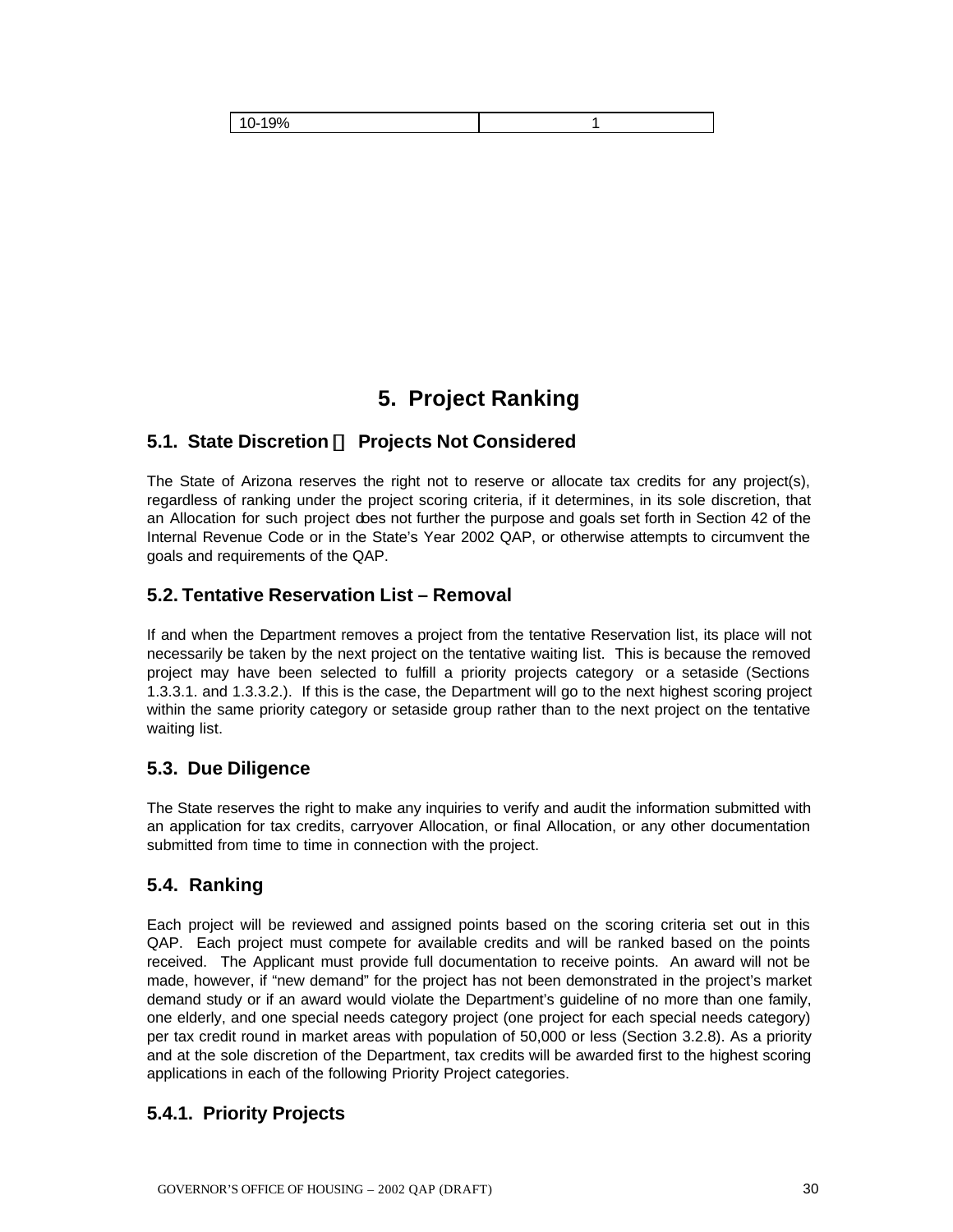- 1. One project located in a Governor's Action Community. See Section 1.3.3.1 (1) for the Communities and Boundaries
- 2. A project funded partially by HUD HOPE VI or a .
- 3. Two Acquisition/Rehabilitation projects (one urban and one rural) in which 100% of the Units undergo rehab.
- 4. One project allocating 100% of its Units to Special Needs, serving any combination of the eight categories as outlined in part 4 of Section 1.3.3.1.
- 5. One project located on Tribal lands.
- 6. One or more projects funded in part by the RD 515 program. This priority category is limited to eight (8) percent of annual credit authority.
- 7. One project located in the border counties of Cochise, Santa Cruz, Yuma, .
- 8. One project located in each of the four rural Council of Governments Regions (see 1.6, "Definitions"), if this priority has not been satisfied already by the selections in items 1-7 above.

#### **5.4.2. Additional Set-Asides**

- 1. Governor's Discretionary Set-Aside (\$700,000 of the State's 2001 annual credit authority- see Section 1.3.3.2.)
- 2. Non-Profit Set-Aside (20% of the State's 2001 annual credit authority-see Section 1.3.3.3.)
- 3. Rural Set-Aside (10% of the State's 2001 annual credit authority-see Section 1.3.3.4.)

#### **5.5. Tiebreaker**

In the event two projects in the queue have the same score, the following tiebreaker will be used. Tiebreaker Criteria (possible points = 10)

- 1. Priority Project (see  $1.3.3.1$ )  $-3$  points possible
- 2. Rural  $-2$  point possible
- 3. Non-Profit 2 point possible
- 4. Highest proportion of extremely Low-Income Units (30% or less of median) competitive, 3 point to winner

If necessary, a final tiebreaker will used giving priority to the application in order of date and time received by the Department.

These are not bonus points and are not added to the project's total score. This scoring system only determines the ranking of projects with the same final score under the Program's competitive scoring process.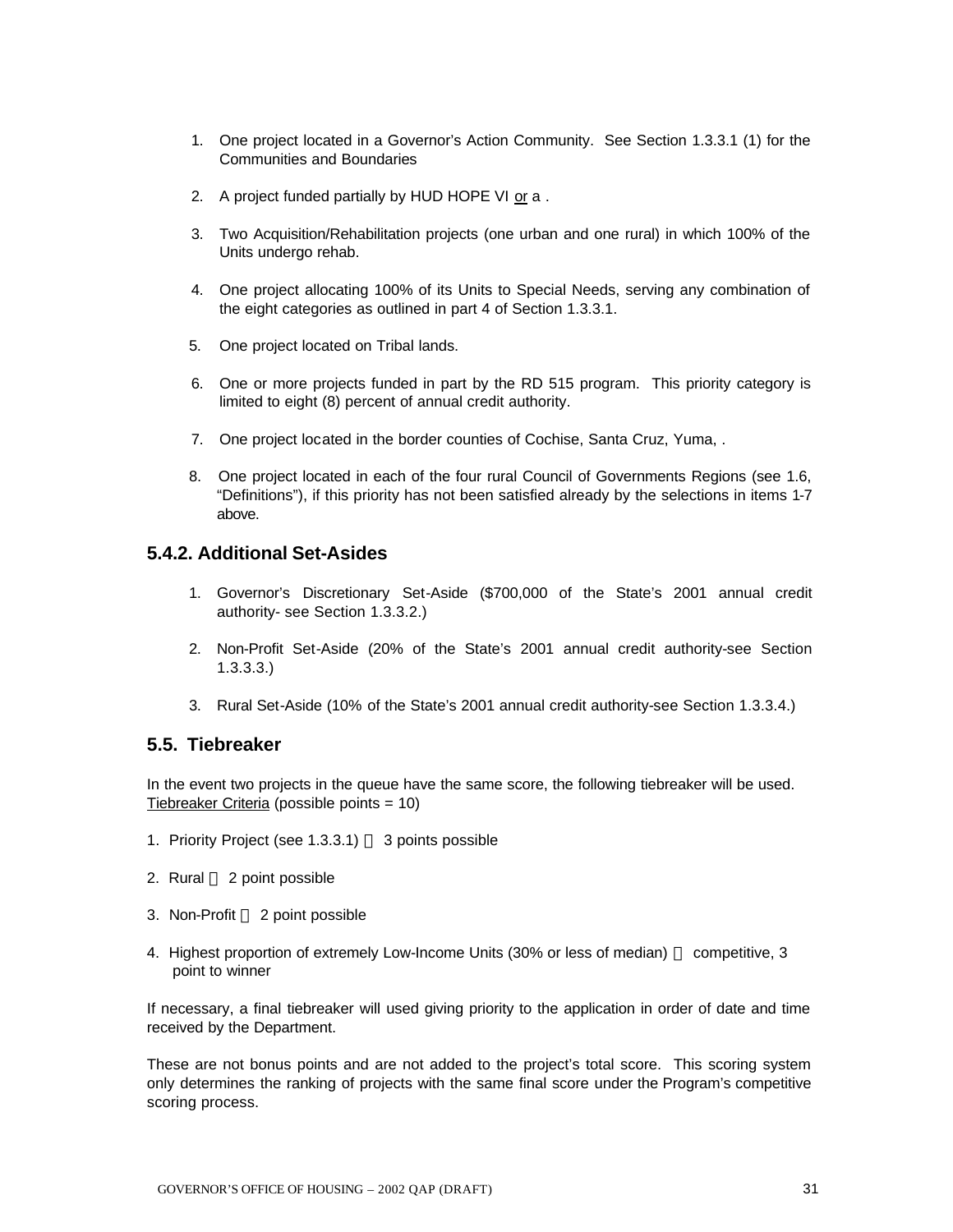# **6. Material Changes**

Because of the Department's statutory mandate to award tax credits only to the extent they are necessary for project feasibility, any proposed Material Change (see Section 1.6, "Definitions") in the project should be communicated in writing immediately to the Department for an assessment of the impact on final underwriting and Allocation of credits. The written request must include the Applicant's basis in Section 42 or in this Allocation Plan for believing that the change is permissible. This communication will assist all involved in understanding the implications of a Material Change. All Material Changes must be approved by the Department in its sole discretion. Projects applying for a Material Change will be underwritten to the standards in the Allocation Plan of the year that Credits were awarded.

# **6.1. Change of Location and Use**

The Department will not allow an Applicant to change the location of a project once the application has been submitted. Notwithstanding the foregoing, the Department, in its sole discretion, may allow a project relocation prior to the Allocation of tax credits if the new site for the project is within the census tract specified in the application, the Department receives the written approval of the unit of local government, and the need for relocation was unforeseeable and beyond the Developer's control. If an Applicant changes the location of a project without the written approval of the Department, the Department will recapture the credits reserved for the project. Changes in the use of a project (e.g., elderly, family, transitional) after the application has been submitted will not be allowed except with the written approval of both the unit of local government and the Department. See also below, Section 6.3, "More Complex Material Changes," if the change in location involves an increase in project costs.

# **6.2. Uncomplicated Material Changes**

Uncomplicated material changes, such as a substitution of the general partner, or a change in syndicator or permanent lender, will be approved by the Department in its sole discretion as long as the changes do not change scoring or negatively impact the project or project feasibility.

# **6.3. More Complex Material Changes**

More complex material changes, for example restructurings that involve a change in the number of Units or in the sources of funds, will be reviewed following the guidelines below:

- Unforeseeable circumstances or the imposition of extraordinary governmental rules and regulations, if fully documented and justified, will be viewed as reasons to approve material changes.
- When a project is re-underwritten as the result of a material change, any decrease in the scoring or ranking of the project will not be allowed in the year of Allocation. Post Allocation requests for material changes necessary to prevent substantial hardship to the project or its feasibility will be considered for approval by the Department on a case-bycase basis exercising its sole discretion. All material changes requiring re-underwriting will require a \$500 re-underwriting fee to be submitted with the request.
- If, without approval of a waiver at the time of application, cost caps are later exceeded and create a need for additional funding, the Department's resources will not be a source of the additional funding. In addition, the presence of newly found sources of governmental or non-governmental funds in a project may be regarded by the Department as evidence that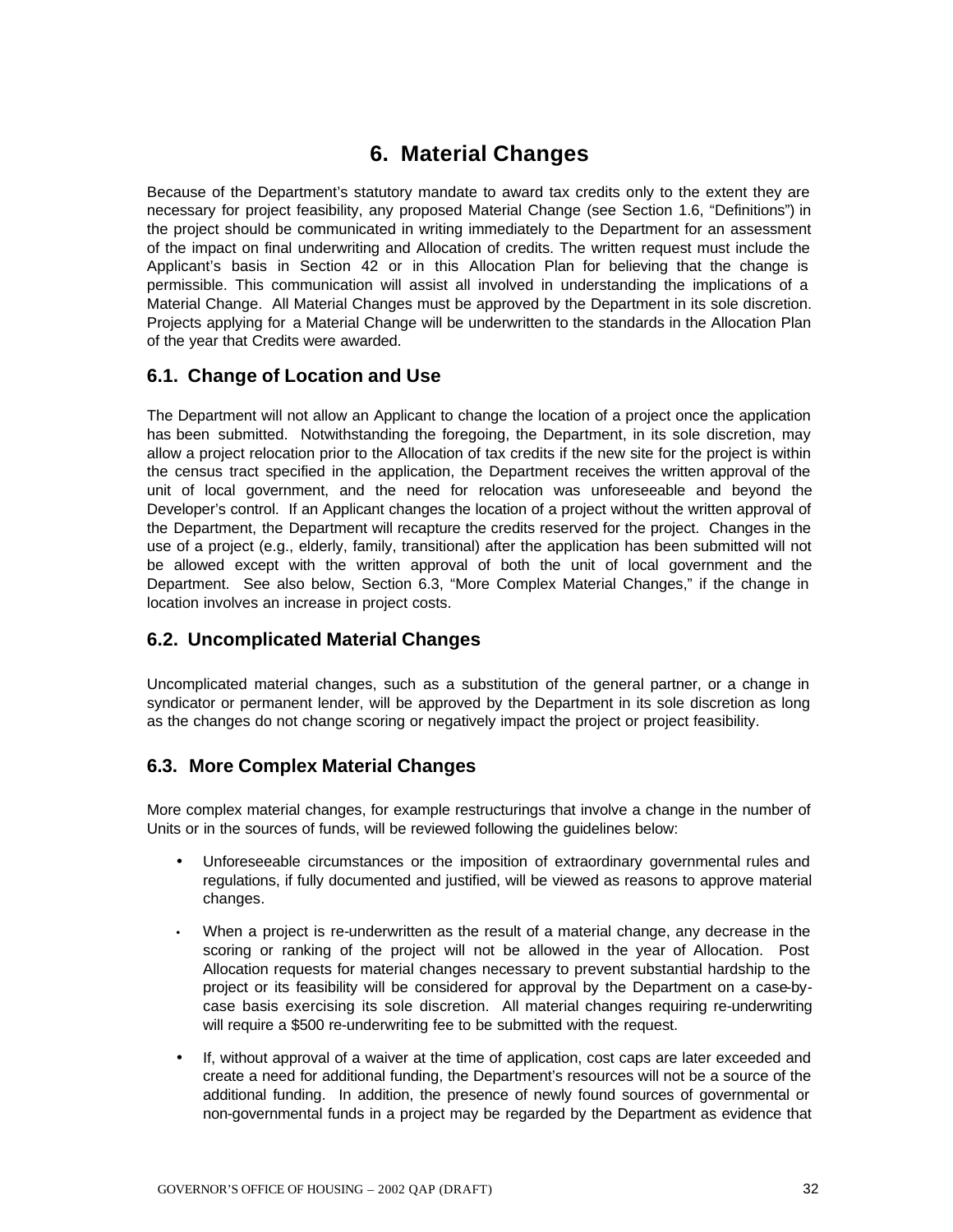the Department's State Housing Funds are not needed in the project, causing a reduction or elimination of those funds.

- The applicant must submit to the Department written approvals of the material change from the community, the lender, and the syndicator.
- When the material change involves a restructuring, all commitments (e.g., set-asides, amenities) must be proportionately the same as at time of application.

Material Changes, when not communicated in writing to and approved by the Department, may result, in the sole discretion of the Department, in all or part of the credits being recaptured or reduced by, or returned to, the Department. It is the State's express desire and objective that each Applicant Owner/Co-Owner strictly adheres to the terms of the tax credit application upon which any Reservation or Allocation is made.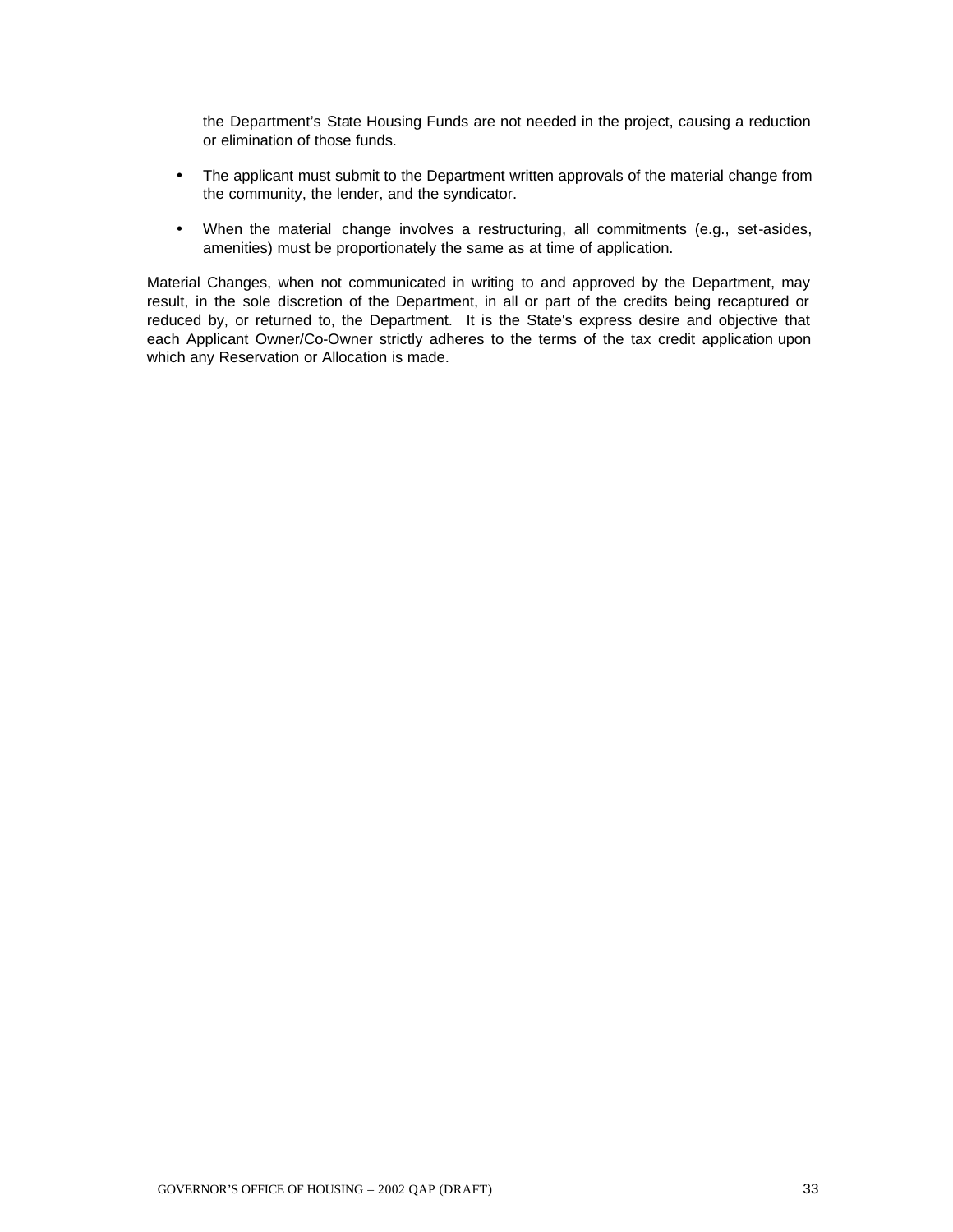# **7. Underwriting**

# **7.1. Background**

Congress charges the Department with allocating tax credits at the minimum level needed to realize the financial feasibility of a project and its viability as a qualified low-income project throughout the Extended Use Period. This determination must be made three times: 1) at Application; 2) at Carryover Allocation; and 3) at date Placed-in-Service. The Department, in its sole discretion, may request an update to any information contained in the application and thereafter underwrite a project at any time based on such updated information, and will do so at the time of construction loan closing for projects partially funded by the State Housing Fund. In accordance with its Congressional mandate, the Department's underwriting includes determinations that:

**7.1.1. The Project is Needed.** The market demand study is evaluated to ascertain that there is strong market demand for the type of low-income housing proposed. The underwriter reviews data submitted concerning the market area; the target population (e.g., elderly, large family, priority populations with special housing needs); occupancy levels and vacancy rates of comparable projects; absorption rates for comparable projects recently entering the market; and current waiting lists, including the waiting list of the local Public Housing Authority. The underwriting review assesses the risk associated with adding the proposed Units to the housing stock, including the risk of economic disruption to properties already offering comparable housing in the market area. If the market study submitted with the application is incomplete, the Department may require the Applicant to supplement the study in whole or in part before the evaluation of market risk can be completed. Supplements will be ordered by the Department and be paid for by the Applicant.

**7.1.2. The Proposed Rents are Affordable**. The underwriter reviews the proposed rents to determine whether they will be affordable to the target population and whether they will generate sufficient income to cover operating expenses and debt service. The primary focuses of this review are affordability to the residents, the appropriate quality of the proposed housing, including design features and amenities committed to by the Developer/Owner, and the project's long-term viability as affordable housing. The review attempts to balance the initial cost of the project against the affordability to low-income residents and against long-term viability. The review evaluates the risk of obtaining proper value for the taxpayer's investment and how that value is distributed between affordability and long-term viability.

**7.1.3. The Developer Has the Experience and Ability to Deliver the Project as Designed in the Time Allotted**. This review focuses on "Developer risk," the possibility that the Development Team is insufficiently skilled, experienced, or financed to deliver as promised. The underwriter reviews resumes and financial statements of key members of the Development Team for indications of sufficient experience and borrowing capacity. Any indications of identity of interest among members of the team are investigated to determine whether appropriate adjustments should be made to the compensation allowed the team.

### **7.1.4. The Project is Buildable as Proposed and Can Be Completed for the**

**Budget Indicated**. The underwriter determines that all costs are appropriate and reasonable, that the site is buildable, that all utilities and necessary community amenities are available to the site, and that, once completed, the project will make available affordable housing to the targeted low-income residents throughout the proposed extended use period.

Only projects determined by the Department to be feasible will be awarded tax credits.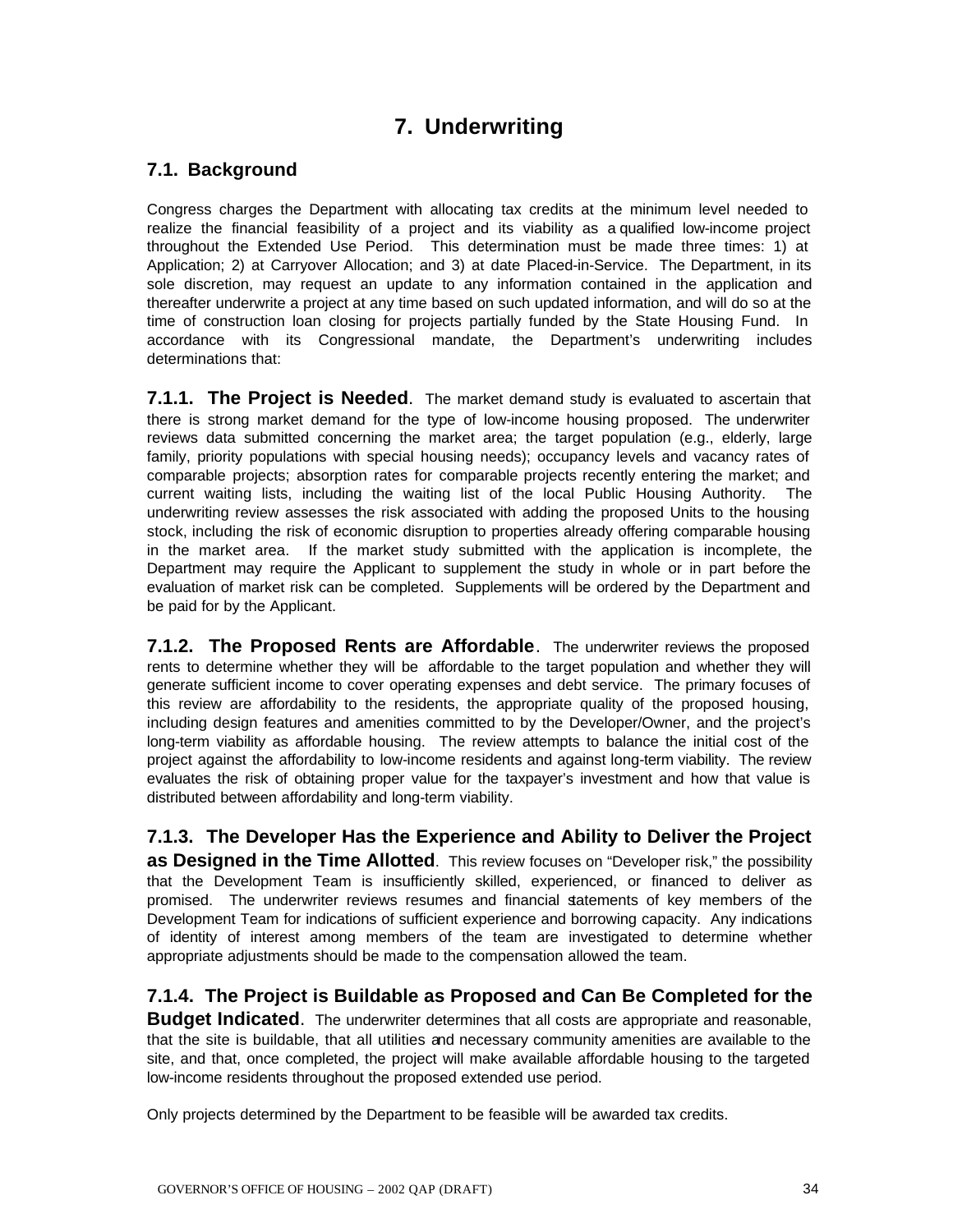# **7.2. Overall Project Cost Reasonableness**

The Department, at each of the three times underwriting is performed, shall review the cost reasonableness of all project costs in order to calculate the amount of eligible basis for the Project. Failure to comply with cost reasonableness could be, at any of the three times underwriting is performed, the basis for the denial, reduction, or return of a Reservation or Allocation of credits. The procedures described here do not constitute all the criteria used by the Department in underwriting a Project.

# **7.2.1. Developer's and Consultants' Fees, Builder's Profit/Overhead,**

**General Requirements.** *The Department will limit consultant fees, and Developer and Builder fees and overhead, in calculating the amount of tax credits to be allocated to a proposed project. The following parameters will change, however, if the project is subject to subsidy layering analysis and/or there is an identity-of-interest between the Developer and the Builder.*

#### **7.2.1.1. Developer's Fee, Overhead, and Consultant's Fee Limits**

| <b>Developer Fee, Overhead, and Consultant Fee Limits</b><br>As A Percent Of Total Eligible Basis In<br>Cost Categories I-V 34 pages 14-15 of Application |                        |  |
|-----------------------------------------------------------------------------------------------------------------------------------------------------------|------------------------|--|
| If Developer has an identity of interest with the Builder, Builder's Profit will be<br>excluded from Eligible Basis for the purposes of this calculation. |                        |  |
| <b>Number of Units</b>                                                                                                                                    | <b>Percent Allowed</b> |  |
| $1 - 15$                                                                                                                                                  | 18%                    |  |
| 16-30                                                                                                                                                     | 17%                    |  |
| $31 - 45$                                                                                                                                                 | 16%                    |  |
| 46-60                                                                                                                                                     | 15%                    |  |
| 61+                                                                                                                                                       | 14%                    |  |

For Cost Category IX, Developer's Fee, Overhead and Consultant Fee limits for Acquisition/Rehabilitation projects are calculated using 14% on the eligible acquisition cost to be listed in the 4% column; the chart above will be utilized to calculate the Developer's Fee, Overhead and Consultant Fee on the eligible rehabilitation cost in the 9% column.

**7.2.1.2. Builder's Profit, Overhead and General Requirements Limits.** The Department will allow the following maximum percentages as Builder or general contractor charges. (Percentage will be applied to the aggregate of the "Total: Site and Demolition," the "Subtotal: Direct Construction," and the line items "Community Buildings" on Form C of Application.) If an identity of interest exists between the Developer and the Builder, Builder's Profit will be allowed at a lower percentage (see chart below.) See Section 3.2.1, "Identity of Interest."

| <b>Builder's Profit, Overhead* and General</b><br><b>Requirements**</b> |          |       | <b>Percent of Costs</b> |       |       |
|-------------------------------------------------------------------------|----------|-------|-------------------------|-------|-------|
| Project size in Units                                                   | $1 - 15$ | 16-30 | $31 - 45$               | 46-60 | $61+$ |
| Builder's Profit (with Identity-of Interest), or                        | 2        | 2     | 2                       | 2     | 2     |
| <b>Builder's Profit</b>                                                 | 6        | 5.75  | 5.5                     | 5.25  | 5     |
| Builder's Overhead                                                      | 3        | 2.75  | 2.5                     | 2.25  | 2     |
| <b>General Requirements</b>                                             | 6        | 5.75  | 5.5                     | 5.25  | 5     |
| <b>Total Maximum Percentage</b>                                         | 15       | 14.25 | 13.5                    | 12.75 | 12    |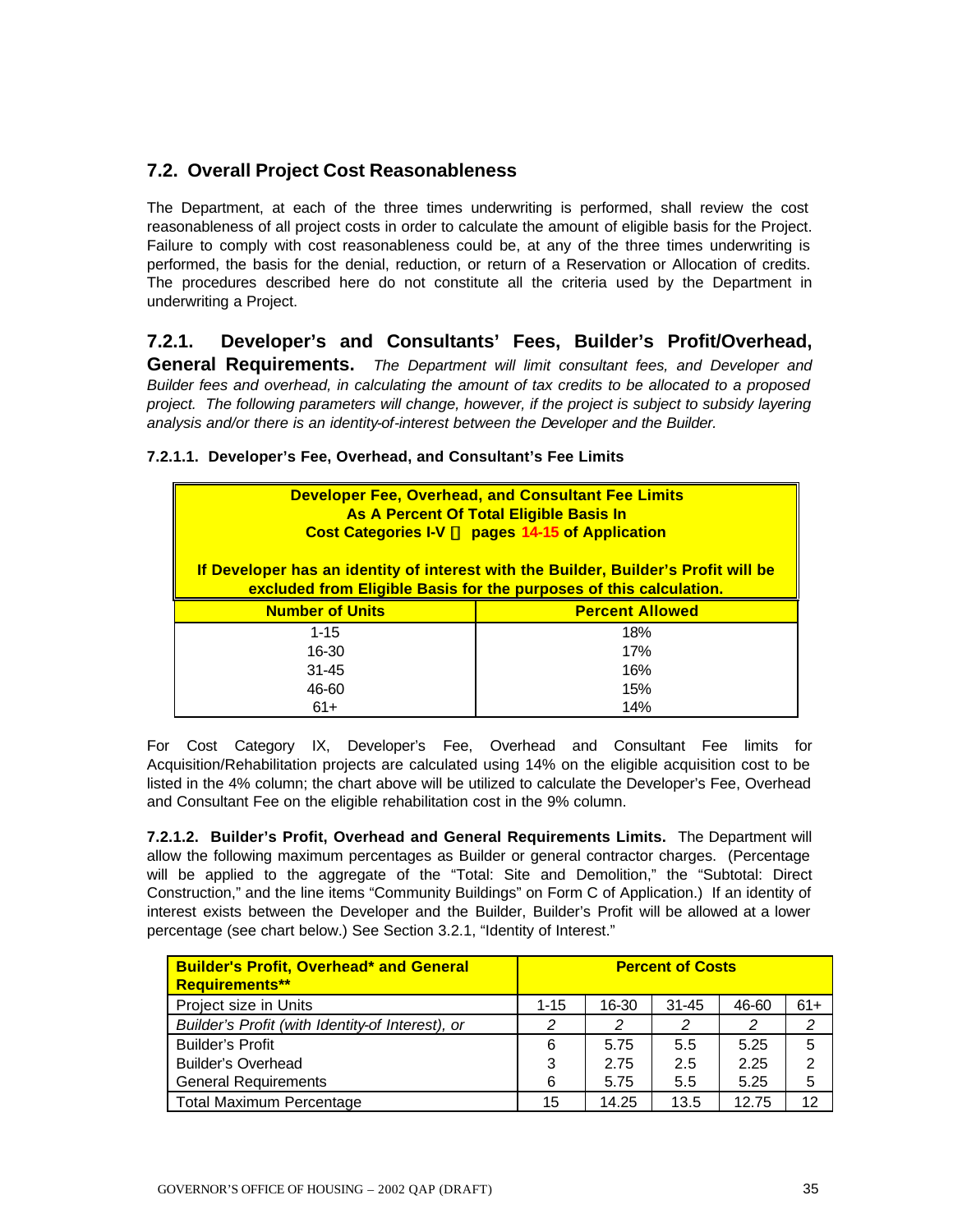- \* Project-related overhead includes a percentage for main office expenses for the job.
- \*\* General requirements include project-related site costs such as fencing, utilities to site during construction, job site supervisor, job site office, etc.

**7.2.2. Reasonable and Customary Costs.** All costs shall be reasonable and customary with respect to comparable projects considering variations for, but not limited to, project size and type, mix, location and amenities. The Department will determine cost reasonableness from, among other sources, a data base compilation of the experience of prior multifamily projects in Arizona and consultation with construction cost experts.

**7.2.3. Cost Caps.** In addition to the requirement that all costs shall be reasonable and customary, the Department may establish limits on certain project costs. For purposes of its eligible basis and equity gap analyses, the Department will limit costs in certain project cost categories to an amount the Department has determined, in its sole discretion, to be reasonable for that category (the "Cost Cap").

For the Department's purposes in underwriting the project and allocating tax credits, line item costs will be limited in maximum amount to Cost Caps set forth below. The Department reserves the right to amend the stated Cost Caps and to add to or delete categories of Cost Caps.

Cost Caps for the line item "Direct Construction Cost" on Form C of the application will be adjusted for regions within Arizona by the Index Location Factors in Section 7.2.4.5.

**7.2.4. Development Standards.** The Department generally yields to the local jurisdiction in all matters pertaining to development and construction standards. If a local jurisdiction, therefore, has published more restrictive standards than those stated below, the standards of the local jurisdiction will apply. The Department will expect the finished product to be substantially as represented in the Application as pertains to building materials, amenities, and equipment. The Department must approve any Material Change or it may result in a reduction  $\alpha$  recapture of tax credits.

All projects financed and built under the program are to meet or exceed the following development standards:

Uniform Building Code, Uniform Mechanical Code, Uniform Plumbing Code (1994 Editions)

National Electrical Code (1993 Edition)

Uniform Federal Accessibility Standards (Section 504 of the 1973 Rehabilitation Act) and the Americans with Disabilities Act, as applicable

2000 International Energy Conservation Code (IECC).

Federal Fair Housing Act (42 U.S.C., § 3601 *et seq.*), Arizona Fair Housing Act (A.R.S. § 41-1491 to 41-1491.37), and the HUD Fair Housing Regulations (24 C.F.R., Part 100, Subpart D)

**7.2.4.1. Flood Hazard.** Evidence of insurance or a binder for insurance will be required prior to issuance of 8609s.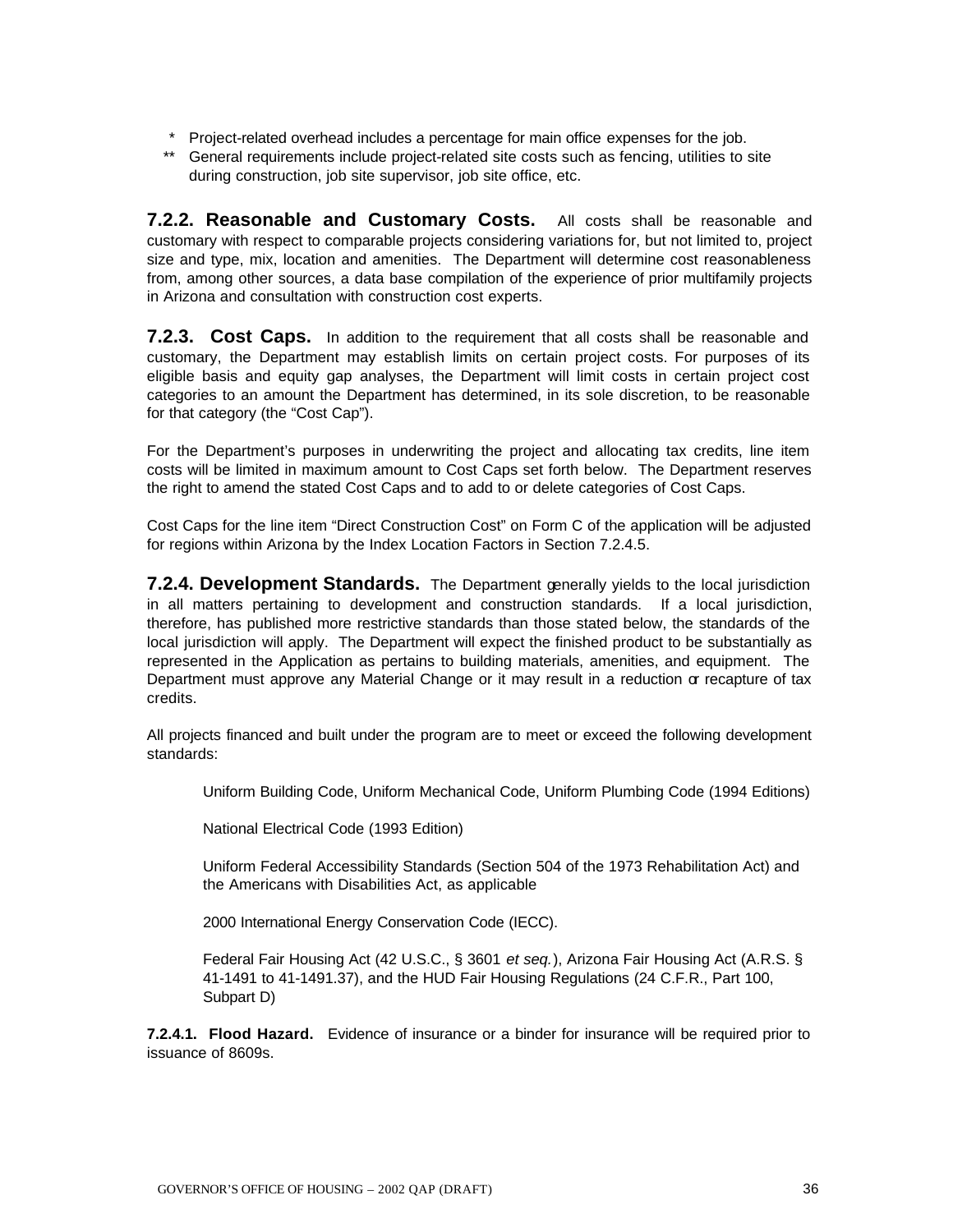**7.2.4.2. Curb Appeal.** Projects should be designed with pleasing esthetics and adequate landscaping. They should complement neighboring structures and enhance the appearance of the neighborhood, providing a positive image for affordable housing programs in the communities.

**7.2.4.3. Specific Construction Features.** The following represent *minimum* design standards to be met by each tax credit project. These minimum requirements (or alternatives of equal or greater quality and durability) will be imposed on every Applicant, regardless of project size, amenities, or geographic location, unless the standards required by a local jurisdiction exceed those established by the Department.

The Applicant will be required to certify in the Applicant Affidavit, Release and Oath (see Form C, "Low-Income Housing Tax Credit Application") that these minimum design features will be complied with in the construction of the project and that, if they are not, credits will be surrendered to the Department. The Applicant will also be required to certify full compliance with these standards prior to issuance of IRS Forms 8609.

All construction features in a LIHTC project should conform to goals of attractiveness, utility, efficiency, and long-term durability. All features should be designed for long-term extended use (50-year minimum). A specific goal of the program is to minimize monthly tenant Operating Costs.

The project architect should provide relief on all surfaces by designing varied building heights and rooflines and distinctive window and entry door detail. The architect should vary building orientations along the street as well as building masses, clusters, and colors.

- 1. Site Work.
	- Termite treatment is required as part of site work.
	- Site planning for drainage. Minimum slopes required for proper drainage are:

a) Slopes away from foundations: 5% first 10 feet (6 inches in first 10 feet) b) Slopes on paved areas: 1% (1/8 inch per foot)

- Exterior grade should be shown a minimum of 4-6 inches below the top of slabs on grade.
- 2. Foundations and Slabs.
	- Soils report by Arizona Registered Engineer required.
	- Cast in place concrete foundations suited to specific locations (design for local frost depth where applicable), designed by a registered professional.
	- Four-inch concrete slab on four inches of ABC aggregate. Concrete slabs, including carports and driveways, should be reinforced if directed by the soils report using the following methods or equivalent:
		- a) 6x6 10/10 WWF wire mesh, centered in the slab vertically, OR,
		- b) polypropylene fibers in the concrete mix for slabs (Fibermesh is a typical manufacturer). Application of the product should be in the proportions and according to the recommendations of the manufacturer.

Note: Where severe expansive soils are present, floor slabs and foundations must be designed by an Arizona Registered Structural Engineer.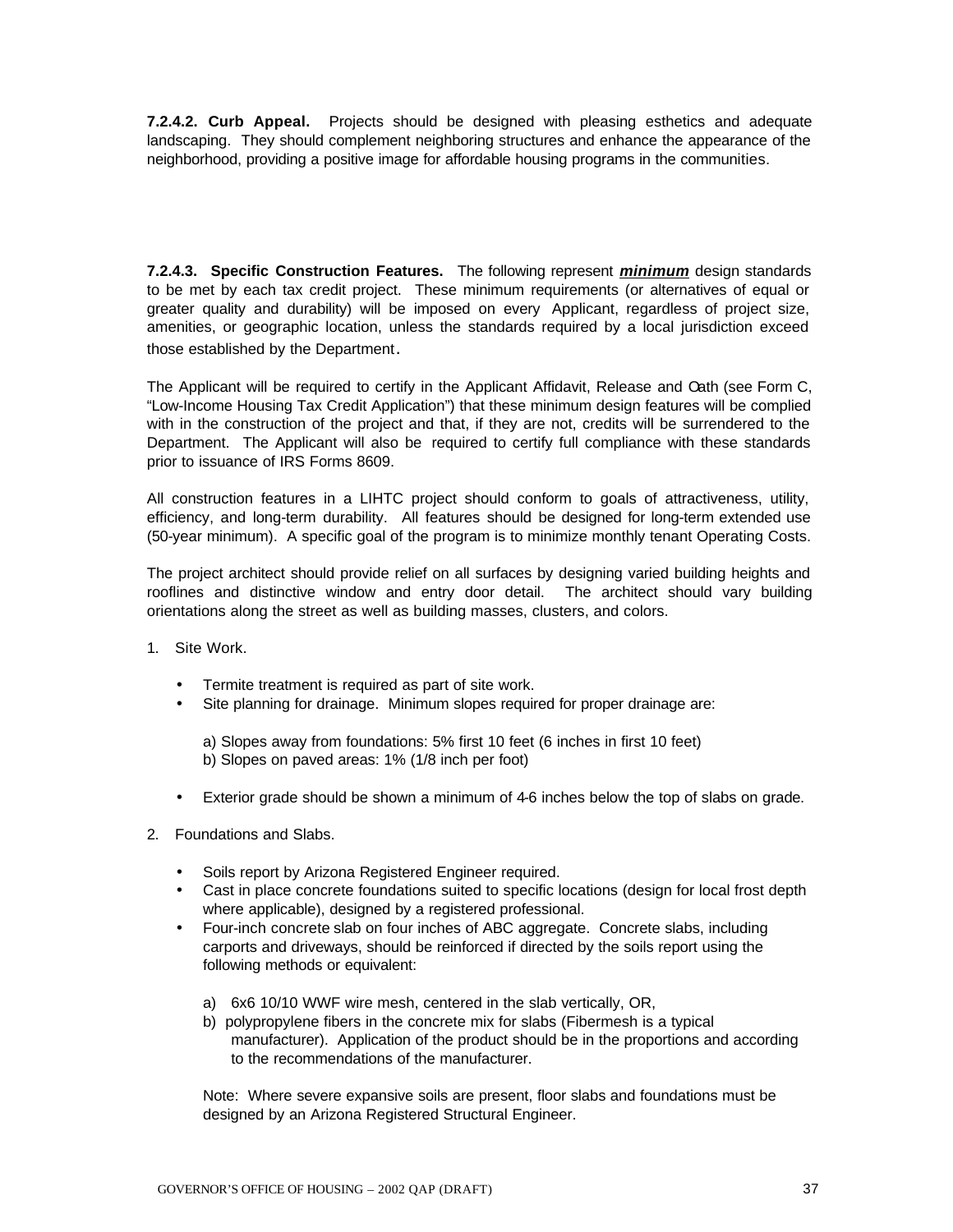- 3. Frame and Stucco Construction.
	- Stucco: three-coat cement stucco with metal expansion joints or 3/8" fiber-reinforced stucco on wire lathe, on one-inch foam insulation board.
	- Frame: 2x4 or 2x6 wood or metal studs in exterior and party walls, 2x4 in other walls. The choice of 2x4 or 2x6 will be dictated by the methods selected to meet International Energy Conservation Code requirements, sound barrier requirements, and engineer's specifications. Exterior walls should be designed to achieve a U-value of .056.
	- Wood floor framing with "%" of 5/8" plywood sheathing and lightweight concrete or equivalent gypsum topping.
- 4. Roof.
	- Concrete tile roof on one layer 40 lb. felt with wood truss framing, minimum slope 3:12. Flat roofs must have a minimum 3/8"/1' slope.
	- In rehab work where existing flat roofs are present, properly drained built-up roofs should be constructed with a minimum of 72# fiberglass cap sheet with mineral surface over two layers of at least 30# felt with the base layer nailed to the plywood decking.
	- Roof trusses must be designed by an Arizona Registered Structural Engineer.
	- Roof sheathing should be called out on the Roof Framing Plan. Required: minimum 16ch exterior grade plywood or 16ch exterior grade OSB (oriented strand board). All sheathing must be gapped 1/8 inch on the edges and ends with metal clips appropriately installed on the trusses.
- 5. Electrical.
	- All standard basic service and lighting must conform to National Electric Code (1993 or later) and local codes. Smoke detectors must be hard-wired.
- 6. Plumbing.
	- Copper pipe or CPVC for domestic water, PVC outside and for sanitary (polybutylene piping is prohibited).
	- Durable fixtures. All bathroom sinks and toilets to be porcelain. Enamel finish steel tub with PVC prefinished wall panels or a one-piece epoxy resin tub/shower unit.
	- Durable toilet accessories; medicine cabinet with mirror.
- 7. Energy Conservation.

Project must comply with the 2001 International Energy Conservation Code (IECC). Compliance with this code shall be determined in accordance with Sections 101.3.1 and 101.3.2 of the IECC. Construction documentation shall be submitted for review in accordance with Section 104 of the IECC.

- a) Insulation: Insulation must be installed such that there are no gaps, voids, wind intrusion or compression of the insulation. The insulation and the air barrier (e.g., sheetrock) must be continuous and aligned in all cases. Sound insulation is required in party walls.
- b) Minimum HVAC efficiencies: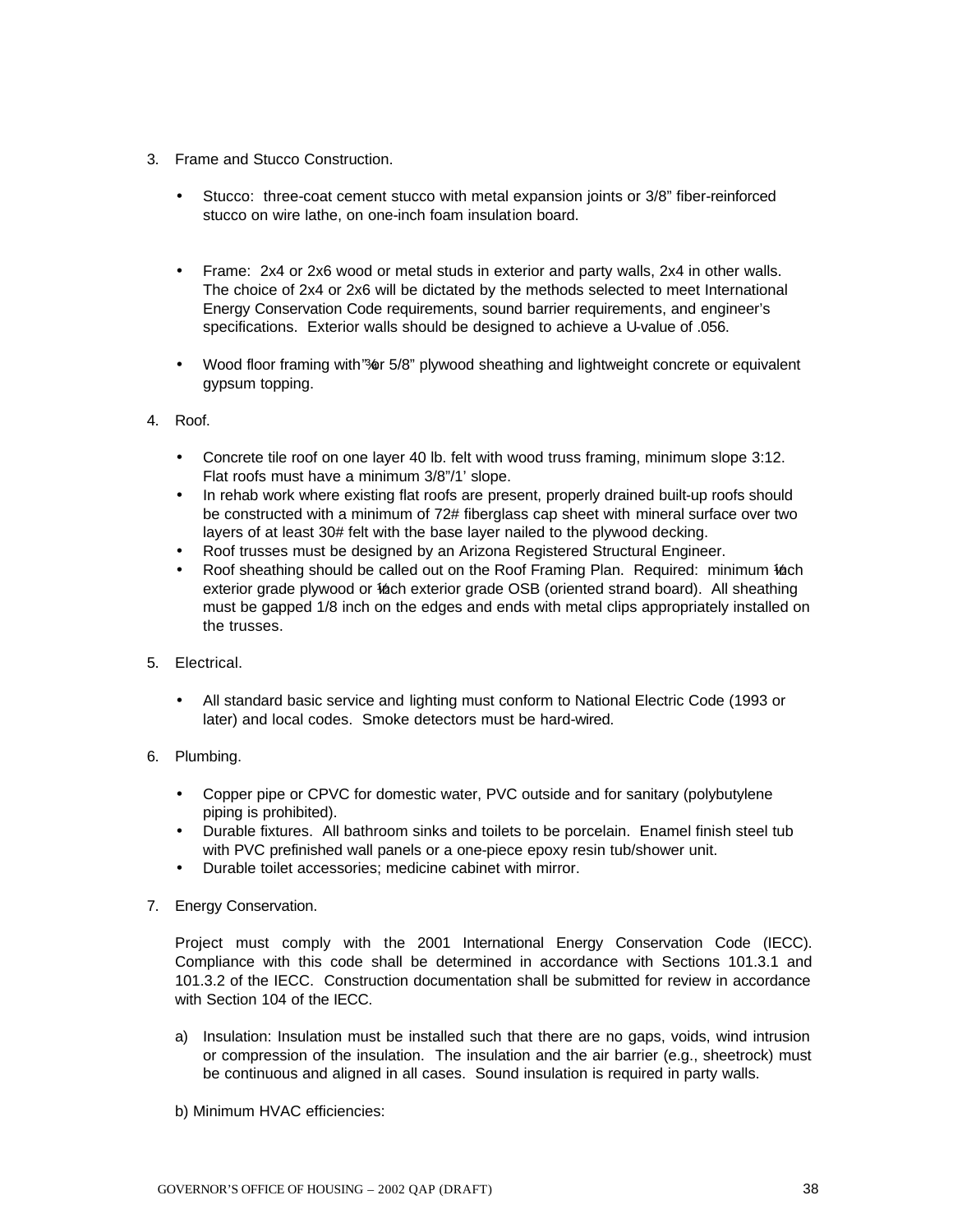- AC: 12 SEER
- Heat Pump: 12 SEER and 7 HSPF
- Combustion furnace: 80% AFUE.

Note: Electric resistance heating can be used only if the Owner documents, utilizing the IECC Systems Analysis (Chapter 4) approach, that the utility costs for the structure are equal to or less than the IECC standard design of like architectural characteristics. The analysis will be completed utilizing a combustion furnace for the standard design with an efficiency value of 80% AFUE.

c) Air Distribution Systems:

- All joints in the air distribution system shall be sealed with duct mastic or approved equivalent.
- For duct systems located outside the conditioned space, total duct leakage in CFM, measured at 25 Pascals pressure, shall be less than or equal to 3% of the square footage served by the system (e.g., 1,000 sq. ft. unit  $x$  3% = 30 CFM allowable leakage).
- All ducts located outside the conditioned space shall be insulated to a minimum of R-6.
- Airflow to each room will match design airflow calculations to within +/- 10%.
- d) Room Pressures:

Under normal operating conditions, an air handler cannot create room pressures with a magnitude greater than +/- 3.0 Pascals, with reference to outside, anywhere in the Unit.

- e) Indoor Air Quality:
	- Exhaust hoods above gas ranges must be vented to the outside.
	- Unvented combustion appliances (fireplaces, heaters or gas logs) are not allowed.
	- A carbon monoxide detector, hardwired, shall be installed in all Units with an attached garage or with any combustion appliance located in the conditioned space.
- f) Windows:

At minimum, all windows shall be dual pane.

#### **Inspections of Energy Conservation Features**

Contact Charlie Gohman at (602) 280-1402 for further guidance regarding Energy Inspections.

Inspections of energy features are to be carried out by the Department's Arizona Energy Office (AEO) or approved agent. The initial inspection will be on the building plans approved by the local governing body and then will be carried out randomly, on approximately 10% of the Units. The Department will notify AEO of the construction schedule to facilitate inspections that need to be completed at various phases of construction. AEO will document all items that pass inspection and will consult with the Construction Superintendent on items that do not pass.

- Building plan review: after the local governing body has approved the building plans, one set of construction plans must be submitted to the AEO prior to the beginning of construction.
- Insulation inspection (pre-sheetrock) to verify R-value and that there are no gaps, voids or compression of the insulation.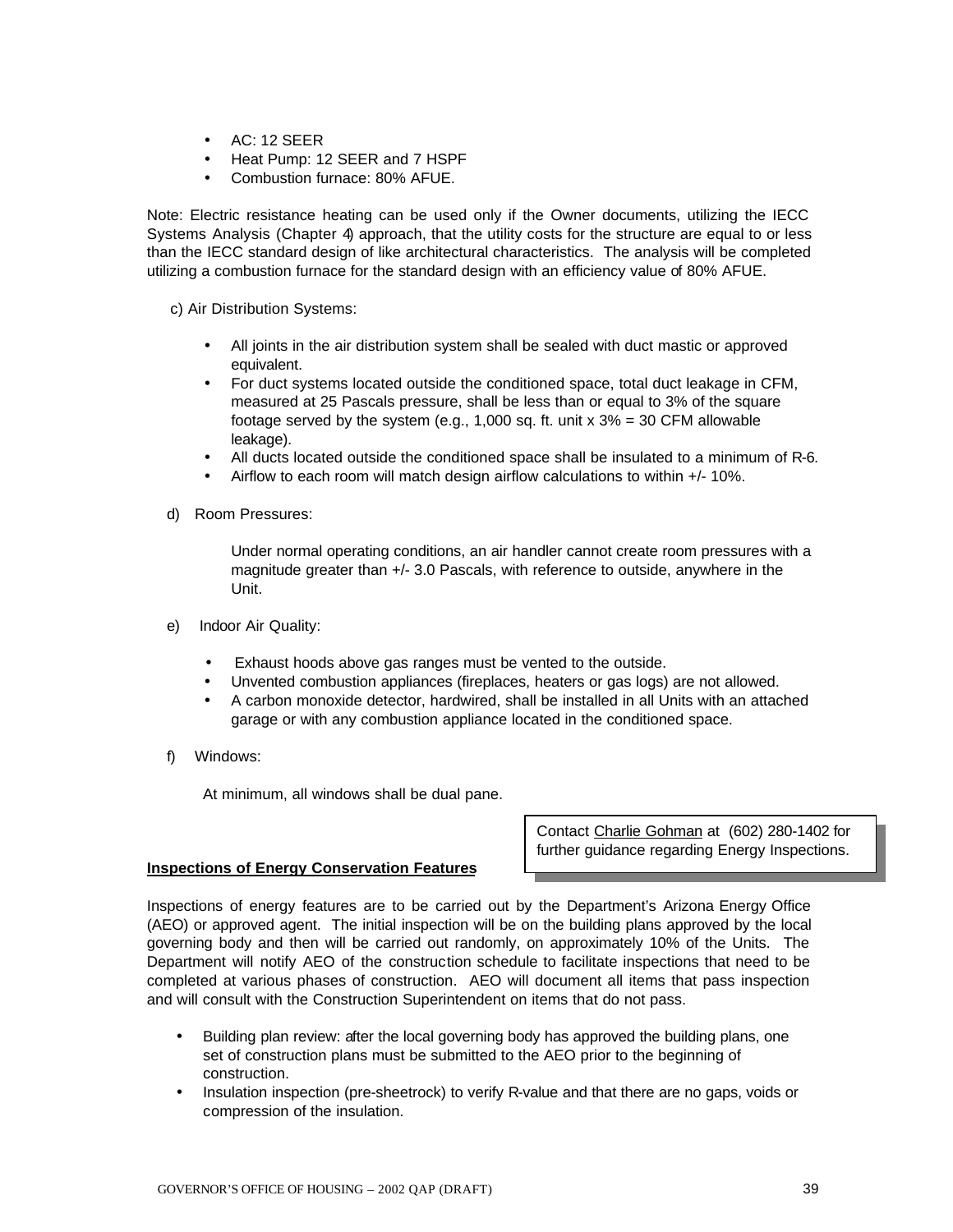- Verification of HVAC equipment efficiency.
- Duct testing of completed system (pre-sheetrock) to verify leakage amounts and duct Rvalues.
- Room airflow on completed Units.
- Room pressures on completed Units
- Verification that windows are dual pane.
- Verification of carbon monoxide detector installation where required.

#### 8. Doors:

• Solid wood or insulated metal front door with wood or metal frame. Paint grade prehung hollow-core interior doors with residential grade finish hardware.

#### 9. Floors.

- Carpet and sheet vinyl.
- Base of painted wood, vinyl, rubber, or MDF compressed wood.
- 10. Walls & Ceilings.
	- Painted "/gypboard, moisture resistant at wet areas, type 'X' at areas required by prevailing building code.
- 11. Appliances.
	- Range/oven, exhaust hood above range, refrigerator, disposal, dishwasher.
- 12. Cabinets.
	- Solid wood or particleboard with durable laminate; durable laminate counter tops.
- 13. Exterior Stairs, Entrance Landings, and Balconies.
	- Should be constructed of precast concrete treads on painted steel framing with painted steel handrails or according to a system of equivalent or greater durability and quality.
- 14. Exterior Fencing.
	- Fence the property (masonry preferred) to limit access of non-residents, as appropriate and desired by the affected jurisdiction. Gates are not required unless specified by the local jurisdiction.
- 15. Exterior Finish
	- Select a finish material that will withstand extended weathering in the project location.
		- a) Desert and mountain localities: three-coat cement stucco with metal expansion joints, or 3/8 inch, fiber-reinforced stucco on wire lath, on 1-inch foam insulation.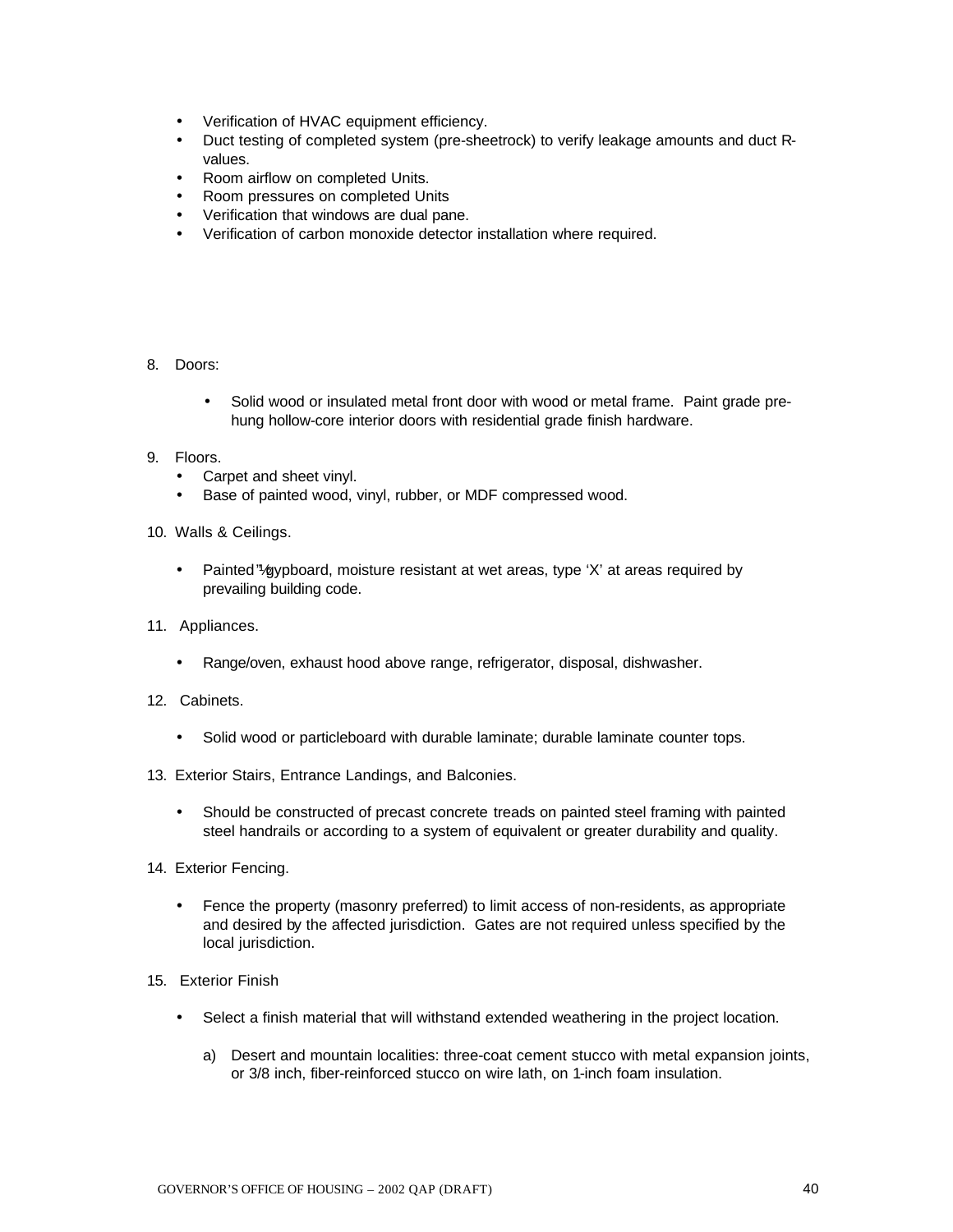- b) Mountain localities at higher elevations: various siding products (fiberboard, mineralboard or vinyl) may be substituted for stucco if warranted by the manufacturer for a minimum of 40 years.
- 16. Site Lights.
	- For security purposes, provide adequate site lighting, especially at the rear of the buildings and for walkways, parking, corridors and stairways.

**7.2.4.4. Other Features, Amenities.** The Line Item Cost Caps established in Section 7.2.4.6. below, include costs for the following design features and amenities: wood structural system; concrete tile roof; stucco exterior finish; slab-on-grade foundation.

Any Units set-aside specifically for the physically disabled have an additional cost allowance of \$1,997 per Unit (plus \$1,600 per each second bathroom). Developers should take this allowance for the UBC-required two percent accessible Units (five percent for projects using Federal funds) and for any additional Units committed to on Form W at TAB W.

Adaptable Units for the physically disabled are required in all ground floor Units. The Department has built adaptable Unit costs into the line item cost caps (Section 7.2.4.6) for all Units in the project.

Swimming pools should be entered in the Development Budget under Cost Category II, "Site and Demolition," on the line item "Site work, landscaping, fencing, and swimming pool." Swimming pools typically are not allowed in projects funded partially with State Housing Funds.

Elevators are not included in the cost caps. If elevators are required, they must be requested by means of a waiver request (Section 7.2.6 below). The cost of elevators should be entered in the Development Budget under Cost Category III, "Direct Construction Costs," on the line item "Elevators." The Department's normal allowance for a complete, installed passenger elevator is \$50,000 for two stops and \$10,000 for each additional stop (including shaft, pit, and machine room).

Community and recreational buildings, including a management office, laundry room, and maintenance storage, limited as described below, should be entered in the Development Budget on the line item "Community Buildings" following the "Subtotal: Direct Construction." State Housing Fund projects must restrict use of common rooms to tenants only.

Interior hallways, if they are required (e.g., in an elderly or physically handicapped project), will have an allowance of \$3,928 per Unit, but only with the approval of a waiver request.

Appliances, including disposal, dishwasher, range/oven, refrigerator, and kitchen exhaust hood, are capped at \$1,600 per Unit. These costs should be entered in the Development Budget on the line item "Appliances Per Allowance" following the "Subtotal: Direct Construction."

Interior sprinkler systems, Will be included in the "Direct Construction Cost Caps"

Amenities and features in addition to those listed above should be requested under the exception procedure described below (Section 7.2.6, "Exceptions/Waiver Requests.")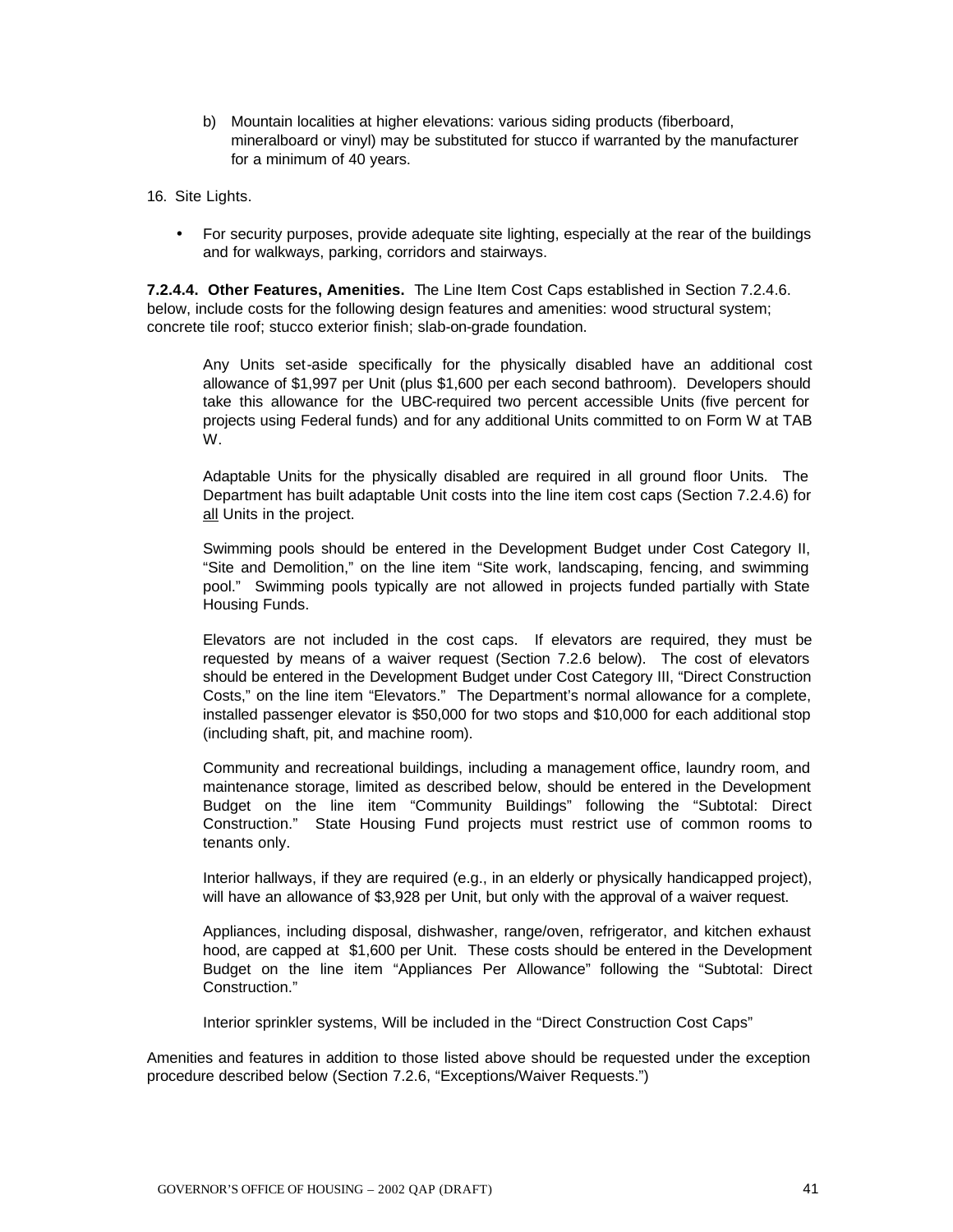**Minimum Standards for Manufactured Housing.** Where the Department's minimum standards are in conflict with HUD or State Housing Fund requirements for the design and construction of manufactured housing, the HUD or State Housing Fund requirements will prevail. For items not covered by the HUD or State Housing Fund requirements, e.g., site drainage and site lighting, the Department's minimum standards will prevail.

**7.2.4.5. Index Location Factors.** Apply these factors to the Phoenix Base City "Direct Construction Costs," set forth below, and to the allowances for carports and community buildings, to adjust for the respective regions of the state centered in the following cities. See "HUD Regions" in 1.6, "Definitions."

| Phoenix   | 1.00  | Casa Grande | 1.OO  | Yuma         | 1.10 |
|-----------|-------|-------------|-------|--------------|------|
| Tucson    | 1.00  | Kingman     | 1.085 | Sierra Vista | 1.10 |
| Flagstaff | 1.055 |             |       |              |      |

**7.2.4.6 Line Item Cost Caps.** The cost caps below are based on a one-story model for projects of 30 Units or less, and on a two-story model for projects in excess of 30 Units. Applicants planning a single-story project of more than 30 Units may apply for a variance under the exception procedure described below (Section 7.2.6, "Exceptions/Waiver Requests.")

- Site and Demolition cost will be underwritten utilizing a cost cap of \$5,200 per Unit. Projects experiencing abnormal soils or extreme site conditions must submit an Exception/Waiver Request as outlined in Section 7.2.6. The Department may require additional soils or site information supporting the Exception/Waiver Request.
- The direct construction cost caps below do not contain allowances for Arizona sales (transaction privilege) taxes on construction materials, permits, or fees. Enter these items on the line "Fees/Permits," of the Development Budget.
- Tenant Relocation Costs incurred during the construction period should be entered on the line "Tenant Relocation (Capitalized)", of the Development Budget.
- Any hard cost contingency allowance (not to exceed 5% of Site Work & Direct Construction Costs for new construction and 10% for rehabilitation.) is to be included in the line items under "III. Direct Construction Costs" of the Development Budget
- Any soft cost contingency allowance is to be added to the line item "Miscellaneous Soft Cost" on the Development Budget.
- "Extended Warranty," if any, may not exceed \$10,000 and is to be included in the total line item "Builder's Overhead." (See 1.6, "Definitions.")
- The following Cost Caps are the lesser of the "per Unit" or the "per square foot" amount. For purposes of these Cost Cap calculations, "square foot" means a square foot of the net rentable living area of the Unit ("Residential Floor Area" as entered by the Applicant on page 4 of the Application). (See 1.6, "Definitions.")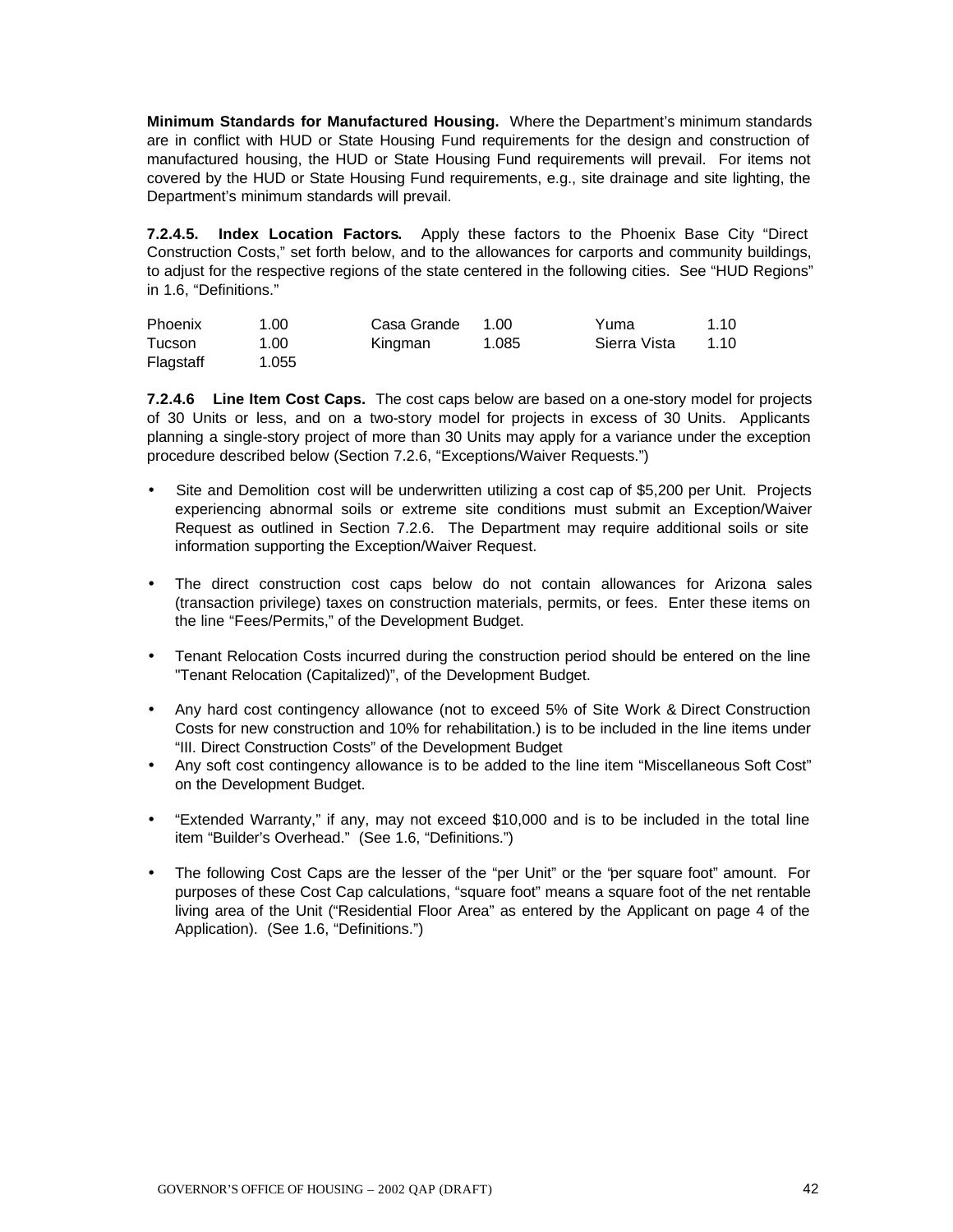Note: Cost Caps are calculated by multiplying the number of Units of each size by the corresponding Unit cap. Multiply the square feet of net rentable living area of each size Unit by the number of Units of that size, then by the corresponding square foot cap. Select the product that is the lesser amount. Total the products to arrive at the Subtotal of Direct Construction Cost cap, Cost Category III, on the Development Budget of the Application.

| <b>Line Item Category</b>           | $1 - 15$<br><b>Units</b> | $16 - 30$<br><b>Units</b> | $31 - 45$<br><b>Units</b> | 46-60<br><b>Units</b> | 61+ Units |
|-------------------------------------|--------------------------|---------------------------|---------------------------|-----------------------|-----------|
|                                     |                          |                           |                           |                       |           |
| 0 bedroom, 1 bath (450 sq. ft.)     |                          |                           |                           |                       |           |
| <b>Per Unit</b>                     |                          |                           |                           |                       |           |
| Per sq. ft.                         |                          |                           |                           |                       |           |
|                                     |                          |                           |                           |                       |           |
| <b>Community Buildings</b>          |                          |                           |                           |                       |           |
| Per Project                         |                          |                           |                           |                       |           |
|                                     |                          |                           |                           |                       |           |
| 1 bedroom, 1 bath (650 sq. ft.)     |                          |                           |                           |                       |           |
| <b>Per Unit</b>                     |                          |                           |                           |                       |           |
| Per sq. ft.                         |                          |                           |                           |                       |           |
|                                     |                          |                           |                           |                       |           |
| <b>Community Buildings</b>          |                          |                           |                           |                       |           |
| Per Project                         |                          |                           |                           |                       |           |
|                                     |                          |                           |                           |                       |           |
| 2 bedrooms, 1 bath (800 sq. ft.)    |                          |                           |                           |                       |           |
| <b>Per Unit</b>                     |                          |                           |                           |                       |           |
| Per sq. ft.                         |                          |                           |                           |                       |           |
|                                     |                          |                           |                           |                       |           |
| <b>Community Buildings</b>          |                          |                           |                           |                       |           |
| Per Project                         |                          |                           |                           |                       |           |
|                                     |                          |                           |                           |                       |           |
| 2 bedrooms, 2 baths (880 sq. ft.)   |                          |                           |                           |                       |           |
| <b>Per Unit</b>                     |                          |                           |                           |                       |           |
| Per sq. ft.                         |                          |                           |                           |                       |           |
|                                     |                          |                           |                           |                       |           |
| <b>Community Buildings</b>          |                          |                           |                           |                       |           |
| Per Project                         |                          |                           |                           |                       |           |
|                                     |                          |                           |                           |                       |           |
| 3 bedrooms, 2 baths (1,000 sq. ft.) |                          |                           |                           |                       |           |
| <b>Per Unit</b>                     |                          |                           |                           |                       |           |
| Per sq. ft.                         |                          |                           |                           |                       |           |
|                                     |                          |                           |                           |                       |           |
| <b>Community Buildings</b>          |                          |                           |                           |                       |           |
| Per Project                         |                          |                           |                           |                       |           |
|                                     |                          |                           |                           |                       |           |
| 4 bedrooms, 2 baths (1,150 sq. ft.) |                          |                           |                           |                       |           |
| Per Unit                            |                          |                           |                           |                       |           |
| Per sq. ft.                         |                          |                           |                           |                       |           |
|                                     |                          |                           |                           |                       |           |
| <b>Community Buildings</b>          |                          |                           |                           |                       |           |
| Per Project                         |                          |                           |                           |                       |           |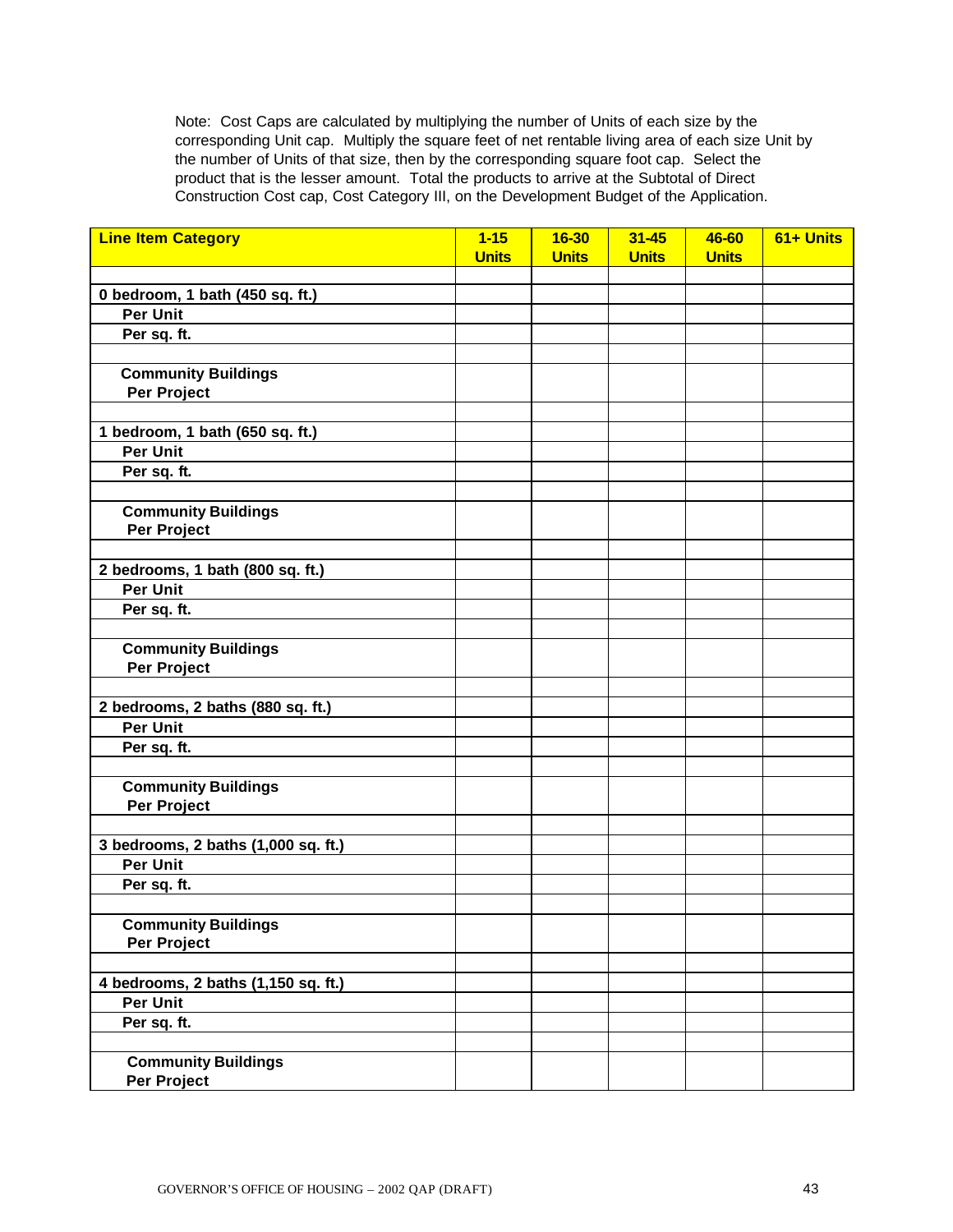| <b>Line Item Category</b>                                       | $1 - 15$<br><b>Units</b> | $16 - 30$<br><b>Units</b> | $31 - 45$<br><b>Units</b> | 46-60<br><b>Units</b> | $61 +$ Units |
|-----------------------------------------------------------------|--------------------------|---------------------------|---------------------------|-----------------------|--------------|
|                                                                 |                          |                           |                           |                       |              |
|                                                                 |                          |                           |                           |                       |              |
| <b>Total Soft Costs Per Unit</b>                                |                          |                           |                           |                       |              |
|                                                                 |                          |                           |                           |                       |              |
| <b>Construction Financing Cost (See Section 7.2.4.7. below)</b> |                          |                           |                           |                       |              |
|                                                                 |                          |                           |                           |                       |              |
| Permanent Financing Cost (See Section 7.2.4.8. below)           |                          |                           |                           |                       |              |
|                                                                 |                          |                           |                           |                       |              |
|                                                                 |                          |                           |                           |                       |              |

**Rent-up and Operating Reserves: Sum equal to 4 months' debt service, operating expense, and replacement reserve payments. Reserves in excess of this limit require a fully justified waiver request from the permanent lender and syndicator.** 

**7.2.4.7. Construction Financing Cost:** The Department, at its sole discretion, may lower the cost included in this category based on the reasonableness of the Construction Lender's Letter of Interest or Intent. The Department will analyze (i) if the interest rate is comparable to the market, (ii) the origination and loan fees are equivalent to 2% of the Construction Loan Amount, (iii) the Construction Interest will be calculated as follows;

| Construction Loan Amount x Annual Interest Rate = Monthly Interest |  |  |
|--------------------------------------------------------------------|--|--|
|                                                                    |  |  |
|                                                                    |  |  |

Monthly Interest x Months of Construction plus Stabilization = Interest x 50% Outstanding = Construction Interest

Construction Financing Cost in excess of the above limits require a fully justified waiver request as outlined in Section 7.2.6 "Exceptions/Waiver Request" of this Allocation Plan.

| <b>7.2.4.8. Permanent Financing Cost:</b> The Department, at its sole discretion, may lower the cost  |
|-------------------------------------------------------------------------------------------------------|
| included in this category based on the reasonableness of Permanent Lender's Commitment Letter.        |
| The Department will analyze (i) if the interest rate is comparable to the market (ii) the origination |
| and loan fees are equivalent to 2% of the Permanent Loan Amount. Permanent Financing Cost in          |
| excess of the above limits require a fully justified waiver request as outlined in Section 7.2.6      |
| "Exceptions/Waiver Request" of this Allocation Plan.                                                  |

**7.2.4.9. Acquisition Cost Limits.** Project land for multi-story multifamily projects consisting of more than the limits in the table below requires 1) the submission of a plot plan on which all undevelopable land has been clearly identified and 2) a waiver request under the exception procedure described below (Section 7.2.6, "Exceptions/Waiver Requests.") Single-story projects exceeding the limits below, and projects comprising single family residences exceeding 5,000 sq. ft per unit, must file a waiver request.

| <b>Bedrooms</b> | <b>Net Area Per Unit (Sq. Ft.)</b> |
|-----------------|------------------------------------|
| 0-Bedroom       | 1.700                              |
| 1-Bedroom       | 2,200                              |
| 2-Bedroom       | 3,500                              |
| 3-Bedroom       | 4.200                              |
| 4-Bedroom       | 4.800                              |

Projects awarded Reservations will be required to substantiate land and building acquisition costs with an appraisal prepared by an Arizona Certified General Real Estate Appraiser as part of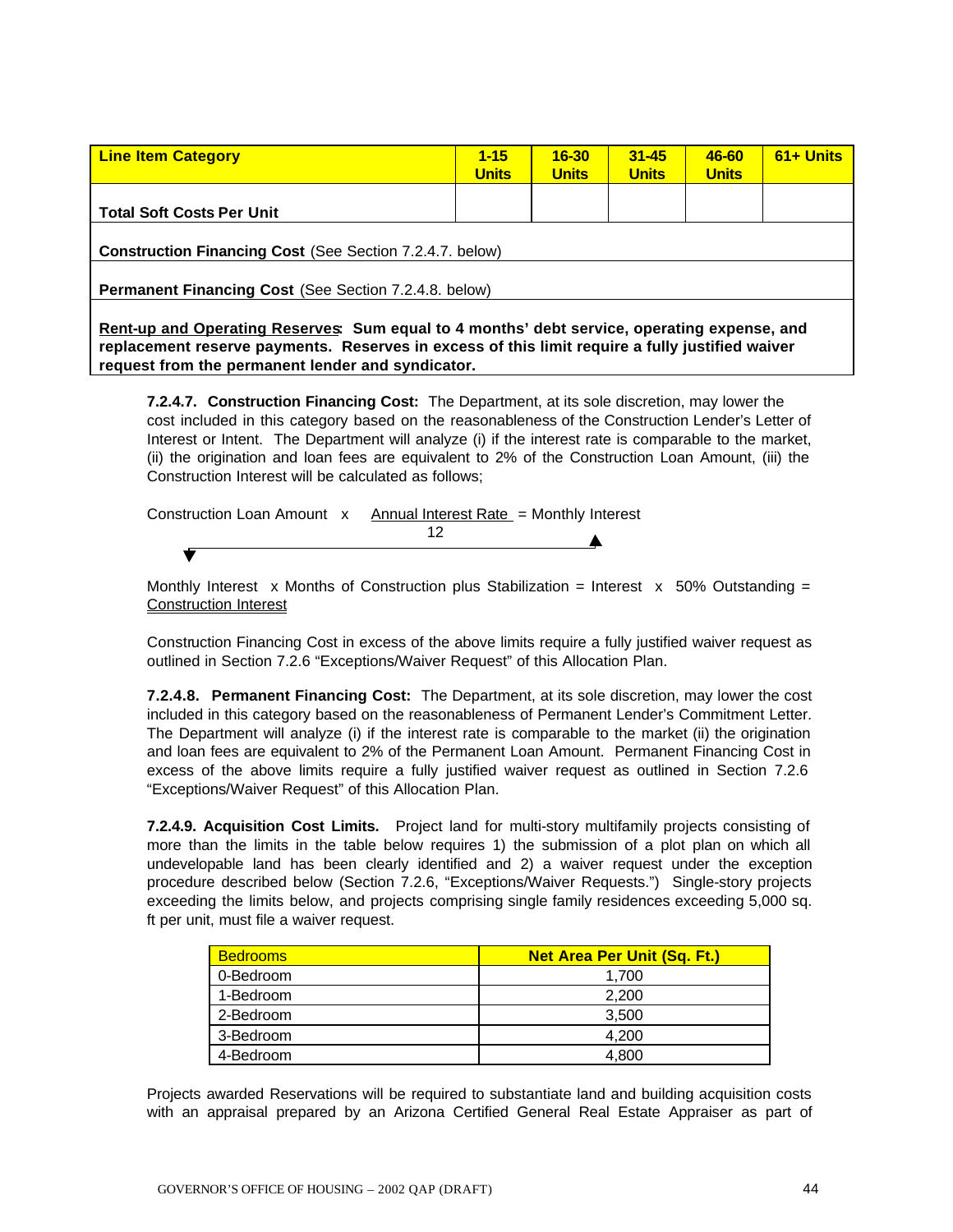Carryover documentation, or, if the project does not require Carryover, at final Allocation (see Section 8.1). The Department will not allow land and building acquisition costs in excess of appraised value.

**7.2.4.10. Costs Attributed to Market Rate Units.** The IRS will allow market rate Units to be built at whatever cost the market will allow. However, if the market rate Units are above the average quality standard of the Low Income Units in the same building, then, unless an election is made pursuant to § 42(d)(3)(B), the eligible basis of such building shall be reduced by an amount equal to the portion of the adjusted basis of the building which is attributable to such market rate Units.

Pursuant to  $\S$  42(d)(3)(B) a taxpayer may elect to exclude from eligible basis only the excess costs of the market rate Unit rather than the entire cost of such Unit. A taxpayer is only eligible to make this election for a market rate Unit if the "excess cost" of such market rate Unit is not greater than 15% of the amount which would have been the cost of such Unit had it been built at the average per square foot cost of Low Income Units in the building. A market rate Unit's "excess cost" is the excess of the cost of such Unit over the amount that would have been the cost of the Unit at the average square foot cost of Low Income Units in the building.

**7.2.4.11. Non-Profit Developed Projects.** For projects developed by a non-profit corporation meeting all the requirements herein for such participation in the Program, the Department will multiply the Cost Caps for Direct Construction, Construction Loan Costs, and Permanent Loan Costs by a factor of 1.1, after regional adjustments have been made. This bonus applies only to projects developed solely by a non-profit, without the benefit of a for-profit joint venture partner.

**7.2.5. Additional Development Cost Standards.** Cost Standards Applicable to Rehabilitation, Single-Family, and Manufactured Home Projects; Final Documentation for All Projects.

In determining reasonable and customary costs for rehabilitation, single-family (including 2, 3, and 4-plexes), and manufactured home projects, the Department will apply the cost caps set forth in Section 7.2.4.6 pertaining to Total Soft Costs, Total Construction Loan Costs, Total Permanent Loan Costs, and Rent-up and Operating Reserves. Initially, the Department will compare the proposed construction costs to costs prevailing in the marketplace. The Department will accept the proposed construction costs or request revisions at the time of application. As soon as the project's construction loan has been closed, the Department will retain a cost estimator at the sole expense of the Applicant to estimate the costs of construction. If the estimator's costs are lower than the Applicant's, the Department in its sole discretion will accept the estimator's costs.

If the project is a rehabilitation project, the Applicant will furnish the Department the plans and specifications of the project, if available, showing existing conditions prior to commencement of work. If they are not available, the Department will retain a cost estimator at the sole expense of the Applicant to inspect the property and record existing conditions. Upon completion of construction and prior to issuance of Forms 8609 for any such project (rehab, single-family, or manufactured home), The Department will retain a cost estimator at the sole expense of the Applicant, who will review all relevant information and thereafter make a recommendation as to the reasonableness of the costs. Absent extraordinary circumstances, the recommendation of the cost estimator will be accepted by the Department and the amount of tax credits will be adjusted.

In order to qualify for tax credits on rehabilitation expenditures, the rehabilitation expenditures must be equal to the *greater* of (a) 10 percent of the unadjusted basis of the building, or (b) \$5,000 for each Low Income Unit in the building. Only rehab expenditures on the Low Income Units or on common areas that substantially benefit the Low Income Units are counted. Rehab expenditures on non-Low Income Units cannot be used to meet this requirement. Nevertheless, in mixed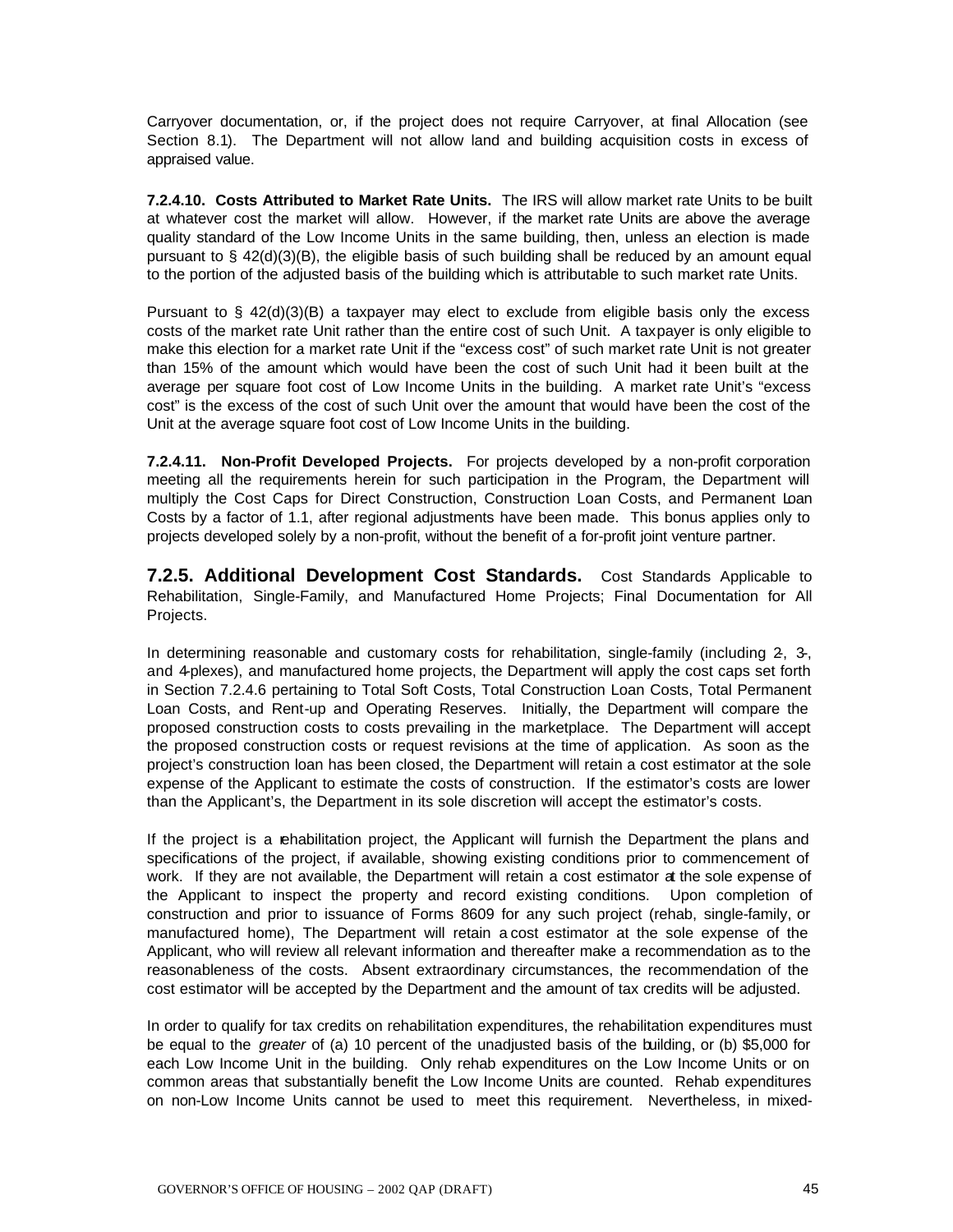income properties both the low-income and the market-rate Units must be rehabbed to the same standard (at least \$5,000 per Unit).

Upon completion of any project the Department will require final "as-built" plans and specifications, final cost details and any other documents needed to verify the reasonableness of the costs. All Applicants shall submit to the Department, as soon as available, an appraisal of the Project (normally prepared for the construction lender). Upon completion of the project the Applicant shall submit a copy of the permanent lender's appraisal (or, if there is no permanent lender, an appraisal satisfactory to the Department). All appraisals shall be prepared pursuant to the guidelines set out in the Financial Institutions Reform Recovery and Enforcement Act. In underwriting a project the Department will expect that the total of all permanent sources of funds shall not exceed 130% of the value of a project located in an established market.

**7.2.6. Exceptions/Waiver Requests.** To be considered for an exception, Applicants, lenders or syndicators must request a waiver of the applicable policies or criteria at the time of application only and justify the request in an attachment to the cover letter of the application.

**7.2.6.1. Administrative Exceptions.** Administrative exceptions to the Department's policies, underwriting criteria and design standards will be allowed if the Department, in its sole discretion, has determined that they are justified.

**7.2.6.2. Cost Cap Exceptions.** Projects obtaining financing from a governmental source or on a tax-exempt basis occasionally may be required to incur permanent loan costs or other soft costs in excess of the applicable cost caps. If the higher cost results in savings in another cost to the project or in a lower than market interest rate, the Department upon written request will consider granting a waiver of the cost cap. In no event will the waiver be for an amount in excess of the net economic benefit to the project. Notwithstanding the foregoing, the Department may accept or reject the waiver of the relevant cost cap in its sole discretion.

• If the request is for a waiver of cost limits, the project architect should separate these costs, itemize them, and report them to the Department separately as an attachment to the application's cover letter. The architect's itemization should be fully justified, including measurements, quantities, and estimated costs of all items. If, for example, a waiver request is for larger porches, the request should include the square feet of framing and decking, the lineal feet of railing, cost of labor, markups, taxes, etc. If the information is insufficient for the Department to verify the costs, the waiver will not be granted.

• Applicants experiencing higher development costs because of Davis-Bacon wages (triggered by State Housing Fund or CDBG funds) or because of the requirements of priority populations should request a waiver in the cover letter of the application.

• Where the higher costs relate to construction, public or competitive bidding in accordance with 24 Code Federal Registry (CFR), Part 85, may, in the sole discretion of the Department, be required. In addition, the Department may contract for an independent certified cost estimate to support the higher cost. The expense of the cost estimate will be borne by the Applicant. If a waiver is granted, it will be granted contingent on the results of public or competitive bidding and cost verification. Once these results are available, any Reservation or Allocation amount may, in the sole discretion of the Department, be decreased.

• Any inordinate cost items (e.g., extraordinary site preparation, unusual but necessary additions to common area) will be considered separately from the rest of the development budget, which must fall within allowable limits.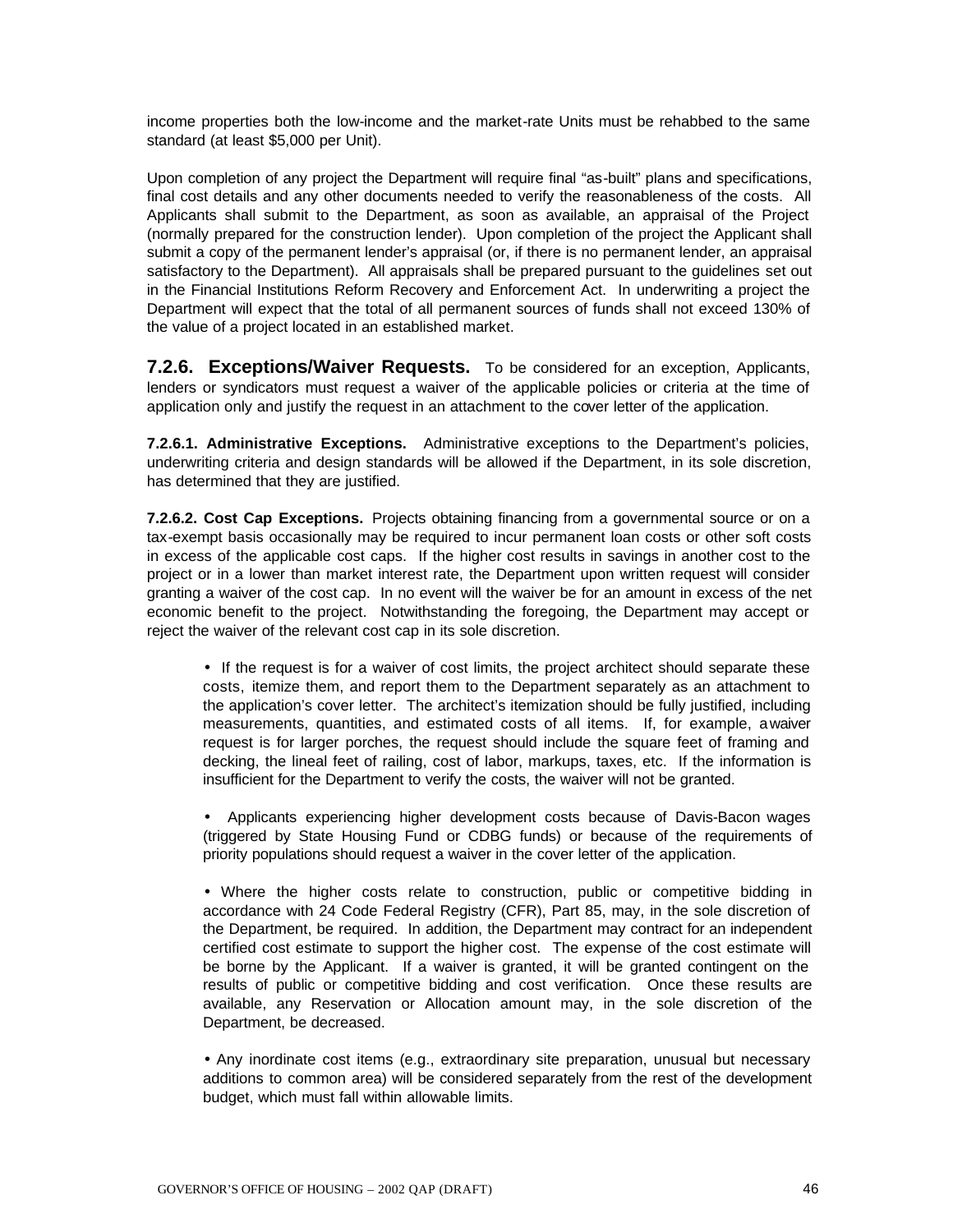• The maximum permissible Developer's fee will be calculated based on allowable costs, not on exception costs.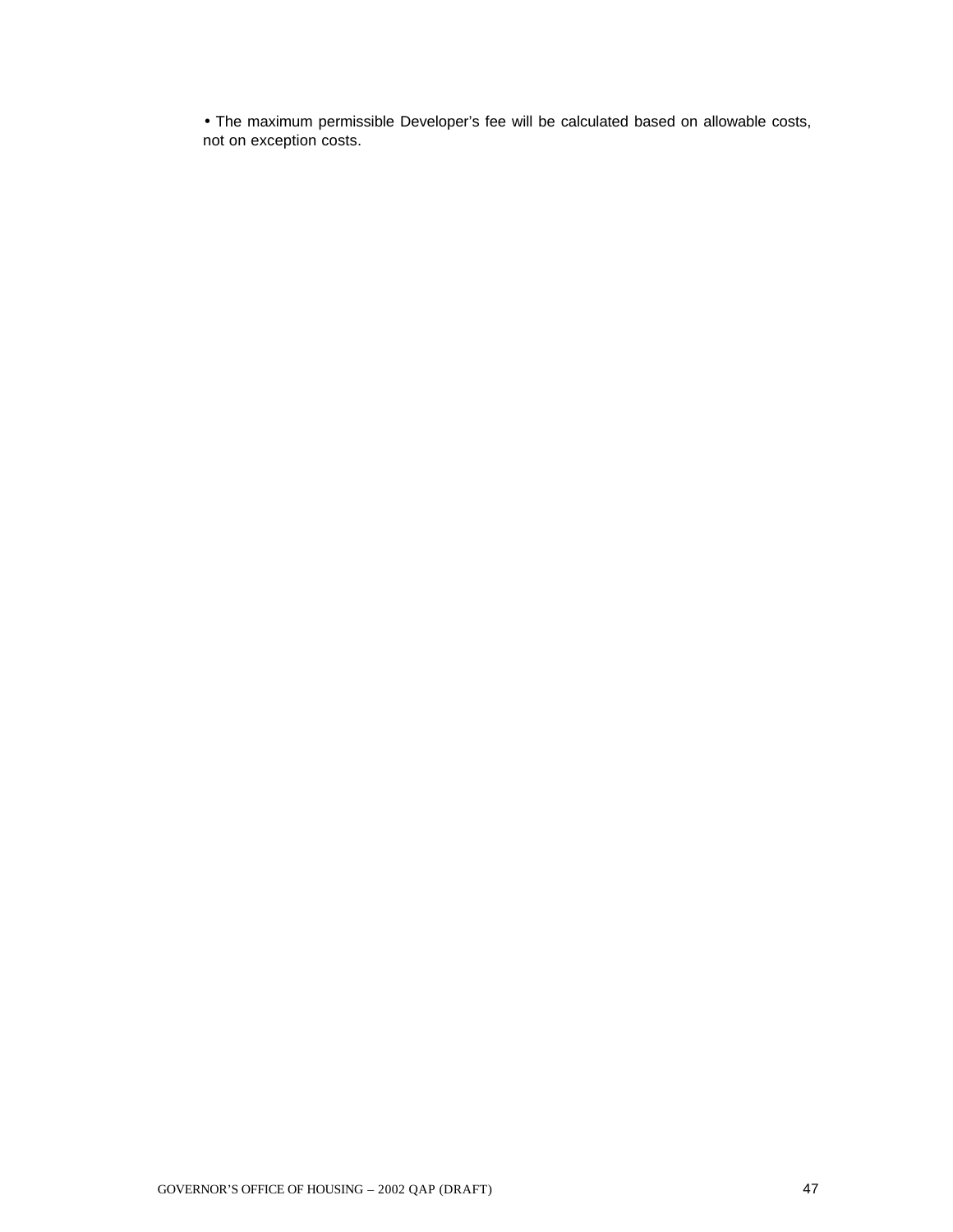## **7.3. Calculation of Tax Credits**

The Department will analyze and, if necessary, adjust the project cost in accordance with this QAP Allocation Plan. Proposed income, operating expenses and net operating income will be analyzed and adjusted if necessary as hereafter set forth. Permanent financing sources will be analyzed and adjusted as necessary in accordance with this Plan.

**7.3.1. Operating Costs.** Operating Costs proposed in the application will be evaluated for reasonableness based on comparable properties.

The Department restricts the costs in the operating budget to the costs directly associated with operating the real estate. Supportive Services costs are to be excluded from the operating budget and presented in the application in a separate budget.

A vacancy factor and credit losses (resulting from non-payment of rent) in excess of 7 percent for projects less than 50 Units, 5 percent for projects of 50 Units or more must be supported by the conclusions of the project's Market Demand Study.

Operating Costs will be examined by the Department and compared to the Market Study, Appraisal, Historical Operating Statements, and/or the Department's own database derived from LIHTC properties currently in service. The Department, at its sole discretion, may lower or increase operating expenses based on available data. The Department may determine independently the real property taxes to be assessed the project if the taxes presented by the Applicant vary significantly from the norm.

Management Expense greater than 5% of Effective Gross Income, for projects of 30 Units or more, and Management Expense greater than 7% of EGI for projects less than 30 units will require a waiver request per Section 7.2.6. "Exception/Waiver Requests."

If the Applicant claims that the project is exempt from real property taxes (e.g., has a non-profit exemption), a written certification from the Treasurer's or Assessor's Office of the appropriate jurisdiction will be required at the time of application. If verification of the property tax exemption is not provided or available, property taxes must be included in the operating expenses at the time of application. Applicants proposing housing for priority populations should present two operating budgets in their applications, the first for the costs of operating the project, less those increased costs attributable to serving the priority populations, and the second indicating the increased Operating Costs attributable to serving priority populations. The increased costs in the second budget will be disallowed as part of the project's Operating Costs.

**7.3.2. Operating Income.** Income will be recognized only for apartment rents (as restricted) and other real estate-related sources (laundry, vending and parking/garage rentals). Ancillary income will be underwritten at \$20/unit/month. A higher amount of ancillary income may be utilized for underwriting, at the Department's sole discretion, if there are three (3) years of audited operating statements available.

**7.3.3. Permanent Financing Provisions.** The Department will expect the Applicant to maximize its lending sources by paying at least the maximum mortgage payment described hereafter. The maximum mortgage payment on the Primary Permanent Funding (see 1.6, "Definitions") on an annual basis will be the quotient obtained by dividing the net operating income by maximum of 1.30 (130%) for projects with less than 50 Units and a maximum of 1.20, (120%) for projects of 50 Units or more as modified by the debt service coverage and loan-to-value ratios established by the lender in the Letter of Interest or Intent. (See also Section 3.2.6, "Financial Ability to Proceed," for discussion of coverage ratios less than 1.00.) Tax credits will be adjusted if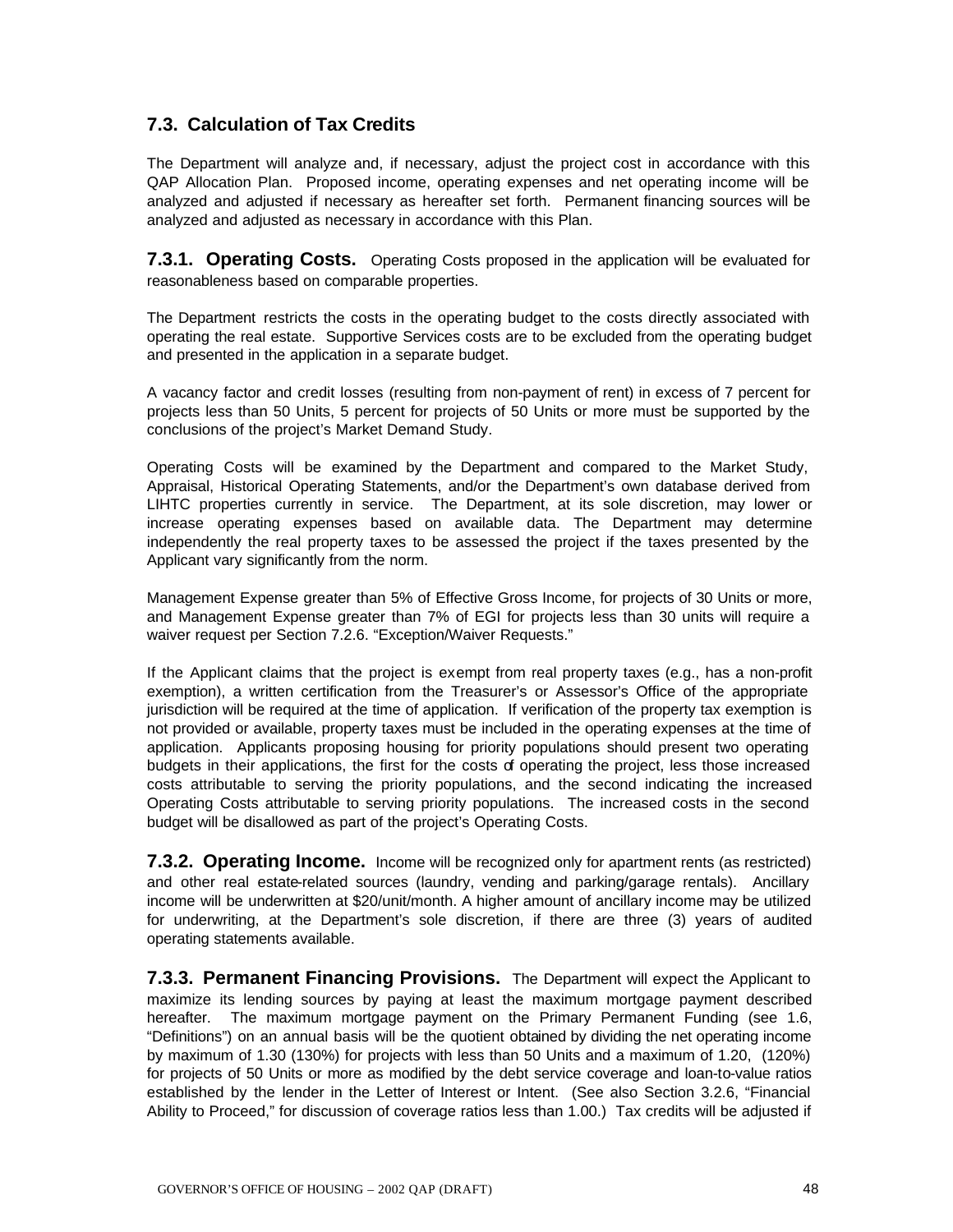necessary to assume financing requiring maximum mortgage payments or such other maximum mortgage payment as is approved by the Department. Other mortgage terms (e.g., interest rate and amortization period) will be taken from the lender's Letter of Interest or Commitment Letter. An Applicant unable to meet the targeted coverage ratio should submit a waiver request (see Section 7.2.6, "Exceptions/Waiver Requests") supported by a letter from the lender(s).

Second mortgage(s)/lien(s) will be accepted as long as the first mortgage meets the maximum guidelines as indicated above. The secondary mortgage/lien will be accepted as long as the debt service coverage ratio does not fall below 1.05 (105%).

If a project is proposed that is funded 100% with equity, the Department will impute an amount of Primary Permanent Funding at the prevailing interest rate and term, using standard underwriting criteria, in order to perform the Equity Gap Analysis (see Section 7.5 below).

**7.3.4 Funding Gaps.** Applicants are expected to submit applications that have no unfilled funding gaps. Applications with unfilled funding gaps, whether as proposed or as a result of underwriting, will be given written notice to provide, in ten (10) business days, proof of additional sources to fill the funding gap.

Exceptions will be considered only in the case where a State Housing Fund application has been submitted.

**7.3.4.1. State Housing Fund**. If the State Housing Fund program determines that the project is potentially eligible, the program will provide an abbreviated State Housing Fund application to be submitted behind Tab C of the LIHTC application. Applicants should consult the current Notice of Funding Availability ("NOFA") for the State Housing Fund for rules of submission, amounts available, etc. State Housing Fund applications will only accepted in conjunction with the tax credit application in the competitive round.

The amount of State Housing Funds made available in the NOFA for funding gaps will be awarded in the order that projects are listed on the tentative Reservation list. Once the available funds are depleted, Applicants will be given 30 days to identify another source to fill the funding gap. If a viable source is not identified, the project will be removed from the tentative Reservation list and the Department will proceed to the next project.

Once the Department has announced a State Housing Fund award amount, the award amount ordinarily will not be increased. Any award (LIHTC or State Housing Fund) may be reduced, however, if:

- a) New funds, governmental or non-governmental, have been brought into the project by the Developer or Owner.
- b) Project costs have decreased.
- c) The syndication rate has increased while approved costs have not.

Since the Department's funds are regarded as "gap fillers", other funds introduced into the project without a corresponding increase in approved costs are considered evidence that the Department's funds are not needed. The Department's funds will be reduced accordingly.

### **7.4. Eligible Basis Analysis**

To comply with IRC Section 42, the Department limits the amount of credits that a project may be awarded to the amount computed under the "Eligible Basis Analysis." This limitation amount is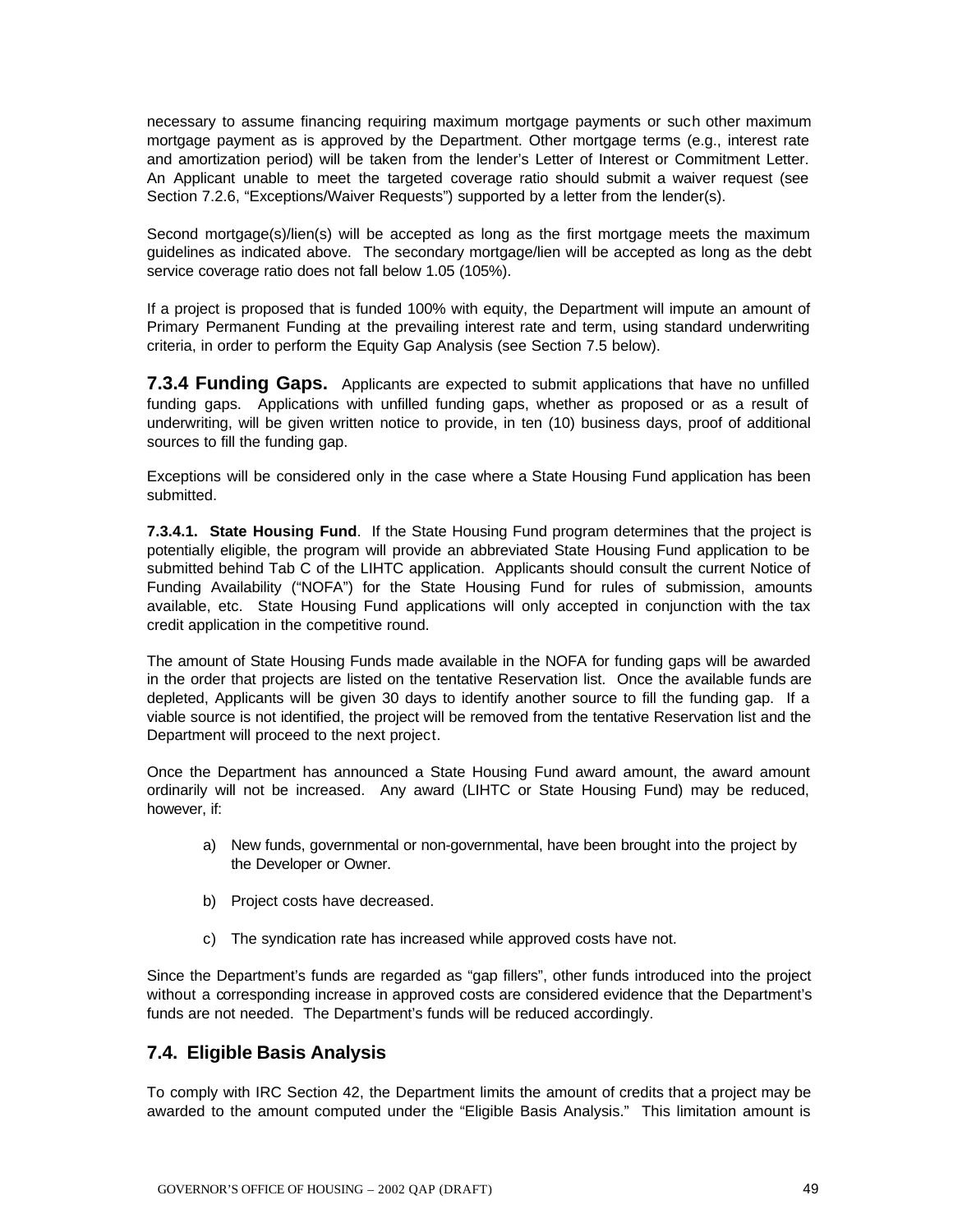computed by multiplying the project's "qualified basis" by the "applicable percentage". The "applicable percentage" used for underwriting will be the percentage established as of March 2002. See IRC § 42 (a). The qualified basis is computed by multiplying the project's "eligible basis" by the "applicable fraction." See IRC § 42 (c). The project's eligible basis is the project's tax basis, adjusted as required by IRC § 42. In addition to the Section 42 adjustments, the Department limits costs, as discussed in this plan, in arriving at eligible basis. Note: It is required that certain sources of funds (e.g., State Housing Fund *grants* of HOME program moneys) be subtracted from the project's eligible basis before tax credits are calculated.

In cases where the Applicant has locked in the applicable percentage of the month of carryover, the Department will use the locked-in applicable percentage rather than the nominal percentage in any interim underwriting.

## **7.5. Equity GAP Analysis**

The "Equity GAP Analysis" is an essential aspect of the underwriting process, performed 1) at Application, 2) at the time of any interim underwriting, and 3) at Placed-in-Service. So that projects are not awarded credits in excess of the amount necessary to make the project feasible, in addition to the Eligible Basis limitation, the Department limits the total amount of credits that a project may be awarded to the amount computed under the "Equity Gap Analysis." This amount is computed by dividing the project "Equity Gap" by the project "Syndication Rate," by the Investor Ownership percentage, and by ten (years). The Equity Gap is defined as the amount by which projected uses of funds for development of the project exceed projected sources of funds for development of the project, after the Department has adjusted uses and sources per the underwriting guidelines described above. The Syndication Rate for a particular project is a ratio that reflects the price to the project for one dollar of tax credits awarded to the project (e.g., a Syndication Rate of .76 means that, for every dollar of tax credits awarded to the project, the project will realize \$.76).

The projected sources of funds for purposes of the Equity Gap Analysis consist of permanent conventional financing requiring the maximum mortgage payment or other mortgage payment approved by the Department as defined above in Section 6.3.3, "Permanent Financing Provisions," and any other loans or grants for which the project has received a Commitment Letter or Award Letter. The Department uses a Syndication Rate of the greater of .75 or the Syndication Rate set forth in the Applicant's tax credit application. Exceptions to this rule will not be made unless the investors have fully justified a lower Equity Factor in a letter to the Department. The Department will judge the sufficiency of the justification in its sole discretion.

At the Department's final (third) underwriting, in the sole discretion of the Department, the actual Syndication Rate will be applied in the Equity Gap Analysis to determine the actual amount of tax credits awarded.

## **7.6. Layering**

The Department routinely takes into account all public subsidies in its Equity Gap Analysis. In addition, Federal regulations prohibit the layering, or excessive use, of federal subsidy for any project or activity. Layering issues are evaluated on a case-by-case basis and take into account all federal and public subsidies. As a general rule note the following:

• To the degree additional federal resources proportionately increase the volume of clients or Units assisted, layering is generally not an issue since federal investment per Unit or client is not increased.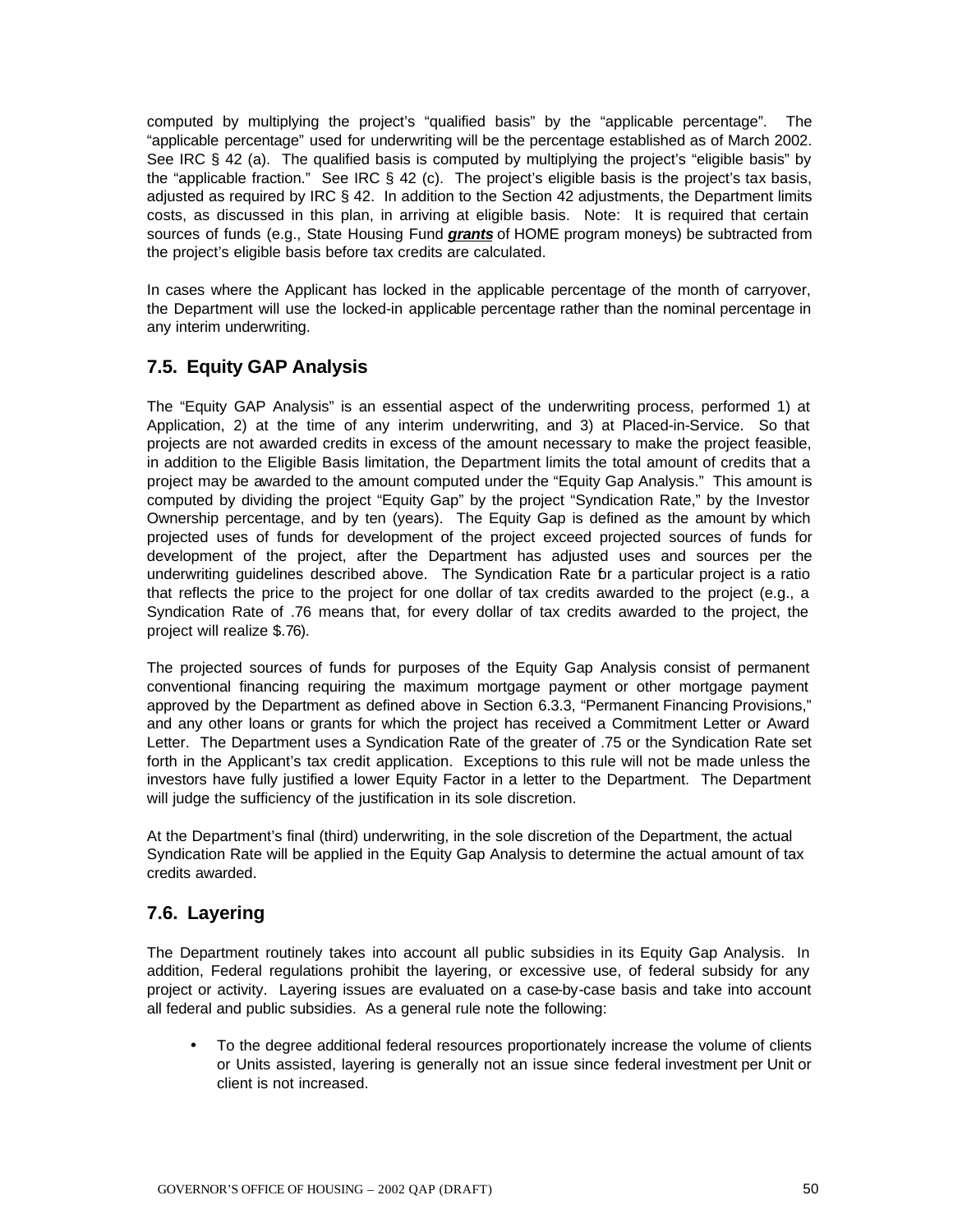- To the degree additional federal resources offer no corresponding increase in the volume of clients or Units assisted, layering becomes an issue.
- Applications for both tax credits and the Department's State Housing Fund moneys will undergo joint underwriting by all programs involved. Tax credits will be awarded only if adequate funding is also available from the State Housing Fund to fill any funding gap. See the current Notice of Funding Availability for the State Housing Fund for amounts available and funding procedure.
- Concerns regarding layering should be addressed prior to submission of an application to the State. Applicants are required to disclose all sources of funding requested or received for a project. The Department will coordinate with other public funding agencies that by regulation or practice undertake layering reviews of projects proposed to be funded with tax credits.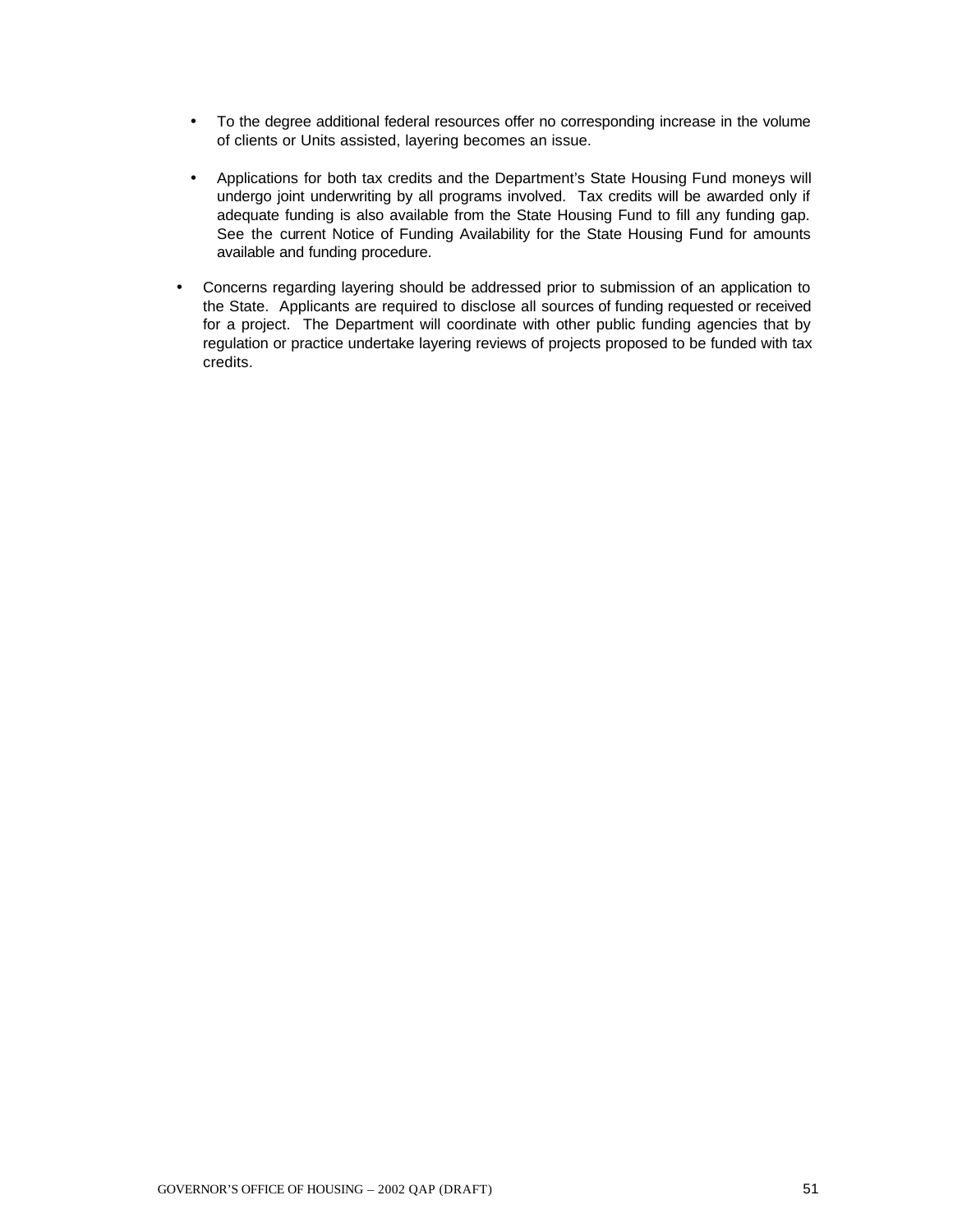# **8. Tax-Exempt Bond Financing Using Housing Credits**

### **8.1. Allocations to Tax-Exempt Bond Projects**

. Section 42(h) (4) of the Internal Revenue Code (IRC) allows low-income housing projects financed with tax-exempt bonds to be eligible for the 4 percent tax credit. Applicants should consult counsel to determine a project's eligibility. Applications for such eligible tax-exempt bond projects may be submitted, will be reviewed, and may be allocated tax credits outside the normal application rounds. The review and Reservation of tax credits will coincide with the § 35-726(e) Tax-Exempt Bond hearing as stated in the Bond Procedures Guidelines.

Provisions of this QAP (other than in matters related to Scoring, Credit Ceilings, and Carryover Allocations) shall apply to projects financed with tax-exempt bonds. Applications may be submitted to the Department as soon as Applicants receive Confirmation of Volume Cap Allocation from the Finance Division (602-280-1341) of the Arizona Department of Commerce. The project must pass all Threshold Criteria of the Program (see Section 3). At the time of final Allocation, Applicants sponsoring tax-exempt bond-financed tax credit projects will be required to comply with all applicable requirements under Section 8.2, "Tax Credit Allocation."

Note: Tax-exempt bond projects with funding gaps, requesting State Housing Funds to fill the funding gaps, may apply for State Housing Funds at any time during the year to coordinate the timing with the bonds and tax credits..

Below are the procedures followed by the Department in processing applications for bond-financed projects:

#### Upon Application:

- 1. The Department will accept and review tax credit applications at any time of the year after the applicant has received a volume cap allocation. An Applicant must submit a complete tax credit application, at least 15 business days prior to the 35-726 (e) hearing. . The Applicant must use the current year tax credit application forms. To fully utilize the 4% Credit for taxexempt bond projects, developer must ensure that 50% or more of the projects aggregate basis is "financed" by the tax-exempt obligation. The application must be accompanied by the appropriate application fee.
- 2. Determine that the project has complied with all Threshold Criteria of the Allocation Plan. Provide a letter of support from the appropriate official of the affected local jurisdiction.
- 3. A certification that principal payments on the bonds will be applied within a reasonable period of time to redeem bonds the proceeds of which were used to provide financing for the project; and
- 4. Perform the first of two feasibility analyses to determine the amount of credits necessary for the viability of the project before a reservation of credits is granted, a complete underwriting and comparison of the bond application will be made. These feasibility analyses will include an underwriting of the project in accordance with the Department's current standards as set forth in this Plan.
- 5. Issue a Letter of Reservation after the § 35-726(e) Hearing and after a Bond Approval Letter has been issued by the Department.
- 6. Notify the appropriate official of the affected local jurisdiction concerning the Reservation.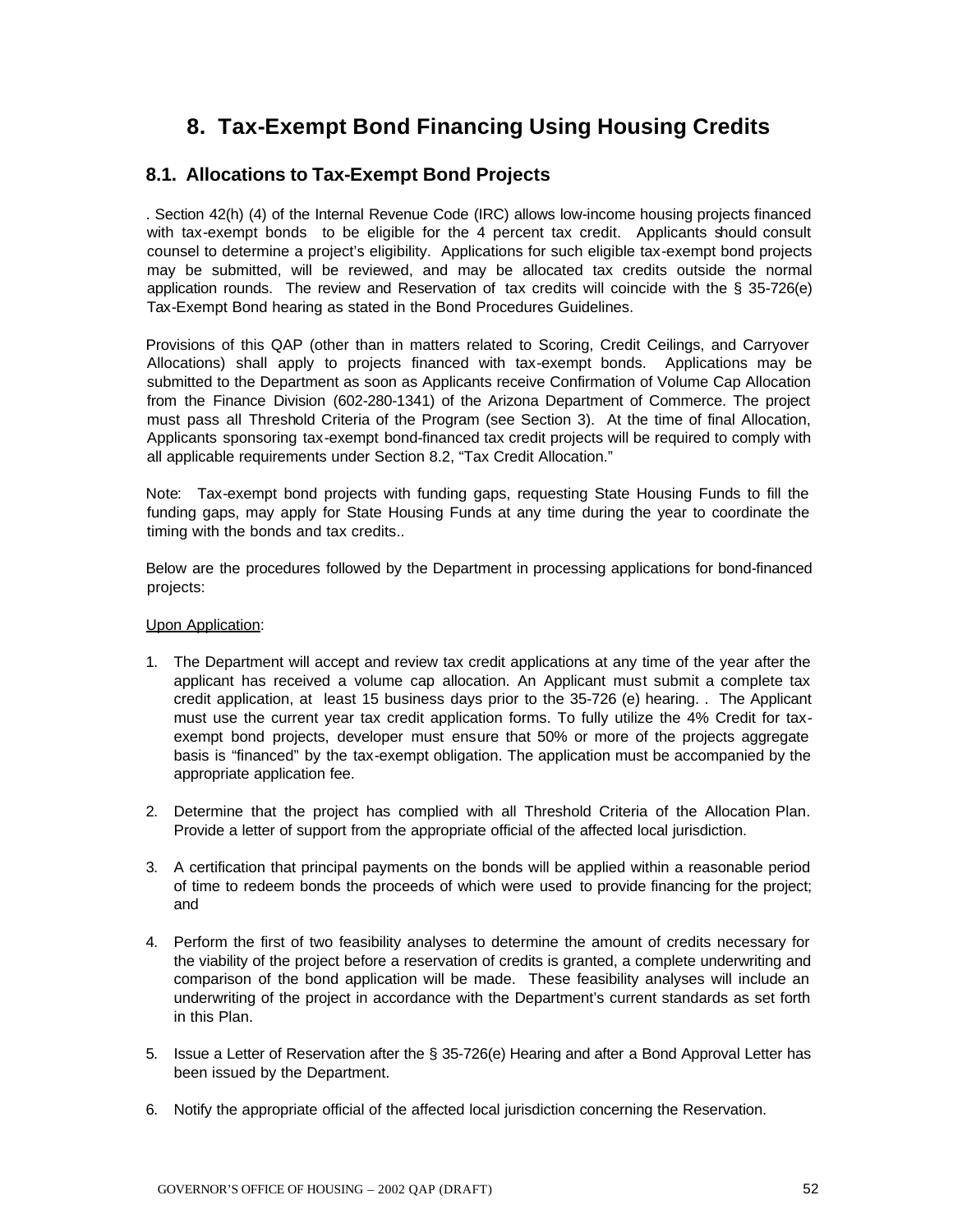*All required Reservation fees, Allocation fees and monitoring fees must be paid when due (see application and processing fees, Section 12). Failure to pay any fee when due will disqualify the tax-exempt project from eligibility for credits.*

Upon Closing of the Bonds:

- 1. Receive from the project Owner a written election statement, referencing IRC Section 42(b)(2)(A)(ii)(II). This election statement will certify that the project Owner has chosen to lock in the applicable percentage as of the placed in service date or as of the month that the taxexempt bonds are issued. If the latter is elected, the certification must also:
	- a) Specify the percentage of the aggregate basis of the building and the land on which the building is located that is financed with bond proceeds.
	- b) State the month in which the bonds are issued.
	- c) State that the month in which the bonds are issued is the month elected for the applicable percentage to be used in the building.
	- d) Be signed by the project Owner.
	- e) The project Owner must provide the original notarized election statement to the Department before the close of the  $5<sup>th</sup>$  calendar day following the end of the month in which the bonds are issued. If this certification is not received by such date, then the Department must use the percentage based on the placed in service date.
	- f) The project Owner must also provide the Department with a signed statement from the governmental unit which issued the bonds that certifies: a) the percentage of the aggregate basis of the building and the land on which the building is located that is financed with bond proceeds and b) the month in which the bonds were issued.
- 2. At placement in service (issuance of certificate of occupancy), receive from the project Owner a) a completed cost certification and b) an opinion of the Owner's certified public accountant that 50 percent or more of the aggregate basis for any building included within the project and the land on which the building is located are financed with tax-exempt bonds and c) an opinion of the Owner's counsel that the project is eligible to receive credits under IRC Section 42(h)(4). At this point the Department will perform the final feasibility analysis of the project.
- 3. Receive from the project Owner the recorded Extended Land Use Agreement and Consent and Subordination agreement for the project along with certifications that:

Note: that Section  $42(h)(6)(C)(ii)$  provides that for bond-financed projects the amount of the credit allowed in any taxable year may not exceed the amount necessary to support the applicable fraction specified in the Extended Use Agreement.

4. Issue IRC Forms 8609 for the project at the "4 percent" rate and file the original of the election statement with the original of the Forms 8609 with the appropriate IRS Form 8610.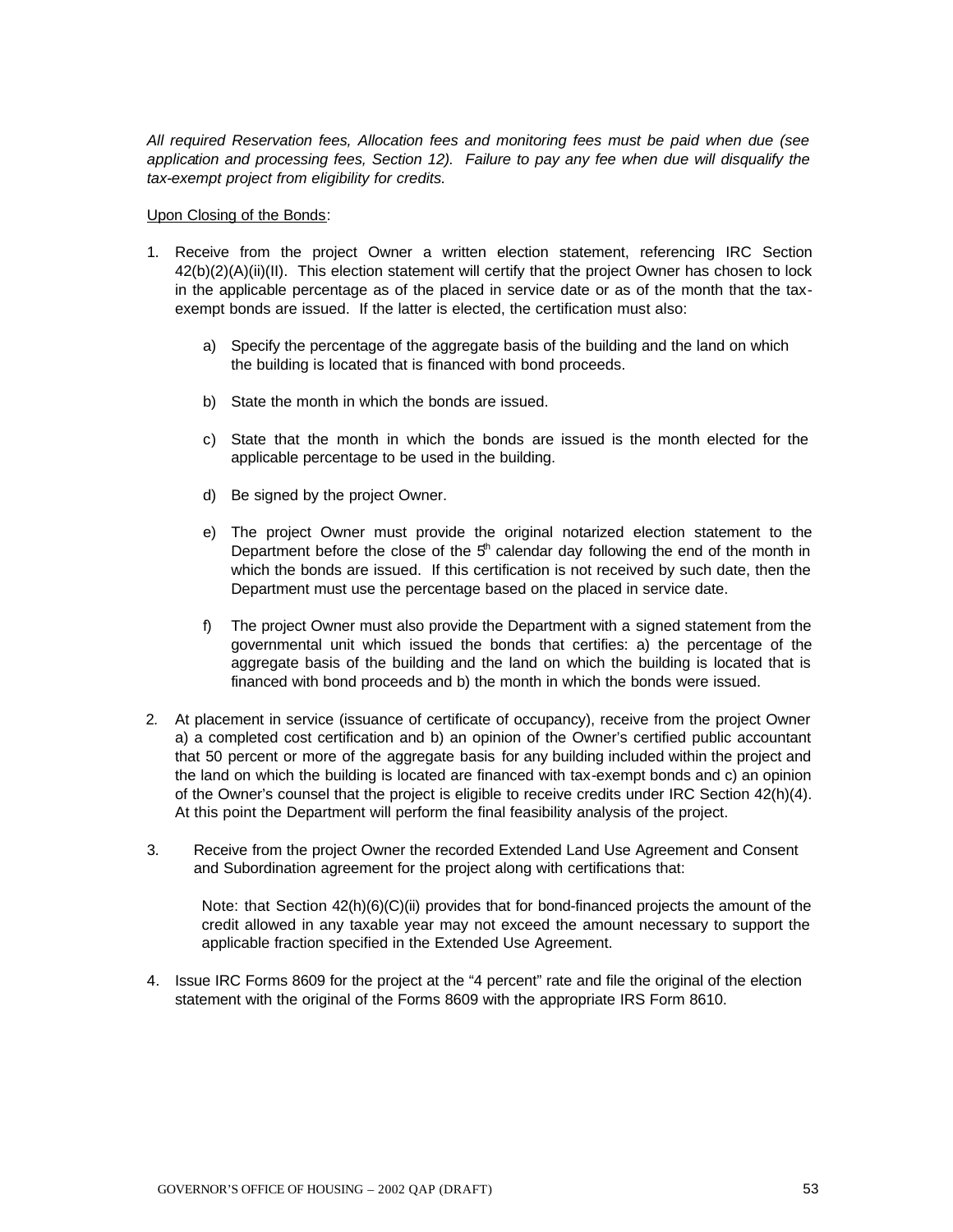# **9. Tax Credit Reservation**

#### **9.1. Evaluation and Review of Project**

The requested Reservation contained in the application will be the basis against which the State will determine the actual Reservation to be made. The State-determined Reservation will not necessarily equal the amount requested in the application. All projects will be evaluated to determine the actual credit amount on the basis of the following:

- Project development cost;
- Sources and Uses of Funds (Primary Source of Funds must be maximized);
- Estimated income and expenses, including appropriate rent levels and debt service coverage;
- Expected proceeds from the sale of the tax credits; and
- Minimum annual amount of tax credits needed to make the project feasible and viable.

### **9.2. Certificate of Reservation**

Successful Applicants will receive a Certificate of Reservation showing the amount of annual credit reserved for their projects. A Reservation review fee must be paid prior to issuance of the Reservation certificate. If your project receives a Reservation of tax credits, the Reservation will be conditioned on evidence of progress toward completion, meeting Department procedures, and compliance with federal law. **The Department may recapture a Reservation at any time**, if the Applicant is unable to provide satisfactory evidence that the project is progressing toward completion. No Allocation of credit will be made until all current year Reservations are completed. Reservations will be made in the name of the Applicant and are not transferable. Once a Reservation has been issued for a project, sale of that project (sale of ownership of any kind) constitutes an automatic event of recapture by the Department. The Department's prior written approval is required for a change of ownership of any kind.

Note: A Reservation is **not** an Allocation of credit. The Department reserves the right to deny a Reservation of credit to any project and to recapture a Reservation or reduce the amount of tax credits at any time.

### **9.3. Status Reporting**

All projects that have received a Reservation of tax credits will be required to report on project progress, in narrative format, every 30 days after receipt of the Certificate of Reservation. The report must demonstrate progress in areas such as zoning approvals, loan funding, construction progress, etc.

The Department reserves the right to monitor both the progress and quality of construction. If progress or quality has not been satisfactory, the Department may report significant deficiencies to any funding source and to the Applicant. By accepting a Reservation of tax credits the Applicant has made the Project a public record. The Department reserves the right to report any deficiencies that come to its attention to other parties involved in the financing of the Project and to other members of the project team.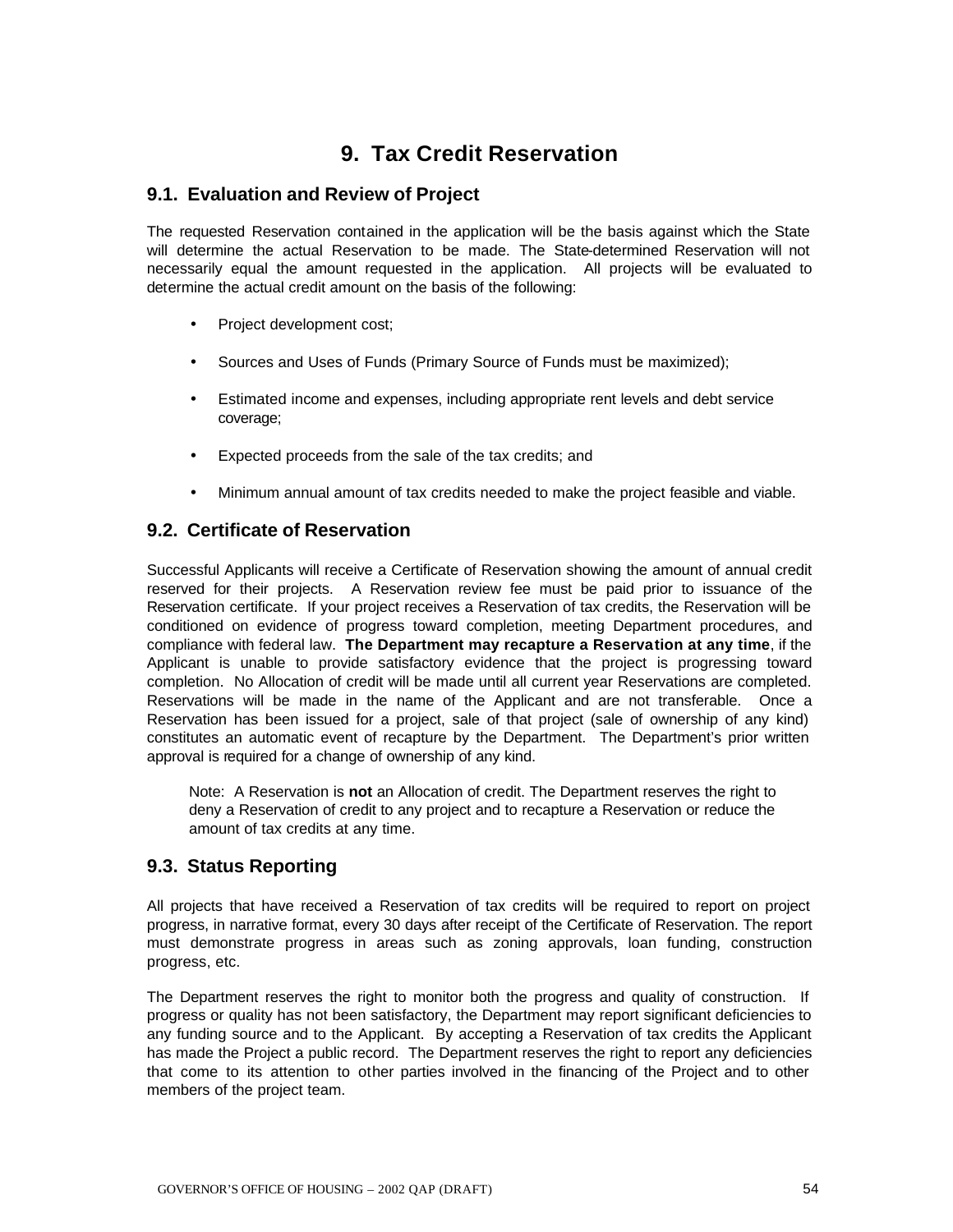# **10. Tax Credit Allocation**

By law, a Year 2002 Applicant must receive an Allocation or carryover Allocation of Year 2002 credits from the Department by December 31, 2002. A final determination of the amount of tax credits will be made at the time the project is placed in service. The Department will evaluate the project's final costs and the amount of revenues from the sale of the tax credits. This final evaluation may include a review of invoices, canceled checks and contracts. Developers are encouraged to keep detailed records of construction costs. The Department, in its sole discretion, may reduce credits based on the final evaluation and require a return of credits. Final underwriting cannot take place until the Permanent Loan has closed. At the time of a final Allocation, an Extended Use Agreement will be executed indicating the low-income restrictions and the Applicant will be required to record the Extended Use Agreement against the project. Evidence of that recording must be presented to the Department before the IRS Form 8609(s) are issued. An Applicant may receive a direct 2002 Allocation or a carryover Allocation as described below.

### **10.1. Carryover Allocation**

Projects, which intend to place buildings in service after December 31, 2002, may receive a carryover Allocation. Federal law allows a carryover Allocation of tax credits for projects that have expended, by the end of the calendar year, **more than 10%** (including land costs) of the reasonably expected basis in the project. The following information is required for such an Allocation and must be submitted to the Department by December 01, 2002:

- Updated application (Department Form C)
- Evidence that the entity that will own the project is an existing legal entity authorized to transact business in the State of Arizona.
- Evidence of ownership or basis in the land or the property and an appraisal with the land value separated from the total value prepared by an Arizona Certified General Real Estate Appraiser. On governmental or Tribal lands, the Applicant should provide evidence of a fully executed, irrevocable lease between the Developer/Owner and the Tribal or other government for a specific rental amount and a term equal to or longer than the Extended Use Period and, for Tribal lands, evidence that all necessary approvals have been secured from the Tribe, the BIA, and other governmental agencies.
- Evidence of a Commitment Letter to the Owner for all construction and permanent financing and for the equity placement.
- A certification of cost incurred (Exhibit E-1 not supplied in QAP) audited by a Certified Public Accountant or certified by an Attorney, that the Ownership Entity has or will have spent (paid in cash or accrued), by December 31, 2001, **more than 10%** of the reasonably expected basis for the project.
- An Independent Auditor's Report substantially in the form of Exhibit E to this Allocation Plan, comprising an audit report on costs actually incurred by the Applicant and an agreed-upon procedures report as detailed in Exhibit E.
- Payment of applicable fees to the Department.
- Any additional information requested by the Department.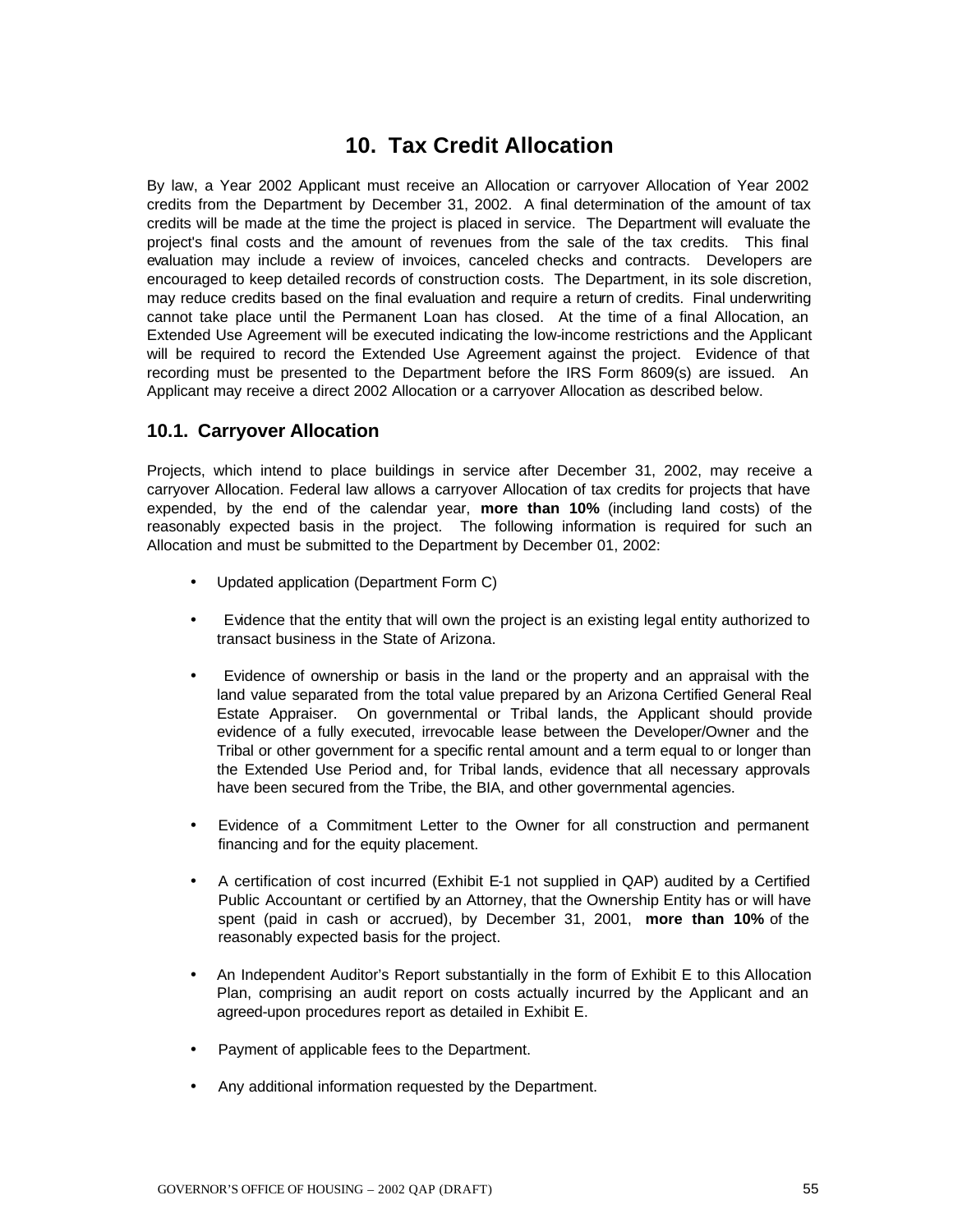Note: The Code allows a taxpayer 24 months from December 31 of the year in which a carryover Allocation is issued to complete a project and place it in service. The Department will, however, shorten this period and recapture the Allocation if the project fails to make satisfactory progress toward completion. Additionally, Department underwriting at the time the project is placed in service may result in a return of credits.

The Department reserves the right to deny or recapture a carryover Allocation for any project. The most common causes for recapture of a carryover Allocation are failure to secure appropriate financing or start construction in a timely manner, inability to close or have the project real property titled in the Ownership Entity's name, false filing of instruments with respect to the project or prior projects, and failure by the Applicant to comply with the Department's requests for continuing information regarding development of the project. Once an Allocation is made, the Applicant must make immediate and definite steps toward completion of the project.

### **10.2. Placed-in-Service or Final Allocation (IRS Form 8609)**

For buildings that are placed in service as part of a qualified project by December 31, 2003, and upon compliance with all requirements of the Code and the Department, an IRS Form 8609 will be issued for each building as of the time such building is placed in service. The following items will be required prior to issuance:

- Updated application (Department Form C)
- Final appraisal of the project.
- Certificates of Occupancy for qualifying buildings.
- The Applicant's building-by-building tax credit computation (on Department form Table A).
- Independent Certification of Uses of Funds (see below, section 10.2.1 "Final Placed in Service Underwriting.") (Department form Table A).
- Evidence of permanent loan closing (Promissory Note and Recorded Deed of Trust)
- Promissory Note between the Developer and project's ownership entity in an amount sufficient to cover any Deferred Developer Fee (see 1.6, "Definitions"). Other forms of obligation to pay may be substituted if allowed under the definition of Deferred Developer Fee (1.6, "Definitions") and if they include the following: 1) the interest rate; 2) the term of repayment; 3) the source of repayment and proof that the source of repayment is supported by cash flow projections or a binding commitment from a party capable of repayment; and 4) language stating that the lien is subordinate to other liens relating to permanent financing.
- Completion and execution of the Extended Use Agreement and Consent and Subordination Agreement by the Applicant (provided by the Department). Agreements to be signed and recorded by December 31 must be submitted to the Department not later than December 1 of that same year.
- One 8 x 10 color photograph of at least one building with signage.
- Payment of applicable fees to the Department.
- Final syndication agreement indicating tax credit yields.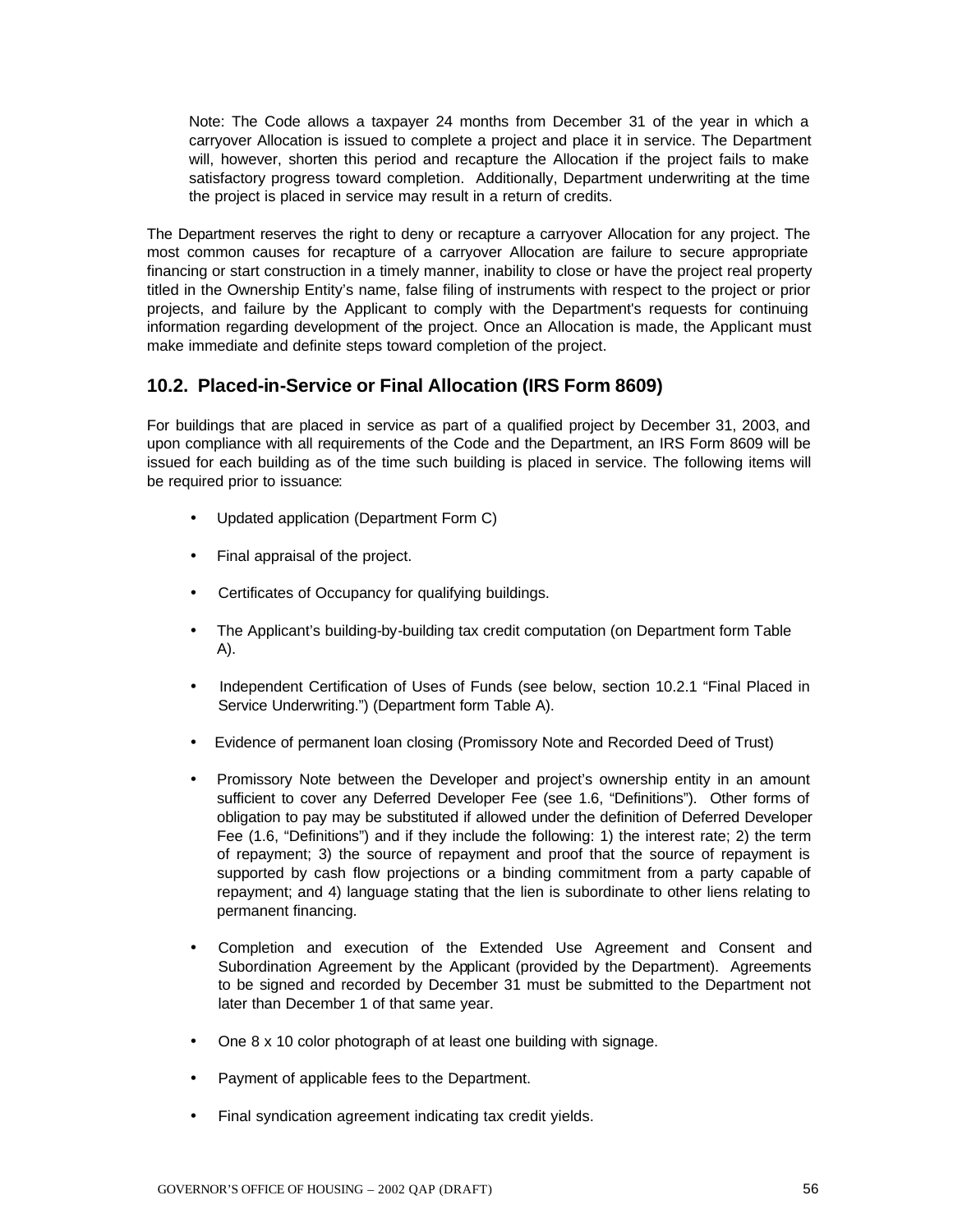- Signed statement of syndicator identifying all costs subtracted from the gross yield of the tax credits (Department-provided form).
- Architect's "as-built" drawings of the project and written certification that the project meets the minimum requirements of the Uniform Building Code, Uniform Mechanical Code, Uniform Plumbing Code (1994 Editions), National Electrical Code (1993 Edition), Uniform Federal Accessibility Standards, 2000 International Energy Conservation Code (IECC), and the HUD Fair Housing Regulations (24 C.F.R., Part 100, Subpart D).
- Certification of the Owner that the project complies with the minimum design features required in Section 7.2.4.3.
- Certification of the Arizona Energy Office that the project complies with the 2000 International Energy Conservation Code (IECC).
- A final 15-year Proforma dated as of the placed in service date.
- Any additional information requested by the Department.

Note: The Department may require a return of credits if more credits are allocated to the project than are necessary for the financial feasibility of the Project and its viability as a qualified low-income project.

**10.2.1. Final Placed in Service Underwriting.** Prior to the issuance of IRS Forms 8609, the project will be underwritten a final time using actual sources and uses of funds. Applicants will be required to submit a final cost certification, executed loan documents for all funding sources, and a copy of the final executed agreement with the equity investor. **The final underwriting cannot be conducted until the project's permanent loan has closed**. **The permanent loan will be subject to underwriting tests to determine that it has been maximized.** The Department's Equity Gap Analysis (see Section 7.5) will be performed a third and final time. Unreasonable costs, changes in financing sources, funding amounts, or excess equity may reduce the final amount of tax credits.

IRS Regulation 1.42-17, effective as of 1/1/01, requires for all projects that:

- a. The taxpayer must certify to the Department the full extent of all federal, state, and local subsidies that apply (or that the taxpayer expects to apply) to the project. The taxpayer must also certify to the Department all other sources of funds and all development costs for the project. The required schedule of development costs is to be prepared on the method of accounting used by the taxpayer for federal income tax purposes, and must detail the project's total costs as well as those costs that may qualify for inclusion in eligible basis under IRC Section 42. The required certifications are to be made by the taxpayer on the Arizona Department of Commerce Certificate of Actual Costs Form (available from the Department).
- b. For projects of more than 10 units, IRS Regulation 1.42-17 also requires that the schedule of project costs be accompanied by a Certified Public Accountant's audit report on the schedule of project costs. The CPA's audit must be conducted in accordance with generally accepted auditing standards, be unqualified, and be presented substantially in the form of Exhibit F to this Allocation Plan.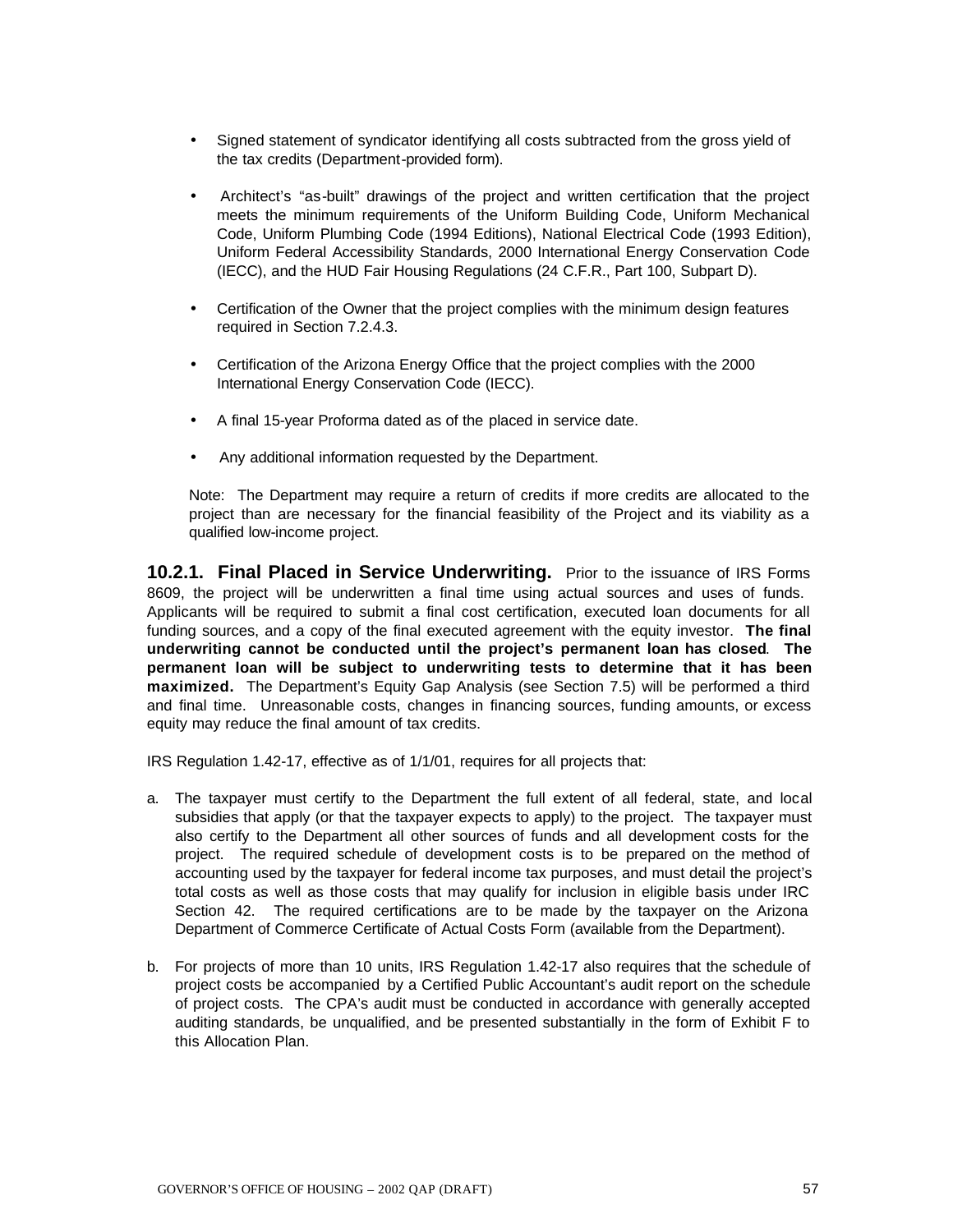c. For projects with fewer than 11 units, the Department requires a certification, given by an attorney or Certified Public Accountant, that the attorney or Certified Public Accountant has reviewed the actual costs incurred with respect to the project and that, based on this review, it is the attorney's or accountant's belief that the taxpayer has fairly presented the project's final total development costs and that certain of those actual costs are properly includible in eligible basis. This certification is to be given by the tax professional on the Arizona Department of Commerce Certificate of Actual Costs Form (available from the Department).

### **10.3. Extended Use Agreement**

The Omnibus Budget Reconciliation Act of 1989 imposed an additional compliance requirement on projects applying in 1990 and thereafter. In addition to the initial 15-year compliance requirement, the Owner is required to commit to an extended restriction period of not less than 15 years, extending the total commitment to a minimum of 30 years.

Prior to the Allocation of tax credits, the Applicant will be required to execute and record in the county where the project is located an Extended Use Agreement, in a form satisfactory to the Department which shall constitute a restrictive covenant running with the property. The Extended Use Agreement will be provided by the Department upon request. The Extended Use Agreement will include all covenants existing between the Owner and the Department with respect to the property, including but not limited to the number of Residential Rental Units set aside by the Owner for low-income and very-low income residents.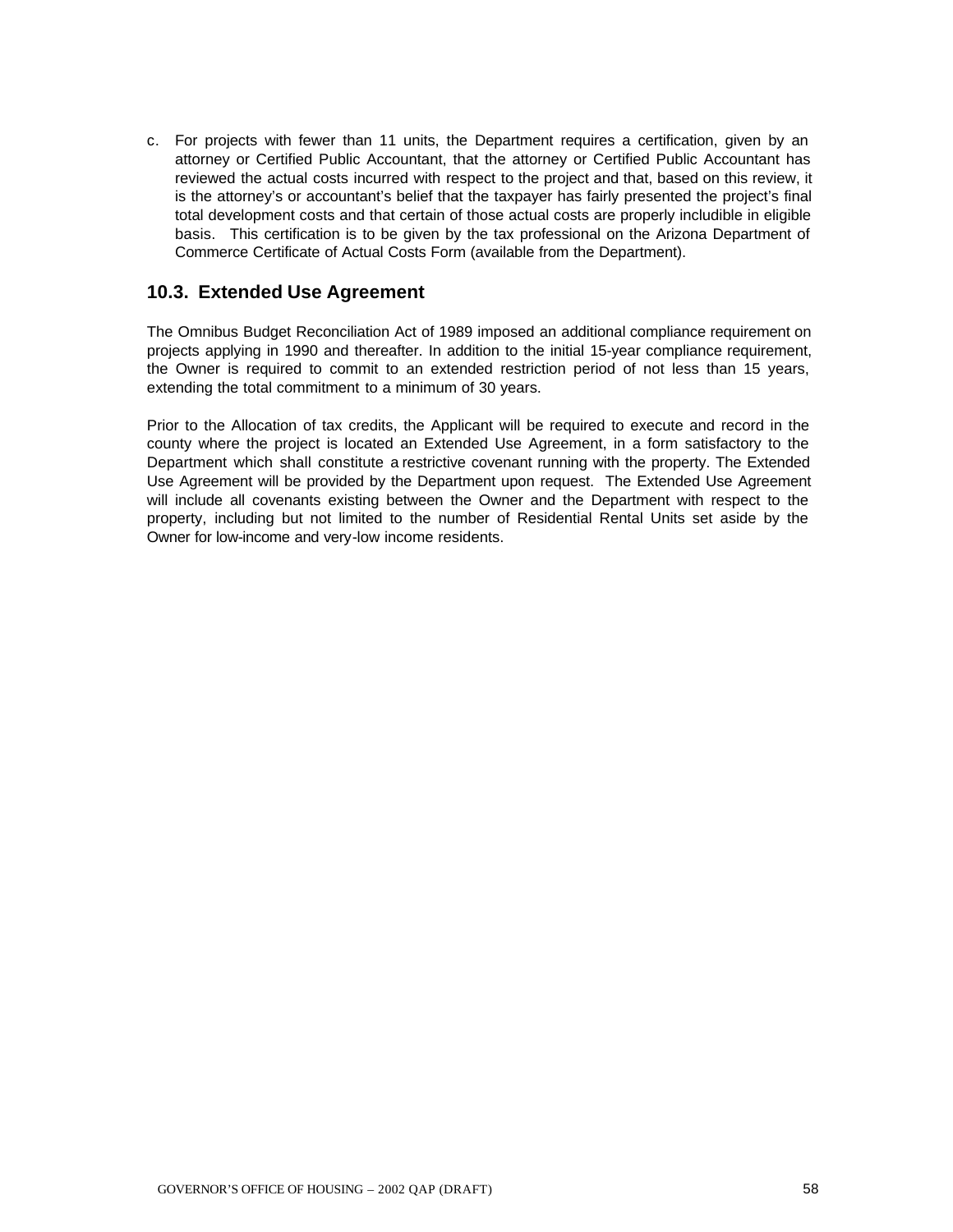# **11. Project Compliance Monitoring**

The Department is required to monitor and inspect the project for compliance with IRS Section 42, Treasury Regulation 1.42-5, and the requirements (set-asides, income restrictions, rent skewing, affordability period, amenities and services, etc.) elected in the application and agreed upon in the Extended Use Agreement, and upon which the tax credit is based.

The Code further requires, effective January 1, 1992, that agencies publish and institute monitoring procedures as part of the approved Allocation plan. **All** projects for which tax credits are allowable are subject to the application of this compliance monitoring procedure. This means that all projects allocated tax credits since January 1, 1987, are to be monitored for compliance. The monitoring requirements under the Code are detailed in Treasury Regulation 1.42-5, as amended. The most recent amendments, detailing requirements for state agency health, safety, and building inspections and Owner reporting of building code and Fair Housing violations, are effective as of January 1, 2001.

The Department has prepared a **Low Income Housing Tax Credit Program Compliance Manual, revised in March of 2000,** which it provides to all Program participants. The manual outlines the Department's compliance monitoring procedures and reporting requirements. The manual includes of all annual reports, certifications, etc. . Twice-annual training is offered by the Department on the **Compliance Manual** and Owners'/managers' compliance responsibilities.

The Code also allows for the collection of fees from project Owners to cover the cost of administering the compliance-monitoring program. These are addressed in Section 12 of this Allocation plan.

### **11.1. Compliance Monitoring Procedure**

The Owner of a qualified Low Income Housing Tax Credit project for which tax credits are allowable is required to comply with the following:

**11.1.1. Record keeping.** The Owner is required to maintain accurate records for each building in the low-income housing project. These records must include:

a. The total number of residential rental Units in the building, including the number of bedrooms and the square footage of each residential rental Unit.

b. The total number of Low Income Units in the building.

c. The total number of occupants in each Low Income Unit.

d. The rent charged on each residential rental Unit in the building, including any utility allowance.

- d. The Low-Income Unit vacancies in the building.
- e. The number and household eligibility criteria for all special set-aside units in the building.

f. The rentals of the next available Units in each building including when and to whom rented.

g. The character and use of the non-residential portion of the building that was included in the building's eligible basis under the Code (i.e., facilities that are available on a comparable basis to all residents and for which no separate fee is charged for use of the facilities, or facilities reasonably required by the project).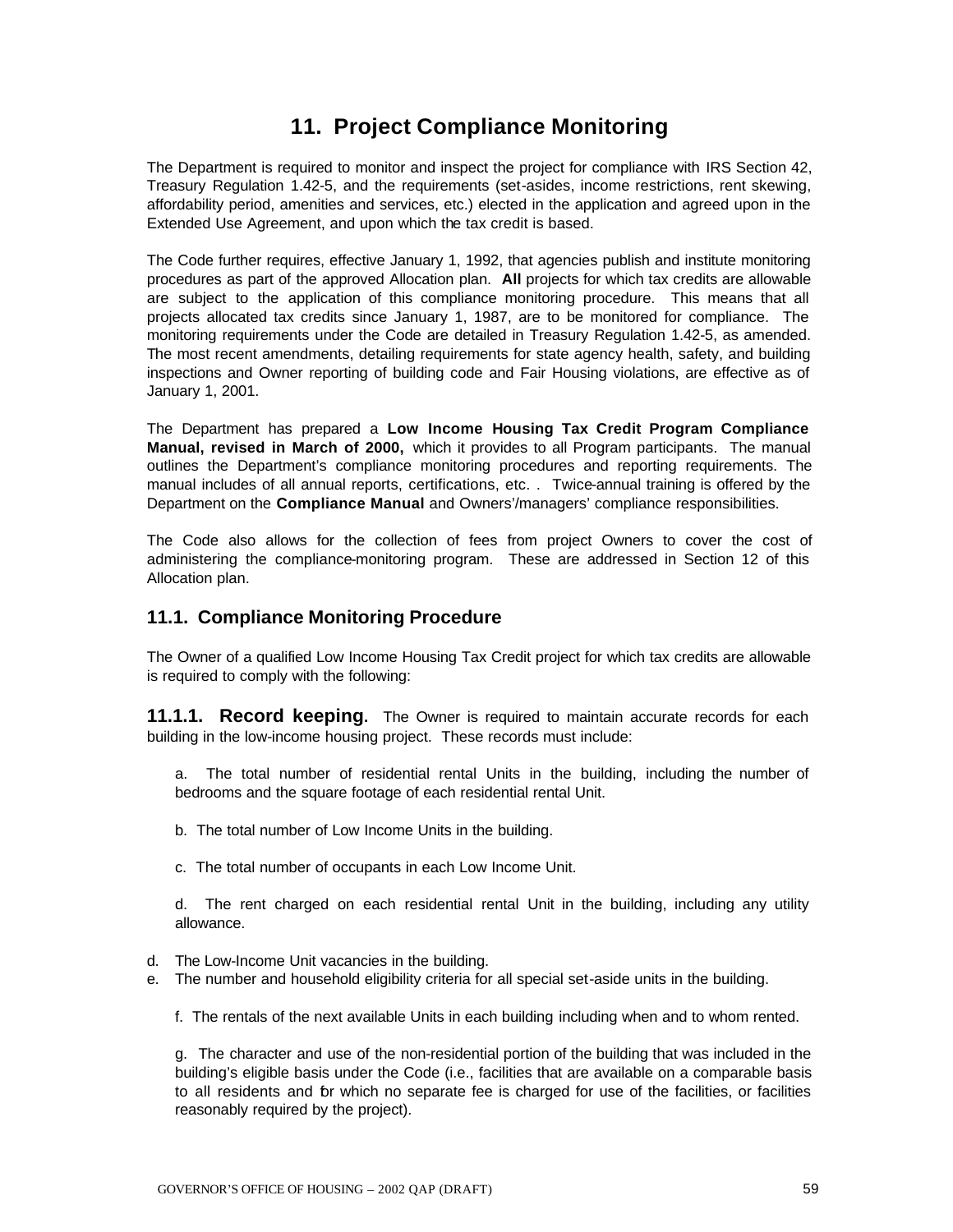h. Documentation regarding the eligible and qualified basis of each building as of the end of the first year of the tax credit period.

i. For each low-income household:

- Completed rental application, including the tenants' certification of assets.
- Tenant income certification form, including all required signatures.
- Documentation supporting each household's income certification (third-party verifications, asset certification, asset documentation and verification if more than \$5,000 in value.)
- Documentation of student status.
- j. Current-year utility allowance schedule.

**11.1.2. Record Retention**. Owners are required to keep all records for each building for a minimum of six years after the due date (with extensions) for filing the federal income tax return for that year. However, the records for the first year of the credit period must be retained for at least six years beyond the due date (with extensions) for filing the federal income tax return for the last year of the compliance period of the building.

**11.1.3. Certification.** The Owner must certify the following, under penalty of perjury, at least annually through the end of the compliance period. See compliance manual for reports and additional certifications required.

a. That the project complied with the requirements for Special Set-Asides on which the Allocation was based (e.g., 20%, 30%, 40%, 50% AMGI), as applicable.

b. At least 20 percent of the Residential Units in the Project are both rent-restricted and occupied by individuals whose income is 50 percent or less of the AMGI

c. At least 40 percent of the Residential Units in the Project are both rent-restricted and occupied by individuals whose income is 60 percent or less of the AMGI

d. That the owner/agent has received an annual **Resident Certification** form from each low-income resident and verifying documentation to support that certification.

e. That the entire project/building was occupied by LIHTC residents and the Internal Revenue Service has or has not provided a waiver for the annual recertification of resident income.

f. That each Low-Income Unit was rent-restricted as defined in the Code.

g. That all units in the project are for use by the general public and are used on a nontransient basis.

h. That each building in the project was suitable for occupancy taking into account local health, safety, building codes, and HUD's inspection protocol under 24 CFR 5.703.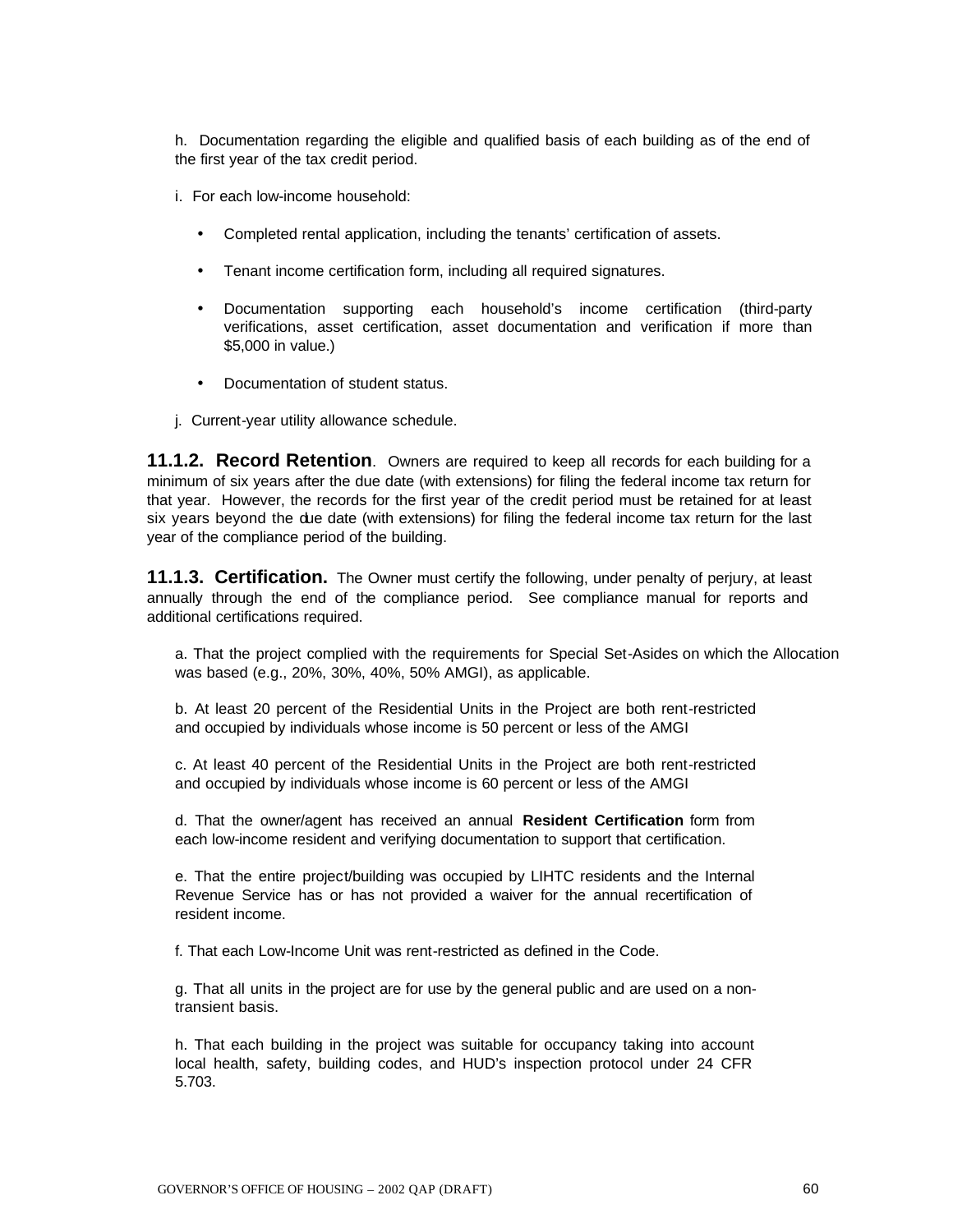i. That all resident facilities included in the eligible basis of any building in the project were provided on a comparable basis without a separate fee to all residents in the project.

j. That there was no change in the applicable fraction of any building in the project (or, if there was a change, a description of the change). (Applicable fraction is defined as the percentage of qualified Low-Income Units in a building or the percentage of tax credit floor space to rentable floor space in a building, whichever is less.)

k. That there has been no change in any building's eligible basis under the Code (or that there has been a change, with an explanation of the change).

l. That a **Declaration of Affirmative Land Use and Restrictive Covenants Agreement** as described in the Code is in effect for projects receiving Allocations on or after January 1, 1990.

m. That the project complied with the requirements of all federal or state housing programs (e.g., RD assistance, HOME, Section 8, tax-exempt financing), as applicable.

n. That, if the owner received its credit Allocation from the portion of the state ceiling set aside for projects involving "qualified non-profit organizations," the non-profit entity materially participated in the operation of the development within the meaning of Section 469(h) of the Code.

o. That if a Low-Income Unit in the project becomes vacant during the year, reasonable attempts are made to rent that Unit or the next available Unit of comparable or smaller size to residents having a qualifying income before any Units in the project are rented to residents not having a qualifying income.

p. That if the income of the residents of a Low-Income Unit increases above 140% of the limit allowed in the Code, the next available Unit of comparable or smaller size will be rented to residents having a qualifying income.

q. Whether, for the preceding year, for buildings with four Units or less, any of the Units in the building were occupied by the owner or a person related to the owner.

r. Whether, for the preceding year, the project was the recipient of a federal grant or other federal subsidy that would cause a reduction in eligible basis.

s. That the state or local government unit responsible for making building code inspections did not issue a report of a violation for the project for the preceding 12 month period.

t. That the owner has not refused to lease a Unit to an applicant due to the applicant holding a HUD Section 8 voucher or certificate.

u. That the project has received no finding of discrimination under the Fair Housing Act (an adverse final decision by HUD, an adverse final decision by a substantially equivalent state or local fair housing agency, or an adverse judgment from a Federal court).

**11.1.4. Reviews and Inspections.** Prior to the issuance of IRS Form 8609 or by the end of the second calendar year following the year the last building in a project is placed in service, the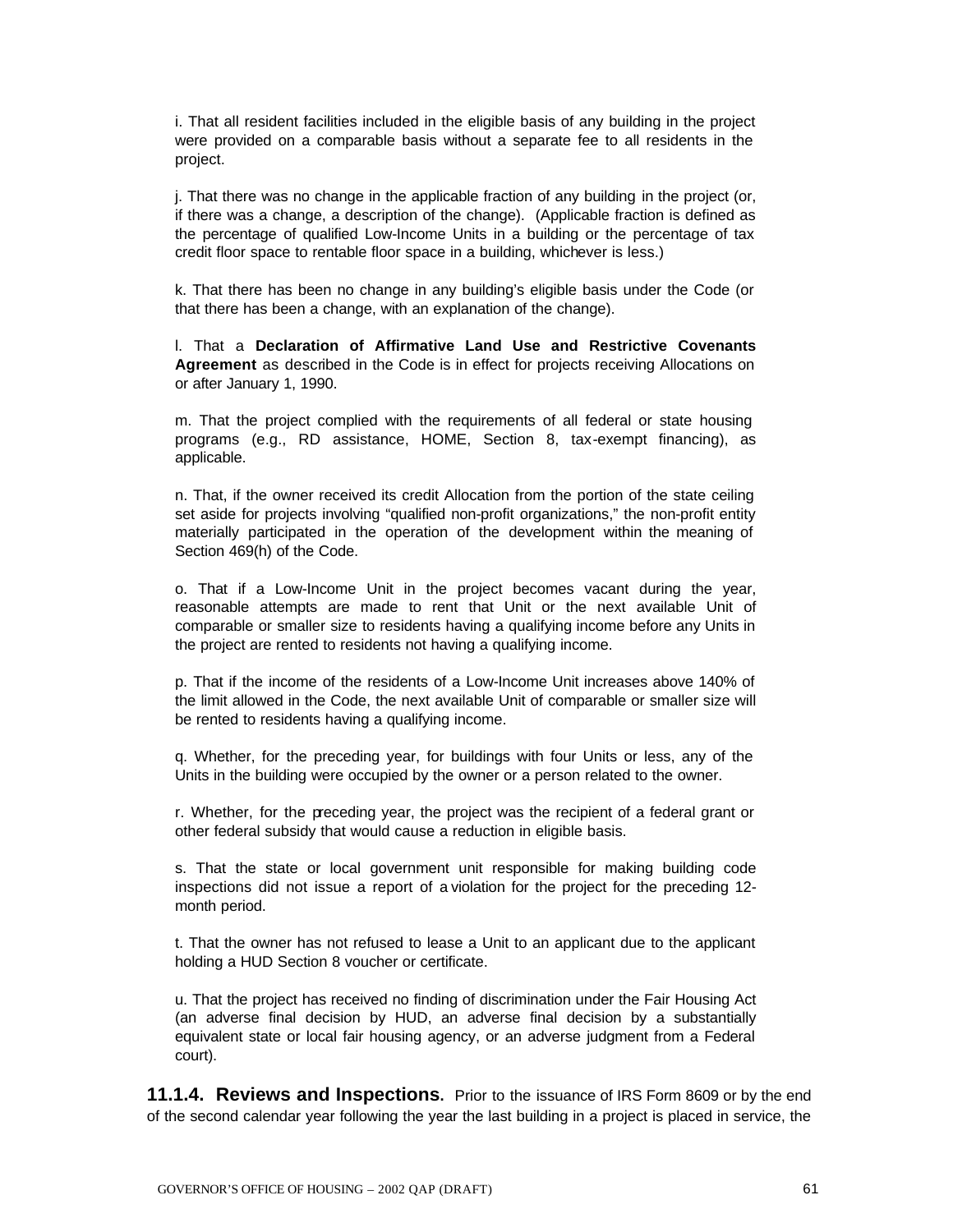Department will conduct on-site inspections of all new buildings in the project and, for at least 20 percent of the project's Low-Income Units, inspect the units and review the low-income certifications, the documentation supporting the certifications, and the rent records for the tenants in those units.

At least once every three years, beginning after the placed in service date, the Department will conduct on-site inspections of all buildings in each low-income housing project and, for at least 20 percent of the project's Low-Income Units selected by the Department, inspect the Units (including all vacant Units) and review the low-income certifications, the documentation supporting such certifications, and the rent record.

In conducting physical inspections, the Department will follow HUD's inspection protocol under 24 CFR 5.703. Selection of units for physical inspection and file review will occur only at the time of the on-site visit and not before.

**11.1.5. Liability.** Compliance is the responsibility of the Owner. The allocating agency is not liable for an Owner's noncompliance.

**11.1.6. Correction of Non-Compliance Condition.** The agency will provide written notice of noncompliance to the Owner if:

- a. Annual Certification Report with attachments is not received by the due-date.
- b. The project is found to be out of compliance, through inspection, review or other means, with the provisions of Section 42 of the Code.

The Owner will have 30 days from the date of notice to supply any missing information for the Annual Certification Report. The Owner will have 60 days from the date of notice to correct any noncompliance issues. The Department may grant an extension of up to 120 days if good cause is demonstrated as determined by the Department.

At the end of the allowable correction period, the Department is required to file Internal Revenue Service Form 8823, "Low- Income Housing Credit Agencies Report of Noncompliance," with the IRS. All non-compliance issues must be reported whether corrected or not. The Department will explain the nature of the noncompliance or failure to certify and state whether the noncompliance has been corrected. The IRS will make any determinations as to the applicability of recapture penalties, not the Department.

The Department reserves the right, throughout the first 15 years of the compliance period and any agreed-upon extended compliance period, to perform inspections of the project and to perform onsite audits of the resident certification forms and supporting documentation. The Owner will be notified by the Department in writing of the scheduling of any such inspection and audit.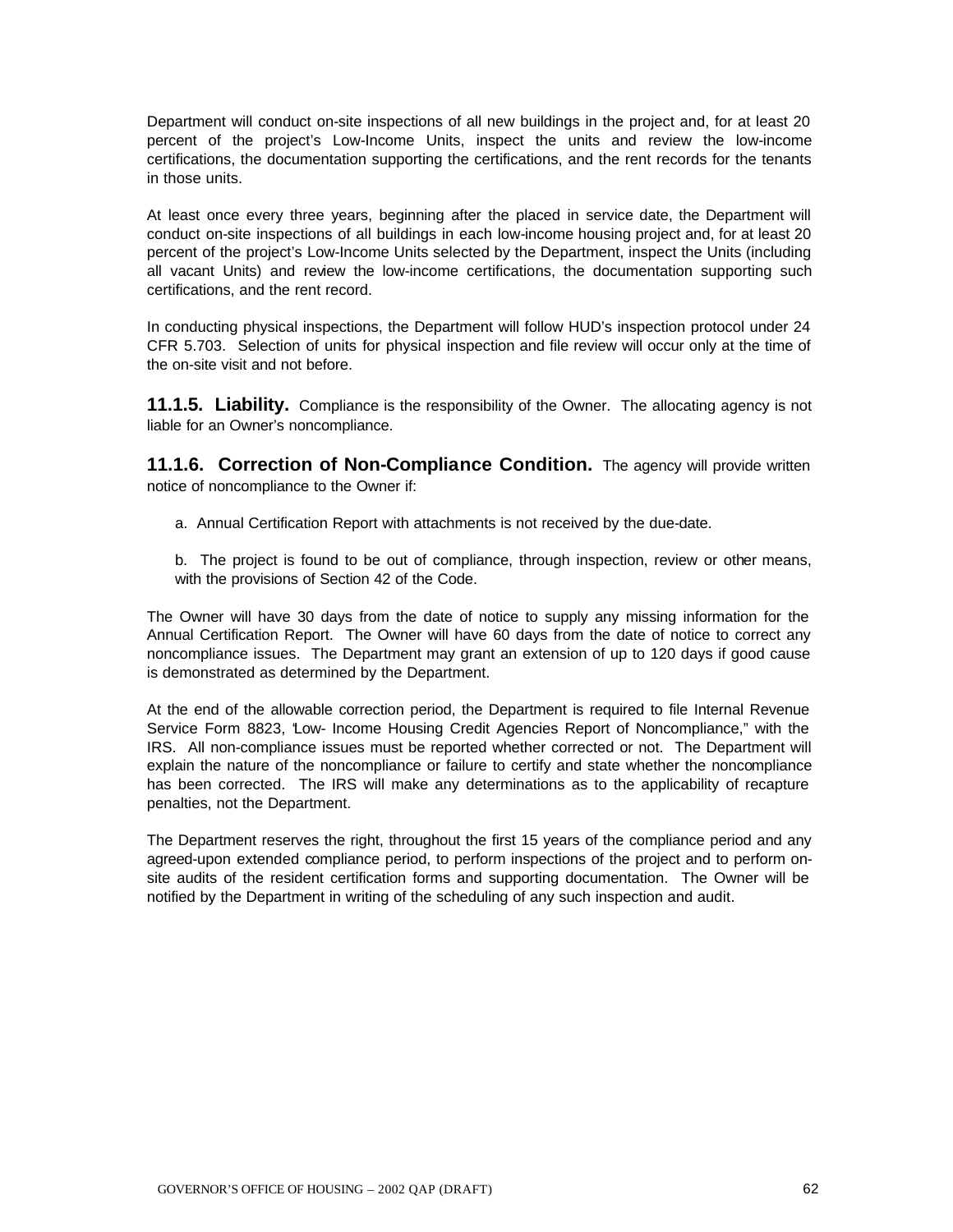# **12. Application and Processing Fees**

### **12.1. Application Fee**

A non-refundable fee of three thousand dollars (\$3,000) is due at the time of submission of the application. Applications will be rejected unless accompanied by this fee. For applicants requesting joint LIHTC/State Housing Fund funding, please consult the current Notice of Funding Availability of the State Housing Fund for applicable application fees.

### **12.2. Reservation and Allocation Fee**

A non-refundable Reservation and Allocation Fee is assessed by the Department to process an application to the point of credit Allocation. The total fee is calculated as a percent of the greater of the amount of **annual credit subject to carryover Allocation or the amount of annual credit allocated to the project as evidenced by the IRS Form 8609**. The percentages are:

| For-profit Applicants: | $8.0\%$ |
|------------------------|---------|
| Non-profit sponsored:  | $6.0\%$ |

This fee is payable in two stages:

The Reservation Review fee is payable after determination that the application represents a feasible and viable tax credit project with a likelihood of completion, and is required to be paid prior to issuance of a Reservation of credit to the project. The fee is calculated as a percentage of the **amount of annual tax credit to be awarded in the carryover Allocation (or on IRS Forms 8609 for the project).**

| For-profit Applicants: | $6.0\%$ |
|------------------------|---------|
| Non-profit sponsored:  | 4.0%    |

The Allocation Fee is payable upon the earlier of the issuance of a carryover Allocation or final Allocation of credit as evidenced by the IRS Form 8609. The Allocation fee is required to be paid prior to issuance of the carryover Allocation document or IRS Form 8609. The Allocation fee will be the difference between the total fee (6% or 8% of actual credit allocated) and the Reservation Review fee previously paid.

**12.2.1. Applicant's Obligation for Fee Payment.** The non-refundable Reservation and Allocation Fee is levied in order for the Department to process an application to the point where the Applicant may receive either a Reservation or an Allocation. If a Reservation or Allocation is not issuable due to action or inaction by the Applicant, the fees are nonetheless due and payable to the Department upon demand. If, at final Allocation (Form 8609), the Department does not award the entire Allocation amount, no refund of the Reservation and Allocation Fee will be made to the Applicant.

### **12.3. Interim Underwriting Fee**

A fee of \$500.00 is due and payable prior to any interim underwriting requested by the applicant (e.g. material changes, unforeseen financing structure changes, etc.)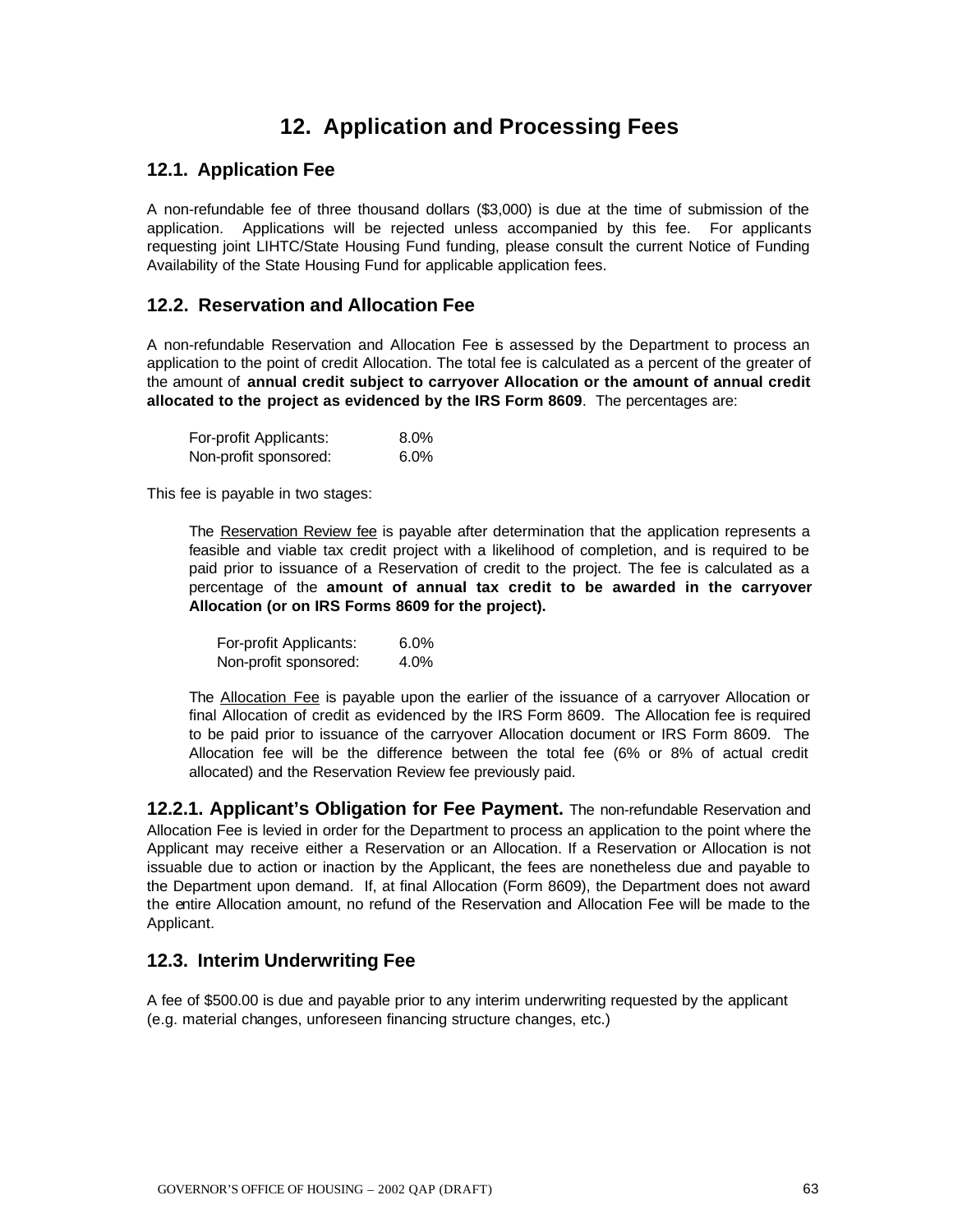## **12.4. Compliance Monitoring Fees**

*.*

Every project receiving a tax credit Allocation will be required to pay a non-refundable fee to cover compliance monitoring of the project . by or through the Department.

• The monitoring fee will be \$40 per low-income Unit plus and annual report fee as listed below. The monitoring fee will be assessed Annually and will be due on or before March  $15<sup>th</sup>$ , with the submission of the annual report.

| <b>Number of Units</b> | <b>Annual Report Fee</b> |
|------------------------|--------------------------|
| $0 - 50$ Units         | \$250                    |
| $51 - 99$ Units        | \$500                    |
| $100 +$ Units          | \$1.000                  |

• A \$100 late fee will be charged for every 30 days after March  $15<sup>th</sup>$ .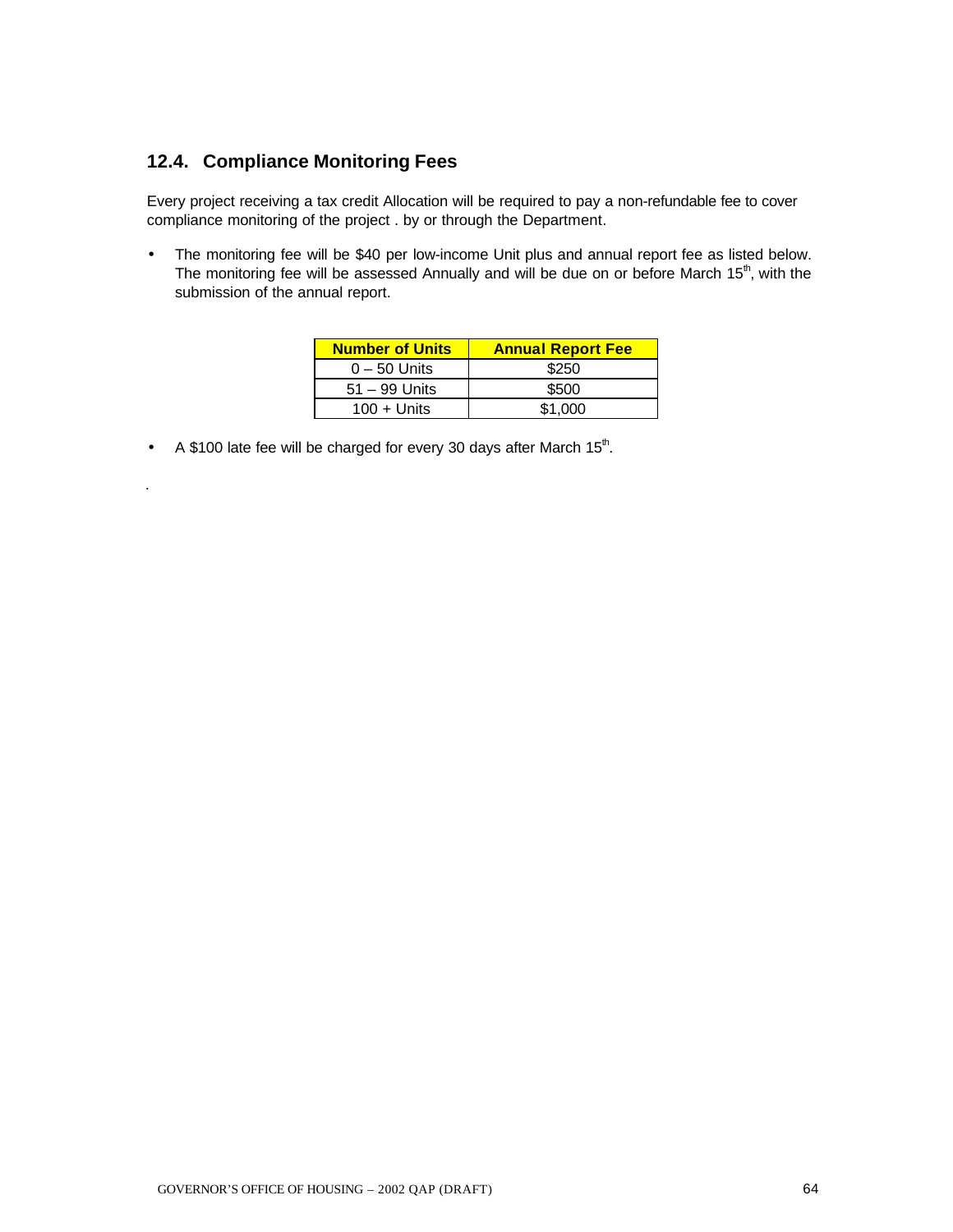# **Exhibit A**

#### **Low-Income Housing Tax Credit Provisions Contained in Section 42 of the Internal Revenue Code**

In 1986, Congress eliminated a number of tax incentives previously provided to Developers of lowincome housing and replaced them with a low-income housing tax credit that may be claimed by Owners of residential rental projects providing low-income housing. Section 42 of the Code provides lengthy and ornate rules governing eligibility for and the administration of the low-income housing credit program. Listed below are some of the resources available concerning the program:

Guggenheim, Joseph. Tax Credits for Low Income Housing: Opportunities for Developers, Non-Profits, and Communities Under Permanent Tax Act Provisions. Tenth Edition. Glen Echo, Maryland: Simon Publications, 1996. Telephone (301) 320-5771.

Novogradac & Company LLP, CPAs. Low-Income Housing Tax Credit Handbook: 1996 Edition. Deerfield, IL: Clark Boardman Callaghan, 1996. Telephone 1-800-323-1336.

Stevens, Herbert, Esq., and Thomas Tracy, LLM, CPA. A Developer's Guide to the Low Income Tax Credit. Fourth Edition. Washington, D.C.: National Council of State Housing Agencies, 2000. Telephone (202) 624-7710.

Arizona Department of Commerce. Compliance Manual: 2000 Edition. Arizona Department of Commerce, Office of Housing and Community Development. Telephone (602) 280-1365.

Additional information may be available at the following web sites:

| Governor's Office of Housing Development | www.housingaz.com                  |
|------------------------------------------|------------------------------------|
| Arizona Revised Statutes                 | www.azleg.state.az.us/ars/ars.htm  |
| HUD's official web site                  | www.huduser.org/                   |
| Internal Revenue Service                 | www.irs.ustreas.gov/prod/tax_regs/ |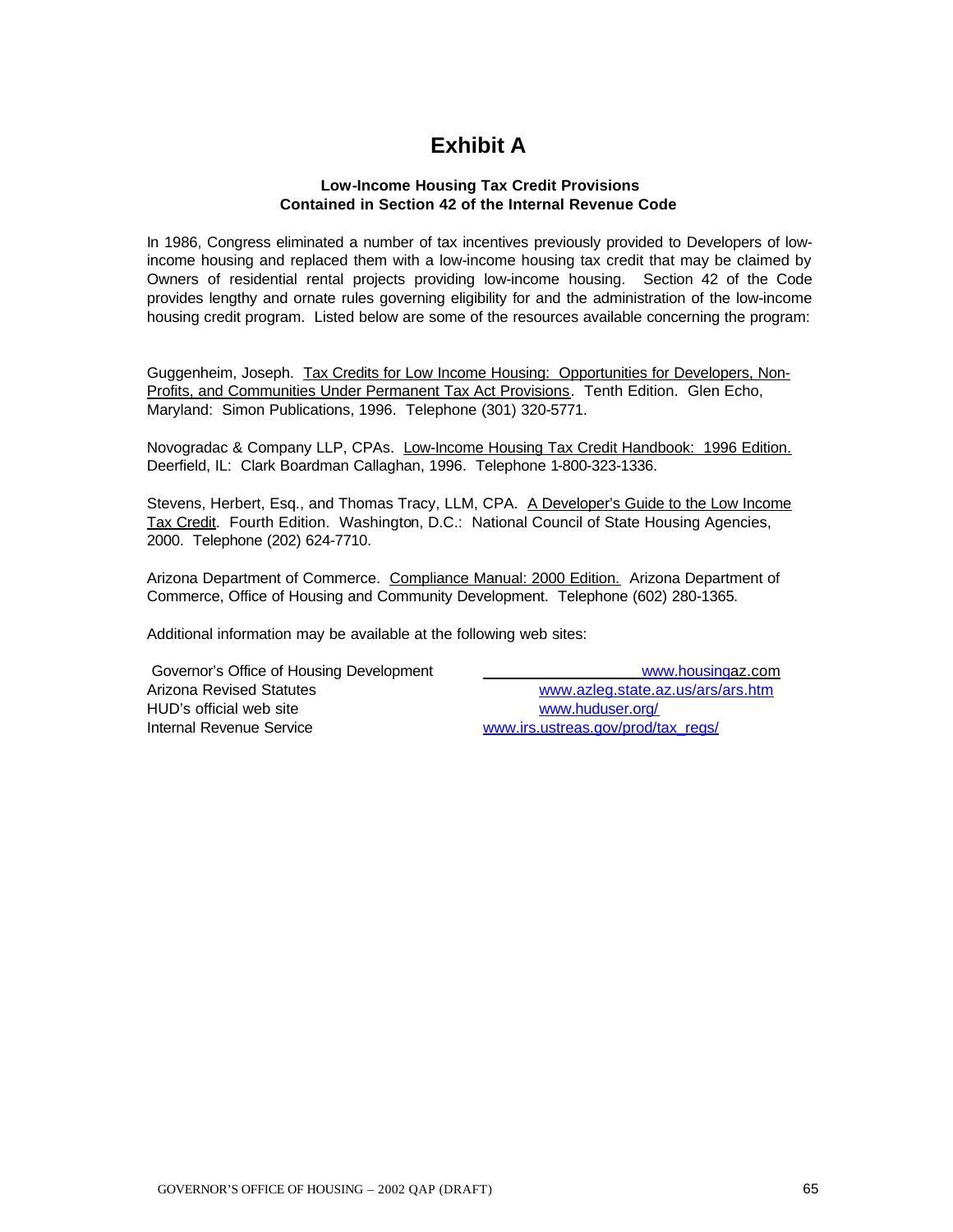## **Exhibit B**

#### **Sample Letter of Community Assessment State of Arizona Low Income Housing Tax Credit Program**

 Governor's Office of Housing Development Rental Housing Programs 3800 N. Central, Suite 1200 Phoenix, Arizona 85012 Attn: Cindy Coen

Dear Ms. Coen:

The (City/Town/County) of (unit of government) has received your letter notifying us that (apartment project name) is under consideration by the State of Arizona for a prospective Reservation and Allocation of Low-Income Housing Tax Credits pursuant to Section 42 of the Internal Revenue Code.

We have reviewed the aforementioned project and find that there is a strong market demand in the community for the project as proposed. We have reviewed carefully the project's market demand study dated \_\_\_\_\_\_\_\_\_\_\_\_\_\_\_\_\_\_\_\_, 200\_\_, and list below any disagreements with the study:

The project and project site are consistent with the (City/Town/County) policies, strategies, and priorities pertaining to local housing needs and affordable housing.

The undersigned has the authority to bind the (City/Town/County) with respect to the matters set forth in this letter. Please contact me at (telephone number) for any further information you may need on this matter.

Sincerely,

(Name) (City/Town/County Manager)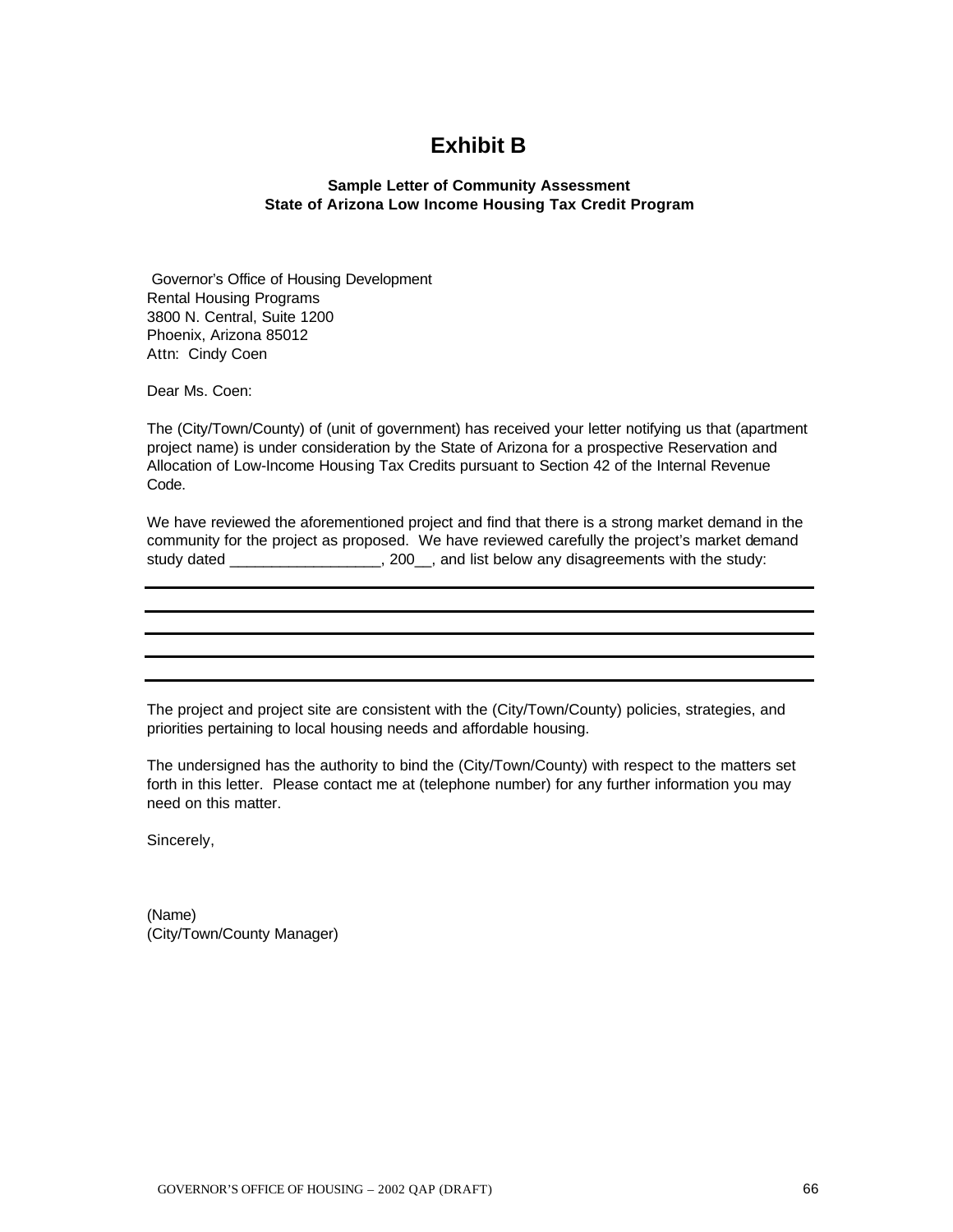# **Exhibit C**

#### **Year 2002 Difficult Development Areas and Qualified Census Tracts**

The following locations are considered "Difficult Development Areas" in Arizona (subject to annual revision by the Department of Housing and Urban Development):

Metropolitan Areas: Yuma, Yuma County.

Counties: Apache, Cochise, Gila, Graham, La Paz, Navajo, Santa Cruz, Yavapai.

The following are "Qualified Census Tracts" within Arizona counties (subject to revision following the 2001 Census):

| Apache County:        | 9760.00, 9771.00, 9772.00, 9773.00, 9774.00, 9775.00, 9777.00, 9778.00                                                                                                                                                                                                                                                                                                                                                                                                                                                                                                                                                                    |
|-----------------------|-------------------------------------------------------------------------------------------------------------------------------------------------------------------------------------------------------------------------------------------------------------------------------------------------------------------------------------------------------------------------------------------------------------------------------------------------------------------------------------------------------------------------------------------------------------------------------------------------------------------------------------------|
| Cochise County:       | 0009.00                                                                                                                                                                                                                                                                                                                                                                                                                                                                                                                                                                                                                                   |
| Coconino County:      | 0010.00, 0018.00, 0022.00, 0024.00, 0025.00                                                                                                                                                                                                                                                                                                                                                                                                                                                                                                                                                                                               |
| Gila County:          | 9850.0, 9860.00                                                                                                                                                                                                                                                                                                                                                                                                                                                                                                                                                                                                                           |
| <b>Graham County:</b> | 9950.00                                                                                                                                                                                                                                                                                                                                                                                                                                                                                                                                                                                                                                   |
| La Paz County:        | 0201.00                                                                                                                                                                                                                                                                                                                                                                                                                                                                                                                                                                                                                                   |
| Maricopa County:      | 0202.00, 507.00, 0608.00, 0609.00, 610.05, 610.08, 612.00, 0614.00,<br>0716.00, 925.00, 0926.00, 928.00, 0929.00, 1046.00, 1072.00, 1092.00,<br>1102.00, 1116.00, 1126.00, 1127.00, 1128.00, 1129.00, 1130.00, 1131.00,<br>1132.00, 1133.00, 1135.00, 1136.00, 1137.00, 1138.00, 1139.00, 1140.00,<br>1141.00, 1142.00, 1143.00, 1144.00, 1145.00, 1146.00, 1147.00,<br>1148.00, 1149.00, 1150.00, 1151.00, 1152.00, 1153.00, 1154.00,<br>1157.00,1158.00, 1159.00, 1160.00, 1161.00, 1163.00, 1164.00,1166.02,<br>3187.00, 3188.00, 3191.00, 3192.00, 3200.02, 4201.02, 4215.01, 4220.01,<br>4226.05, 5229.02, 5231.02, 5231.04, 6232.00 |
| Mohave County:        | 9501.00, 9502.00, 9503.00, 9504.00, 9513.00, 9523.00                                                                                                                                                                                                                                                                                                                                                                                                                                                                                                                                                                                      |
| Navajo County:        | 9650.00, 9651.00, 9652.00, 9653.00, 9660.00, 9671.00, 9672.00, 9674.00,<br>9675.00, 9676.00                                                                                                                                                                                                                                                                                                                                                                                                                                                                                                                                               |
| Pima County:          | 0001.00, 0003.00, 0004.00, 0005.00, 0008.00, 0009.00, 0010.00,<br>0012.00, 0013.01, 0013.02, 0014.00, 0015.00,0021.00, 0022.00, 0023.00,<br>0024.00, 0026.01,0028.00, 37.01, 0037.02, 0038.00, 0041.04, 0042.00,<br>0043.08, 0044.07, 0048.00, 0049.00                                                                                                                                                                                                                                                                                                                                                                                    |
| Pinal County:         | 0001.00, 0004.00, 0010.00, 0012.00, 0015.00, 0017.00, 0018.00,<br>0019.00, 0020.00                                                                                                                                                                                                                                                                                                                                                                                                                                                                                                                                                        |
| Yuma County:          | 0001.00, 0105.00, 106.00, 110.00, 0114.00, 0115.00, 116.00                                                                                                                                                                                                                                                                                                                                                                                                                                                                                                                                                                                |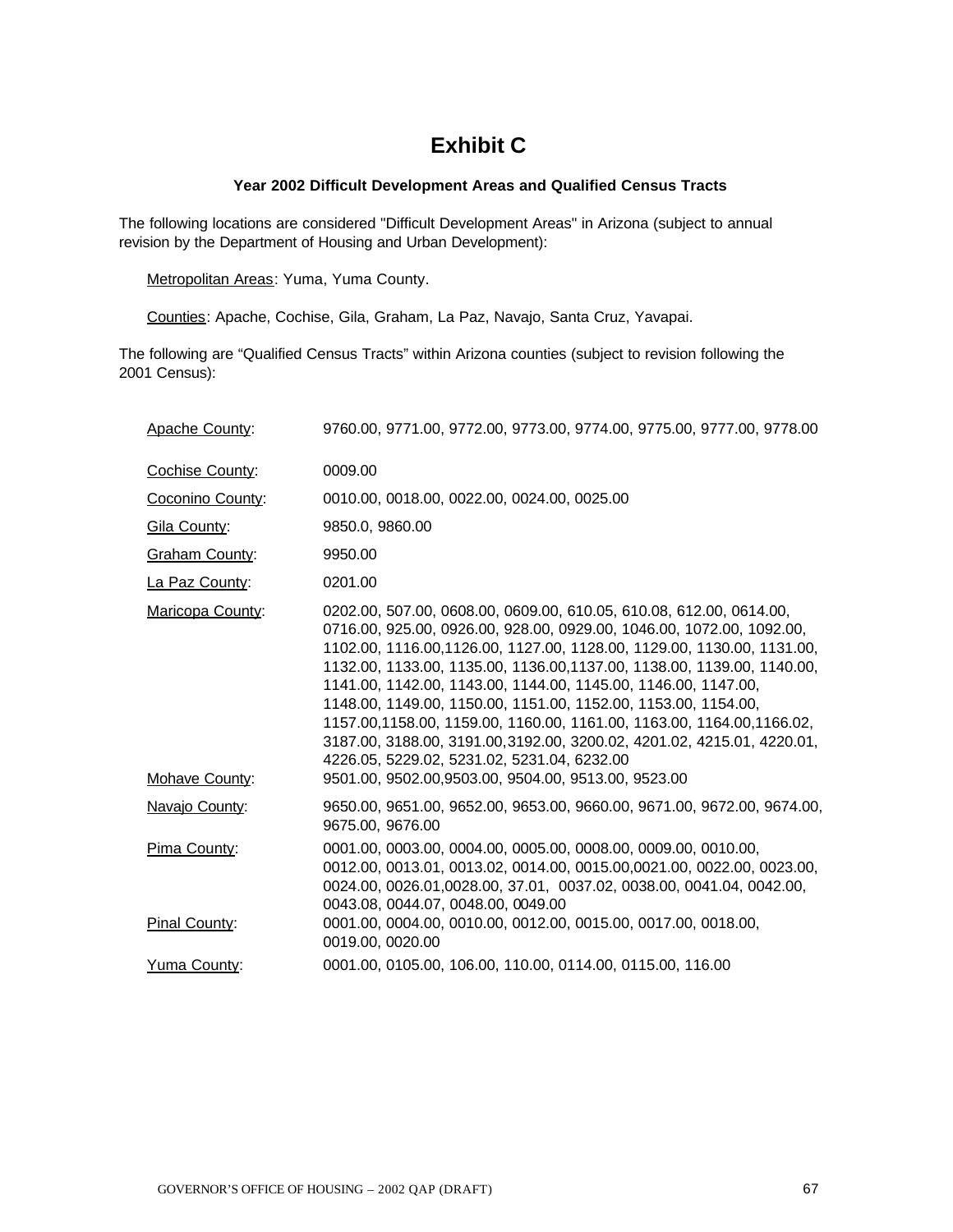# **Exhibit D**

#### **Supportive Services Plan**

Supportive Services plans submitted on Form M-1in conjunction with Section 5.4.1, Priority Populations, should specify:

• The person who will have the responsibility of Supportive Services coordinator

• The entities that will serve as the Supportive Services providers and a fully executed Form M-1 from each

- Services to be provided by each provider. Services to be considered and detailed on the Form M-1 as appropriate to the particular Priority Population, include:
	- Job training support services
	- Credit counseling
	- Homeownership counseling
	- Home economic skills training
	- Availability of both public and private health and mental health opportunities, including individual and group counseling, testing, and case management
	- Emergency food and meal availability or accessibility
	- Light housekeeping
	- Transportation services and shopping assistance
	- Scheduling of activities (cultural, social, recreational, health)
	- English literacy and citizenship preparation
	- Parenting
	- Utility and rental deposits; first month's rent

The adequacy of the Supportive Service Plan will be judged by the Department in its sole discretion.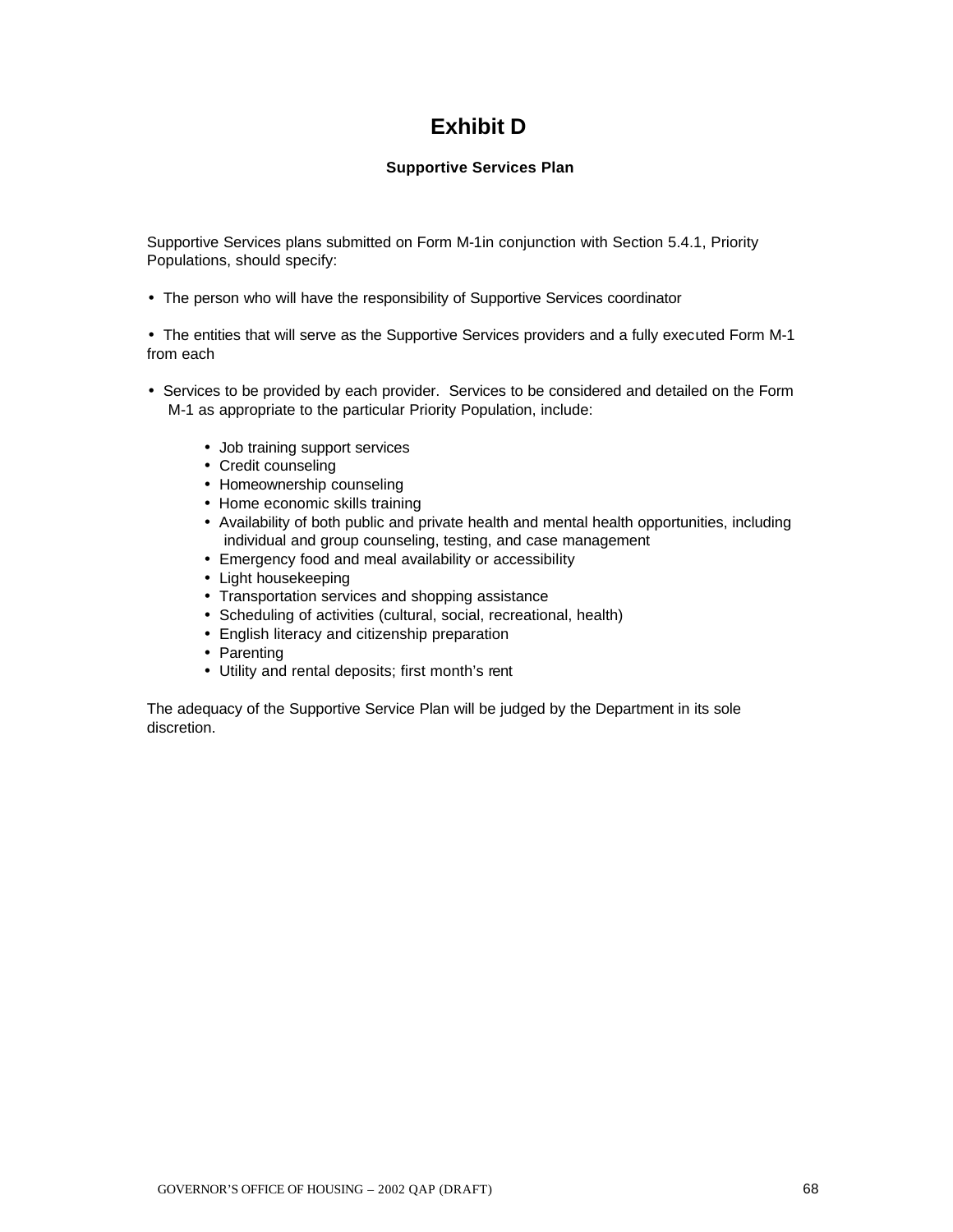# **Exhibit E**

### **Ten Percent Letter**

Independent Auditor's Report

#### Date: XXXX XX, 200X

To: Governor's Office of Housing Development 3800 North Central, Suite 1200 Phoenix, AZ 85012

and

XXXX (the "Owner") **Street** City, State Zip Code

Re: Project Name

We have audited the accompanying Certification of Costs Incurred ("Exhibit E1") of the Owner for XXXX (the "Project") as of XXXX XX, 200X. Exhibit E-1 is the responsibility of the Owner and the Owner's management. Our responsibility is to express an opinion on Exhibit XXX based on our audit.

We conducted our audit in accordance with generally accepted auditing standards. Those standards require that we plan and perform the audit to obtain reasonable assurance about whether Exhibit E1 is free of material misstatement. An audit includes examining, on a test basis, evidence supporting the amounts and disclosures in Exhibit E1. An audit also includes assessing the accounting principles used and significant estimates made by management, as well as evaluating the overall presentation of Exhibit E1. We believe that our audit provides a reasonable basis for our opinion.

The accompanying Exhibit E1 was prepared in conformity with the accounting practices prescribed by the Internal Revenue Service under the accrual method of accounting and by the Arizona Department of Commerce (the "Department"), which is a comprehensive basis of accounting other than generally accepted accounting principles.

In our opinion, Exhibit E1 referred to above presents fairly, in all material respects, costs incurred for the Project as of XXXX XX, 200X, on the basis of accounting described above.

In addition to auditing Exhibit E1 we have, at your request, performed certain agreed-upon procedures, as enumerated below, with respect to the Project. These procedures, which were agreed to by the Owner and the Department, were performed to assist you in determining whether the Project has met the 10% test in accordance with Internal Revenue Code Section 42(h)(1)(E) and Treasury Regulation Section 1.42-6. These agreed-upon procedures were performed in accordance with standards established by the American Institute of Certified Public Accountants. The sufficiency of these procedures is solely the responsibility of the specified users of the report.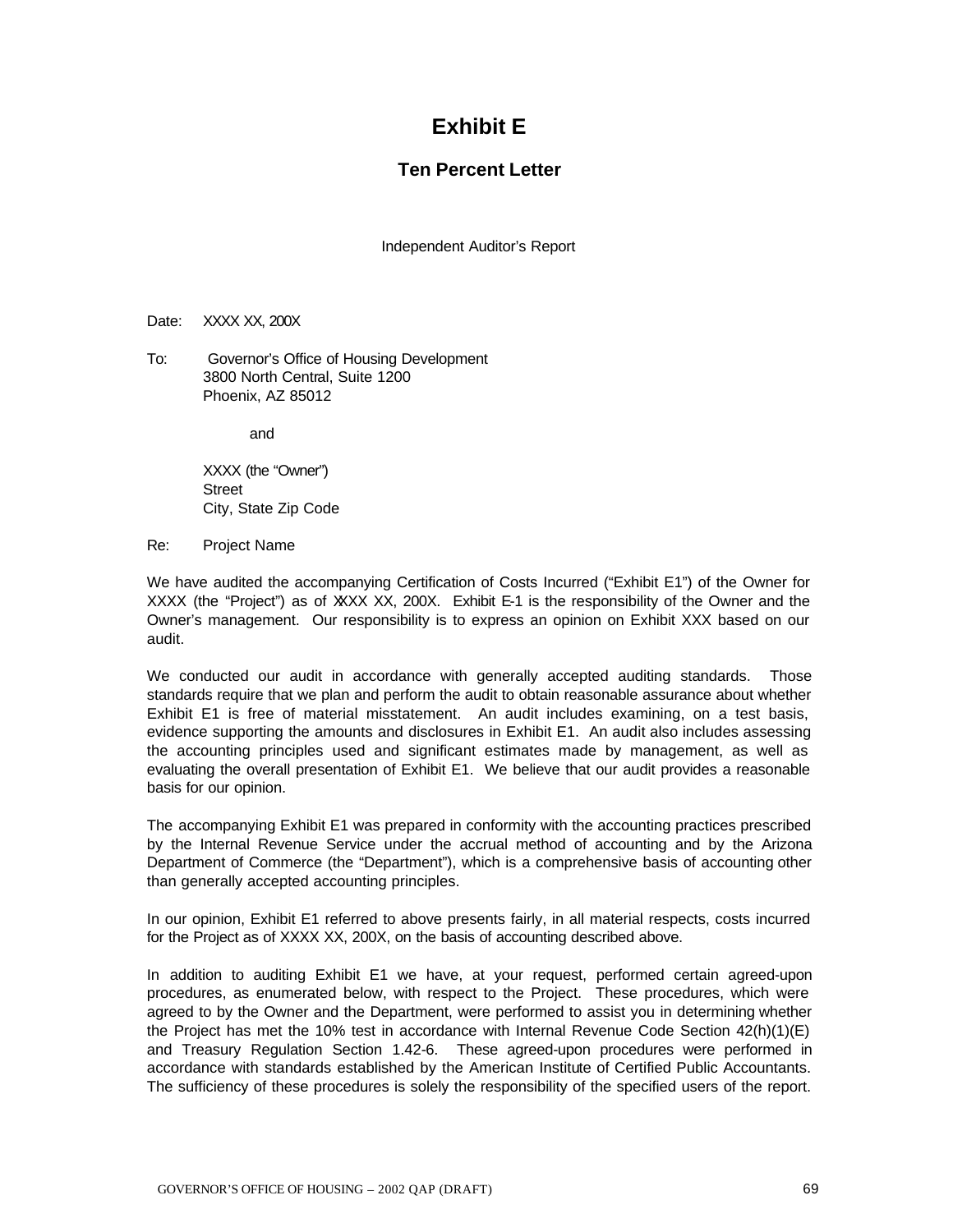Consequently, we make no representations regarding the sufficiency of the procedures below either for the purpose for which this report has been requested or for any other purpose.

We performed the following procedures:

- We calculated, based on estimates of total development costs provided by the Owner, the Project's total reasonably expected basis, as defined in Treasury Regulation 1.42-6, to be \$XXXX as of XXXX XX, 200X.
- We calculated the reasonably expected basis incurred by the Owner as of XXXX XX, 200X, to be \$XXXX.
- We calculated the percentage of the development fee incurred by the Owner as of XXXX XX, 200X, to be XX% of the total development fee.
- We compared the reasonably expected basis incurred as of XXXX XX, 200X, to the total reasonably expected basis of the Project, and calculated that XX% had been incurred as of XXXX XX, 200X.
- We determined that the Owner uses the accrual method of accounting, and has not included any construction costs in carryover Allocation basis that have not been properly accrued.
	- Based on the amount of total reasonably expected basis listed above, for the Owner to meet the 10% test in accordance with Internal Revenue Code Section 42(h)(1)(E) and Treasury Regulation Section 1.42-6, we calculated that the Project needed to incur at least \$XXXX of costs prior to December 31, 200X. As of XXXX XX, 200X, costs of at least \$XXXX had been incurred, which is approximately XX.XX% of the total reasonably expected basis of the Project.

We were not engaged to, and did not, perform an audit of the Owner's financial statements or of the Project's total reasonably expected basis. Accordingly, we do not express such an opinion. Had we performed additional procedures, other matters might have come to our attention that would have been reported to you.

This report is intended solely for the information and use of the management of the Owner and for filing with the Department and should not be used by those who have not agreed to the procedures and taken responsibility for the sufficiency of the procedures for their purposes.

City, State XXXX XX, 200X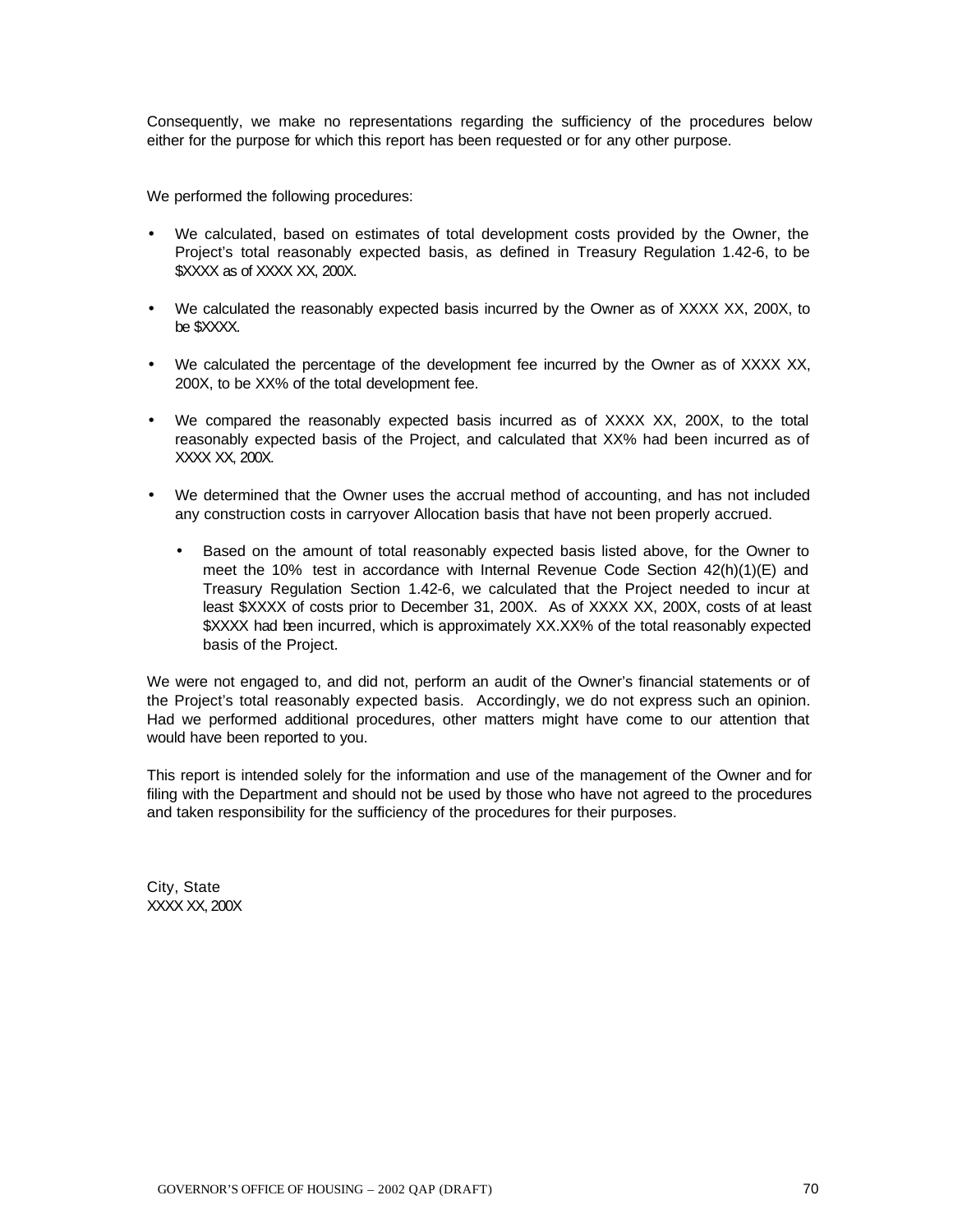## **Exhibit F**

## **Final Cost Certification Letter**

Independent Auditor's Report

#### Date: XXXX XX, 200X

To: Governor's Office of Housing Development 3800 North Central, Suite 1200 Phoenix, AZ 85012

and

XXXX (the "Owner") **Street** City, State Zip Code

Re: Project Name

We have audited the costs included in the accompanying Arizona Department of Commerce Final Cost Certification (the "Final Cost Certification") of XXXX (the "Owner") for XXXX (the "Project") as of XXXX XX, 200X. The Final Cost Certification is the responsibility of the Owner and the Owner's management. Our responsibility is to express an opinion on the Final Cost Certification based on our audit.

We conducted our audit in accordance with generally accepted auditing standards. Those standards require that we plan and perform the audit to obtain reasonable assurance about whether the Final Cost Certification is free of material misstatement. An audit includes examining, on a test basis, evidence supporting the amounts and disclosures in the Final Cost Certification. An audit also includes assessing the accounting principles used and significant estimates made by management, as well as evaluating the overall Final Cost Certification presentation. We believe that our audit provides a reasonable basis for our opinion.

The accompanying Final Cost Certification was prepared in conformity with the accounting practices prescribed by the Internal Revenue Service under the accrual method of accounting and in conformity with the format and qualified Allocation plan rules set by the Arizona Department of Commerce (the "Department"), which is a comprehensive basis of accounting other than generally accepted accounting principles.

In our opinion, the Final Cost Certification presents fairly, in all material respects, the actual costs of \$XXXX and eligible basis of \$XXXX of the Owner for the Project as of XXXX XX, 200X, on the basis of accounting described above.

This report is intended solely for the information and use of the owner and the management of the Owner and for filing with the Department and should not be used for any other purpose.

We have no financial interest in the Project other than in the practice of our profession.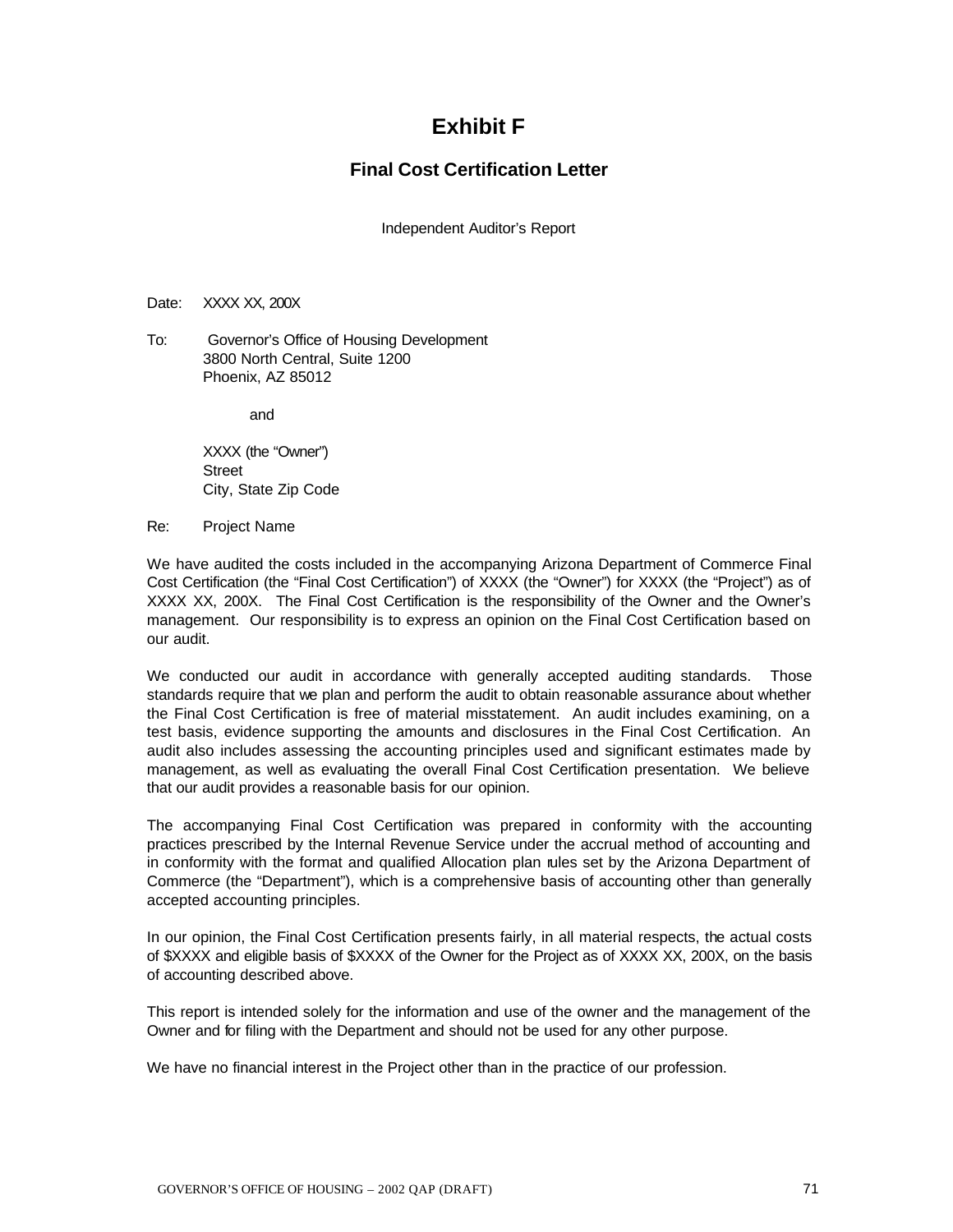City, State XXXX XX, 200X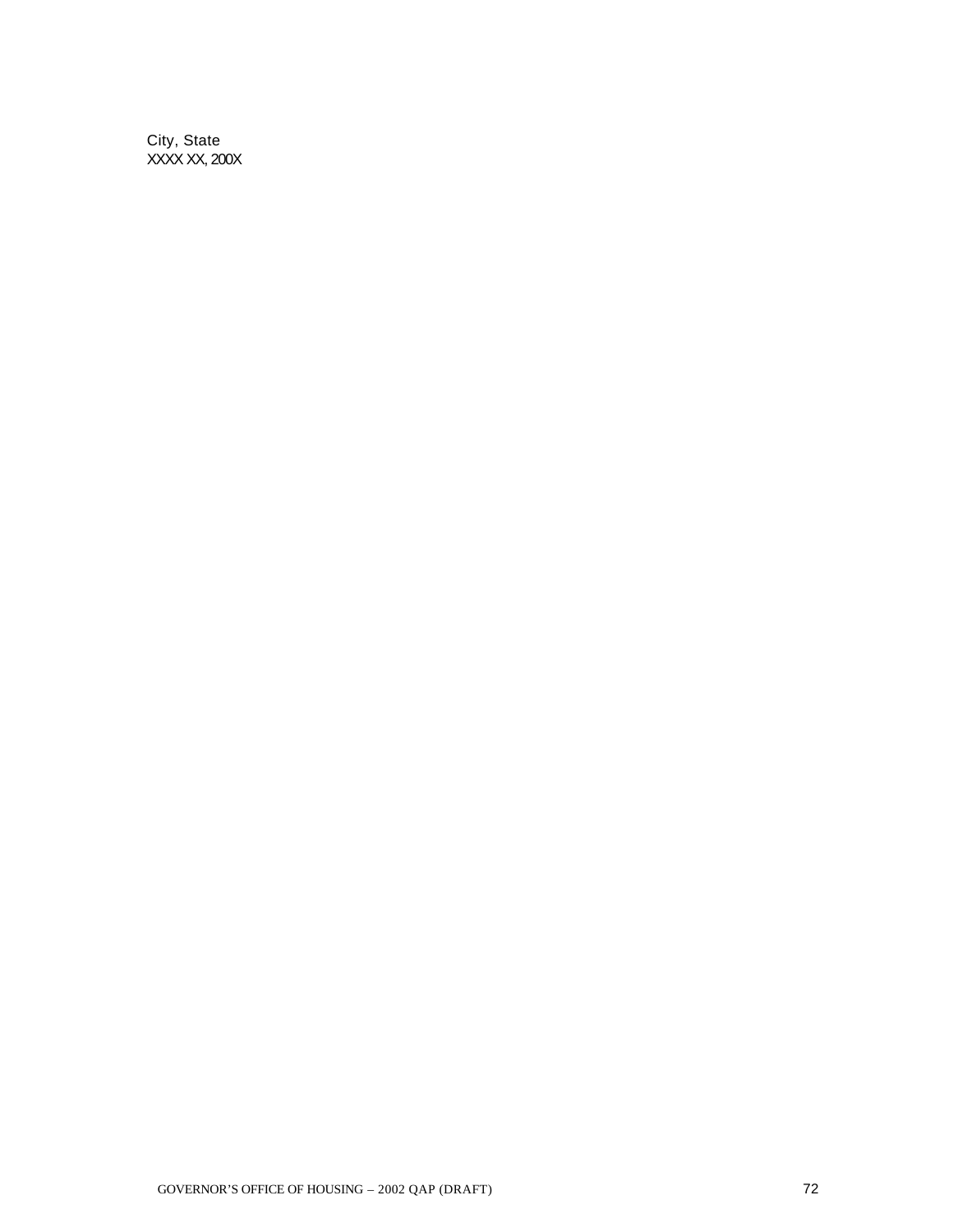## **Exhibit G**

## **Application Format**

Form C, "Low Income Housing Tax Credit Application," and associated forms are available on the Department's web site www.azcommerce.com or on micro disk. Contact Marti Graham at (602) 280-1365 or Marthag@azcommerce.com

Applicants are hereby directed not to revise, change or modify these forms in any way. Any such alteration may disqualify the application.

Application material must be in 8-1/2 x 11 format, side bound, indexed and tabbed to correspond with the enumeration prescribed below. Exceptions: 1) all drawings/plans may be included unbound if they do not lend themselves to the 8-1/2 x 11 format. All such plans should be in the smallest practical (readable) format. Maximum acceptable drawing size is Gsize; 2) items of significant volume (such as market demand studies) may be submitted as separate **bound** items.

| <b>TAB</b> | <b>DESCRIPTION</b>                      | <b>INFORMATION PROVIDED</b>                                                                                                                                                                                                                                                        | <b>QAP</b><br><b>SECTION</b> |
|------------|-----------------------------------------|------------------------------------------------------------------------------------------------------------------------------------------------------------------------------------------------------------------------------------------------------------------------------------|------------------------------|
| A          | <b>Cover Letter</b>                     | Describe the project in a cover letter<br>addressed to the Department. Enclose any<br>requests for a waiver of the Department's<br>policies and underwriting criteria (one waiver<br>request per page), including the applicant's<br>(or a bank's) justifications for the request. | 7.2.6.                       |
|            | <b>Self-Score Sheet</b>                 | Complete and sign self-score sheet provided<br>by the Department.                                                                                                                                                                                                                  |                              |
| <b>B.</b>  | <b>Index</b>                            |                                                                                                                                                                                                                                                                                    |                              |
| C.         | <b>Application Form</b>                 | Complete Form C, "Low-Income Housing Tax<br>Credit Application."                                                                                                                                                                                                                   | 2.2.                         |
| D.         | <b>Legal Opinion</b>                    | "Sample Legal Opinion."                                                                                                                                                                                                                                                            |                              |
| Е.         | <b>CPA Opinion</b>                      | "Sample CPA Opinion."                                                                                                                                                                                                                                                              |                              |
| F.         | <b>Legal Formation</b>                  | Insert all information required by the<br><b>Allocation Plan</b>                                                                                                                                                                                                                   | 3.2.3.                       |
| G.         | <b>Non-Profit</b><br><b>Information</b> | Insert all information required by the<br><b>Allocation Plan</b>                                                                                                                                                                                                                   | 3.2.2.                       |
| Η.         | <b>Development Team</b>                 | Insert Form H and resumes of all<br>Development team members. Complete Form<br>H-1 for all new construction and rehabilitation<br>tax credit projects for Developer Experience<br>points.                                                                                          | 3.1.7<br>4.5.                |
| I.         | Land                                    | Insert documents evidencing land control or<br>land ownership (option, purchase contract,<br>agreement to lease, deed, lease, "Status or<br>Condition of Title Report," title insurance                                                                                            | 3.2.4. 3.2.5.                |

## **The following items must be tabbed as follows to be located or scored:**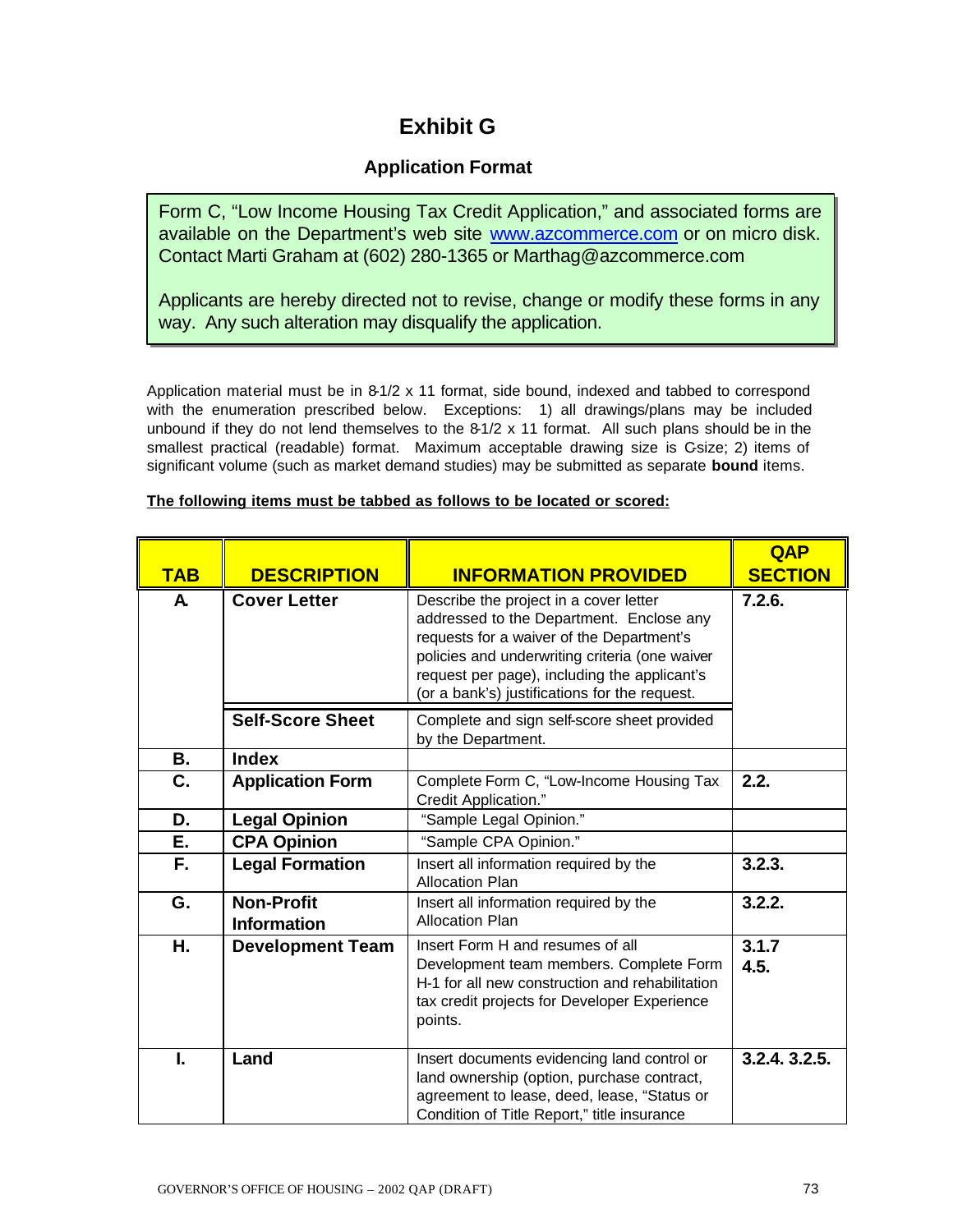|            |                                            | policy).                                                                                                                                                                                                                                                                                                                                                                                                                                                            |                                |
|------------|--------------------------------------------|---------------------------------------------------------------------------------------------------------------------------------------------------------------------------------------------------------------------------------------------------------------------------------------------------------------------------------------------------------------------------------------------------------------------------------------------------------------------|--------------------------------|
|            |                                            |                                                                                                                                                                                                                                                                                                                                                                                                                                                                     | <b>QAP</b>                     |
| <b>TAB</b> | <b>DESCRIPTION</b>                         | <b>INFORMATION PROVIDED</b>                                                                                                                                                                                                                                                                                                                                                                                                                                         | <b>SECTION</b>                 |
| J.         | <b>Project Readiness</b>                   | Complete and insert Form J, "Project Zoning<br>Certification," or an equivalent document, as<br>well as the other documentation of readiness<br>required by the Allocation Plan.                                                                                                                                                                                                                                                                                    | 4.10.                          |
| K.         | <b>Sources of Funds</b>                    | Insert letters of intent, letters of commitment,<br>or award letters for every source of funds<br>listed under either Construction or Permanent<br>Financing on Form C, "Low-Income Housing<br>Tax Credit Application."                                                                                                                                                                                                                                             | 3.2.6                          |
| L.         | <b>Market Demand</b><br><b>Study</b>       | Insert the Market Demand Study that has<br>been prepared in accordance with the<br>Allocation Plan.                                                                                                                                                                                                                                                                                                                                                                 | 3.2.8.                         |
| Μ.         | <b>Special Needs</b><br><b>Populations</b> | Insert Form M, "Commitment to Set Aside<br>Units," along with all supporting<br>documentation required by that form.                                                                                                                                                                                                                                                                                                                                                | $1.3.3.1. \#4,$<br>4.9., 4.11. |
| N.         | <b>Priority Market</b><br><b>Need</b>      | Insert Form N, "Commitment to Lower-Income<br>Set-Aside."                                                                                                                                                                                                                                                                                                                                                                                                           | 4.6.                           |
| О.         | <b>Tenant Ownership</b>                    |                                                                                                                                                                                                                                                                                                                                                                                                                                                                     | 4.3.                           |
| <b>P.</b>  | <b>Historic</b><br><b>Preservation</b>     | SHPO and National Parks letters of support                                                                                                                                                                                                                                                                                                                                                                                                                          | 4.1.                           |
| Q.         | <b>Monitoring</b><br><b>Compliance</b>     | Insert a plan for ensuring compliance of the<br>project against all requirements of I.R.C.<br>Section 42.                                                                                                                                                                                                                                                                                                                                                           | 11.                            |
| R.         | <b>Marketing Plan</b>                      | Insert a description of proposed techniques<br>and vehicles for marketing the<br>property to<br>potential low-income residents.                                                                                                                                                                                                                                                                                                                                     |                                |
| S.         | Pro-Forma                                  | Insert an analysis of the estimated operating<br>expenses, utility expenses and allowances,<br>and other costs and income of the project on<br>a 15-year pro-forma basis. Income should be<br>increased by a factor of 3% a year, expense<br>by 4% a year. (Non-project based rental<br>assistance should be excluded from this<br>analysis.)                                                                                                                       |                                |
| T.         | <b>Project Location</b>                    | Insert a 8x10 map cleary indicating the<br>1.<br>project location, include directions to the site.<br>Insert an additional 8x10 map indicating<br>2.<br>the following facilities located within 2<br>miles:<br>Exsiting LIHTC or other affordable<br>housing developments<br><b>Retail Centers</b><br><b>Medical Complexes</b><br><b>Recreational Facilities</b><br><b>Educational Facilities</b><br>Large scale employment centers<br><b>Public Transportation</b> |                                |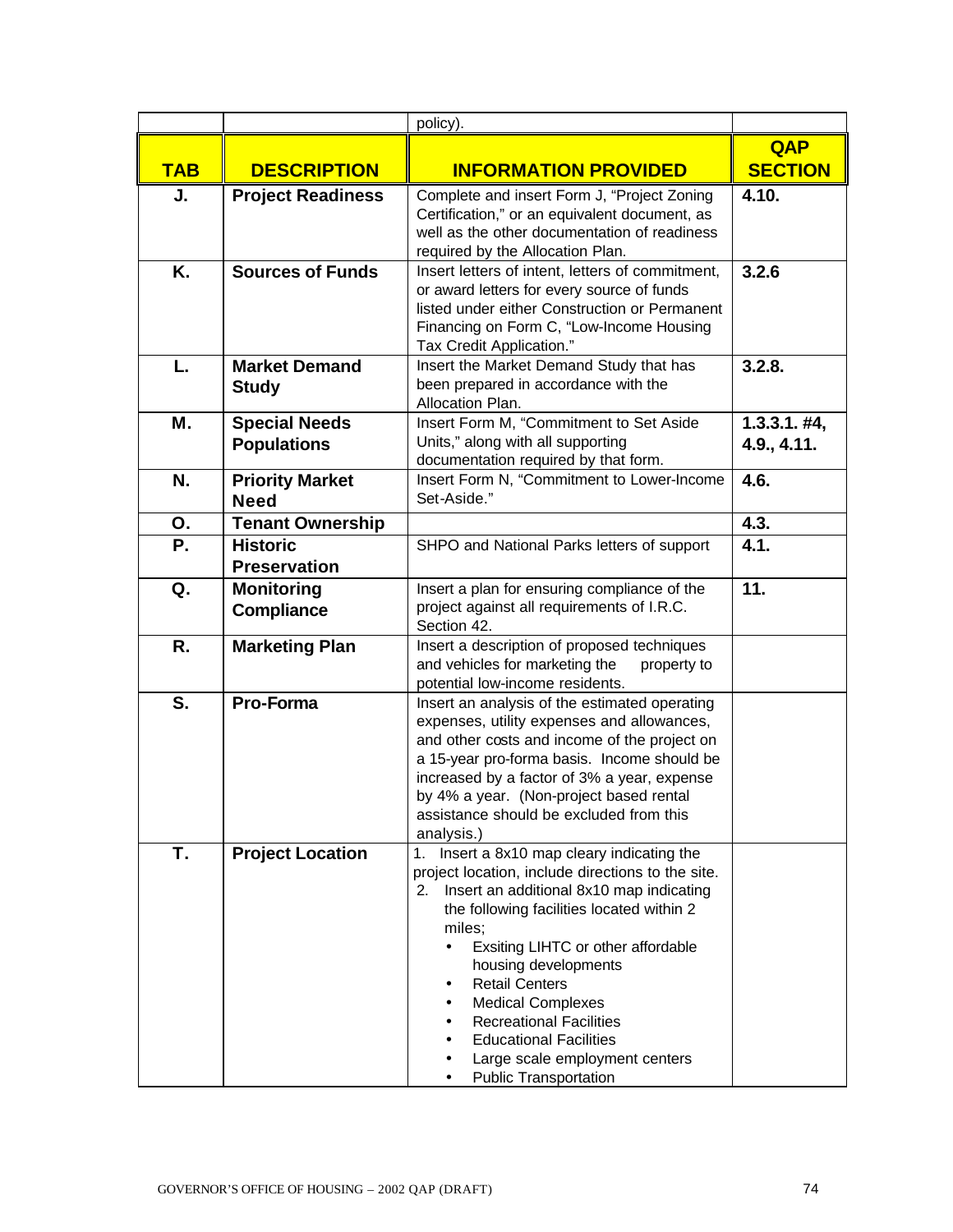| <b>TAB</b> | <b>DESCRIPTION</b>                 | <b>INFORMATION PROVIDED</b>                                                                                                                                                                                                                                                                                                                                                                                                                     | <b>QAP</b><br><b>SECTIO</b><br>N |
|------------|------------------------------------|-------------------------------------------------------------------------------------------------------------------------------------------------------------------------------------------------------------------------------------------------------------------------------------------------------------------------------------------------------------------------------------------------------------------------------------------------|----------------------------------|
| U.         | Community<br><b>Revitalization</b> | Insert a copy of the adopted ordinance,<br>resolution, or other official action by which the                                                                                                                                                                                                                                                                                                                                                    | 4.7.                             |
|            |                                    | local jurisdiction designated the<br>Redevelopment Area,                                                                                                                                                                                                                                                                                                                                                                                        |                                  |
| V.         | <b>Utility Allowance</b>           | Insert a copy of the current Utility Allowance<br>Schedule (from Public Housing Authority,<br>Utility Company, or other source), which is<br>the basis for the utility allowances entered on<br>Form C, "Low-Income Housing Tax Credit<br>Application."                                                                                                                                                                                         | 3.2.10.                          |
| W.         | <b>Drawings/Plans</b>              | Insert an architect's preliminary renderings of<br>the project: 1) Site plan showing the general<br>development of the site, including the location<br>of the proposed buildings, lot lines and<br>dimensions, streets, parking areas, and<br>drives, service areas, utilities, and unusual<br>site features; 2) Living unit types and<br>composition plus a dimensional plan of each<br>typical living unit; 3) Site and gross floor<br>areas. |                                  |
| Χ.         | <b>Project Schedule</b>            | Insert Form X, "Project Schedule."                                                                                                                                                                                                                                                                                                                                                                                                              | 3.1.6.                           |
| Y.         | <b>Capital Needs</b>               | For rehab and acquisition/rehab projects,                                                                                                                                                                                                                                                                                                                                                                                                       | 3.2.9.                           |
|            | <b>Assessment</b>                  | Insert a Capital Needs Assessment in the<br>format required by the Allocation Plan.                                                                                                                                                                                                                                                                                                                                                             |                                  |
| Z.         | <b>IRS Form 8821</b>               | Insert a fully completed IRS Form 8821 for<br>each "Financial Beneficiary".                                                                                                                                                                                                                                                                                                                                                                     | 1.6.                             |